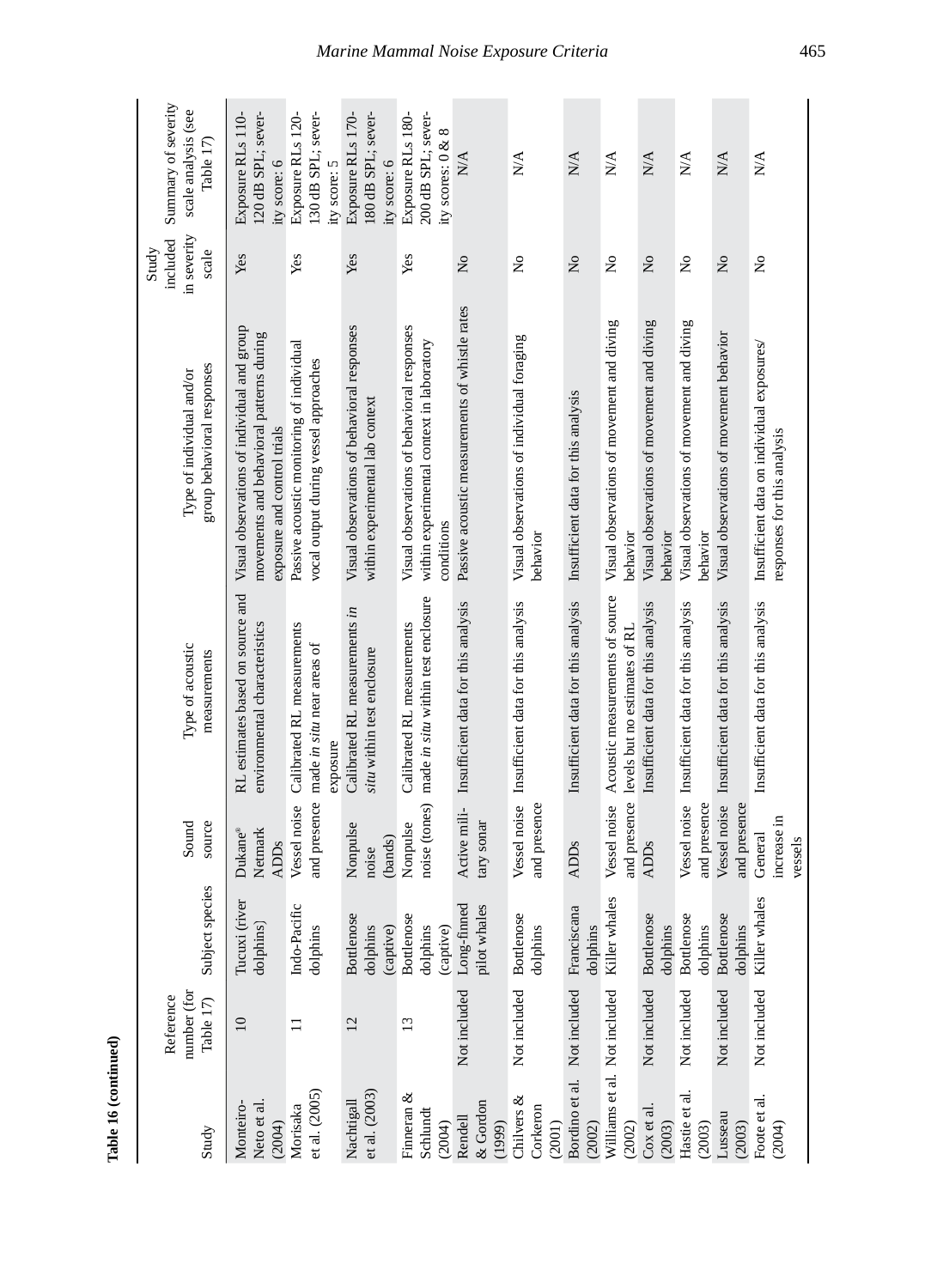## 466 *Southall et al.*

|                   |                 |                  |                 |                   | Received RMS sound pressure level (dB re: 1 µPa) |                   |                   |                   |                   |                   |                   |                   |
|-------------------|-----------------|------------------|-----------------|-------------------|--------------------------------------------------|-------------------|-------------------|-------------------|-------------------|-------------------|-------------------|-------------------|
| Response<br>score | $80$ to<br>< 90 | $90$ to<br>< 100 | 100 to<br>< 110 | 110 to<br>< 120   | $120$ to<br>< 130                                | $130$ to<br>< 140 | $140$ to<br>< 150 | $150$ to<br>< 160 | $160$ to<br>< 170 | $170$ to<br>< 180 | $180$ to<br>< 190 | $190$ to<br>< 200 |
| 9                 |                 |                  |                 |                   |                                                  |                   |                   |                   |                   |                   |                   |                   |
| 8                 |                 | 1.0<br>(3)       | 7.0<br>(3)      |                   | 5.0<br>(2)                                       |                   | 1.0<br>(7)        |                   |                   |                   | 5.0<br>(13)       | 1.5<br>(13)       |
| $\overline{7}$    |                 |                  |                 |                   |                                                  |                   |                   |                   |                   |                   |                   |                   |
| 6                 |                 |                  |                 | 3.0<br>(2, 10)    | 1.0<br>(2)                                       |                   |                   |                   | 1.0<br>(9)        | 6.0<br>(12)       |                   |                   |
| 5                 |                 |                  |                 |                   | 1.0<br>(11)                                      |                   |                   |                   |                   |                   |                   |                   |
| $\overline{4}$    |                 |                  |                 | 1.0<br>(4)        | 2.0<br>(4)                                       |                   |                   |                   |                   |                   |                   |                   |
| 3                 | 5.0<br>(1)      |                  | 4.0<br>(3, 5)   | 134<br>(4, 6)     | 1.0<br>(4)                                       |                   |                   |                   |                   |                   |                   |                   |
| $\overline{2}$    |                 |                  |                 | 15.0<br>(2, 3, 8) |                                                  |                   |                   |                   |                   |                   |                   |                   |
| $\mathbf{1}$      |                 |                  | 1.0<br>(4)      | 1.0<br>(2, 3)     | 1.0<br>(2, 4)                                    |                   |                   |                   |                   |                   |                   |                   |
| $\overline{0}$    |                 |                  | 8.0<br>(3, 4)   | 2.0<br>(2, 4)     | 1.0<br>(2, 4)                                    |                   | 1.0<br>(2)        |                   |                   |                   | 3.0<br>(13)       | 1.5<br>(13)       |



Courtesy: A. Friedlander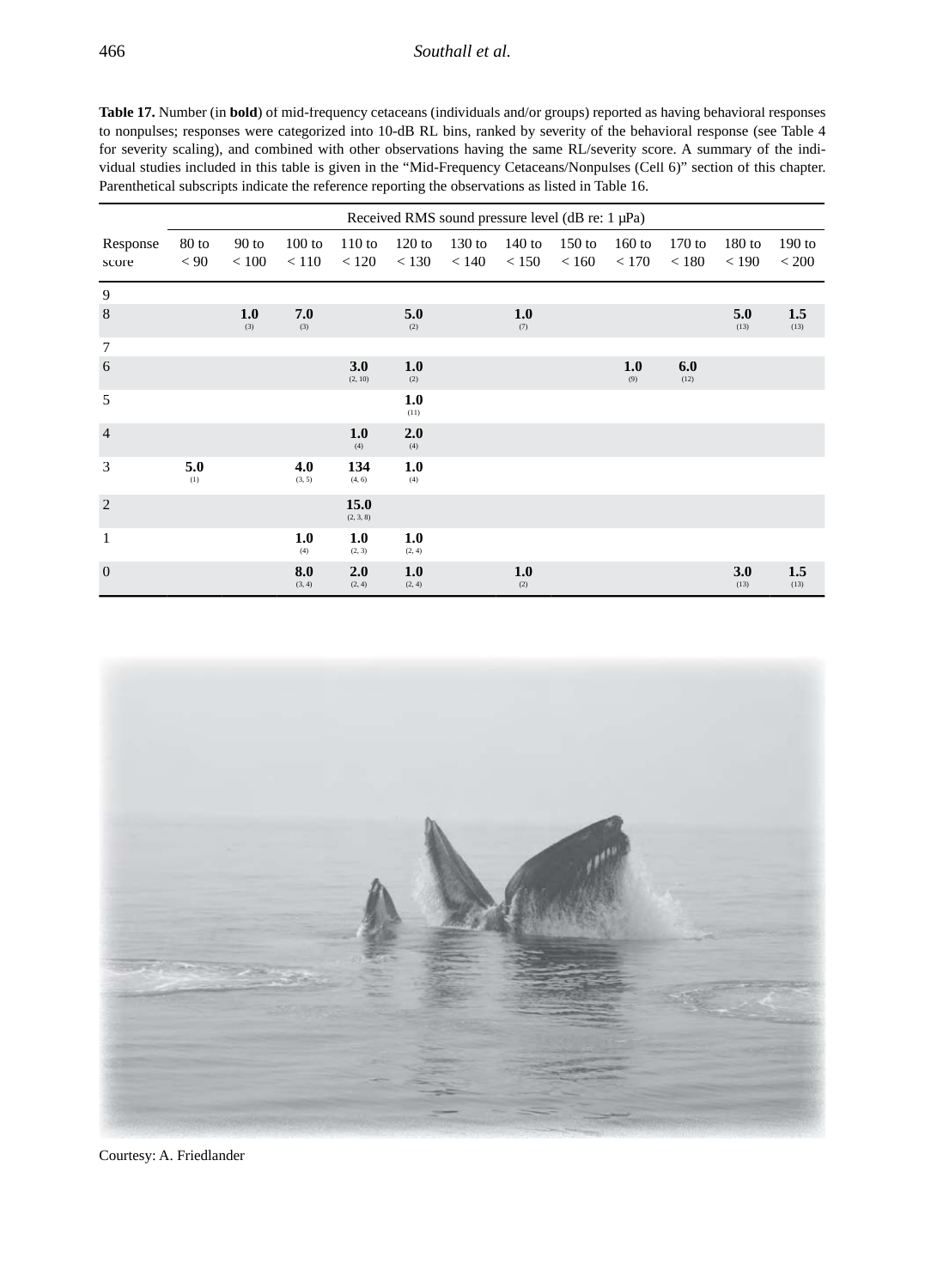| nses of high-frequency cetaceans exposed to nonpulses (Cell 9) by type of sound source, available acoustic metrics, description of behavioral<br>l'able 18. Summarv of                   |
|------------------------------------------------------------------------------------------------------------------------------------------------------------------------------------------|
| nd a summary of corresponding severity score(s); specific severity scores for each study are given in Table 19 and more details are given in<br>snonse (by individual and/or group), and |
| IB SPL, which are RMS sound pressure levels (dB re: 1 µPa).<br>pendix C. Exposure RLs are given in                                                                                       |
|                                                                                                                                                                                          |

| Study                       | number (for<br>Reference<br>Table 19) | Subject species                  | source<br>Sound                               | Type of acoustic<br>measurements                                  | group behavioral responses<br>Type of individual and/or                                                             | in severity<br>included<br>Study<br>scale | Summary of severity<br>scale analysis<br>(see Table 19)                   |
|-----------------------------|---------------------------------------|----------------------------------|-----------------------------------------------|-------------------------------------------------------------------|---------------------------------------------------------------------------------------------------------------------|-------------------------------------------|---------------------------------------------------------------------------|
| Culik et al.<br>(2001)      |                                       | porpoises<br>Harbor<br>(wid)     | PICE pinger                                   | RL estimates based on source and<br>environmental characteristics | Visual observations of individual and group<br>movements and behavioral patterns before<br>and following deployment | Yes                                       | response severity<br>80-120 dB SPL:<br>Exposure RLs<br>scores: $0 & 6$    |
| Olesiuk et al.<br>(2002)    | $\mathcal{L}$                         | porpoises<br>Harbor<br>(wild)    | Airmar®<br><b>AHD<sub>s</sub></b>             | RL estimates based on source and<br>environmental characteristics | Visual observations of individual and group<br>movements and behavioral patterns before<br>and following deployment | Yes                                       | 140-160 dB SPL;<br>response severity<br>Exposure RLs<br>score: 6          |
| Johnston<br>(2002)          | 3                                     | porpoises<br>Harbor<br>(wild)    | Airmar®<br><b>AHD<sub>s</sub></b>             | RL estimates based on source and<br>environmental characteristics | Visual observations of individual and group<br>movements and behavioral patterns before<br>and following deployment | Yes                                       | 120-130 dB SPL;<br>response severity<br>Exposure RLs<br>scores: $0 & 6$   |
| et al. (1997)<br>Kastelein  | 4                                     | porpoises<br>(captive)<br>Harbor | pulse sounds<br>Various non-<br>(laboratory)  | made in situ within test enclosure<br>Calibrated RL measurements  | Visual observations of movement, respiration,<br>and behavior in laboratory conditions                              | Yes                                       | response severity<br>80-120 dB SPL:<br>scores: $0, 4 & 6$<br>Exposure RLs |
| et al. (2000)<br>Kastelein  | 5                                     | porpoises<br>(captive)<br>Harbor | Various non-<br>pulse sounds<br>(laboratory)  | made in situ within test enclosure<br>Calibrated RL measurements  | Visual observations of movement, respiration,<br>and behavior in laboratory conditions                              | Yes                                       | response severity<br>90-120 dB SPL;<br>Exposure RLs<br>scores: $0 & 6$    |
| et al. (2005)<br>Kastelein  | 6                                     | porpoises<br>(captive)<br>Harbor | (laboratory)<br>nonpulse<br>Various<br>sounds | made in situ within test enclosure<br>Calibrated RL measurements  | Visual observations of movement, respiration,<br>and behavior in laboratory conditions                              | Yes                                       | response severity<br>90-120 dB SPL;<br>Exposure RLs<br>scores: $0 & 6$    |
| et al. (2006a)<br>Kastelein | Γ                                     | porpoises<br>(captive)<br>Harbor | pulse sounds<br>Various non-<br>(laboratory)  | made in situ within test enclosure<br>Calibrated RL measurements  | Visual observations of movement, respiration,<br>and behavior in laboratory conditions                              | Yes                                       | 100-120 dB SPL;<br>response severity<br>Exposure RLs<br>scores: $0 < 6$   |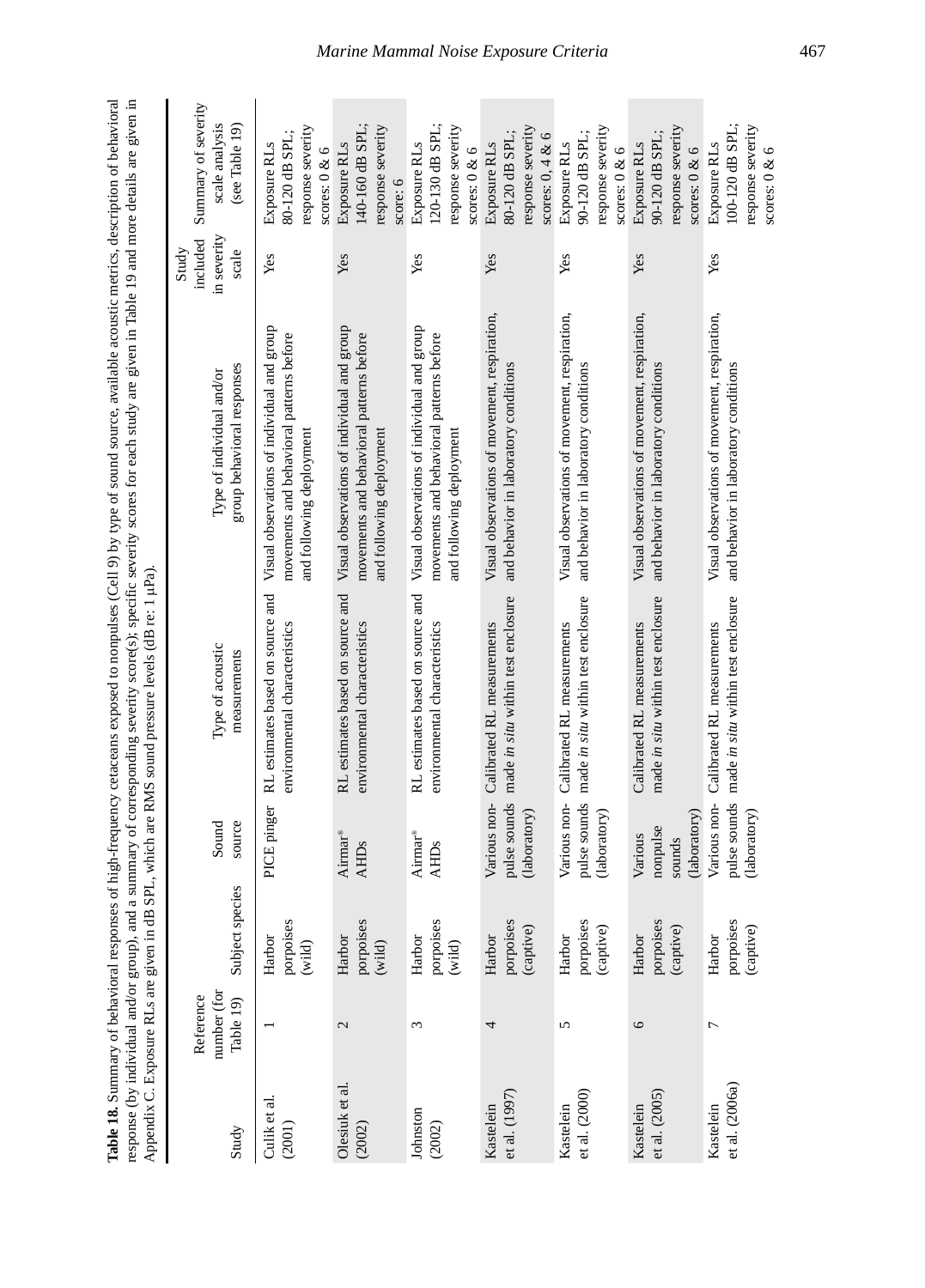|                      | Summary of severity<br>scale analysis<br>(see Table 19) | N/A                                                       | $\sum_{i=1}^{n}$              | $N\!A$                                   | $\sum_{i=1}^{n}$                         | $\mathbb{N}/\mathbb{A}$                                                                                | N/A                                                       | N/A                                                                           |
|----------------------|---------------------------------------------------------|-----------------------------------------------------------|-------------------------------|------------------------------------------|------------------------------------------|--------------------------------------------------------------------------------------------------------|-----------------------------------------------------------|-------------------------------------------------------------------------------|
|                      | included<br>in severity<br>scale<br>Study               | $\tilde{\mathbf{z}}$                                      | $\tilde{z}$                   | $\tilde{\mathbf{z}}$                     | $\mathsf{S}^{\mathsf{O}}$                | $\frac{1}{2}$                                                                                          | $\frac{1}{2}$                                             | $\tilde{\mathsf{z}}$                                                          |
|                      | group behavioral responses<br>Type of individual and/or | Measurements of by-catch rates in commercial<br>fisheries | Review analysis               | Visual observations of "exclusion" zones | Visual observations of "exclusion" zones | Aerial observations of individuals; movement<br>and respiration patterns during and without<br>airguns | Measurements of by-catch rates in commercial<br>fisheries | Visual monitoring of general distribution<br>patterns                         |
|                      | Type of acoustic<br>measurements                        | Insufficient data for this analysis                       | Review analysis               | Insufficient data for this analysis      | Insufficient data for this analysis      | Various non- Calibrated RL measurements<br>made in situ near areas of<br>exposure                      | Insufficient data for this analysis                       | Calibrated source-level measure-<br>ments made but insufficient data<br>on RL |
|                      | source<br>Sound                                         | Dukane®<br>pingers                                        | nonpulse<br>General<br>sounds | Various<br><b>AHD<sub>s</sub></b>        | Various<br><b>ADDs</b>                   | pulse sounds<br>(laboratory)                                                                           | Various<br><b>ADDs</b>                                    | wind turbine<br>Simulated<br>noise                                            |
|                      | Subject species                                         | porpoises<br>(wild)                                       | porpoises<br>(wild)           | porpoises<br>$(\text{wild})$             | porpoises<br>(wild)                      | porpoises<br>(captive)<br>Harbor                                                                       | porpoises<br>Harbor<br>(wild)                             | porpoises<br>(wild)                                                           |
|                      | number (for<br>Table 19)<br>Reference                   | Not included Harbor                                       | Not included Harbor           | Not included Harbor                      | Not included Harbor                      | Not included<br>$2000$ study)<br>(same<br>subjects as                                                  | Not included                                              | Not included Harbor                                                           |
| Table 18 (continued) | Study                                                   | Kraus et al.<br>(1997)                                    | Taylor et al.<br>(1997)       | Johnston &<br>Woodley<br>(1998)          | Cox et al.<br>(2001)                     | et al. (2001)<br>Kastelein                                                                             | Barlow &<br>Cameron<br>(2003)                             | et al. (2003)<br>Koschinski                                                   |

468 *Southall et al.*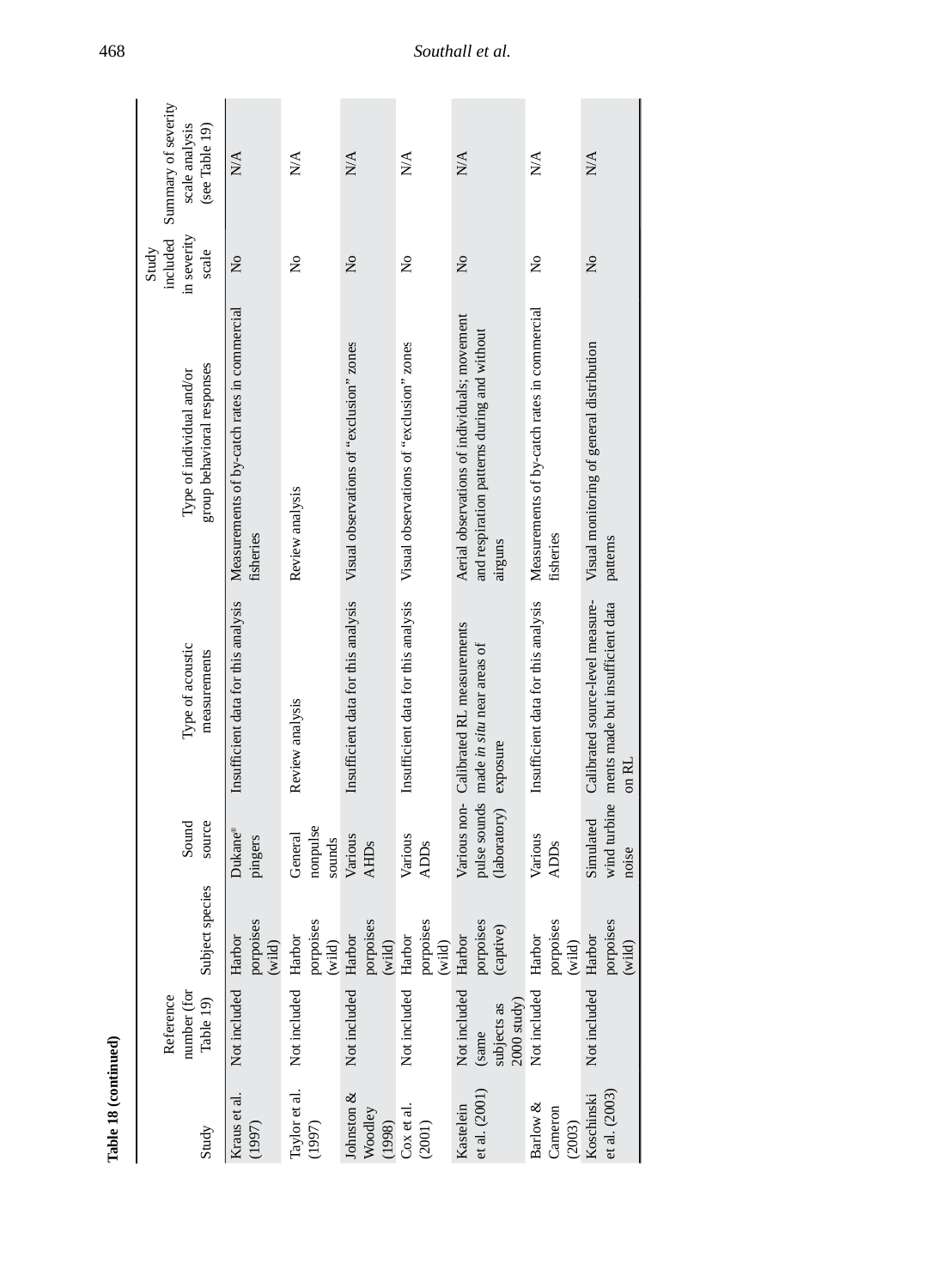**Table 19.** Number (in **bold**) of high-frequency cetaceans (individuals and/or groups) reported as having behavioral responses to nonpulses; responses were categorized into 10-dB RL bins, ranked by severity of the behavioral response (see Table 4 for severity scaling), and combined with other observations having the same RL/severity score. A summary of the individual studies included in this table is given in the "High-Frequency Cetaceans/Nonpulses (Cell 9)" section of this chapter. Parenthetical subscripts indicate the reference reporting the observations as listed in Table 18.

|                   |                 |                      |                 |                                                  |                   | Received RMS sound pressure level (dB re: 1 µPa) |                   |                   |                   |                   |                   |                       |
|-------------------|-----------------|----------------------|-----------------|--------------------------------------------------|-------------------|--------------------------------------------------|-------------------|-------------------|-------------------|-------------------|-------------------|-----------------------|
| Response<br>score | $80$ to<br>< 90 | $90$ to<br>< 100     | 100 to<br>< 110 | 110 to<br>< 120                                  | $120$ to<br>< 130 | $130$ to<br>< 140                                | $140$ to<br>< 150 | $150$ to<br>< 160 | $160$ to<br>< 170 | $170$ to<br>< 180 | $180$ to<br>< 190 | $190$ to<br>${}<$ 200 |
| 9                 |                 |                      |                 |                                                  |                   |                                                  |                   |                   |                   |                   |                   |                       |
| $\,$ 8 $\,$       |                 |                      |                 |                                                  |                   |                                                  |                   |                   |                   |                   |                   |                       |
| $\tau$            |                 |                      |                 |                                                  |                   |                                                  |                   |                   |                   |                   |                   |                       |
| 6                 | 0.3<br>(4)      | 0.3<br>(4)           | 0.9             | 3.3<br>$(1, 2, 4, 5, 6, 7)$ $(1, 2, 4, 5, 6, 7)$ | 1.0<br>(3, 7)     |                                                  | 52.1<br>(2)       | 9.3<br>(2)        | 4.6<br>(2)        |                   |                   |                       |
| 5                 |                 |                      |                 |                                                  |                   |                                                  |                   |                   |                   |                   |                   |                       |
| $\overline{4}$    |                 |                      | 0.1<br>(4)      | 0.1<br>(4)                                       |                   |                                                  |                   |                   |                   |                   |                   |                       |
| 3                 |                 |                      |                 |                                                  |                   |                                                  |                   |                   |                   |                   |                   |                       |
| $\overline{2}$    |                 |                      |                 |                                                  |                   |                                                  |                   |                   |                   |                   |                   |                       |
| $\mathbf{1}$      |                 |                      |                 |                                                  |                   |                                                  |                   |                   |                   |                   |                   |                       |
| $\Omega$          | 12.8<br>(1, 5)  | 23.1<br>(1, 2, 5, 6) | 0.4<br>(4, 7)   | 0.1<br>(7)                                       | 0.3<br>(3)        |                                                  |                   |                   |                   |                   |                   |                       |



Courtesy: A. Friedlander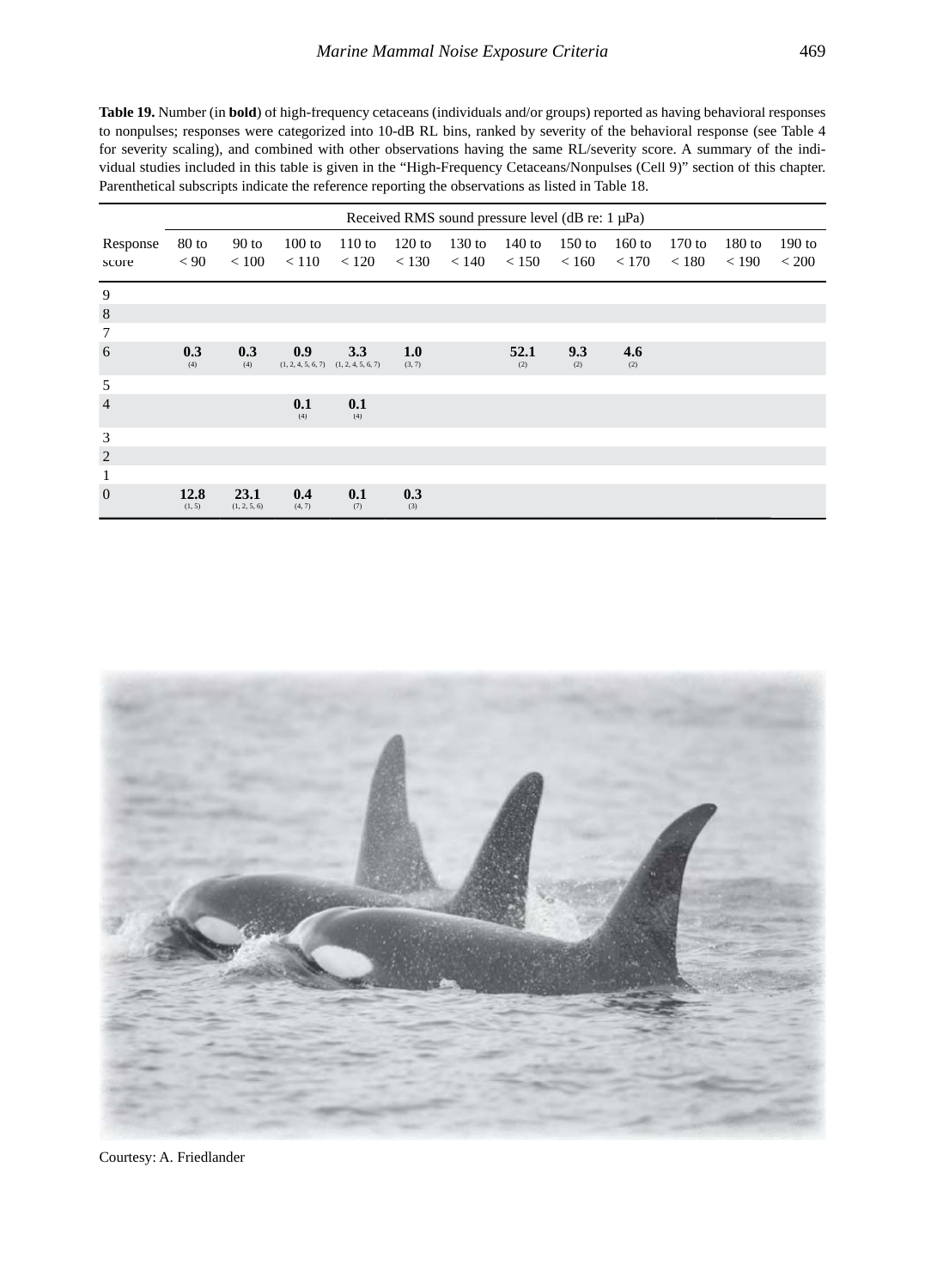| acomm                                                                                                        |                                                                                                                                                     |                                                             |
|--------------------------------------------------------------------------------------------------------------|-----------------------------------------------------------------------------------------------------------------------------------------------------|-------------------------------------------------------------|
|                                                                                                              |                                                                                                                                                     |                                                             |
|                                                                                                              |                                                                                                                                                     |                                                             |
|                                                                                                              |                                                                                                                                                     |                                                             |
|                                                                                                              |                                                                                                                                                     |                                                             |
|                                                                                                              |                                                                                                                                                     |                                                             |
| of pinnipeds in water exposed to nonpulses (Cell 12) by type of sound source, available acoustic metrics, dr | ou and/or group), and a summary of corresponding severity score(s); specific severity scores for each study are given in Table 21 and more detained | $AB$ re: $1$ uPs                                            |
|                                                                                                              |                                                                                                                                                     |                                                             |
|                                                                                                              |                                                                                                                                                     |                                                             |
|                                                                                                              |                                                                                                                                                     |                                                             |
| literen                                                                                                      |                                                                                                                                                     |                                                             |
|                                                                                                              |                                                                                                                                                     | Us are given in dB SPL, which are RMS sound pressure levels |
|                                                                                                              |                                                                                                                                                     |                                                             |
|                                                                                                              |                                                                                                                                                     |                                                             |
|                                                                                                              |                                                                                                                                                     |                                                             |

|                                      | are given in Appendix C. Exposure RLs ar |                                |                                                                                | re given in dB SPL, which are RMS sound pressure levels (dB re: 1 µPa)                                | of behavioral response (by individual and/or group), and a summary of corresponding severity score(s); specific severity scores for each study are given in Table 21 and more details |                                           |                                                                            |
|--------------------------------------|------------------------------------------|--------------------------------|--------------------------------------------------------------------------------|-------------------------------------------------------------------------------------------------------|---------------------------------------------------------------------------------------------------------------------------------------------------------------------------------------|-------------------------------------------|----------------------------------------------------------------------------|
| Study                                | Reference<br>number                      | (for Table 21) Subject species | Sound source                                                                   | Type of acoustic<br>measurements                                                                      | group behavioral responses<br>Type of individual and/or                                                                                                                               | in severity<br>included<br>Study<br>scale | Summary of severity<br>scale analysis<br>(see Table 21)                    |
| Jacobs $\&$<br>Terhune<br>(2002)     |                                          | Harbor seals                   | Airmar® dB plus<br>HAHD                                                        | RLs measured in situ in areas<br>where individuals observed                                           | groups of seals; movement and behavioral<br>Visual observations of individuals and<br>patterns during and without AHDs                                                                | Yes                                       | 120-130 dB SPL;<br>response severity<br>Exposure RLs<br>score: 0           |
| Costa et al.<br>(2003)               | $\mathcal{L}$                            | Elephant seals                 | Appendix B<br>ATOC (see                                                        | archival tags in situ on individuals<br>RLs measured using calibrated<br>during exposure              | Archival tags placed on animals resulted in<br>detailed quantitative measures of individua<br>diving behavior, responses, and exposure<br>RLs in well-characterized contexts          | Yes                                       | 110-140 dB SPL:<br>response severity<br>scores: $0, 3 & 4$<br>Exposure RLs |
| et al. (2006b)<br>Kastelein          | 3                                        | Harbor seals                   | communications<br>used in under-<br>pulse sounds<br>Various non-<br>water data | made in situ within experimental<br>Calibrated RL measurements<br>enclosure                           | number of surfacing behaviors during con-<br>Individual subject positions and the mean<br>trol and exposure intervals                                                                 | Yes                                       | response severity<br>80-110 dB SPL;<br>Exposure RLs<br>scores: $0 < 6$     |
| Lowry (1988)<br>Frost $\&$           | Not included                             | Ringed seals                   | drilling sounds<br>Underwater                                                  | Insufficient data for this analysis                                                                   | Insufficient data for this analysis                                                                                                                                                   | $\tilde{z}$                               | $\mathbb{N}\mathbb{A}$                                                     |
| et al. (1990b<br>Richardson<br>1991) | Not included                             | bearded seals<br>Ringed and    | drilling sounds<br>Underwater                                                  | Insufficient data for this analysis                                                                   | Insufficient data for this analysis                                                                                                                                                   | $\mathsf{S}^{\mathsf{O}}$                 | N/A                                                                        |
| Bain (1994)<br>Norberg &             | Not included                             | California<br>sea lions        |                                                                                | Cascade Applied Calibrated acoustic measurements<br>Sciences® AHDs taken around arrays of the devices | Insufficient data on individual responses<br>for this analysis                                                                                                                        | $\mathsf{S}^{\mathsf{O}}$                 | N/A                                                                        |
| Norberg<br>(2000)                    | Not included                             | California<br>sea lions        | <b>HIVII</b>                                                                   | Airmar® dB plus Insufficient data for this analysis                                                   | insufficient data on individual responses<br>Some behavioral measurements but<br>as a function of RI                                                                                  | $\mathsf{S}^{\mathsf{O}}$                 | $\sum_{i=1}^{n}$                                                           |
| Yurk (2000)                          | Not included                             | Harbor seals                   | <b>AHD</b>                                                                     | Insufficient data for this analysis                                                                   | Insufficient data for this analysis                                                                                                                                                   | $\tilde{z}$                               | $\sum_{i=1}^{n}$                                                           |
| et al. (2003)<br>Koschinski          | Not included                             | Harbor seals                   | Simulated wind<br>turbine noise                                                | RLs measured in situ in areas<br>where individuals observed                                           | Insufficient data on individual responses<br>for this analysis                                                                                                                        | $\mathsf{S}^{\mathsf{o}}$                 | $\sum_{i=1}^{n}$                                                           |
| (2003)                               | Moulton et al. Not included              | Ringed seals                   | Construction<br>noise                                                          | Insufficient data for this analysis                                                                   | Insufficient data on individual responses<br>for this analysis                                                                                                                        | $\overline{\mathsf{z}}$                   | N/A                                                                        |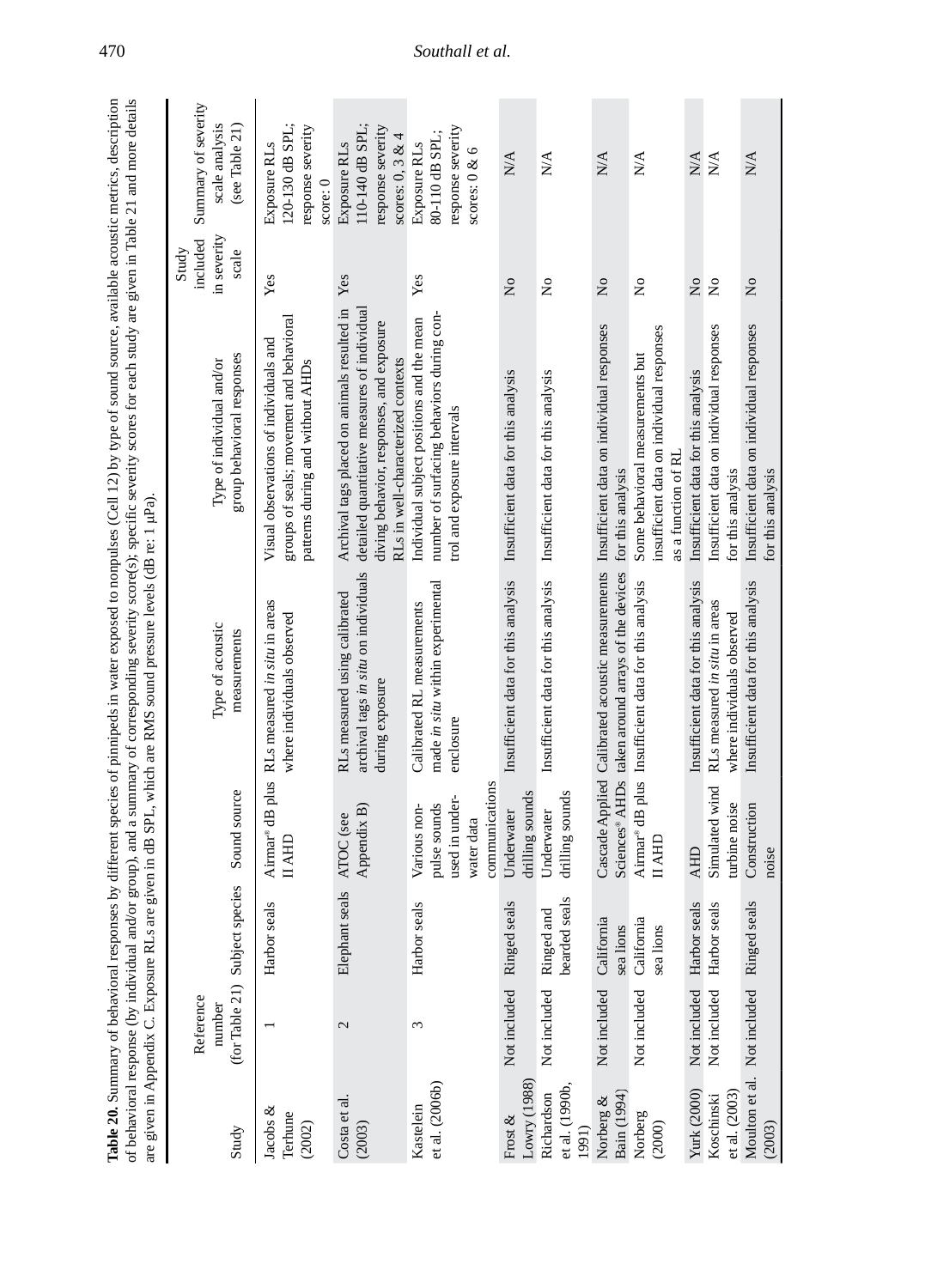**Table 21.** Number (in **bold**) of pinnipeds in water (individuals and/or groups) reported as having behavioral responses to nonpulses; responses were categorized into 10-dB RL bins, ranked by severity of the behavioral response (see Table 4 for severity scaling), and combined with other observations having the same RL/severity score. A summary of the individual studies included in this table is given in the "Pinnipeds in Water/Nonpulses (Cell 12)" section of this chapter. Parenthetical subscripts indicate the reference reporting the observations as listed in Table 20.

|                   |               |                  |                   |                   |                   |                   | Received RMS sound pressure level (dB re: 1 µPa) |          |                             |                   |                   |                   |
|-------------------|---------------|------------------|-------------------|-------------------|-------------------|-------------------|--------------------------------------------------|----------|-----------------------------|-------------------|-------------------|-------------------|
| Response<br>score | 80 to<br>< 90 | $90$ to<br>< 100 | $100$ to<br>< 110 | $110$ to<br>< 120 | $120$ to<br>< 130 | $130$ to<br>< 140 | 140 to<br>< 150                                  | $150$ to | $160$ to<br>$< 160$ $< 170$ | $170$ to<br>< 180 | $180$ to<br>< 190 | $190$ to<br>< 200 |
| 9                 |               |                  |                   |                   |                   |                   |                                                  |          |                             |                   |                   |                   |
| $\,8\,$           |               |                  |                   |                   |                   |                   |                                                  |          |                             |                   |                   |                   |
| $\tau$            |               |                  |                   |                   |                   |                   |                                                  |          |                             |                   |                   |                   |
| 6                 |               |                  | 1.0<br>(3)        |                   |                   |                   |                                                  |          |                             |                   |                   |                   |
| 5                 |               |                  |                   |                   |                   |                   |                                                  |          |                             |                   |                   |                   |
| $\overline{4}$    |               |                  |                   |                   | 1.0<br>(2)        | 5.0<br>(2)        |                                                  |          |                             |                   |                   |                   |
| 3                 |               |                  |                   |                   | 1.0<br>(2)        | 2.0<br>(2)        |                                                  |          |                             |                   |                   |                   |
| 2                 |               |                  |                   |                   |                   |                   |                                                  |          |                             |                   |                   |                   |
| $\mathbf{1}$      |               |                  |                   |                   |                   |                   |                                                  |          |                             |                   |                   |                   |
| $\overline{0}$    | 1.0<br>(3)    | 1.0<br>(3)       |                   | 1.0<br>(2)        | 5.0<br>(1, 2)     |                   |                                                  |          |                             |                   |                   |                   |

Courtesy: A. Friedlander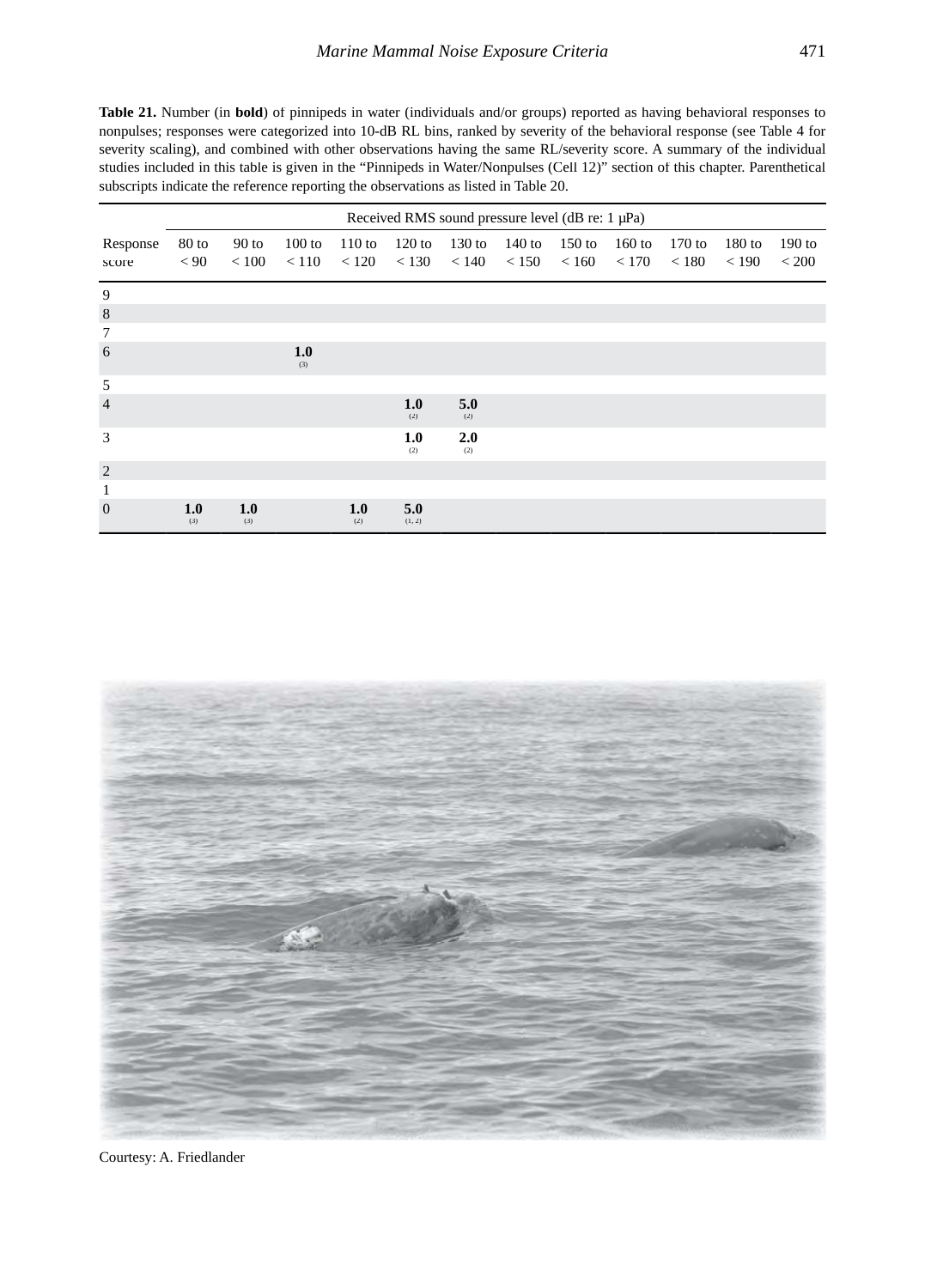| ses by different species of pinnipeds in air exposed to nonpulses (Cell 15) by type of sound source, available acoustic metrics, description of | vr group), and a summary of corresponding severity score(s); specific severity scores for each study are given in Table 23 and more details are |                                                                      |  |
|-------------------------------------------------------------------------------------------------------------------------------------------------|-------------------------------------------------------------------------------------------------------------------------------------------------|----------------------------------------------------------------------|--|
|                                                                                                                                                 |                                                                                                                                                 |                                                                      |  |
|                                                                                                                                                 |                                                                                                                                                 |                                                                      |  |
|                                                                                                                                                 |                                                                                                                                                 |                                                                      |  |
|                                                                                                                                                 |                                                                                                                                                 |                                                                      |  |
|                                                                                                                                                 |                                                                                                                                                 |                                                                      |  |
|                                                                                                                                                 |                                                                                                                                                 |                                                                      |  |
|                                                                                                                                                 |                                                                                                                                                 | tiven in dB SPL, which are RMS sound pressure levels (dB re: 20 µPa) |  |
|                                                                                                                                                 |                                                                                                                                                 |                                                                      |  |
|                                                                                                                                                 |                                                                                                                                                 |                                                                      |  |
|                                                                                                                                                 |                                                                                                                                                 |                                                                      |  |
|                                                                                                                                                 |                                                                                                                                                 |                                                                      |  |
|                                                                                                                                                 |                                                                                                                                                 |                                                                      |  |
| : henavior                                                                                                                                      |                                                                                                                                                 |                                                                      |  |
| $le 22$ . Summary $\circ$                                                                                                                       |                                                                                                                                                 |                                                                      |  |
|                                                                                                                                                 | shavioral response (by individual and                                                                                                           | wwen in Appendix C. Hym.                                             |  |

| Study                          | (for Table 23)<br>Reference<br>number | Subject<br>species                                                                             | Sound source                                             | Type of acoustic<br>measurements                                                   | group behavioral responses<br>Type of individual and/or                                                                              | in severity<br>included<br>Study<br>scale | severity scale<br>analysis (see<br>Summary of<br>Table 23)                         |
|--------------------------------|---------------------------------------|------------------------------------------------------------------------------------------------|----------------------------------------------------------|------------------------------------------------------------------------------------|--------------------------------------------------------------------------------------------------------------------------------------|-------------------------------------------|------------------------------------------------------------------------------------|
| Thorson et al.<br>(1999)       |                                       | and northern fur seals<br>California sea lions,<br>Harbor seals, north-<br>ern elephant seals, | Athena 2<br>launch                                       | RLs measured in situ in and<br>IKONOS-1 missile around breeding rookeries          | Visual observations of movement and<br>behavior of individuals in breeding<br>rookeries before, during, and after<br>rocket launches | Yes                                       | 110-120 dB SPL;<br>response severity<br>Exposure RLs<br>score: 6                   |
| Thorson et al.<br>(2000b)      | $\mathcal{L}$                         | Harbor seals, northern<br>California sea lions<br>elephant seals, and                          | Titan IV B-28<br>missile<br>launch                       | RLs measured in situ in and<br>around breeding rookeries                           | Visual observations of movement and<br>behavior of individuals in breeding<br>rookeries before, during, and after<br>rocket launches | Yes                                       | dB SPL; response<br>Exposure RLs 60-<br>severity scores: 0<br>70 and 110-120<br>&6 |
| Berg et al.<br>(2002)          | 3                                     | Harbor seals                                                                                   | Titan IV B-34<br>missile<br>launch                       | RLs measured in situ in and<br>around breeding rookeries                           | Visual observations of movement and<br>behavior of individuals in breeding<br>rookeries before, during, and after<br>rocket launches | Yes                                       | 110-120 dB SPL;<br>response severity<br>Exposure RLs<br>score: 6                   |
| Allen et al.<br>(1984)         | Not included Harbor seals             |                                                                                                | and presence                                             | Aerial vessel noise Insufficient data for this<br>analysis                         | Insufficient data for this analysis                                                                                                  | $\tilde{z}$                               | N/A                                                                                |
| Gentry et al.<br>(1990)        | Not included Northern                 | fur seals                                                                                      | and quarrying<br>Underground<br>explosions<br>operations | Insufficient data for this<br>analysis                                             | Insufficient data for this analysis                                                                                                  | $\mathsf{S}^{\mathsf{O}}$                 | $\stackrel{\triangle}{N}$                                                          |
| Harvey (1998)<br>Suryan $\&$   | Not included                          | Harbor seals                                                                                   | Aerial vessel noise<br>and presence                      | Insufficient data for this<br>analysis                                             | Insufficient data for this analysis                                                                                                  | $\overline{\mathsf{z}}$                   | N/A                                                                                |
| Thorson et al.<br>(1998)       | Not included                          | Harbor seals                                                                                   | missile launch<br>Titan IV A-18                          | RLs measured in situ in and<br>around breeding rookeries                           | Insufficient data for this analysis                                                                                                  | ż                                         | $\mathbb{N}^{\mathbb{A}}$                                                          |
| Born et al.<br>(1999)          | Not included                          | Ringed seals                                                                                   | Aircraft noise and<br>presence                           | Insufficient data for this<br>analysis                                             | Insufficient data for this analysis                                                                                                  | $\mathsf{S}^{\mathsf{o}}$                 | <b>N/A</b>                                                                         |
| Thorson et al.<br>(2000a)      | Not included                          | Harbor seals                                                                                   | missile launch<br>Titan II G-13                          | RLs measured in situ in and<br>around breeding rookeries                           | Insufficient data for this analysis                                                                                                  | $\tilde{z}$                               | N/A                                                                                |
| Berg et al.<br>(2001)          | Not included                          | and northern elephant<br>California sea lions<br>seals                                         | missile launch<br>Delta II EO-1                          | RLs measured in situ in and<br>around breeding rookeries                           | Insufficient data for this analysis                                                                                                  | $\tilde{z}$                               | <b>N/A</b>                                                                         |
| et al. (2002)<br>Moulton       | Not included                          | Ringed seals                                                                                   | equipment noise<br>& presence<br>Industrial              | Insufficient data for this<br>analysis                                             | Insufficient data for this analysis                                                                                                  | ż                                         | N/A                                                                                |
| (2005a, 2005b)<br>Holst et al. | Not included                          | Harbor seals, California<br>and northern<br>elephant seals<br>sea lions,                       | Small- and mid-<br>sized missile<br>launches             | RLs measured near observed<br>pinnipeds, including peak,<br>RMS, SEL, and duration | behavior during and following launches<br>Visual observations of animal presence<br>and distribution before launches and             | $\tilde{\mathbf{z}}$                      | N/A                                                                                |

472 *Southall et al.*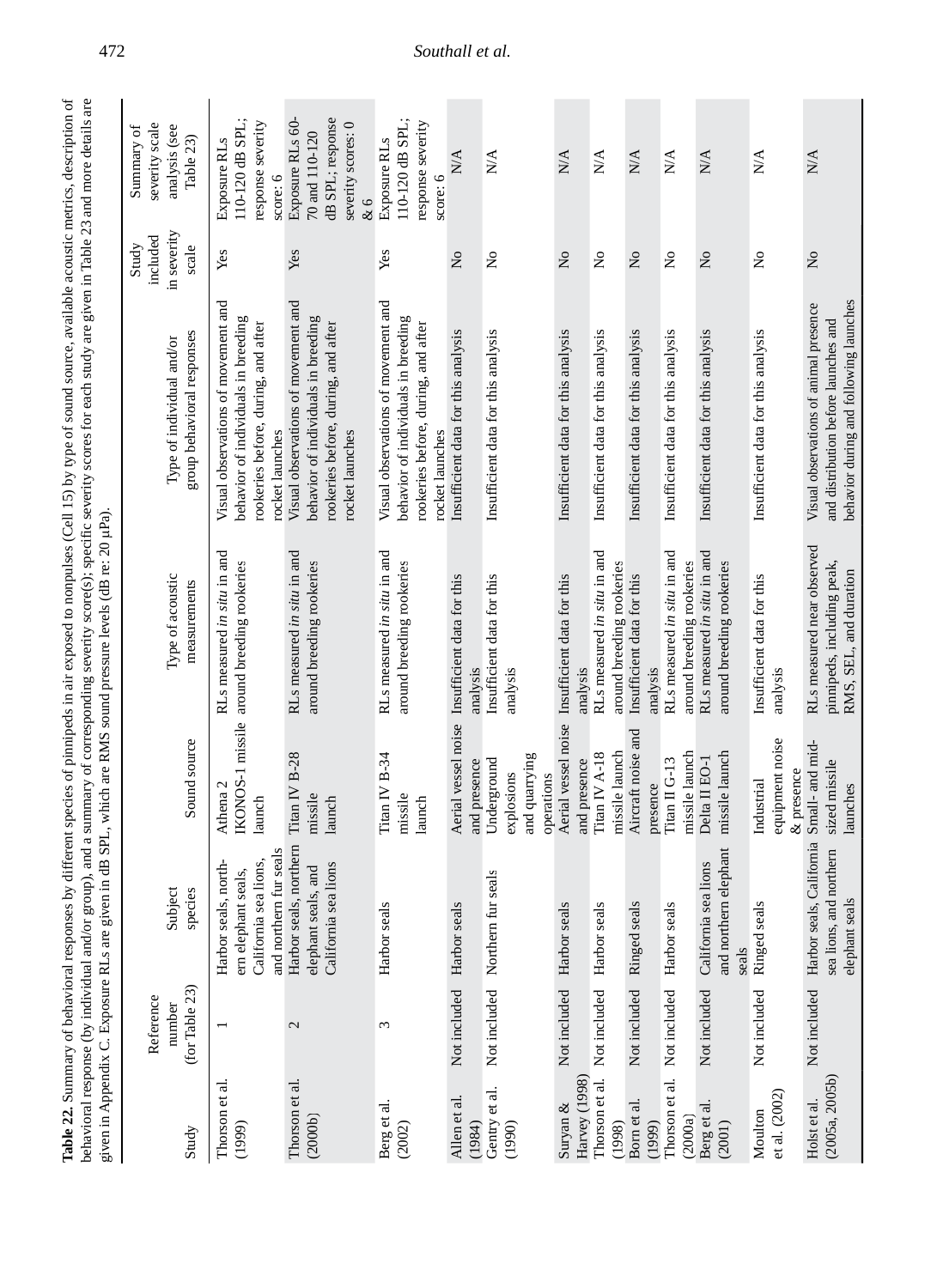**Table 23.** Number (in **bold**) of pinnipeds in air (individuals and/or groups) reported as having behavioral responses to nonpulses; responses were categorized into 10-dB RL bins, ranked by severity of the behavioral response (see Table 4 for severity scaling), and combined with other observations having the same RL/severity score. A summary of the individual studies included in this table is given in the "Pinnipeds in Air/Nonpulses (Cell 15)" section in this chapter. Parenthetical subscripts indicate the reference reporting the observations as listed in Table 22.

|                   |                          |                 |                 |                 | Received RMS sound pressure level (dB re: 20 µPa) |                   |                  |
|-------------------|--------------------------|-----------------|-----------------|-----------------|---------------------------------------------------|-------------------|------------------|
| Response<br>score | 50 <sub>to</sub><br>< 60 | $60$ to<br>< 70 | $70$ to<br>< 80 | $80$ to<br>< 90 | $90$ to<br>< 100                                  | $100$ to<br>< 110 | 110 to<br>< 120  |
| 9                 |                          |                 |                 |                 |                                                   |                   |                  |
| 8                 |                          |                 |                 |                 |                                                   |                   |                  |
| 7                 |                          |                 |                 |                 |                                                   |                   |                  |
| 6                 |                          |                 |                 |                 |                                                   |                   | 1.0<br>(1, 2, 3) |
| 5                 |                          |                 |                 |                 |                                                   |                   |                  |
| $\overline{4}$    |                          |                 |                 |                 |                                                   |                   |                  |
| 3                 |                          |                 |                 |                 |                                                   |                   |                  |
| $\overline{2}$    |                          |                 |                 |                 |                                                   |                   |                  |
| 1                 |                          |                 |                 |                 |                                                   |                   |                  |
| $\mathbf{0}$      |                          | 1.0<br>(2)      |                 |                 |                                                   |                   |                  |



Courtesy: Peter M. Scheifele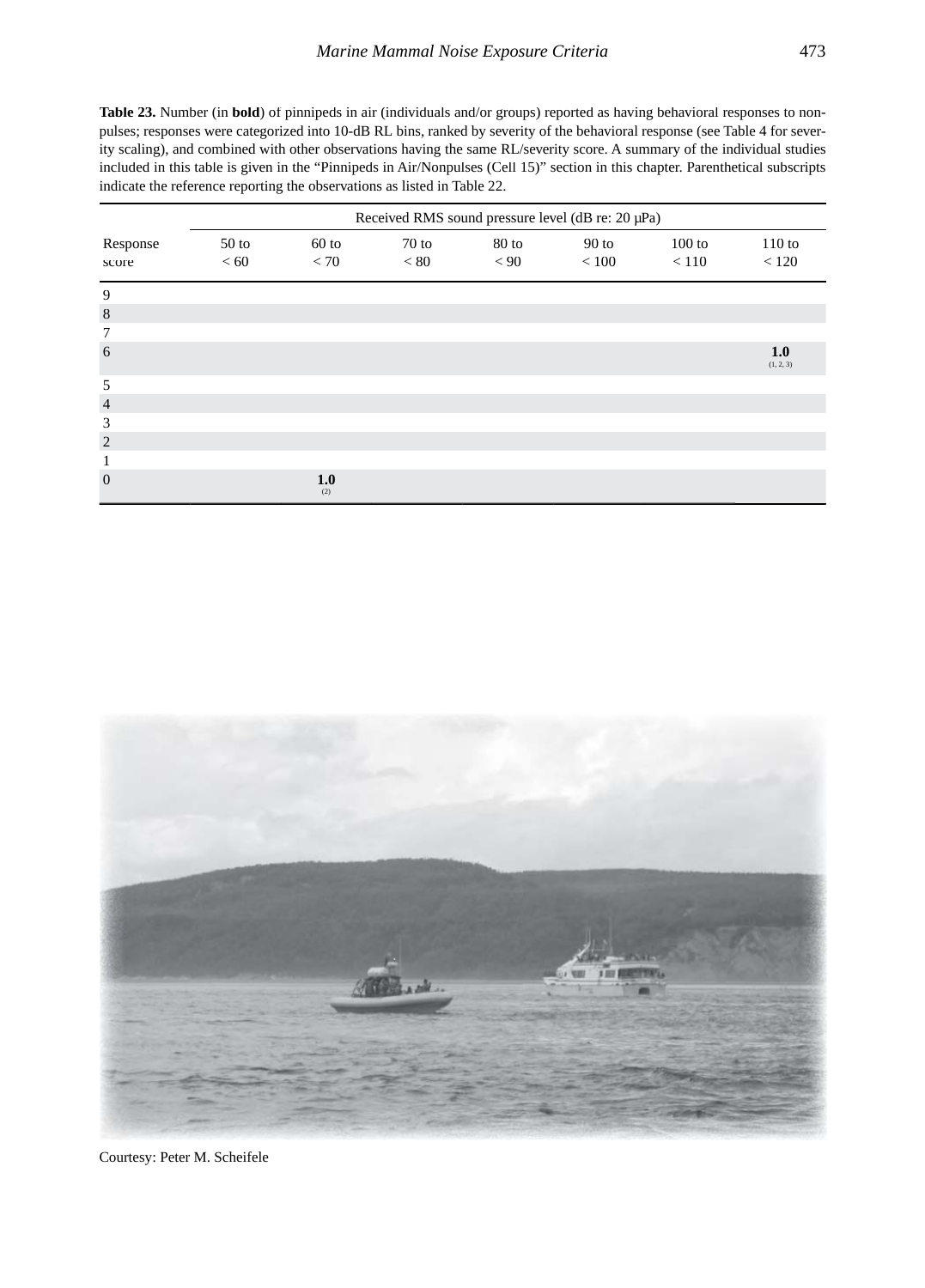# **5. Research Recommendations**

The marine mammal noise exposure criteria proposed here represent a synthesis and precautionary application of current scientific information. Clearly, the reliance on extrapolation procedures, extreme data gaps and limitations in many areas, and precautionary assumptions throughout point to the need for targeted research to fill specific gaps in support of subsequent criteria. We consider the current noise exposure criteria to be merely an initial step in an iterative process to understand and better predict the effects of noise on marine mammal hearing and behavior.

Research recommendations are given below in several broad categories relevant to improving marine mammal noise exposure criteria. No prioritization is implied in the ordering of these areas or research topics within them, however, and this is by no means an exhaustive list. We present, in abbreviated form, what we regard as critical, targeted research needs to improve future iterations of these exposure criteria. Some of the most important research recommendations are summarized in Table 24; each is discussed in more detail in the relevant section below. Many of these research recommendations are similar to recommendations made previously (NRC, 1994, 2000, 2003, 2005; Richardson et al., 1995). Although there has been progress in the last decade, much important work remains to be done.

#### **Measurements of Anthropogenic Sound Sources and Ambient Noise**

Comprehensive and systematic measurements are needed of all relevant anthropogenic sound sources that have a reasonable likelihood of adversely affecting marine mammal hearing or behavior. Empirical measures of sound fields enable more accurate estimation of RLs using propagation models and validate the selection of different propagation models as appropriate. Such studies must report the full range of relevant standard acoustic measurements and should include detailed information about equipment calibration and/or propagation modeling methods used (e.g., Goold & Fish, 1998; Wales & Heitmeyer, 2002; Blackwell et al., 2004a). Measurements are also needed to describe conditions where sounds classified as pulses at the source transition to nonpulse exposures. To measure *in situ* exposures from specific sound sources, archival acoustic

tags should be deployed on free-ranging marine mammals and/or platforms near the animals in controlled exposure conditions.

If future noise exposure criteria are to consider the important matters of auditory masking, cumulative exposure effects on individuals, and ecosystem effects (discussed below), additional data are needed concerning ambient ocean noise on various spatial and temporal scales. These data should be used to determine how ambient noise "budgets" vary as a function of natural and human activities. These data will need to be integrated with expanded information on marine mammal abundance and distribution. The NRC (2003) recommended that a systematic effort be made to obtain passive acoustic data, including average (steadystate) ambient noise from 1 Hz to 200 kHz, and including transient human sources not identified in classical ambient noise measurements. We concur and call for wide-ranging acoustic measurements designed to test explicit hypotheses about spatial and temporal variability in marine ambient noise.

#### **Marine Mammal Auditory Processes**

#### *"Absolute" Hearing Data*

Future iterations of these criteria will be significantly improved by increased knowledge of hearing sensitivity derived from behavioral and electrophysiological measurements and anatomical models. The most pressing needs are for data on deep-diving cetaceans such as beaked whales and on low-frequency specialists (mysticetes). Better information on inter-species differences is also needed to validate the functional hearing groups used here or alternatively to identify other relevant subdivisions (e.g., phocid vs otariid pinnipeds or potential partitioning of mid-frequency cetaceans). The number of individuals tested should be increased in all species, with the possible exception of the bottlenose dolphin, in order to better understand individual differences within species. Hearing sensitivity across the full functional hearing range should be measured, where possible, rather than just those frequencies contained within the communication signals of species being investigated.

Improvements are needed in both electrophysiological and behavioral testing methods to increase the number of individuals of each species that can be tested, and to distinguish absolute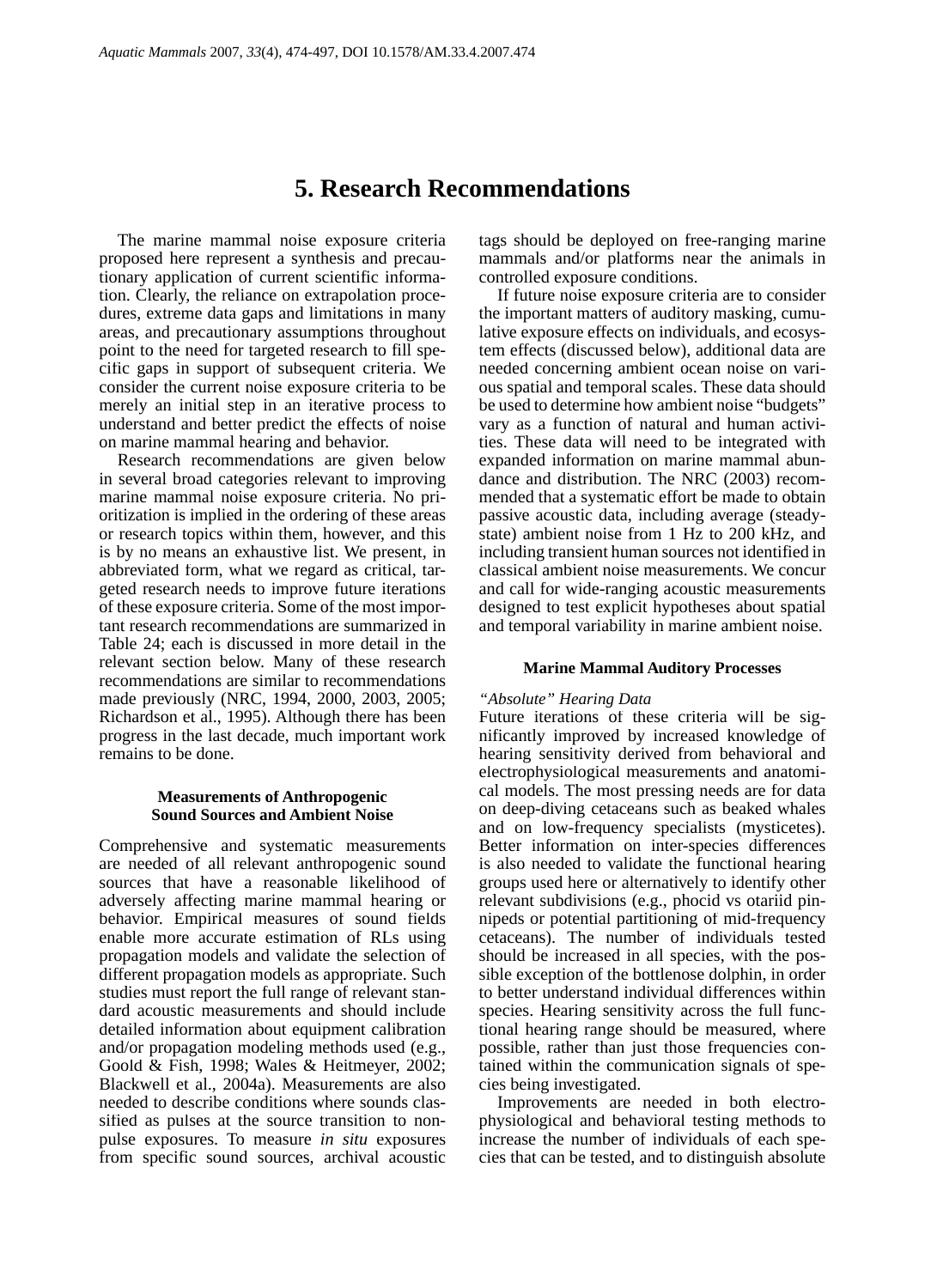| Research topic                                                                               | General description                                                                                                                                                                                 | Critical information needs                                                                                                                                                                                                                                                                                                                                                                                  |
|----------------------------------------------------------------------------------------------|-----------------------------------------------------------------------------------------------------------------------------------------------------------------------------------------------------|-------------------------------------------------------------------------------------------------------------------------------------------------------------------------------------------------------------------------------------------------------------------------------------------------------------------------------------------------------------------------------------------------------------|
| Acoustic<br>measurements of<br>relevant sound<br>sources                                     | Detailed measurements needed of<br>source levels, frequency content, and<br>radiated sound fields around intense<br>and/or chronic noise sources.                                                   | Comprehensive, calibrated measurements of the properties<br>of human-generated sound sources, including frequency-<br>dependent propagation and received characteristics in<br>different environments.                                                                                                                                                                                                      |
| Ambient noise<br>measurements                                                                | Systematic measurements of underwa-<br>ter ambient noise are needed to quan-<br>tify how human activities are affecting<br>the acoustic environment.                                                | Comprehensive, calibrated measurements of ambi-<br>ent noise, including spectral, temporal, and directional<br>aspects, in different oceanic environments; ambient noise<br>"budgets" indicating relative contribution of natural and<br>anthropogenic sources and trends over time.                                                                                                                        |
| "Absolute" hearing<br>measurements                                                           | Audiometric data are needed to deter-<br>mine functional bandwidth, species and<br>individual differences, dynamic hearing<br>ranges, and detection thresholds for<br>realistic biological stimuli. | Carefully controlled behavioral and electrophysiological<br>measurements of hearing sensitivity vs frequency for more<br>individuals and species, particularly for high-priority spe-<br>cies, such as beaked whales and mysticetes. Also, detec-<br>tion thresholds for complex biological signals.                                                                                                        |
| <b>Auditory</b> scene<br>analysis                                                            | Measurements to determine the sophis-<br>ticated perceptual and processing capa-<br>bilities of marine mammals that enable<br>them to detect and localize sources in<br>complex, 3-D environments.  | Measurements of stream segregation, spatial perception,<br>multidimensional source localization, frequency discrimi-<br>nation, temporal resolution, and feedback mechanisms<br>between sound production and hearing systems.                                                                                                                                                                               |
| Marine mammal<br>behavioral responses<br>to sound exposure                                   | Measurements of behavioral reactions<br>to various sound types are needed,<br>including all relevant acoustic, contex-<br>tual, and response variables.                                             | Carefully constructed observational and exposure experi-<br>ments that consider not only RL but also source range,<br>motion, signal-to-noise ratio, and detailed information on<br>receivers, including baseline behavior, prior experience<br>with the sound, and responses during exposure.                                                                                                              |
| Effects of sound<br>exposure on marine<br>mammal hearing:<br>masking, TTS, and<br><b>PTS</b> | Continued effort is needed on the<br>simultaneous and residual physiologi-<br>cal effects of noise exposure on marine<br>mammal hearing.                                                            | Masked hearing thresholds for simple stimuli in more spe-<br>cies and individuals, as well as complex biological signals<br>and realistic maskers; allowance for directional effects;<br>comparative data on TTS-onset and growth in a greater<br>number of species and individuals for nonpulse and pulsed<br>anthropogenic sources; recovery functions after exposures<br>and between repeated exposures. |
| Effects of sound<br>exposure on marine<br>mammal<br>non-auditory<br>systems                  | Physiological measurements are needed<br>for both acute and chronic sound expo-<br>sure conditions to investigate effects on<br>non-auditory systems.                                               | Various baseline and exposure-condition measurements,<br>including nitrogen saturation levels; bubble nuclei; the<br>formation of hemorrhages, emboli, and/or lesions; stress<br>hormones; and cardiovascular responses to acute and<br>chronic noise exposure.                                                                                                                                             |
| Particularly<br>sensitive species:<br>beaked whales                                          | Baseline and exposure data on these<br>poorly understood taxa to assess their<br>apparent sensitivity to certain anthropo-<br>genic sound sources.                                                  | Various studies, including measurements and modeling<br>related to (1) hearing sensitivity, (2) diving and vocaliza-<br>tion parameters, (3) tissue properties, (4) gas/fat emboli<br>formation and significance, (5) advanced detection capa-<br>bilities for localizing and tracking them, and (6) behav-<br>ioral reactions to various anthropogenic and natural sound<br>sources.                       |

**Table 24.** Research recommendations in various subject areas needed to enhance future marine mammal noise exposure criteria (as discussed in Chapter 5)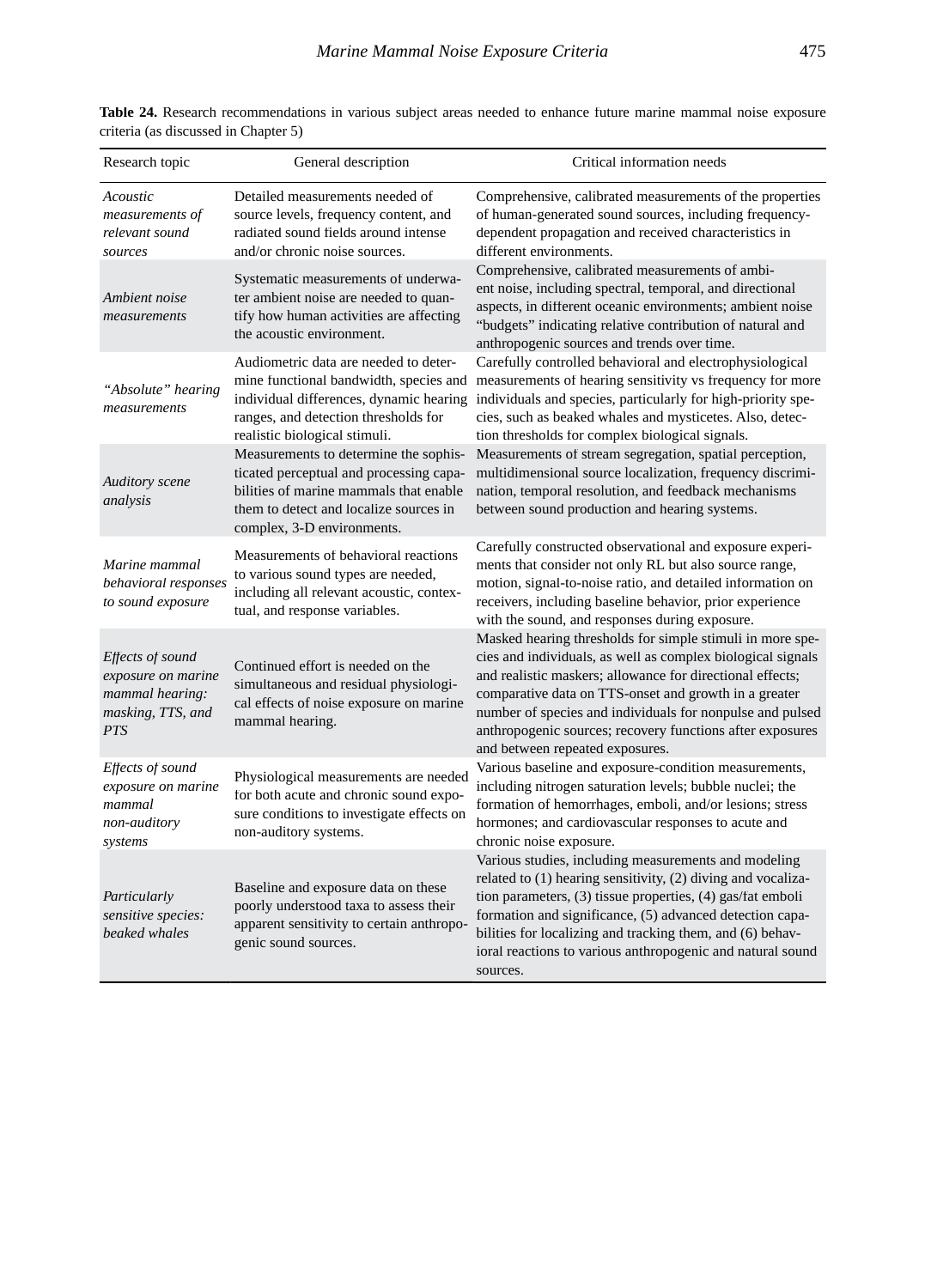from masked thresholds. Auditory evoked potential (AEP) techniques should continue to be improved and standardized for pinnipeds and small cetaceans. Researchers should continue to develop procedures applicable to stranded individuals of species generally not represented in captive settings, particularly for species that may be especially sensitive to certain types of acoustic exposure. The massive body size of mysticetes may require that AEP studies begin using smaller species (e.g., minke whale) that may be stranded, trapped in tidal fishing enclosures (weirs), or temporarily available in a holding facility. Behavioral audiometric methods, which investigate the effect of the overall perceptual and cognitive system on detection, should also continue to be employed and improved, particularly those that increase the speed with which results are obtained without sacrificing precision of measurements.

Additionally, behavioral methods should be developed to measure hearing characteristics that require a subjective judgment of perception such as evaluation of equal loudness between two acoustic stimuli. Equal-loudness hearing contours for marine mammals are needed to refine the broad frequency-weighting networks derived here.

A final consideration is that behavioral audiometric research should eventually move beyond the use of relatively simple artificial stimuli (e.g., pure tones, noise bands, broadband clicks, tone pips). Such stimuli can be precisely controlled and can be used to clearly indicate which acoustic feature triggers the response in the whole animal or its auditory system. Animals in nature, however, rarely encounter such sounds. While some biological signals consist of combinations of tonal elements, most are exceedingly complex. Marine mammal detection thresholds for complex, biologically relevant stimuli may be poorly predicted by experiments using simple artificial stimuli. Humans, for example, are particularly adept at identifying speech-like sounds in noise (Yost, 2000). Animals are expected to be similarly sensitive to important natural sounds. To base future noise criteria on more relevant audiometric data, research is needed on detection thresholds for biologically meaningful sounds, such as vocalizations of conspecifics, prey, and predators, and sounds needed for active or passive acoustic navigation. Such measurements will further be useful in investigating the potential active space (detection range in three dimensions) for acoustic communication (e.g., Brenowitz, 1982; Janik, 2000; Au et al., 2004) and the effects of anthropogenic sound on the active space. Field studies using biologically relevant sounds would be more relevant to realworld communication and masking than studies involving simple, artificial test stimuli.

#### *Auditory Scene Analysis*

While baseline hearing information is clearly needed, urgently in some cases, more advanced, comprehensive, and innovative measurements are also needed that provide insight into the ways in which animals use their auditory sense to derive detailed information about their surrounding environment. For future iterations of noise exposure criteria to consider multiple stimuli and cumulative effects, additional data will be needed on sound localization in three-dimensional auditory space, frequency discrimination, temporal resolution, and, specifically, detection of biological signals in complex sound fields.

Several studies of terrestrial animals (MacDougall-Shackleton et al., 1998; Moss & Surlykke, 2001) have investigated how subjects process multiple acoustic stimuli that are simultaneously present but differ in acoustic signature either temporally or spatially. The acoustic scene concept, owing largely to the work of Bregman (1990), has the potential to play a major role in the development and progression of acoustic exposure criteria. Bregman draws powerful analogies between modalities of perception, including the fundamental ways in which higher processing systems associate common elements of complex stimuli in highly cluttered perceptual environments.

One analogy that Bregman (1990) makes with regard to the innate power of visual scene analysis is the ability of the visual processing portion of the human brain to estimate object size without regard to distance. The implication is that the reverse is true as well—if the size of something is known, its distance can be inferred from visual appearance. Extending this ability to animals that rely on underwater hearing to determine distance, similar perceptual processes may occur. If so, mammals may determine range by using various effects of the propagation medium on sound transmission (e.g., presence of structured multi-path signal spreading, frequency dependent multi-path losses, and absorption effects in particular; Ellison & Weixel, 1994). Further, both loudness modulation and source movement relative to the receiver provide significant clues as to the distance and general nature of the sound source. If one considers sound to play a role in the life of marine wildlife similar to that of sight in terrestrial animals, then context clues such as tempo, encroachment, and proximity must take on a powerful role in determining an animal's response to any given sound. These hypotheses need to be studied in marine mammals.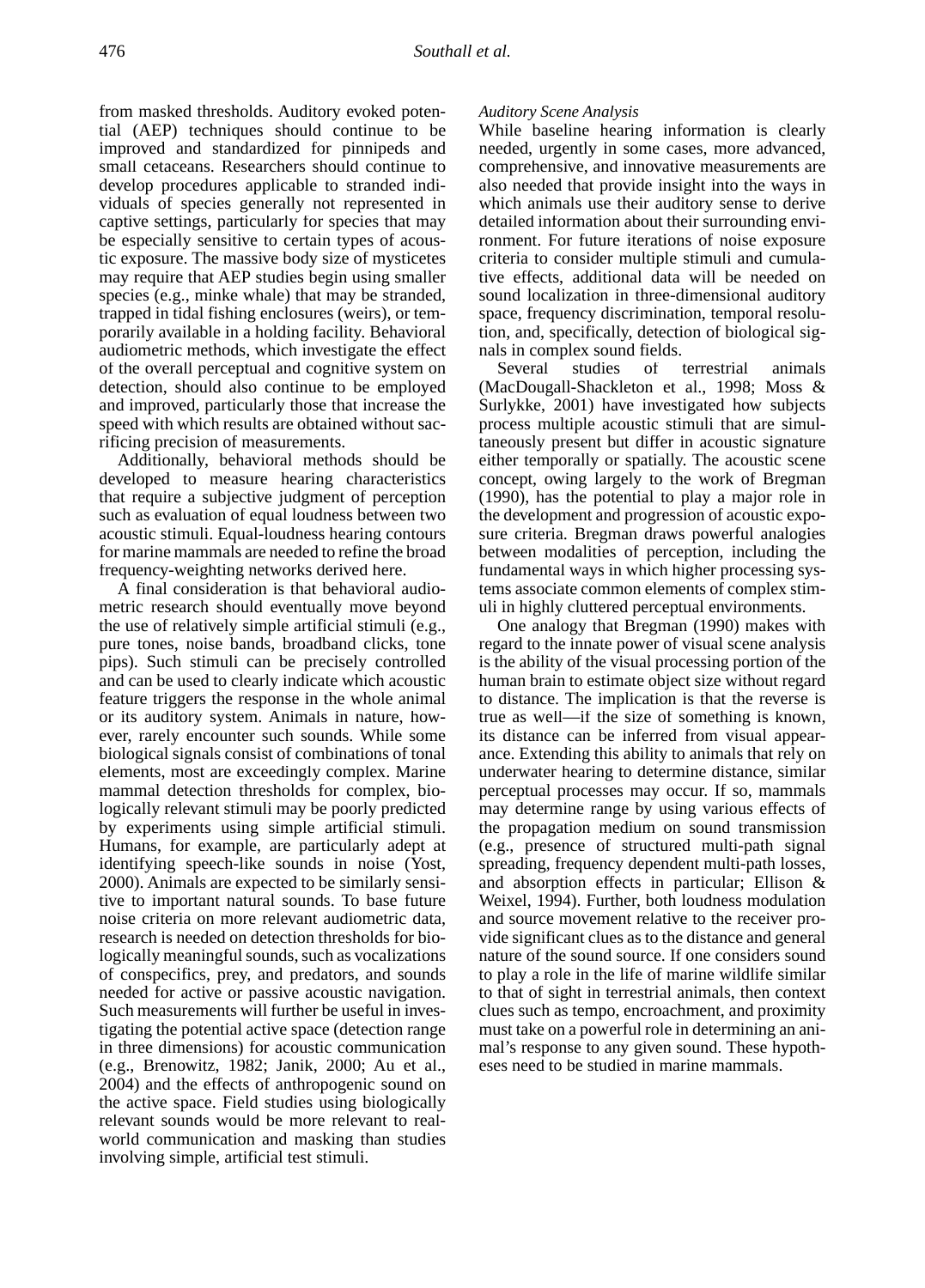#### **Behavioral Responses of Marine Mammals to Sound**

There is an urgent need for better and more extensive data on behavioral responses to sound, including measurement of the specific acoustic features of exposures and consideration of previous experience with the sound and all relevant contextual variables. The current behavioral exposure criteria are quite limited in several ways. Insufficient data exist to support criteria other than those based on SPL alone, and this metric fails to account for the duration of exposure beyond the separation of pulse from nonpulse sounds. Also, there is much variability in responses among species of the same functional hearing group and also within species.

Because of the poorly understood modifying influences of numerous variables, behavioral responses usually cannot be predicted *a priori*  with much confidence given present information. In addition, the biological significance of any observed behavioral response is even more difficult to assess (NRC, 2005).

Research is needed to quantify behavioral reactions of a greater number of free-ranging marine mammal species to specifically controlled or wellcharacterized exposures from different human sound sources. The most direct way to obtain these kinds of extremely detailed data would be to attach acoustic dosimeter tags to individuals and directly measure noise exposure, behavioral response, and physiological changes, if any. It is essential that future research investigates responses in contexts as similar as possible to those of interest. Responses of both naïve and previously exposed individuals should be studied and distinguished to the greatest extent possible.

Further, such experiments must ensure that all relevant acoustic measurements of sound exposure be reported more systematically than in many previous studies. Specifically, behavioral responses need to be directly correlated with the physical parameters (e.g., SPL, SEL) of the stimuli most likely to evoke the responses. Such research clearly requires greater knowledge of exposure parameters (including SPL over some duration) than currently exists for most studies.

The relationship between exposure SPL and/or SEL and behavioral reaction should be determined for representative species within each functional hearing group. Whether the relationship follows a dose-response-like function for various sound types, and under what conditions, is a significant and pressing open question.

We need more data on the magnitude and time course of behavioral responses to known noise exposures to test the validity of concepts outlined here, and to make progress toward identifying

specific behavioral criteria. Duty cycle (the proportion of time when the noise is present) is also likely to be important. Magnitude and duration of response are the most readily quantified parameters that may be useful in determining whether a behavioral response is likely to have a biologically meaningful outcome. Noise exposure criteria should attempt to distinguish between minor, temporary behavioral changes and those with greater significance. This is necessary in order to focus on biologically significant behavioral responses (see NRC, 2005) and the exposure conditions that elicit them.

Considering the many contextual cues that freeranging animals use to perceive and characterize sound sources and to determine a response, it is not surprising that our analysis revealed a high degree of variability in behavioral responses as a function of RL. Consequently, the logic of relying solely on exposure RL as the metric for behavioral responses is substantially diminished. A host of variables additional to RL may be important to marine mammals in assessing a sound and determining how to react. This argues for careful design and execution of controlled exposure experiments to replicate the signal of interest in as many dimensions as possible. Serious consideration should be given to developing a broad multi-variable approach to behavioral research that takes into account not only source type and exposure level but also distance, motion, and relative signal-to-noise ratio. Some studies are already developing data of the scale and quality needed for such an approach. This includes studies providing broad, long-term measurements of ambient sounds in areas cohabited by anthropogenic sources and marine wildlife. Where these studies include remotely deployed passive acoustic sensors and tagged animals, they approach what may become the new standard. As additional information becomes available, future noise exposure criteria may assess behavioral reactions not only according to RL measured with multiple acoustic parameters, range (near and far), relative motion (towards, parallel, etc.), and rate of change, but also in relation to the animal's activity or perceptual situation (e.g., neutral; threatened, as by a predator; or positive, related to food, mating, etc.).

The role of habituation and sensitization in behavioral reactions to noise exposure is a critical subject for future research. These processes can only be studied under controlled or welldefined conditions (as in Deecke et al., 2002). A key question is how habituation and sensitization develop with repeated exposure in specific ecologically relevant circumstances. For example, the pattern of habituation to a neutral stimulus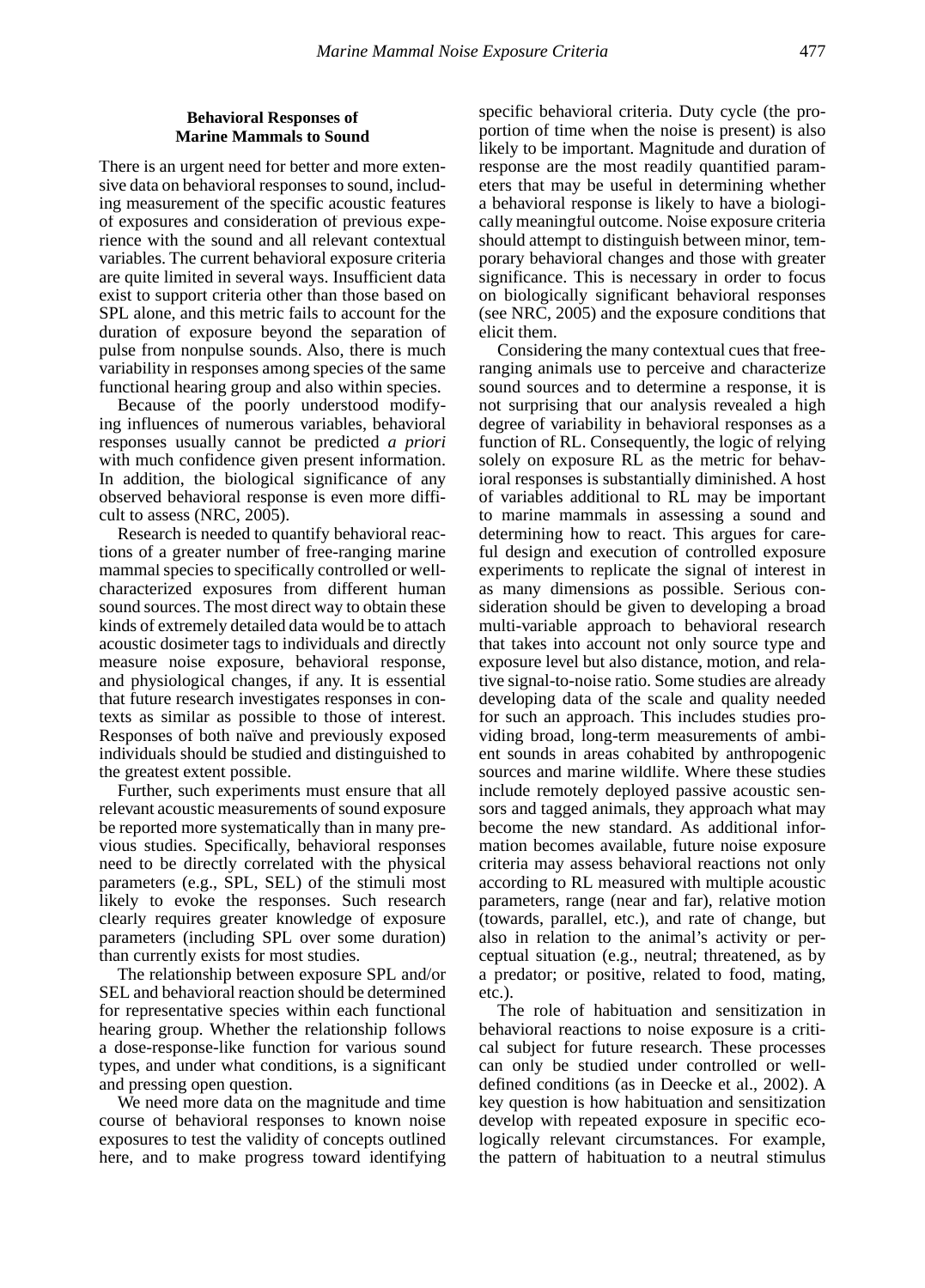is likely to follow quite a different pattern from selective habituation to a harmless stimulus that is initially perceived as a threat (Deecke et al., 2002). Furthermore, it would be desirable to know if there are common acoustic features in sounds to which marine mammals become sensitized. For example, to which acoustic features of a threat, such as a vessel used to hunt animals, does an animal become sensitized?

Analyses of the behavior of various animal species in the presence of predators suggest that they have evolved anti-predator responses that mirror their responses to human disturbance. According to predation risk theory, various ecological considerations beyond simply disturbance magnitude are very likely involved in determining and predicting behavioral response (Frid & Dill, 2002).

The biological relevance of behavioral changes can only be determined in natural populations in which vital life history parameters (e.g., reproduction, growth, and survival rates) can be measured before and after noise exposure and in conditions where other potential stressors have been controlled (NRC, 2005). One important question is whether these life history parameters are the same in populations that have apparently habituated to exposure and remain in relatively noisy environments as they are in populations living in quieter conditions. Because of the apparently major influence of experience and the strong context-specificity of behavioral responses to noise, field measurements must be made for long periods following repeated or continual exposure. Longitudinal studies should be conducted to assess the time course of exposure to various existing sound sources known or suspected to cause relatively long-term (seasonal) habitat abandonment. Where possible, parallel studies should be done in neighboring areas with different levels of noise exposure. Such studies should allow for other non-acoustic factors likely to affect distribution such as predators, prey, and other important environmental covariates. These studies will often need to extend over long periods (many years) in order to be effective, and they should be planned and funded recognizing that. Ideally, such a study should start collecting data well in advance of the introduction of anthropogenic noise, and continue throughout the period of anticipated impact and for long enough thereafter to observe return to baseline.

#### **Effects of Noise Exposure on Marine Mammal Hearing and Other Systems**

#### *Auditory Masking*

Auditory masking is likely the most widespread effect of anthropogenic noise on populations of marine mammals. The principles of masking are

reasonably well-known from laboratory studies in mammals, including marine mammals. To enable masking to be included in subsequent noise exposure criteria, however, data are needed on masking and its effects in real-world conditions for all functional hearing groups. Data are needed on the masking effects of natural and anthropogenic noise sources; on detection of simple, artificial stimuli; and, increasingly, on more complex, biologically meaningful signals. Directionality in the masking sound and/or the signal of interest is very likely to affect the severity of masking and needs to be considered. Baseline measurements are needed on functional communication ranges for different acoustic signals and on the reduction of those ranges caused by either natural or anthropogenic maskers. Also needed are additional field measurements of the behavioral adjustments that marine mammals make to offset masking effects (e.g., Lesage et al., 1999; Serrano & Terhune, 2002; Foote et al., 2004; Scheifele et al., 2005).

#### *Temporary Threshold Shift (TTS)*

TTS studies in marine mammals remain limited to a very few species and individuals, limiting the certainty with which they may be extrapolated within and among groups. A number of specific TTS studies are needed to improve future criteria. For instance, it is critical to future iterations of these noise exposure criteria that research on TTS-onset, TTS growth with noise exposure, and recovery rates expands to larger numbers of individuals and species, and to species in the low- and high-frequency cetacean groups. Presently, extrapolation procedures must be used because TTS data are unavailable for certain functional hearing groups. Additionally, certain highly precautionary procedures are used here in the estimation of PTSonset because the growth rate of TTS with increasing exposure level is generally poorly understood, even for the few marine mammal species in which TTS has been studied. The relationship between auditory sensitivity and susceptibility to TTS/PTS should be determined by group.

To the extent possible, electrophysiological techniques should be used to obtain these TTS data to increase sample size and knowledge of recovery functions.

More data for pinnipeds also are needed, particularly for pulse exposures where extrapolations of cetacean data currently must be used. Particular emphasis should be placed on determining whether harbor seals have increased sensitivity to noise exposure relative to other pinniped species, as current information suggests, and if so, whether species closely related to the harbor seal also are more sensitive than are other pinnipeds.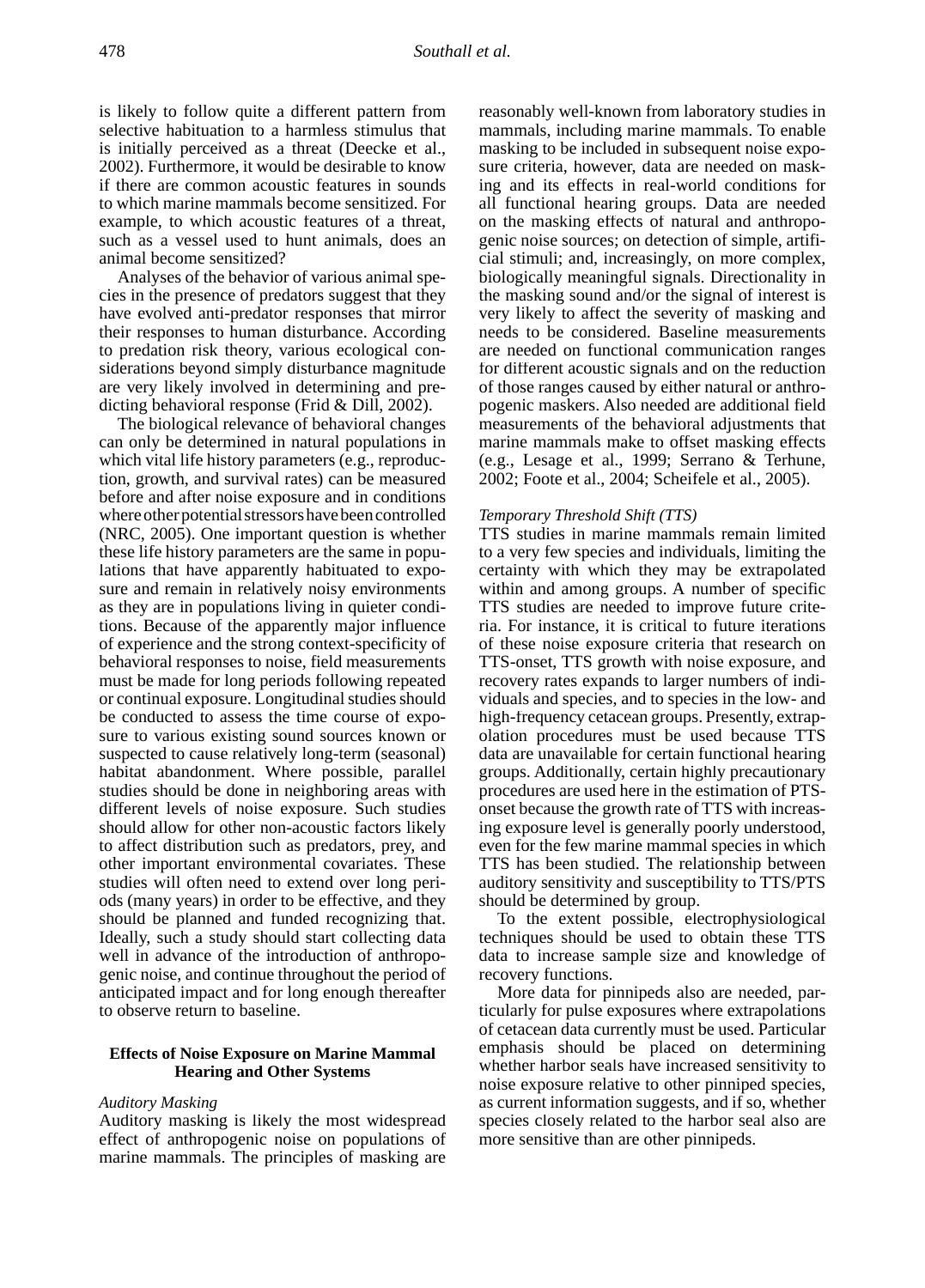To minimize the need for such extrapolation and reduce the assumptions required to predict PTS-onset, empirical data are needed on TTS growth rates up to greater shift magnitudes (10 to 30 dB). These data are needed for both pulse and nonpulse sound types, at a variety of exposure frequencies, in both single and multiple exposures. These results should further elucidate whether, and in what conditions, the "equal energy hypothesis" may be appropriate for comparing the effects of variable noise exposures in marine mammals. For pulse exposures, particular attention should be paid to whether TTS growth is directly related to overall noise energy, and whether the kurtosis of exposure is also a factor (see Erdreich, 1986; Thiery & Meyer-Bisch, 1988; Dunn et al., 1991; Hamernik et al., 1993, 2003).

A further topic for future research is determining whether using 40 dB of TTS as a proxy for PTS-onset is a precautionary approach, and whether TTSs on the order of 25 to 35 dB are fully recoverable in marine mammals as expected from terrestrial mammal data. To avoid any possibility of injury, such studies should continue to take a precautionary approach, using gradual increases in exposure level and duration.

A related question is how TTS recovers following noise cessation in variable conditions. Data on recovery functions and TTS magnitude are needed for representative species from each functional hearing group. Electrophysiological techniques may be particularly useful in this regard. These data may be useful in comparing basic auditory system responses to noise exposure and determining how summation procedures for multiple exposures should be modified to more precisely consider exposure intermittence. Levels of relatively long duration noise exposure causing asymptotic TTS, in which TTS values do not continue to increase in magnitude with exposure but may have longer-lasting effects, should be determined. Recovery functions from asymptotic TTS of various levels should be compared with recovery functions from non-asymptotic TTS.

Finally, the existence of a stapedial reflex in marine mammals and its possible role in mitigating TTS and other effects of intense noise exposure are areas of needed research. For certain noise exposures, particularly those with relatively low frequencies and long duration, the middle ear muscles (tensor tympani and stapedial) of terrestrial mammals may contract and reduce the amplifying function of the ossicular chain (Yost, 2000). This muscular contraction reduces the amount of acoustic energy transmitted into the cochlea via the stapes. This stapedial reflex has been demonstrated in humans exposed to intense sound (Davis et al., 1955) as well as echolocating bats exposed

to their own intense outgoing clicks (Henson, 1965). The middle ears of marine mammals have some specialized adaptations relative to terrestrial mammals (see Wartzok & Ketten, 1999). In water, if bone conduction (rather than ossicular conduction) is the predominant transmission path, it is possible that a stapedial reflex, if present, may have limited or no protective function for intense acoustic exposures. Research is also needed on the role of meatal closure in pinnipeds during noise exposure. Such closures could be an alternative or additional way of reducing auditory sensitivity. Either mechanism could also affect the interpretation of threshold if performed during audiometric measurements.

#### *Permanent Threshold Shift (PTS)*

Sound exposures causing PTS-onset, used here to define injury from acoustic exposure, have not been measured in marine mammals. Instead, exposures that would cause PTS-onset are estimated from measured TTS-onset using assumptions about the growth of TTS with noise exposure level. Direct measurements of PTS in marine mammals are highly desirable for establishing future injury criteria, but they are unlikely to be obtained due to ethical, legal, and/or practical considerations. Data from modeling and exposure of cadavers to very intense acoustic stimuli give some indication of conditions causing PTS but do not reveal the exposure conditions that produce PTS *in vivo*, nor active processes that affect basilar membrane displacement. Consequently, our research recommendations for improving PTSonset predictions for marine mammals involve more indirect measures.

One recommended type of indirect measure is to compare age-related hearing changes in captive individuals that have been involved in TTS experiments with those that have not. This comparison may provide some insight into the complex relationship between repeated TTS and PTS, which remains poorly understood for terrestrial mammals, including humans. One main impediment, however, is that confounding variables likely exist other than controlled noise exposure. For captive individuals used in TTS studies, absolute hearing should be tested both during and following sequences of noise exposure experiments. For captive individuals not used in TTS experiments, absolute hearing should be measured at regular intervals over extended periods. The latter group may more readily display natural age-related hearing loss (*presbycusis*) than the former, as well as potential sex differences. For both groups, efforts should be made to characterize long-term ambient noise conditions experienced by test animals.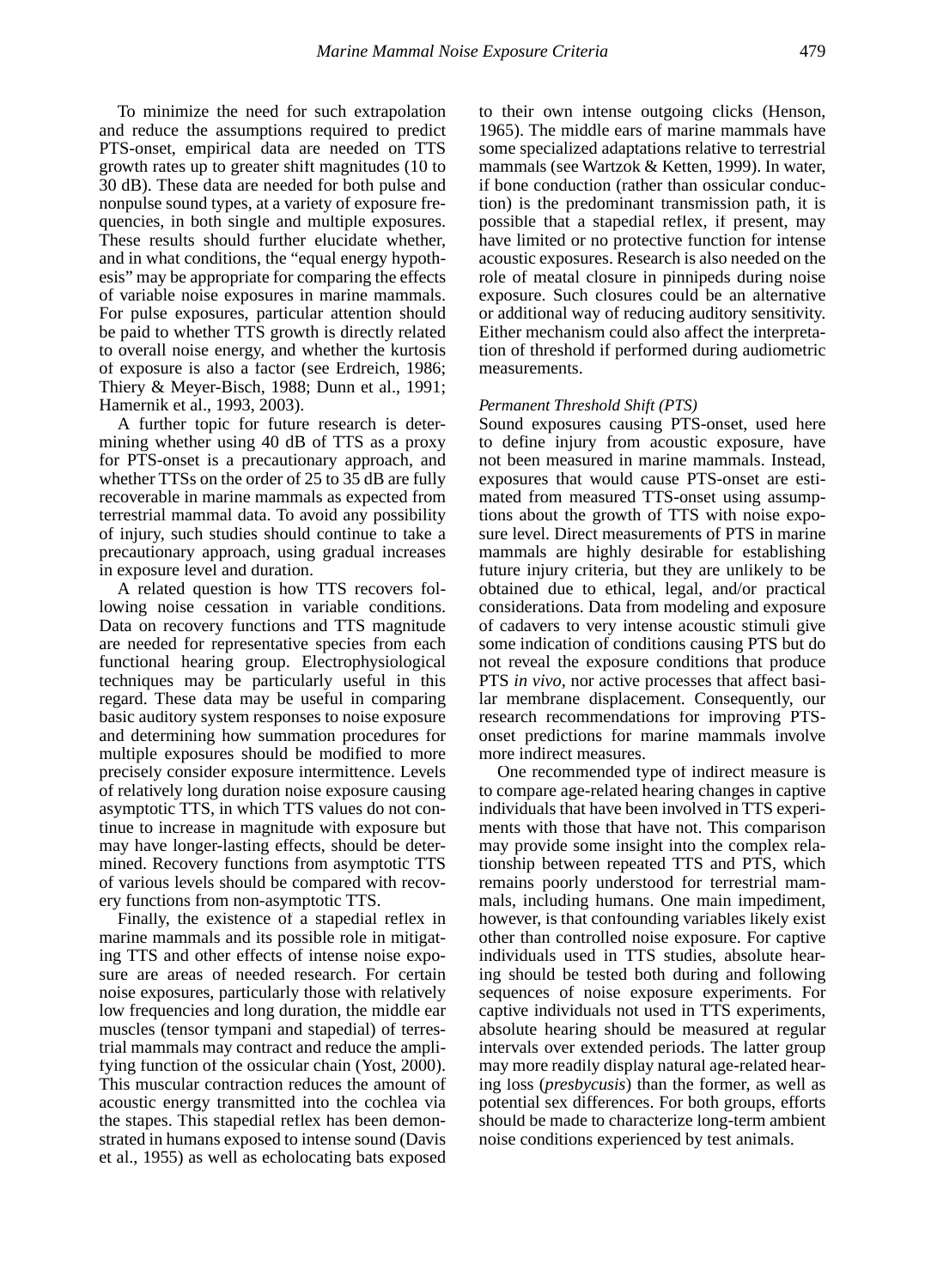#### *Non-Auditory Effects of Noise Exposure*

Lack of specific data on acoustic exposures causing non-auditory effects in marine mammals currently prevents deriving explicit exposure criteria for such effects. Research is underway, however, that may make this possible in future versions of the criteria. Non-auditory effects of noise are potentially significant but remain generally poorly understood.

A current hypothesis regarding non-auditory effects is that acoustic exposure may produce nitrogen bubbles in blood or other tissues. Hemorrhages, gas and fat emboli, and other lesions have been reported in some marine mammals exposed to mid-frequency military sonar (Jepson et al., 2003; Fernández et al., 2004, 2005). Substantial empirical questions remain, however. First among these is whether nitrogen bubbles are in fact responsible for the hemorrhages, emboli, and other lesions reported. Conversely, are enough nitrogen bubbles produced to pose a risk of related tissue injuries, under any set of circumstances, arising from high nitrogen supersaturation levels, acoustic exposure, and/or drastic changes in behavior? Do high levels of nitrogen supersaturation or gas or fat emboli occur in diving mammals that have not been exposed to intense anthropogenic sound? Do these or related phenomena occur in species other than beaked whales? If bubble formation is acoustically mediated, does it occur as a direct result of acoustic exposure of bubble precursors (nuclei) in tissue, or indirectly through changes in diving behavior? If the pathway is direct, how does bubble formation and/or growth occur? A more thorough understanding is needed of lipid biochemistry in tissues that may be particularly sensitive to acoustically mediated bubble formation (e.g., acoustic fats). Modeling studies are needed on tissue properties and their relevance to nitrogen bubble formation at specific frequencies of interest. These studies should consider the growth of discrete bubbles from precursors in various tissues, and the interaction among coalesced aggregations of acoustically activated bubbles.

If the pathway is indirect and mediated by behavior, is rapid surfacing more risky than remaining submerged too long and exceeding physiological limits? How does the dive profile affect the limits of nitrogen supersaturation in normal diving? Do high levels of nitrogen supersaturation and gas emboli occur in marine mammals that have voluntary control over depth, diving profile, and inter-dive interval? Resolution of these questions is likely to require interplay between modeling and empirical measurements (Zimmer & Tyack, 2007).

In conjunction with the above physiological modeling and measurements, controlled exposure experiments should be conducted with

deep-diving marine mammals to determine behavioral responses to sound sources, including sonar. These experiments should use realistic source and received levels. If responses are identified, this may identify situations where it would be useful to conduct observational studies of responses during uncontrolled use of anthropogenic sound sources. Research should characterize the changes in diving behavior and should determine what they mean in terms of bubble formation or growth with continued exposure.

Other possible non-auditory effects of acoustic exposure should be investigated as well. Stress hormone levels associated with noise exposure should be more fully investigated. As of now, they have been investigated following exposure of captive odontocetes to high-level sound (Thomas et al., 1990c; Romano et al., 2004). The ability of animals to recruit effective stress responses should also be studied during chronic exposures—for example, in captive animals that live permanently in noisy vs quiet environments. Effects of noise exposure on marine mammal vestibular and cardiovascular systems should also be studied.

#### **Particularly Sensitive Species**

In rare circumstances, marine mammals (primarily beaked whales) have been known to strand and ultimately die following exposure to tactical, mid-frequency active sonar (see Cox et al., 2006; Nowacek et al., 2007). Our knowledge of these kinds of extreme reactions to acute exposures remains poor. However, the available information suggests that at least some species of beaked whales are particularly sensitive to this one specific category of sound sources.

Gas bubble formation is a hypothesized pathway of this effect (e.g., Fernández et al., 2005), but it remains poorly understood and the precise mechanism underlying these strandings remains unknown (e.g., Cox et al., 2006). The controlled exposure experiments outlined above are essential to revealing the conditions and responses underlying this effect. Until such research is conducted, deriving science-based exposure criteria specifically for beaked whales or other deep-diving cetaceans exposed to active sonar will prove difficult or impossible.

One current hypothesis is that behavioral reactions influence beaked whale diving patterns in a way that induces physically debilitating or disorienting injuries (Cox et al., 2006). Both the specifics of this potential mechanism and whether it is specific to beaked whales remains unknown, however. Mammals, including some marine mammals, show strong avoidance responses when evading predators. Sounds from tactical mid-frequency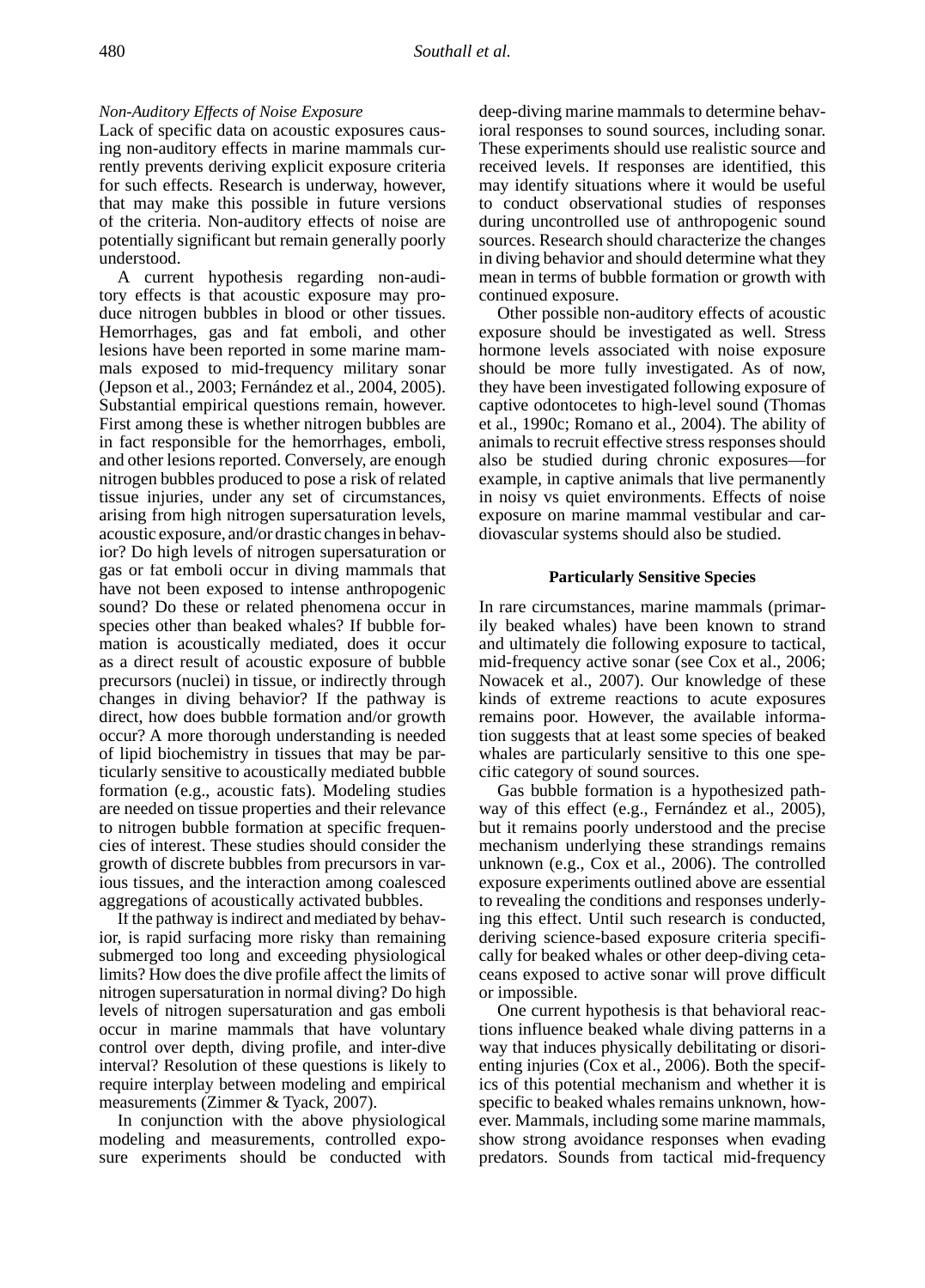sonars somewhat resemble, in frequency band and modulation, the social signals of one of the only predators of large marine mammals, the killer whale. If beaked whales inherit a broad template for acoustic detection of these predators, as waterfowl do for visual detection of aerial predators (Lorenz, 1939; Tinbergen, 1948), they might respond to sonar as if it were a predator. Learning is required for selective habituation to safe stimuli that resemble those from predators (Deecke et al., 2002). Many of the strandings that coincide with sonar exercises have occurred in sites where killer whales are rare. Possibly these stranded animals have not had enough experience with either sonar or killer whales to learn the difference. Propagation of sound in the ocean may also degrade acoustic features that help differentiate the two classes of stimuli at a distance. It is plausible that this type of reaction could occur at relatively long distances from the source if the sound is alarming based on properties other than high RL.

Whether beaked whales in certain conditions mistake tactical mid-frequency sonar signals for killer whales and consequently change their behavior in a way that injures them is an empirical question. This should be carefully investigated using controlled experiments that take into account the relevant contextual variables discussed above. Additional baseline data on beaked whale physiology, life history, and behavior are also needed to appropriately address questions regarding the apparent sensitivity of these animals to certain kinds of anthropogenic sound. Finally, in some specific conditions, such as sonar training ranges, where sophisticated listening arrays make it possible to detect marine mammals over large ranges before and during active sonar operations, active or passive detection of marine mammal behavioral patterns may become increasingly possible. While these observations have limitations, given that they may be able to detect more individuals without requiring tagging efforts, they may be an important complement to directed experiments.

Some other species of marine mammals are unusually responsive to certain anthropogenic sounds, either generally or under particular conditions, and this can result in strong and sometimes large-scale avoidance. Examples include harbor porpoises and, in some but not all situations, beluga and bowhead whales (Finley et al., 1990; Richardson et al., 1999; Olesiuk et al., 2002; Miller et al., 2005). There is a need for additional behavioral and acoustic information to better characterize these extreme responses, the situations in which they occur, and whether similar responses can occur in other related species or in response to other similar stimuli.

#### **Necessary Progressions of Marine Mammal Noise Exposure Criteria**

The currently proposed noise exposure criteria are for individual sound exposures and individual marine mammals. The research recommended above is needed to substantiate and improve future iterations of these types of criteria. Future iterations of behavioral disturbance criteria may derive dose-response functions based on an ordinal scoring paradigm similar to that provided. This may occur for subcategories of sound sources within the general categories here (e.g., seismic signals as a subset of multiple pulses, vessel noise as a subset of nonpulses). It may also occur for subgroups of species within the broad categories recognized here (e.g., phocid vs otariid pinnipeds) and for other types of marine mammals not addressed here (e.g., sirenians, sea otters, polar bears).

Future iterations of these noise exposure criteria should also perhaps distinguish several different categories of response that are expected, for both theoretical and empirical reasons, to vary with RL in different ways. For example, if an animal responds to a sound as if it were from a predator (Frid & Dill, 2002), one would expect the doseresponse function to have a very different shape as compared to that if the animal responds based on interference with the animal's ability to communicate acoustically or echolocate. Predicting whether a sound might trigger an anti-predator response would require more detailed analyses of acoustic parameters of the anthropogenic sound compared to signals of predators. Further, in some non-marine taxa, different anti-predator responses may be triggered depending on levels and other characteristics of acoustic stimuli (Spangler, 1988; Hoy, 1989) and may be modulated by the cost of the response as well as the perceived risk (Frid & Dill, 2002). Behavioral ecologists hypothesize that anti-predator behavior should balance risk of predation against cost of response, including cost of foregone benefits from alternative activities (Frid & Dill, 2002). These non-acoustic parameters must be taken into account in order to understand disturbance responses. The acoustic parameters affecting anti-predator behavior may involve detection thresholds, ambient noise conditions, source distance and source movement, as well as the more direct measures of received sound. In future studies, most or all of these parameters should be measured.

Additionally, further exposure criteria are needed to fully consider the effects of anthropogenic noise on other types of marine life, including the effects of single and multiple exposures on individual invertebrates, fish, and sea turtles as well as sirenians, sea otters, and polar bears. There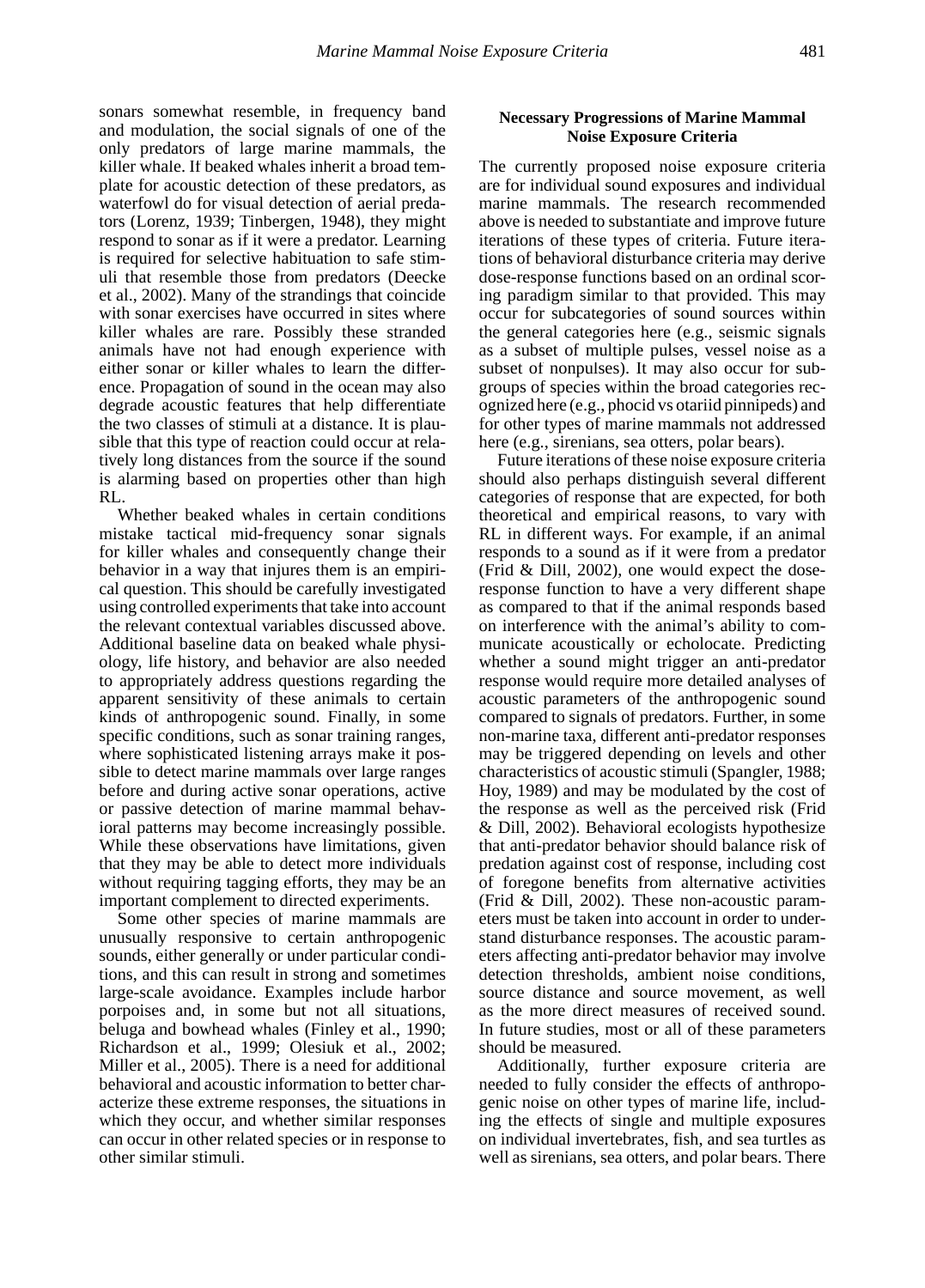are fewer data to support criteria for marine biota other than cetaceans and pinnipeds, and criteria are perhaps as urgently (or more urgently) needed for some other groups. Some fish and most sea turtle species are considered threatened or endangered. The effects of anthropogenic noise on fish are also of particular importance given their central role as both predators and prey in many marine ecosystems and because of human dependence on fisheries.

Additional criteria are also needed for the cumulative effects of repetitive or long-term noise exposure on marine mammals. Ideally, spatiotemporal data on marine ambient noise and long-term exposure histories of individuals should be integrated with vital rate data for marine mammal populations to address this question. Considerably more data are needed on how noise impacts in single animals can be extended to the population level. Such measurements will likely require extensive measurements on a few representative species and conservative extrapolations within and between functional hearing groups.

Noise exposure criteria that consider ecosystemlevel effects are needed as well. It is possible that the effects of noise exposure on some elements of local food webs may have a cascade effect to other elements within the web. No data are available on the ecological effects of underwater noise, even at a local scale. However, given the upward trend in human activities in many nearshore areas, such ecological effects should be anticipated.

Progress in each of these research areas will involve iterative processes that depend on the availability of relevant scientific data. Like the process of improving and expanding future noise exposure criteria, our ability to understand and predict the effects of anthropogenic noise exposure on marine ecosystems will continue to evolve over a period of many decades.

#### **Acknowledgments**

The authors acknowledge three former members of the marine mammal noise exposure criteria group: Whitlow Au, Sam Ridgway, and Ronald Schusterman. Partial financial support for meetings of the noise exposure criteria group was provided by the U.S. National Oceanic and Atmospheric Administration, National Marine Fisheries Service, Ocean Acoustics Program.

The authors also appreciate the expertise, review, and assistance of the following people: Laurie Allen, Robyn Angliss, Dan Costa, Tara Cox, Ned Cyr, Adam Frankel, Ron Kastelein, Steve Leathery, Rob McCauley, David Mellinger, Richard Merrick, Douglas Nowacek, Deborah Palka, Michael Payne, Arthur Popper, Andrew Solow, Sofie Van Parijs, Willem Verboom, Donna Wieting, and five anonymous reviewers.

#### **Literature Cited**

- Ahroon, W. A., Hamernik, R. P., & Davis, R. I. (1993). Complex noise exposures: An energy analysis. *Journal of the Acoustical Society of America*, *93*, 997-1006.
- Ahroon, W. A., Hamernik, R. P., & Lei, S-F. (1996). The effects of reverberant blast waves on the auditory system. *Journal of the Acoustical Society of America*, *100*, 2247-2257.
- Akamatsu, T., Hatakeyama, Y., & Takatsu, N. (1993). Effects of pulse sounds on escape behavior of false killer whales. *Bulletin of the Japanese Society of Scientific Fisheries*, *59*, 1297-1303.
- Allen, S. G., Ainley, D. G., Page, G. W., & Ribic, C. A. (1984). The effect of disturbance on harbor seal haul-out patterns at Bolinas Lagoon, California. *Fishery Bulletin*, *82*, 493-500.
- American National Standards Institute (ANSI). (1986). *Methods for measurement of impulse noise* (ANSI S12.7- 1986). New York: Acoustical Society of America.
- ANSI. (1994). *Acoustical terminology* (ANSI S1.1-1994). New York: Acoustical Society of America.
- ANSI. (2001). *Acoustical terminology* (ANSI S1.42-2001). New York: Acoustical Society of America.
- Andersen, S. (1970). Auditory sensitivity of the harbor porpoise, *Phocoena phocoena*. In G. Pilleri (Ed.), *Investigations on Cetacea, Volume II* (pp. 255-259). Berne, Switzerland: Berne-Bümpliz.
- André, M., & Nachtigall, P. E. (2007). Electrophysiological measurements of hearing in marine mammals. *Aquatic Mammals*, *33*, 1-5.
- André, M., Terada, M., & Watanabe, Y. (1997). Sperm whale (*Physeter macrocephalus*) behavioural response after the playback of artificial sounds. *Report of the International Whaling Commission*, *47*, 499-504.
- André, M., Delory, E., Degollada, E., Alonso, J., del Rio, J., van der Schaar, M., et al. (2007). Identifying cetacean hearing impairment at stranding sites. *Aquatic Mammals*, *33*, 100-109.
- Angerer, J. R., McCurdy, D. A., & Erickson, R. A. (1991). *Development of an annoyance model based upon auditory sensations for steady-state aircraft inter-noise containing tonal components* (NASA TM-104147). Hampton, VA: NASA, Langley Research Center.
- Au, D., & Perryman, W. (1982). Movement and speed of dolphin schools responding to an approaching ship. *Fishery Bulletin*, *80*, 371-379.
- Au, W. W. L. (1993). *The sonar of dolphins.* New York: Springer-Verlag.
- Au, W. W. L., & Green, M. (2000). Acoustic interaction of humpback whales and whale-watching boats. *Marine Environmental Research*, *49*, 469-481.
- Au, W. W. L., Nachtigall, P. E., & Pawloski, J. L. (1997). Acoustic effects of the ATOC signal (75 Hz, 195 dB) on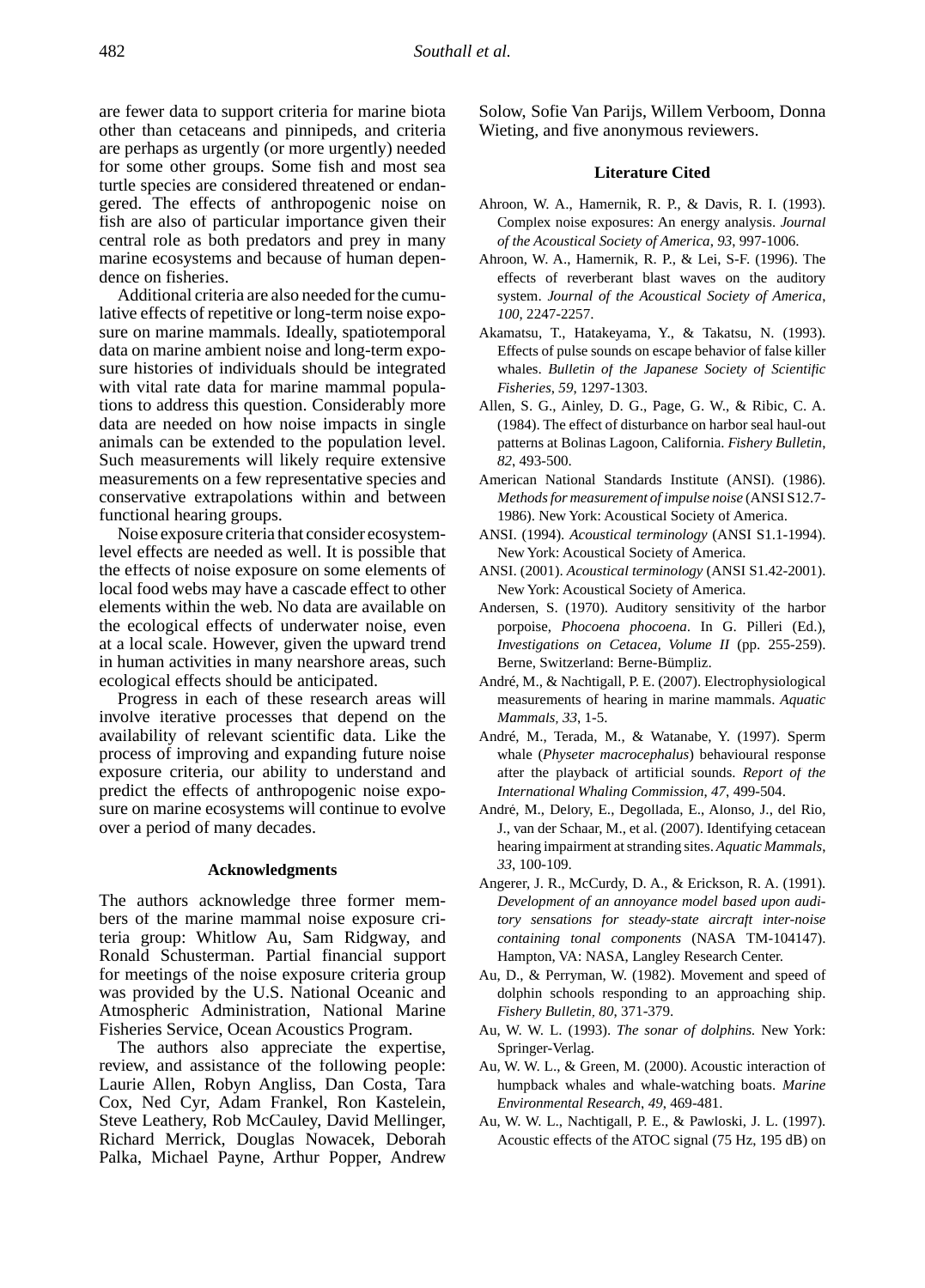dolphins and whales. *Journal of the Acoustical Society of America*, *101*, 2973-2977.

- Au, W. W. L., Ford, J. K. B., Horne, J. K., & Newman Allman, K. A. (2004). Echolocation signals of freeranging killer whales (*Orcinus orca*) and modeling of foraging for chinook salmon (*Oncorhynchus tshawytscha*). *Journal of the Acoustical Society of America*, *115*, 901-909.
- Au, W. W. L., Pack, A. A., Lammers, M. O., Herman, L. M., Deakos, M. H., & Andrews, K. (2006). Acoustic properties of humpback whale songs. *Journal of the Acoustical Society of America*, *120*, 1103-1110.
- Au, W. W. L., Thomas, J. A., & Ramirez, K. T. (2007). Characteristics of the auditory brainstem evoked potential of a Pacific white-sided dolphin (*Lagenorhynchus obliquidens*). *Aquatic Mammals*, *33*, 76-84.
- Awbrey, F. T., & Stewart, B. S. (1983). Behavioral responses of wild beluga whales (*Delphinapterus leucas*) to noise from oil drilling. *Journal of the Acoustical Society of America*, *74*, S54.
- Awbrey, F. T., Thomas, J. A., & Kastelein, R. A. (1988). Low frequency underwater hearing sensitivity in belugas, *Delphinapterus leucas*. *Journal of the Acoustical Society of America*, *84*, 2273-2275.
- Babushina, Ye. S., Zaslavskii, G. L., & Yurkevich, L. I. (1991). Air and underwater hearing characteristics of the northern fur seal: Audiograms, frequency and differential thresholds. *Biophysics*, *36*, 900-913.
- Baggeroer, A., & Munk, W. (1992). The Heard Island feasibility test. *Physics Today*, *45*(9), 22-30.
- Baker, C. S., Herman, L. M., Bays, B. G., & Stifel, W. F. (1982). *The impact of vessel traffic on the behavior of humpback whales in southeast Alaska.* Honolulu: Research from Kewalo Basin Marine Mammal Laboratory for U.S. National Marine Fisheries Service, Seattle, WA. 78 pp.
- Barlow, J., & Cameron, G. A. (2003). Field experiments show that acoustic pingers reduce marine mammal by-catch in the California drift gill net fishery. *Marine Mammal Science*, *19*, 265-283.
- Barnes, L. G., Domning, D. P., & Ray, C. E. (1985). Status of studies on fossil marine mammals. *Marine Mammal Science*, *1*, 15-53.
- Beale, C. M., & Monaghan, P. (2004). Behavioral responses to human disturbance: A matter of choice? *Animal Behavior*, *68*, 1065-1069.
- Beedholm, K., & Miller, L. A. (2007). Automatic gain control in harbor porpoises (*Phocoena phocoena*)? Central versus peripheral mechanisms. *Aquatic Mammals*, *33*, 69-75.
- Begall, S., Burda, H., & Schneider, B. (2004). Hearing in coruros (*Spalacopus cyanus*): Special audiogram features of a subterranean rodent. *Journal of Comparative Physiology A*, *190*, 963-969.
- Beranek, L. L. (1989). Applications of NCB noise criterion curves. *Noise Control Engineering Journal*, *33*, 64-73.
- Beranek, L. L., & Ver, I. L. (1992). *Noise & vibration control engineering.* New York: Wiley.
- Berg, E. A., Nieto, M. P., Thorson, P. H., Francine, J. K., & Oliver, G. (2001). *Acoustic measurements of the 21 November 2000 Delta II EO-1 launch and quantitative analysis of behavioral responses of Pacific harbor seals, brown pelicans, and southern sea otters on Vandenberg Air Force Base and selected pinnipeds on San Miguel Island, CA.* Los Angeles Air Force Base: Report by SRS Technologies, Systems Development Division, for Space and Missile Systems Center, U.S. Air Force Materiel Command.
- Berg, E. A., Nieto, M. P., Thorson, P. H., Francine, J. K., & Oliver, G. (2002). *Acoustic measurements of the 5 October 2001 Titan IV B-34 launch and quantitative analysis of behavioral responses of Pacific harbor seals on Vandenberg Air Force Base, California.* Los Angeles Air Force Base: Report by SRS Technologies, Systems Development Division, for Space and Missile Systems Center, U.S. Air Force Materiel Command.
- Berg, E. A., Cordova, D. A., Fillmore, L. E., Oliver, G. W., & Thorson, P. H. (2004). *Acoustic measurements of the 2 December 2003 Atlas IIAS MLV-14 launch and quantitative analysis of behavioral responses of pinnipeds on San Miguel Island, California.* Los Angeles Air Force Base: Report by SRS Technologies, Information Systems Division, for U.S. Air Force Materiel Command.
- Biassoni, N., Miller, P. J., & Tyack, P. L. (2000). *Preliminary results of the effects of SURTASS-LFA sonar on singing humpback whales* (Technical Report #2000-06). Woods Hole, MA: Woods Hole Oceanographic Institute. 23 pp.
- Bjork, E., Nevalainen, T., Hakumaki, M., & Voipio, H-M. (2000). R-weighting provides better estimation for rat hearing sensitivity. *Laboratory Animals*, *34*, 136-144.
- Blackwell, S. B., Greene, C. R., Jr., & Richardson, W. J. (2004a). Drilling and operational sounds from an oil production island in the ice-covered Beaufort Sea. *Journal of the Acoustical Society of America*, *116*, 3199- 3211.
- Blackwell, S. B., Lawson, J. W., & Williams, M. T. (2004b). Tolerance by ringed seals (*Phoca hispida*) to impact pile-driving and construction sounds at an oil production island. *Journal of the Acoustical Society of America*, *115*, 2346-2357.
- Boettcher, F. A. (1993). Auditory brain-stem response correlates of resistance to noise-induced hearing loss in Mongolian gerbils. *Journal of the Acoustical Society of America*, *94*, 3207-3214.
- Bordino, P., Kraus, S., Albareda, D., Fazio, A., Palmerio, A., Mendez, M., et al. (2002). Reducing incidental mortality of Franciscana dolphins with acoustic warning devices attached to fishing nets. *Marine Mammal Science*, *18*, 833-842.
- Borggaard, D., Lien, J., & Stevick, P. (1999). Assessing the effects of industrial activity on large cetaceans in Trinity Bay, Newfoundland (1992-1995). *Aquatic Mammals*, *25*, 149-161.
- Born, E. W., Riget, F. F., Dietz, R., & Andriashek, D. (1999). Escape responses of hauled out ringed seals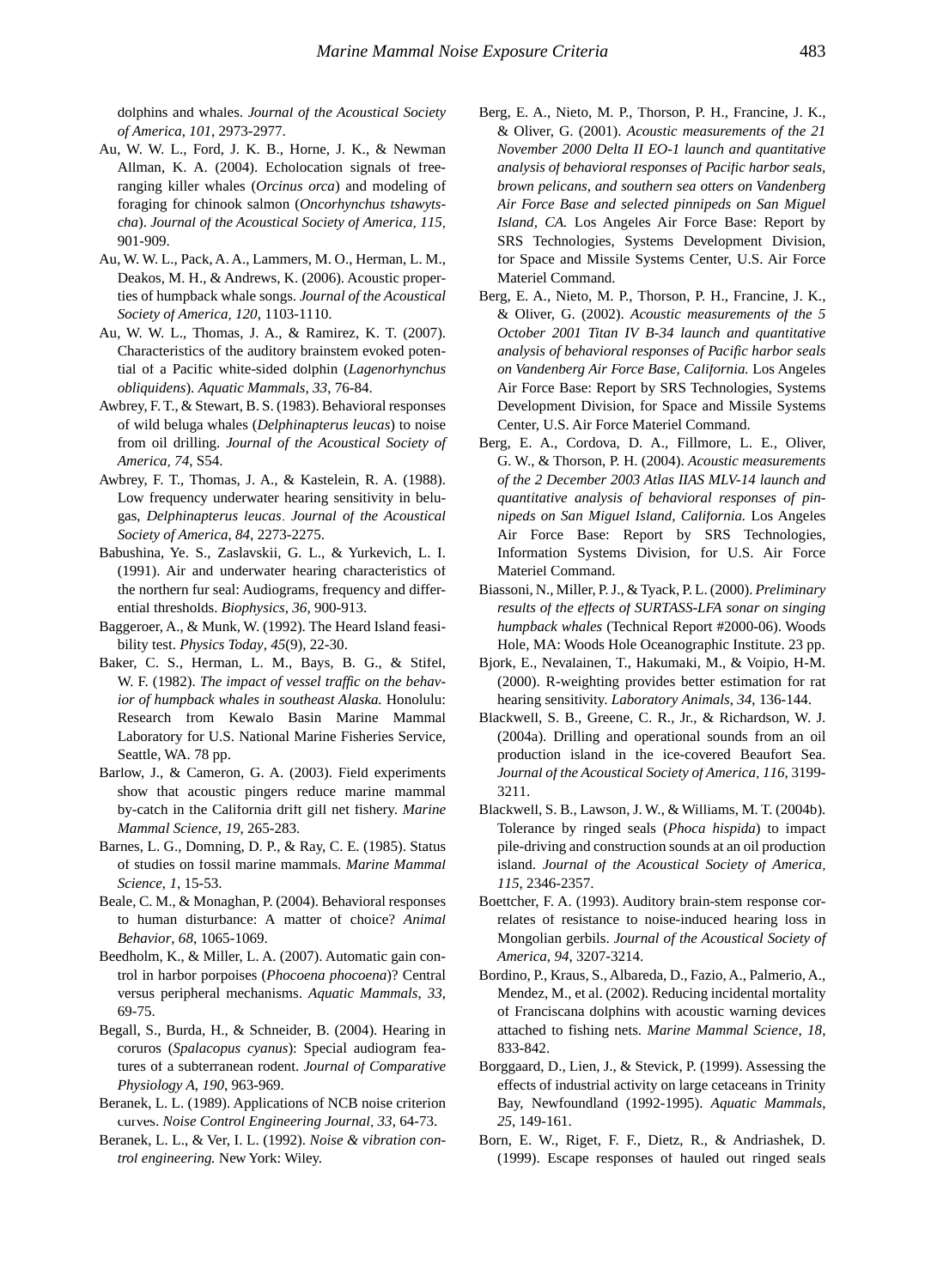(*Phoca hispida*) to aircraft disturbance. *Polar Biology*, *21*, 171-178.

- Brant, L. J., & Fozard, J. L. (1990). Age changes in puretone hearing thresholds in a longitudinal study of normal human aging. *Journal of the Acoustical Society of America*, *88*, 813-820.
- Bregman, A. S. (1990). *Auditory scene analysis.* Cambridge: MIT Press.
- Brenowitz, E. A. (1982). The active space of red-winged blackbird song. *Journal of Comparative Physiology*, *147*, 511-522.
- Brill, R. L., Moore, P. W. B., & Dankiewicz, L. A. (2001). Assessment of dolphin (*Tursiops truncatus*) auditory sensitivity and hearing loss using jawphones. *Journal of the Acoustical Society of America*, *109*, 1717-1722.
- British Government Planning Policy Guidance (BG PPG). (1994). *Planning and noise* (Meeting summary).
- Britt, J. R., Eubanks, R. J., & Lumsden, M. G. (1991). Underwater shock wave reflection and refraction in deep and shallow water. In *A user's manual for the REFMS code (Version 4.0)* (Volume 1). St. Joseph, LA: Science Applications International Corporation.
- Buckstaff, K. C. (2004). Effects of watercraft noise on the acoustic behavior of bottlenose dolphins, *Tursiops truncatus*, in Sarasota Bay, Florida. *Marine Mammal Science*, *20*, 709-725.
- Bullock, T. H., Grinnell, A. D., Ikezono, F., Kameda, K., Katsuki, Y., Nomoto, M., et al. (1968). Electrophysiological studies of the central auditory mechanisms in cetaceans. *Zeitschrift für Vergleichende Physiologie (Springer-Verlag)*, *59*, 117-156.
- Bullock, T. H., Ridgway, S. H., & Suga, N. (1971). Acoustically evoked potentials in midbrain auditory structures in sea lions (Pinnipedia). *Zeitschrift für Vergleichende Physiologie (Springer-Verlag)*, *74*, 372- 387.
- Burdic, W. S. (1984). *Underwater acoustic system analysis.* Englewood Cliffs, NJ: Prentice Hall.
- Buus, S. (1997). Auditory masking. In M. J. Crocker (Ed.), *Encyclopedia of acoustics, Volume III* (pp. 1427-1446). New York: John Wiley & Sons.
- Chilvers, B. L., & Corkeron, P. J. (2001). Trawling and bottlenose dolphins' social structure. *Proceedings of the Royal Society of London B*, *268*, 1901-1905.
- Clark, C. W., & Ellison, W. T. (2004). Potential use of low-frequency sound by baleen whales for probing the environment: Evidence from models and empirical measurements. In J. A. Thomas, C. F. Moss, & M. Vater (Eds.), *Echolocation in bats and dolphins* (pp. 564-581). Chicago: University of Chicago Press.
- Cook, M. L. H., Varela, R. A., Goldstein, J. D., McCulloch, S. D., Bossart, G. D., Finneran, J. J., et al. (2006). Beaked whale auditory evoked potential hearing measurements. *Journal of Comparative Physiology A*, *192*, 489-495.
- Costa, D. P., Crocker, D. E., Gedamke, J., Webb, P. M., Houser, D. S., Blackwell, S. B., et al. (2003). The effect of a low-frequency sound source (Acoustic Thermometry of Ocean Climate) on the diving behavior

of juvenile northern elephant seals, *Mirounga angustirostris*. *Journal of the Acoustical Society of America*, *113*, 1155-1165.

- Cox, T. M., Read, A. J., Solow, A., & Tregenza, N. (2001). Will harbor porpoises (*Phocoena phocoena*) habituate to pingers? *Journal of Cetacean Research and Management*, *3*, 81-86.
- Cox, T. M., Read, A. J., Swanner, D., Urian, K., & Waples, D. (2003). Behavioral responses of bottlenose dolphins (*Tursiops truncatus*) to gillnets and acoustic alarms. *Biological Conservation*, *115*, 203-212.
- Cox, T. M., Ragen, T. J., Read, A. J., Vos, E., Baird, R. W., Balcomb, K., et al. (2006). Understanding the impacts of anthropogenic sound on beaked whales. *Journal of Cetacean Research and Management*, *7*, 177-187.
- Crocker, M. J. (1997). Rating measures, descriptors, criteria, and procedures for determining human response to noise. In M. J. Crocker (Ed.), *Encyclopedia of acoustics, Volume III* (pp. 943-965). New York: John Wiley & Sons.
- Croll, D. A., Clark, C. W., Calambokidis, J., Ellison, W. T., & Tershy, B. R. (2001). Effects of anthropogenic lowfrequency noise on the foraging ecology of *Balaenoptera* whales. *Animal Conservation*, *4*, 13-27.
- Crum, L. A., & Mao, Y. (1996). Acoustically enhanced bubble growth at low frequencies and its implications for human diver and marine mammal safety. *Journal of the Acoustical Society of America*, *99*, 2898-2907.
- Cudahy, E., & Ellison, W. (2002). *A review of the potential for* in vivo *tissue damage by exposure to underwater sound.* Groton, CT: Naval Submarine Medical Research Library.
- Culik, B. M., Koschinski, S., Tregenza, M., & Ellis, G. (2001). Reactions of harbor porpoise (*Phocoena phocoena*) and herring (*Clupea harengus*) to acoustic alarms. *Marine Ecology Progress Series*, *211*, 255-260.
- D'Spain, G. L., D'Amico, A., & Fromm, D. M. (2006). Properties of the underwater sound fields during some well documented beaked whale mass stranding events. *Journal of Cetacean Research and Management*, *7*, 223-238.
- Dahlheim, M. E. (1987). *Bio-acoustics of the gray whale*  (Eschrichtius robustus). Ph.D. dissertation, University of British Columbia, Vancouver. 315 pp.
- Dahlheim, M. E., Fisher, H. D., & Schempp, J. D. (1984). Sound production by the gray whale and ambient noise levels in Laguna San Ignacio, Baja California Sur, Mexico. In M. L. Jones, S. L. Swartz, & S. Leatherwood (Eds.), *The gray whale* Eschrichtius robustus (pp. 511- 541). New York: Academic Press.
- Davis, R. C., Buchwald, A. M., & Frankman, R. W. (1955). Autonomic and muscular stimuli and their relation to simple stimuli. *Psychological Monographs*, *69*(405).
- Deecke, V. B., Slater, P. J. B., & Ford, J. K. B. (2002). Selective habituation shapes acoustic predator recognition in harbour seals. *Nature*, *420*, 171-173.
- Delaney, D. K., Grubb, T. G., Beier, P., Pater, L. L., & Reiser, M. H. (1999). Effects of helicopter noise on Mexican spotted owls. *Journal of Wildlife Management*, *63*, 60-76.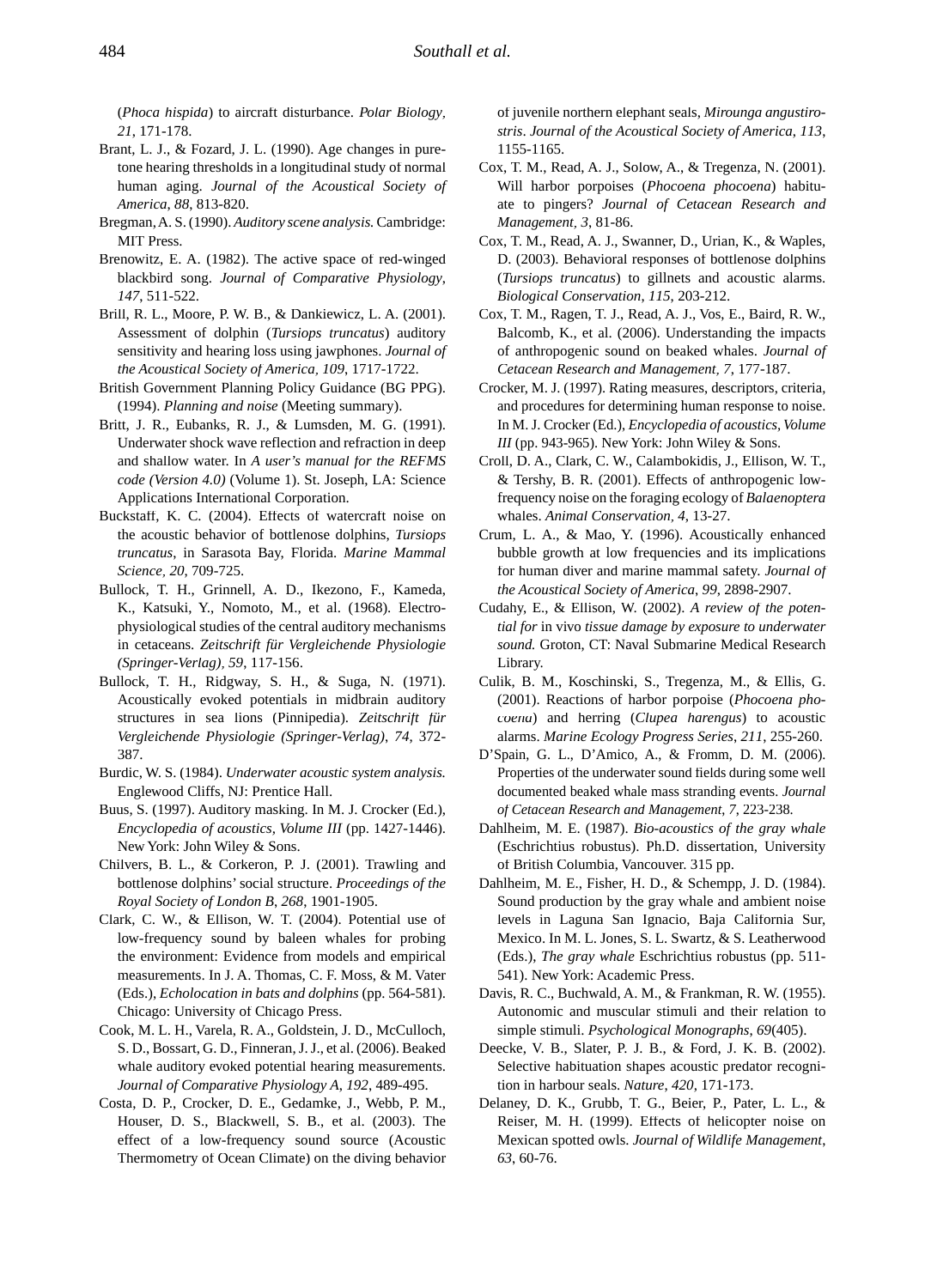- Delory, E., del Rio, J., Castell, J., van der Schaar, M., & André, M. (2007). OdiSEA: An autonomous portable auditory screening unit for rapid assessment of hearing in cetaceans. *Aquatic Mammals*, *33*, 85-92.
- Dolphin, W. F. (2000). Electrophysiological measures of auditory processing in odontocetes. In W. W. L. Au, A. N. Popper, & R. R. Fay (Eds.), *Hearing by whales and dolphins* (pp. 294-329). New York: Springer-Verlag.
- Dolphin, W. F., Au, W. W. L., Nachtigall, P. E., & Pawloski, J. (1995). Modulation rate transfer functions to lowfrequency carriers in three species of cetaceans. *Journal of Comparative Physiology*, *177*, 235-245.
- Domning, D. P., Morgan G. S., & Ray, C. E. (1982). North American Eocene sea cows (Mammalia: Sirenia). *Smithsonian Contributions to Paleobiology*, *52*, 1-69.
- Dunn, D. E., Davis, R. R., Mercy, C. J., & Franks, J. R. (1991). Hearing loss in the chinchilla from impact and continuous noise exposure. *Journal of the Acoustical Society of America*, *90*, 1979-1985.
- Echteler, S. M., Fay, R. R., & Popper, A. N. (1994). Structure of the mammalian cochlea. In R. R. Fay & A. N. Popper (Eds.), *Comparative hearing: Mammals* (pp. 134-171). New York: Springer-Verlag.
- Egan, J. P. (1975). *Signal detection theory and ROC analysis.* New York: Academic Press.
- Ellison, W. T., & Weixel, K. (1994). Considerations for designing underwater acoustical playback experiments. *Journal of the Acoustical Society of America*, *96*(5, pt. A), 3316-3317.
- Environmental Protection Agency (EPA). (1974). *Information on levels of environmental noise requisite to protect public health and welfare with an adequate margin of safety* (Report #550/9-74-004). Washington, DC.
- Erbe, C. (2002). *Hearing abilities of baleen whales* (Contractor report #DRDC Atlantic CR 2002-065). Dartmouth, NS: Defence R&D Canada – Atlantic. 30 pp.
- Erdreich, J. (1986). A distribution based definition of impulse noise. *Journal of the Acoustical Society of America*, *79*, 990-998.
- Evans, D. L., & England, G. R. (2001). *Joint interim report/Bahamas marine mammal stranding event of 14-16 March 2000.* Washington, DC: National Oceanic and Atmospheric Administration, U.S. Department of Commerce, and U.S. Navy. 61 pp.
- Fahy, F. J. (1995). *Sound intensity* (2nd ed.). London: E and FN Spon. 295 pp.
- Fay, R. R. (1988). *Hearing in vertebrates: A psychophysics databook.* Winnetka, IL: Hill-Fay Associates.
- Fay, R. R., & Popper, A. N. (2000). Evolution of hearing in vertebrates: The inner ears and processing. *Hearing Research*, *149*, 1-10.
- Fernández, A., Arbelo, M., Deaville, R., Patterson, I. A. P., Castro, P., Baker, J. R., et al. (2004). Pathology: Whales, sonar and decompression sickness (reply). [Brief Communications]. *Nature*, *428*(6984), U1-2.
- Fernández, A., Edwards, J. F., Rodríguez, F., Espinosa de los Monteros, A., Herráez, P., Castro, P., et al. (2005). Gas and fat embolic syndrome involving a mass stranding of beaked whales (Family Ziphiidae) exposed to anthropogenic sonar signals. *Veterinary Pathology*, *42*, 446-457.
- Finley, K. J., Miller, G. W., Davis, R. A., & Greene, C. R., Jr. (1990). Reactions of belugas, *Delphinapterus leucas*, and narwhals, *Monodon monoceros*, to ice-breaking ships in the Canadian high arctic. *Canadian Bulletin of Fisheries and Aquatic Sciences*, *224*, 97-117.
- Finneran, J. J. (2003). Whole-lung resonance in a bottlenose dolphin (*Tursiops truncatus*) and a white whale (*Delphinapterus leucas*). *Journal of the Acoustical Society of America*, *114*, 529-535.
- Finneran, J. J., & Houser, D. S. (2006). Comparison of inair evoked potential and underwater behavioral hearing thresholds in four bottlenose dolphins (*Tursiops truncatus*). *Journal of the Acoustical Society of America*, *119*, 3181-3192.
- Finneran, J. J., & Schlundt, C. E. (2004). *Effects of intense pure tones on the behavior of trained odontocetes* (SPAWAR Systems Command Technical Report #1913). San Diego: U.S. Navy.
- Finneran, J. J., Schlundt, C. E., Carder, D. A., Clark, J. A., Young, J. A., Gaspin, J. B., et al. (2000). Auditory and behavioral responses of bottlenose dolphins (*Tursiops truncatus*) and white whales (*Delphinapterus leucas*) to impulsive sounds resembling distant signatures of underwater explosions. *Journal of the Acoustical Society of America*, *108*, 417-431.
- Finneran, J. J., Carder, D. A., & Ridgway, S. H. (2002a). Low frequency acoustic pressure, velocity and intensity thresholds in a bottlenose dolphin (*Tursiops truncatus*) and white whale (*Delphinapterus leucas*). *Journal of the Acoustical Society of America*, *111*, 447-456.
- Finneran, J. J., Schlundt, C. E., Dear, R., Carder, D. A., & Ridgway, S. H. (2002b). Temporary shift in masked hearing thresholds (MTTS) in odontocetes after exposure to single underwater impulses from a seismic watergun. *Journal of the Acoustical Society of America*, *111*, 2929-2940.
- Finneran, J. J., Dear, R., Carder, D. A., & Ridgway, S. H. (2003). Auditory and behavioral responses of California sea lions *(Zalophus californianus*) to single underwater impulses from an arc-gap transducer. *Journal of the Acoustical Society of America*, *114*, 1667-1677.
- Finneran, J. J., Carder, D. A., Schlundt, C. E., & Ridgway, S. H. (2005a). Temporary threshold shift (TTS) in bottlenose dolphins (*Tursiops truncatus*) exposed to midfrequency tones. *Journal of the Acoustical Society of America*, *118*, 2696-2705.
- Finneran, J. J., Carder, D. A., Dear, R., Belting, T., McBain, J., Dalton, L., et al. (2005b). Pure tone audiograms and possible aminoglycoside-induced hearing loss in belugas (*Delphinapterus leucas*). *Journal of the Acoustical Society of America*, *117*, 3936-3943.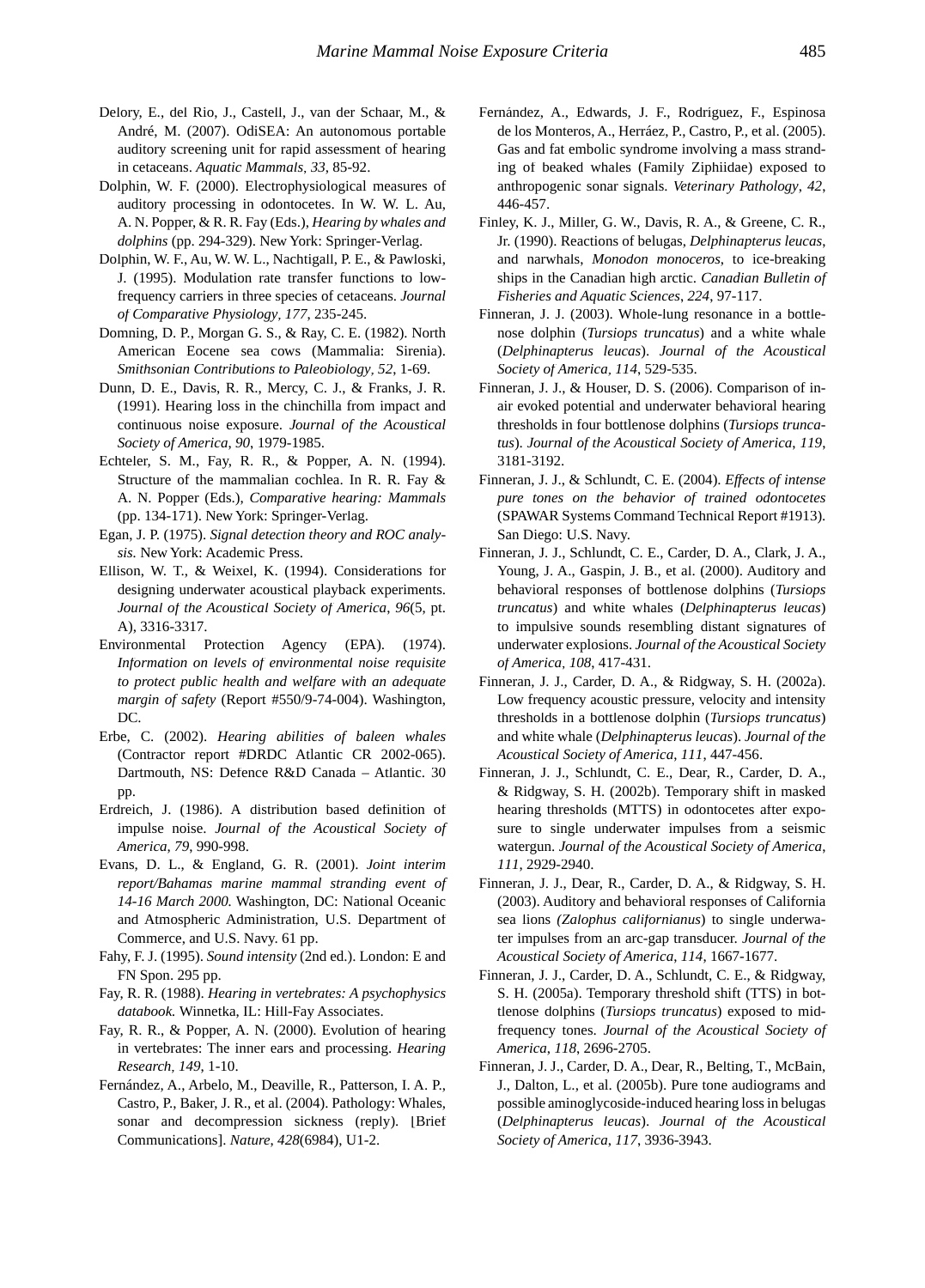- Finneran, J. J., Houser, D. S., & Schlundt, C. E. (2007a). Objective detection of bottlenose dolphin (*Tursiops truncatus*) steady-state auditory evoked potentials in response to AM/FM tones. *Aquatic Mammals*, *33*, 43- 54.
- Finneran, J. J., Schlundt, C. E., Branstetter, B., & Dear, R. L. (2007b). Assessing temporary threshold shift in a bottlenose dolphin (*Tursiops truncatus*) using multiple simultaneous auditory evoked potentials. *Journal of the Acoustical Society of America*, *122*, 1249-1264.
- Fitch, W. T. (1999). Acoustic exaggeration of size in birds via tracheal elongation: Comparative and theoretical analyses. *Journal of Zoology London*, *248*, 31-48.
- Fitch, W. T., & Hauser, M. D. (1995). Vocal production in nonhuman primates: Acoustics, physiology and functional constraints on "honest" advertisement. *American Journal of Primatology, 37*, 191-219.
- Fletcher, H. F. (1940). Auditory patterns. *Review of Modern Physics*, *12*, 47-65.
- Fletcher, H. F., & Munson, W. A. (1933). Loudness, its definition, measurement, and calculation. *Journal of the Acoustical Society of America*, *5*, 82-108.
- Foote, A. D., Osborne, R. W., & Hoelzel, A. R. (2004). Whale-call response to masking boat noise. *Nature*, *428*, 910.
- Frankel, A. S., & Clark, C. W. (1998). Results of low-frequency playback of M-sequence noise to humpback whales, *Megaptera novaeangliae*, in Hawai'i. *Canadian Journal of Zoology*, *76*, 521-535.
- Frankel, A. S., & Clark, C. W. (2000). Behavioral responses of humpback whales (*Megaptera novaeangliae*) to fullscale ATOC signals. *Journal of the Acoustical Society of America*, *108*, 1930-1937.
- Frankel, A. S., & Clark, C. W. (2002). ATOC and other factors affecting the distribution and abundance of humpback whales (*Megaptera novaengliae*) off the north shore of Kaua'i. *Marine Mammal Science*, *18*, 644-662.
- Frantzis, A. (1998). Does acoustic testing strand whales? *Nature*, *392*, 29.
- French, N. R., & Steinberg, J. C. (1947). Factors governing the intelligibility of speech sounds. *Journal of the Acoustical Society of America*, *19*, 90-119.
- Frid, A., & Dill, L. (2002). Human-caused disturbance stimuli as a form of predation risk. *Conservation Ecology*, *6*, 11.
- Fristrup, K. M., Hatch, L. T., & Clark, C. W. (2003). Variation in humpback whale (*Megaptera novaeangliae*) song length in relation to low-frequency sound broadcasts. *Journal of the Acoustical Society of America*, *113*, 3411-3424.
- Frost, K. J., & Lowry, L. F. (1988). Effects of industrial activities on ringed seals in Alaska, as indicated by aerial surveys. In W. M. Sackinger, M. O. Jeffries, J. L. Imm, & S. D. Treacy (Eds.), *Port and ocean engineering under Arctic conditions, Volume II* (pp. 15-25). Fairbanks: Geophysical Institute, University of Alaska–Fairbanks.
- Frost, K. J., Lowry, L. F., Gilbert, J. R., & Burns, J. J. (1984). Beluga whale studies in Bristol Bay, Alaska.

In B. R. Melteff & D. H. Rosenberg (Eds.), *Workshop on biological interactions among marine mammals and commercial fisheries in the southeastern Bering Sea* (pp. 187-200). Anchorage: University of Alaska Press.

- Gentry, R. L. (1967). Underwater auditory localization in the California sea lion (*Zalophus californianus*). *Journal of Auditory Research*, *7*, 187-193.
- Gentry, R. L., Gentry, E. C., & Gilman, J. F. (1990). Responses of northern fur seals to quarrying operations. *Marine Mammal Science*, *6*, 151-155.
- Gill, J. A., & Sutherland, W. J. (2000). Predicting the consequences of human disturbance from behavioral decisions. In L. M. Gosling & W. J. Sutherland (Eds.), *Behavior and conservation* (pp. 51-64). Cambridge, UK: Cambridge Press.
- Gill, J. A., Norris, K., & Sutherland, W. J. (2001). Why behavioral responses may not reflect the population consequences of human disturbance. *Biological Conservation*, *97*, 265-268.
- Goold, J. C., & Fish, P. J. (1998). Broadband spectra of seismic survey air-gun emissions, with reference to dolphin auditory thresholds. *Journal of the Acoustical Society of America*, *103*, 2177-2184.
- Gordon, J., Leaper, R., Hartley, F. G., & Chappell, O. (1992). Effects of whale-watching vessels on the surface and underwater acoustic behaviour of sperm whales off Kaikoura, New Zealand. In *Science and research series* (p. 64). Wellington: New Zealand Department of Conservation.
- Gordon, J., Gillespie, D., Potter, J., Frantzis, A., Simmonds, M. P., Swift, R., et al. (2004). A review of the effects of seismic surveys on marine mammals. *Marine Technology Society Journal*, *37*, 16-34.
- Green, D. M. (1976). *An introduction to hearing.*  New York: John Wiley & Sons.
- Green, D. M., & Swets, J. (1974). *Signal detection theory and psychophysics.* New York: Robert E. Krieger, Huntington.
- Greene, C. R., Jr. (1997). Physical acoustics measurements. In W. J. Richardson (Ed.), *Northstar marine mammal monitoring program, 1996* (LGL Report 2121-2, Section 3). LGL Ltd. report for BP Exploration (Alaska) Inc., Anchorage, AK, and National Marine Fisheries Service, Silver Spring, MD. 245 pp.
- Greene, C. R., Jr., & Richardson, W. J. (1988). Characteristics of marine seismic survey sounds in the Beaufort Sea. *Journal of the Acoustical Society of America*, *83*, 2246- 2254.
- Greenwood, D. D. (1961). Auditory masking and the critical band. *Journal of the Acoustical Society of America*, *33*, 484-502.
- Hales, J. R. S. (1973). Effects of heat stress on blood flow in respiratory and non-respiratory muscles in the sheep. *Pflüg. Archive of the European Journal of Physiology (Historical Archive)*, *345*, 123-130.
- Hall, J. D., & Johnson, C. S. (1972). Auditory thresholds of a killer whale, *Orcinus orca*, Linnaeus. *Journal of the Acoustical Society of America*, *51*, 515-517.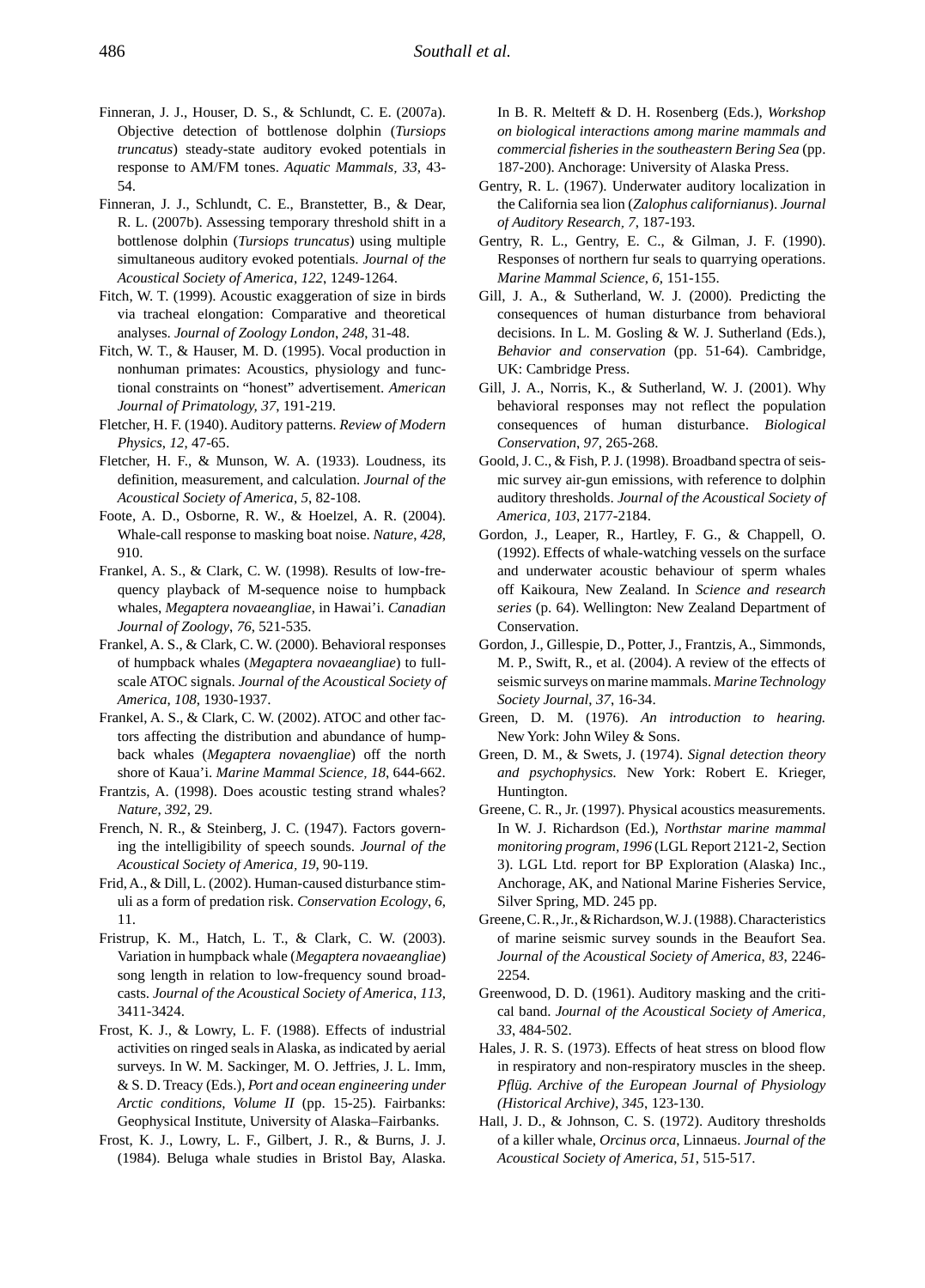- Halmagyi, G. M., Curthoys, I. S., Colebatch, J. G., & Aw, S. T. (2005). Vestibular responses to sound. Clinical and basic oculomotor research: In honor of David S. Zee. *Annals of the New York Academy of Sciences*, *1039*, 54- 67.
- Hamernik, R. P., & Hsueh, K. D. (1991). Impulse noise: Some definitions, physical acoustics and other considerations. *Journal of the Acoustical Society of America*, *90*, 189-196.
- Hamernik, R. P., Ahroon, W. A., Hsueh, K. D., Lei, S. F., & Davis, R. I. (1993). Audiometric and histological differences between the effects of continuous and impulsive noise exposures. *Journal of the Acoustical Society of America*, *93*, 2088-2095.
- Hamernik, R. P., Ahroon, W. A., Patterson, J. H., Jr., & Qiu, W. (2002). Relations among early postexposure noiseinduced threshold shifts and permanent threshold shifts in the chinchilla. *Journal of the Acoustical Society of America*, *111*, 320-326.
- Hamernik, R. P., Qiu, W., & Davis, B. (2003). The effects of the amplitude distribution of equal energy exposures on noise-induced hearing loss: The kurtosis metric. *Journal of the Acoustical Society of America*, *114*, 386-395.
- Harris, C. M. (1998). *Handbook of acoustical measurements and noise control* (3rd ed.)*.* Huntington, NY: Acoustical Society of America.
- Harris, R. E., Miller, G. W., & Richardson, W. J. (2001). Seal responses to airgun sounds during summer seismic surveys in the Alaskan Beaufort Sea. *Marine Mammal Science*, *17*, 795-812.
- Hastie, G. D., Wilson, B., Tufft, L. H., & Thompson, P. M. (2003). Bottlenose dolphins increase breathing synchrony in response to boat traffic. *Marine Mammal Science*, *19*, 74-84.
- Heathershaw, A. D., Ward, P. D., & David, A. M. (2001). The environmental impact of underwater sound. In *Second Symposium on Underwater Bio-sonar and Bioacoustic Systems* (pp. 1-12). St Albans, Hertfordshire, UK: Loughborough University, Institute of Acoustics. 202 pp.
- Henderson, D., & Hamernik, R. P. (1986). Impulse noise: Critical review. *Journal of the Acoustical Society of America*, *80*, 569-584.
- Henson, O. W., Jr. (1965). The activity and function of the middle ear muscles in echolocating bats. *Journal of Physiology*, *180*, 871-887.
- Hernandez, E. N., Kuczaj, S., Houser, D. S., & Finneran, J. J. (2007). Middle- and long-latency auditory evoked potentials in bottlenose dolphins (*Tursiops truncatus*) resulting from frequent and oddball stimuli. *Aquatic Mammals*, *33*, 34-42.
- Hewitt, R. P. (1985). Reaction of dolphins to a survey vessel: Effects on census data. *Fishery Bulletin*, *83*, 187-193.
- High Energy Seismic Survey (HESS). (1999). *High Energy Seismic Survey review process and interim operational guidelines for marine surveys offshore Southern California.* Camarillo: Report from HESS Team for California State Lands Commission and U.S. Minerals

Management Service. 39 pp. Retrieved 22 October 2007 from www.mms.gov/omm/pacific/lease/fullhessrept.pdf.

- Holst, M., Lawson, J. W., Richardson, W. J., Schwartz, S. J., & Smith, G. (2005a). Pinniped responses during Navy missile launches at San Nicolas Island, California. In D. K. Garcelon & C. A. Schwemm (Eds.), *Proceedings of the 6th California Islands Symposium* (Ventura, CA) (National Park Service Technical Publication CHIS-05-01) (pp. 477-484). Arcata, CA: Institute of Wildlife Studies.
- Holst, M., Greene, C. R., Jr., Richardson, W. J., McDonald, T. L., Bay, K., Elliott, R. E., et al. (2005b). *Marine mammal and acoustical monitoring of missile launches on San Nicolas Island, California, August 2001-May 2005* (LGL Report TA2665-5)*.* Report from LGL Ltd., King City, Ontario, for Naval Air Warfare Center Weapons Division, Point Mugu, CA, and National Marine Fisheries Service, Silver Spring, MD. 165 pp.
- Holt, M. M., Southall, B. L., Kastak, D., Reichmuth Kastak, C. J., & Schusterman, R. J. (2001). Aerial hearing sensitivity in pinnipeds: A comparison of free-field and headphone thresholds. *14th Biennial Conference on the Biology of Marine Mammals.* Vancouver, BC, Canada. 102 pp.
- Holt, M. M., Schusterman, R. J., Southall, B. L., & Kastak, D. (2004). Localization of aerial broadband noise by pinnipeds. *Journal of the Acoustical Society of America*, *115*, 2339-2345.
- Holt, M. M., Schusterman, R. J., Kastak, D., & Southall, B. L. (2005). Localization of aerial pure tones by pinnipeds. *Journal of the Acoustical Society of America*, *118*, 3921-3926.
- Houser, D. S., & Finneran, J. J. (2006a). A comparison of underwater hearing sensitivity in bottlenose dolphins (*Tursiops truncatus*) determined by electrophysiological and behavioral methods. *Journal of the Acoustical Society of America*, *120*, 1713-1722.
- Houser, D. S., & Finneran, J. J. (2006b). Variation in the hearing sensitivity of a dolphin population obtained through the use of evoked potential audiometry. *Journal of the Acoustical Society of America*, *120*, 4090-4099.
- Houser, D. S., Helweg, D. A., & Moore, P. W. B. (2001a). A bandpass filter-bank model of auditory sensitivity in the humpback whale. *Aquatic Mammals*, *27*, 82-91.
- Houser, D. S., Howard, R., & Ridgway, S. (2001b). Can diving-induced tissue nitrogen supersaturation increase the chance of acoustically driven bubble growth in marine mammals? *Journal of Theoretical Biology*, *213*, 183-195.
- Houser, D. S., Crocker, D. E., Reichmuth, C., Mulsow, J., & Finneran, J. J. (2007). Auditory evoked potentials in northern elephant seals (*Mirounga angustirostris*). *Aquatic Mammals*, *33*, 110-121.
- Hoy, R. R. (1989). Startle, categorical response, and attention in the acoustic behavior of insects. *Annual Review of Neuroscience*, *12*, 355-375.
- International Standardization Organization (ISO). (1990). *Acoustics – Determination of occupational noise*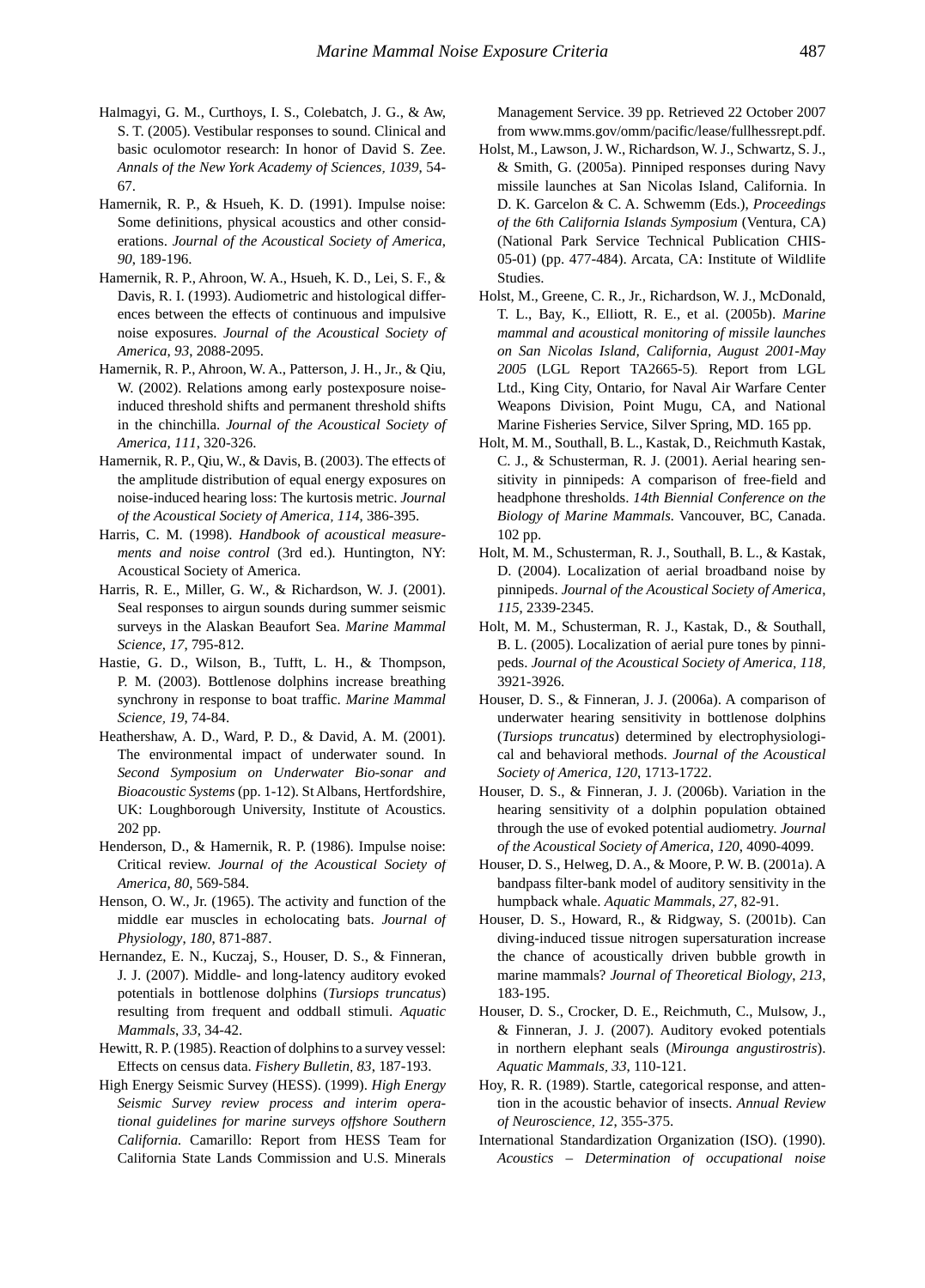*exposure and estimation of noise-induced hearing impairment* (ISO 1990-01-15). Geneva, Switzerland.

- Irvine, A. B., Scott, M. D., Wells, R. S., & Kaufmann, J. H. (1981). Movements and activities of the Atlantic bottlenose dolphin, *Tursiops truncatus*, near Sarasota, Florida. *Fishery Bulletin*, *79*, 671-688.
- Jacobs, D. W., & Hall, J. D. (1972). Auditory thresholds of a fresh water dolphin, *Inia geoffrensis* Blainville. *Journal of the Acoustical Society of America*, *51*, 530-533.
- Jacobs, S. R., & Terhune, J. M. (2002). The effectiveness of acoustic harassment devices in the Bay of Fundy, Canada: Seal reactions and a noise exposure model. *Aquatic Mammals*, *28*, 147-158.
- Jahoda, M., Lafortuna, C. L., Biassoni, N., Almirante, C., Azzellino, A., Panigada, S., et al. (2003). Mediterranean fin whale's (*Balaenoptera physalus*) response to small vessels and biopsy sampling assessed through passive tracking and timing of respiration. *Marine Mammal Science*, *19*, 96-110.
- Janik, V. M. (2000). Source levels and the estimated active space of bottlenose dolphin (*Tursiops truncatus*) whistles in the Moray Firth, Scotland. *Journal of Comparative Physiology A*, *186*, 673-680.
- Jepson, P. D., Arbelo, M., Deaville, R., Patterson, I. A. P., Castro, P., Baker, J. R., et al. (2003). Gas-bubble lesions in stranded cetaceans. *Nature*, *425*, 575-576.
- Johnson, C. S. (1967). Sound detection thresholds in marine mammals. In W. N. Tavolga (Ed.), *Marine bioacoustics*  (pp. 247-260). New York: Pergamon.
- Johnson, C. S. (1992). Detection of tone glides by the beluga. In J. A. Thomas, R. A. Kastelein, & A. Ya. Supin (Eds.), *Marine mammal sensory systems* (pp. 241-248). New York: Plenum Press.
- Johnston, D. W. (2002). The effect of acoustic harassment devices on harbor porpoises (*Phocoena phocoena*) in the Bay of Fundy, Canada. *Biological Conservation*, *108*, 113-118.
- Johnston, D. W., & Woodley, T. H. (1998). A survey of acoustic harassment device (AHD) use in the Bay of Fundy, NB, Canada. *Aquatic Mammals*, *24*, 51-61.
- Kastak, D., & Schusterman, R. J. (1995). Aerial and underwater hearing thresholds for 100 Hz pure tones in two species of pinnipeds. In R. A. Kastelein, J. A. Thomas, & P. E. Nachtigall (Eds.), *Sensory systems of aquatic mammals* (pp. 71-79). Woerden, The Netherlands: De Spil Publishers.
- Kastak, D., & Schusterman, R. J. (1996). Temporary threshold shift in a harbor seal (*Phoca vitulina*). *Journal of the Acoustical Society of America*, *100*, 1905-1908.
- Kastak, D., & Schusterman, R. J. (1998). Low-frequency amphibious hearing in pinnipeds: Methods, measurements, noise, and ecology. *Journal of the Acoustical Society of America*, *103*, 2216-2228.
- Kastak, D., & Schusterman, R. J. (1999). In-air and underwater hearing sensitivity of a northern elephant seal (*Mirounga angustirostris*). *Canadian Journal of Zoology*, *77*, 1751-1758.
- Kastak, D., & Schusterman, R. J. (2002). Changes in auditory sensitivity with depth in a free-ranging California sea lion (*Zalophus californianus*). *Journal of the Acoustical Society of America*, *112*, 329-333.
- Kastak, D., Schusterman, R. J., Southall, B. L., & Reichmuth, C. J. (1999). Underwater temporary threshold shift induced by octave-band noise in three species of pinniped. *Journal of the Acoustical Society of America*, *106*, 1142-1148.
- Kastak, D., Southall, B. L., Holt, M. M., Kastak, C. R., & Schusterman, R. J. (2004a). Noise-induced temporary threshold shift in pinnipeds: Effects of noise energy. *Journal of the Acoustical Society of America*, *116* (4, pt. 2), 2531.
- Kastak, D., Kastak, C. R., Holt, M. M., Schusterman, R. J., & Southall, B. L. (2004b). Aerial hearing sensitivity in some pinnipeds is comparable to that of humans. *Journal of the Acoustical Society of America*, *115* (5, pt. 2), 2406.
- Kastak, D., Southall, B. L., Schusterman, R. J., & Reichmuth Kastak, C. (2005). Underwater temporary threshold shift in pinnipeds: Effects of noise level and duration. *Journal of the Acoustical Society of America*, *118*, 3154-3163.
- Kastak, D., Reichmuth, C., Holt, M. M., Mulsow, J., Southall, B. L., & Schusterman, R. J. (2007). Onset, growth, and recovery of in-air temporary threshold shift in a California sea lion (*Zalophus californianus*). *Journal of the Acoustical Society of America, 122*, 2916- 2924.
- Kastelein, R. A., de Haan, D., Goodson, A. D., Staal, C., & Vaughan, N. (1997). The effects of various sounds on harbor porpoise. In A. J. Read, P. R. Wiepkema, & P. E. Nachtigall (Eds.), *The biology of the harbor porpoise* (pp. 367-383). Woerden, The Netherlands: De Spil Publishers.
- Kastelein, R. A., Rippe, H. T., Vaughan, N., Schooneman, N. M., Verboom, W. C., & de Haan, D. (2000). The effects of acoustic alarms on the behavior of harbor porpoises in a floating pen. *Marine Mammal Science*, *16*, 46-64.
- Kastelein, R. A., Rippe, H. T., Vaughan, N., Staal, C., & Schooneman, N. M. (2001). The influence of three acoustic alarms on the behavior of harbor porpoises (*Phocoena phocoena*) in a floating pen. *Marine Environmental Research*, *52*, 351-371.
- Kastelein, R. A., Bunskoek, P., Hagedoorn, M., Au, W. W. L., & de Haan, D. (2002a). Audiogram of a harbor porpoise (*Phocoena phocoena*) measured with narrow-band frequency modulated signals. *Journal of the Acoustical Society of America*, *112*, 334-344.
- Kastelein, R. A., Mosterd, P., van Santen, B., Hagedoorn, M., & deHaan, D. (2002b). Underwater audiogram of a Pacific walrus (*Odobenus rosmarus divergens*) measured with narrow-band frequency-modulated signals. *Journal of the Acoustical Society of America*, *112*, 2173- 2182.
- Kastelein, R. A., Hagedoorn, M., Au, W. W. L., & de Haan, D. (2003). Audiogram of a striped dolphin (*Stenella*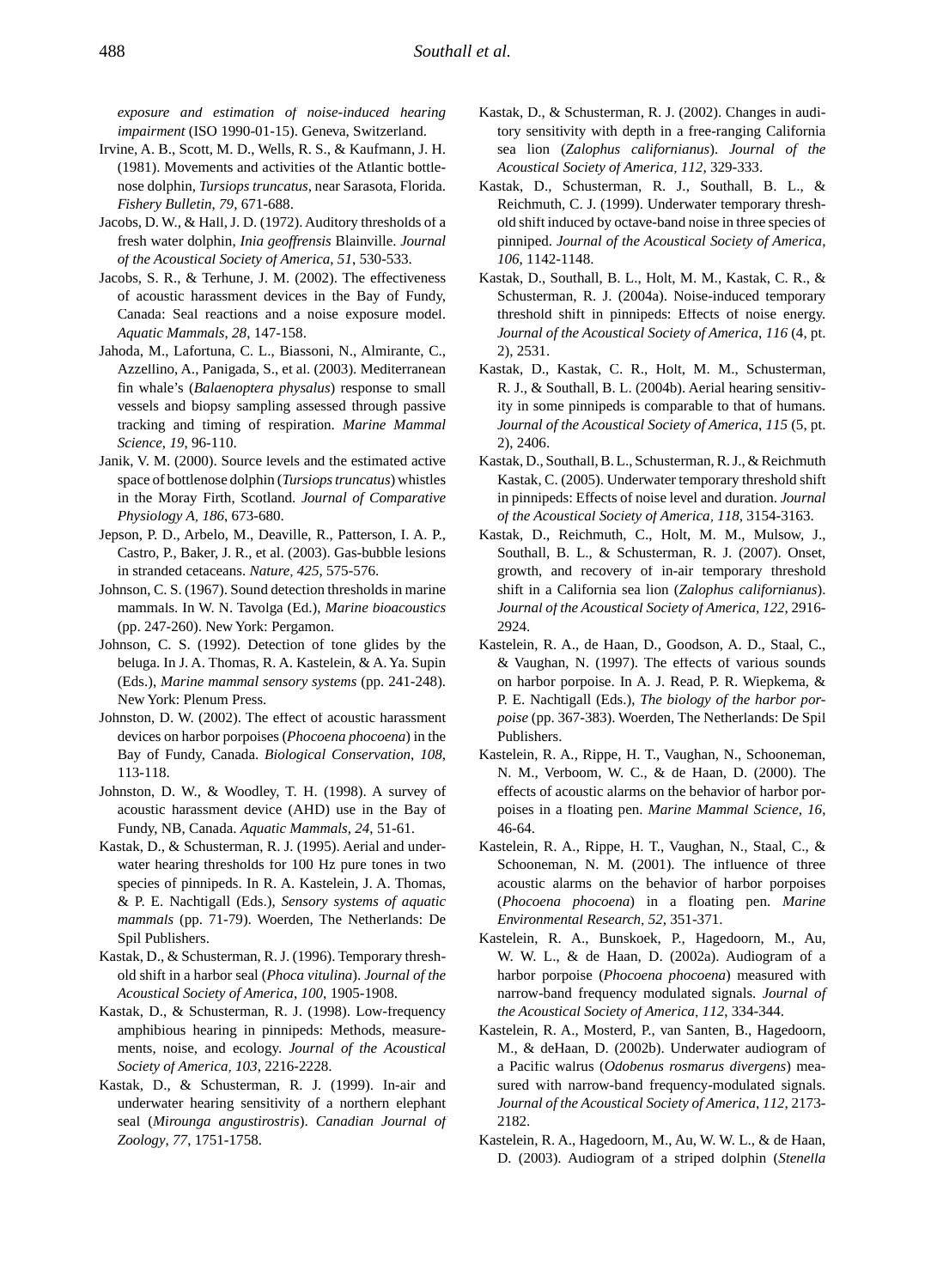*coeruleoalba*). *Journal of the Acoustical Society of America*, *113*, 1130-1137.

- Kastelein, R. A., Verboom, W. C., Muijsers, M., Jennings, N. V., & van der Heul, S. (2005). The influence of acoustic emissions for underwater data transmission on the behaviour of harbor porpoises (*Phocoena phocoena*) in a floating pen. *Marine Environmental Research*, *59*, 287-307.
- Kastelein, R. A., Jennings, N. V., Verboom, W. C., de Haan, D., & Schooneman, N. M. (2006a). Differences in the response of a striped dolphin (*Stenella coeruleoalba*) and a harbor porpoise (*Phocoena phocoena*) to an acoustic alarm. *Marine Environmental Research*, *61*, 363-378.
- Kastelein, R. A., van der Heul, S., Verboom, W. C., Triesscheijn, R. V. J., & Jennings, N. V. (2006b). The influence of underwater data transmission sounds on the displacement behaviour of captive harbor seals (*Phoca vitulina*). *Marine Environmental Research*, *61*, 19-39.
- Ketten, D. R. (1997). Structure and function in whale ears. *Bioacoustics*, *8*, 103-135.
- Ketten, D. R. (2000). *Cetacean ears*. In W. W. L. Au, R. R. Fay, & A. N. Popper (Eds.), *Hearing by whales and dolphins* (SHAR Series for Auditory Research) (pp. 43-108). New York: Springer-Verlag.
- Ketten, D. R., Arruda, J, Cramer, S., Yamato, M., Zosuls, M., Mountain, D., et al. (2007). *How low can they go: Functional analysis of the largest land and marine mammal ears.* [Presentation abstract.] 17th Biennial Conference on the Biology of Marine Mammals, Cape Town, South Africa.
- Kinsler, L. E., Frey, A. R., Coppens, A. B., & Sanders, J. V. (1982). *Fundamentals of acoustics* (3rd ed.). New York: John Wiley & Sons. 480 pp.
- Kjellberg, A., Tesarz, M., Holmberg, K., & Landström, U. (1997). Evaluation of frequency-weighted sound level measurements for prediction of low-frequency noise annoyance. *Environment International*, *23*(4), 519-527.
- Klishin, V. O., Popov, V. V., & Supin, A. Ya. (2000). Hearing capabilities of a beluga whale, *Delphinapterus leucas*. *Aquatic Mammals*, *26*, 212-228.
- Koschinski, S., & Culik, B. (1997). Deterring harbor porpoises (*Phocoena phocoena*) from gillnets: Observed reactions to passive reflectors and pingers. *Report of the International Whaling Commission*, *47*, 659-668.
- Koschinski, S., Culik, B. M., Henriksen, O. D., Tregenza, N., Ellis, G., Jansen, C., et al. (2003). Behavioral reactions of free-ranging porpoises and seals to the noise of a simulated 2 MW windpower generator. *Marine Ecology Progress Series*, *265*, 263-273.
- Koski, W. R., & Johnson, S. R. (1987). Behavioral studies and aerial photogrammetry. In *Responses of bowhead whales to an offshore drilling operation in the Alaskan Beaufort Sea, autumn 1986* (Section 4)*.* Report from LGL Ltd., King City, ON, and Greeneridge Sciences Inc., Santa Barbara, CA, for Shell Western Exploration and Production Inc., Anchorage, AK. 371 pp.
- Kraus, S. (1991). The interactions between killer whales and boats in Johnstone Strait, B.C. In K. Pryor & K. S.

Norris (Eds.), *Dolphin societies: Discoveries and puzzles* (pp. 149-159). Berkeley: University of California Press.

- Kraus, S., Read, A., Anderson, E., Baldwin, K., Solow, A., Spradlin, T., et al. (1997). A field test of the use of acoustic alarms to reduce incidental mortality of harbor porpoise in gill nets. *Nature*, *388*, 525.
- Kryter, K. D. (1970). *Effects of noise on man.* New York: Academic Press. 633 pp.
- Kryter, K. D. (1994). *The handbook of hearing and the effects of noise*. New York: Academic Press. 673 pp.
- Kryter, K. D., Ward, W. D., Miller, J. D., & Eldredge, D. H. (1966). Hazardous exposure to intermittent and steadystate noise. *Journal of the Acoustical Society of America*, *39*, 451-464.
- Larom, D., Garstang, M., Payne, K., Raspet, R., & Lindeque, M. (1997). The influence of surface atmospheric conditions on the range and area reached by animal vocalizations. *Journal of Experimental Biology*, *200*, 421-431.
- Lee, A. S. (1992). Mammalian stress response: Induction of the glucose-regulated protein family. *Current Opinions in Cell Biology*, *4*, 267-273.
- Lei, S. F., Ahroon, W. A., & Hamernik, R. P. (1994). The application of frequency and time domain kurtosis to the assessment of hazardous noise exposures. *Journal of the Acoustical Society of America*, *96*, 1435-1444.
- Lesage, V., Barrette, C., Kingsley, M. C. S., & Sjare, B. (1999). The effects of vessel noise on the vocal behavior of belugas in the St. Lawrence River Estuary, Canada. *Marine Mammal Science*, *15*, 65-84.
- LGL Ltd. & Greeneridge Sciences. (1986). Reactions of beluga whales and narwhals to ship traffic and icebreaking along ice edges in the eastern Canadian High Arctic: 1982-1984. In *Environmental studies* (No. 37). Ottawa, ON, Canada: Indian and Northern Affairs Canada. 301 pp.
- Ljungblad, D. K., Scoggins, P. D., & Gilmartin, W. G. (1982). Auditory thresholds of a captive Eastern Pacific bottle-nosed dolphin, *Tursiops* spp. *Journal of the Acoustical Society of America*, *72*, 1726-1729.
- Ljungblad, D. K., Würsig, B., Swartz, S. L., & Keene, J. M. (1988). Observations on the behavioral responses of bowhead whales (*Balaena mysticetus*) to active geophysical vessels in the Alaskan Beaufort Sea. *Arctic*, *41*, 183-194.
- Lorenz, K. (1939). Vergleichende Verhaltensforschung. *Verhandlungen der Deutschen Zoologischen Gesellschaft*, *1939*, 69-102.
- Lucke, K., Lepper, P. A., Blanchet, M.-A., & Siebert, U. (2007a). *Testing the auditory tolerance of harbour porpoise hearing for impulsive sounds* (Presentation abstract). Effects of Noise on Marine Life Conference, Nyborg, Denmark.
- Lucke, K., Lepper, P. A., Hoeve, B., Everaarts, E., van Elk, N., & Siebert, U. (2007b). Perception of low-frequency acoustic signals by a harbour porpoise (*Phocoena phocoena*) in the presence of simulated offshore wind turbine noise. *Aquatic Mammals*, *33*, 55-68.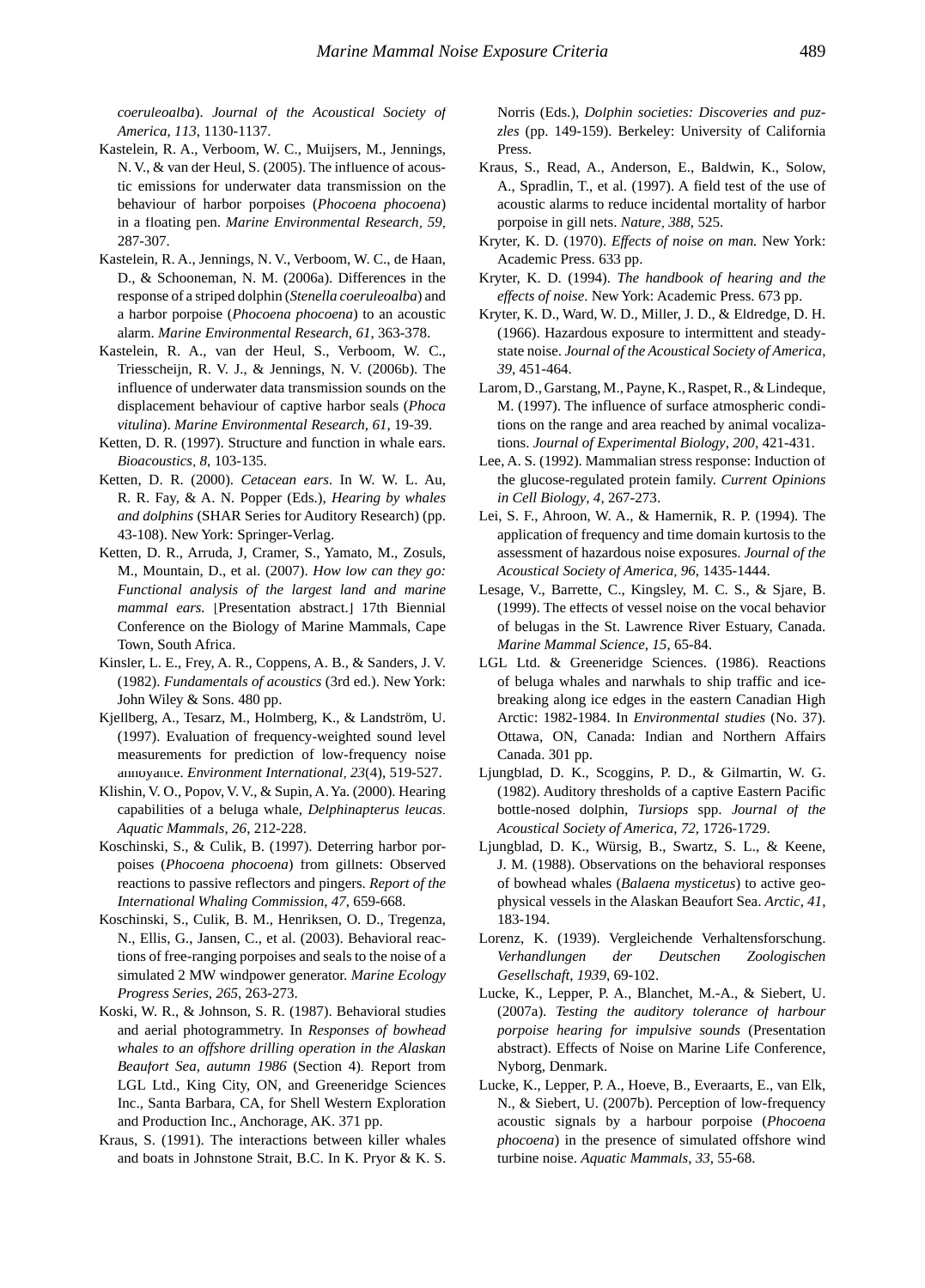- Lusseau, D. (2003). Effects of tour boats on the behavior of bottlenose dolphins: Using Markov chains to model anthropogenic impacts. *Conservation Biology*, *17*, 1785-1793.
- MacDougall-Shackleton, S. A., Hulse, S. H., Gentner, T. Q., & White, W. (1998). Auditory scene analysis by European starlings: Perceptual segregation of tone sequences. *Journal of the Acoustical Society of America*, *103*, 3581-3587.
- Madsen, P. T. (2005). Marine mammals and noise: Problems with root-mean-square sound pressure level for transients. *Journal of the Acoustical Society of America*, *117*, 3952-3957.
- Madsen, P. T., & Møhl, B. (2000). Sperm whales (*Physeter catodon* L. 1758) do not react to sounds from detonators. *Journal of the Acoustical Society of America*, *107*, 668-671.
- Madsen, P. T., Møhl, B., Nielsen, B. K., & Wahlberg, M. (2002). Male sperm whale behavior during exposures to distant seismic survey pulses. *Aquatic Mammals*, *28*, 231-240.
- Madsen, P. T., Johnson, M., Aguilar de Soto, N., Zimmer, W. M. X., & Tyack, P. (2005a). Biosonar performance in foraging beaked whales (*Mesoplodon densirostris*). *Journal of Experimental Biology*, *208*, 181-194.
- Madsen, P. T., Carder, D. A., Bedholm, K., & Ridgway, S. H. (2005b). Porpoise clicks from a sperm whale nose—Convergent evolution of 130 kHz pulses in toothed whale sonars? *Bioacoustics*, *15*, 195-206.
- Malme, C. I., Miles, P. R., Clark, C. W., Tyack, P., & Bird, J. E. (1983). *Investigations of the potential effects of underwater noise from petroleum industry activities on migrating gray whale behavior* (BBN Report No. 5366; NTIS PB86-174174). Report from Bolt Beranek and Newman Inc. for U.S. Minerals Management Service, Anchorage, AK.
- Malme, C. I., Miles, P. R., Clark, C. W., Tyack, P., & Bird, J. E. (1984). *Investigations of the potential effects of underwater noise from petroleum industry activities on migrating gray whale behavior. Phase II: January 1984 migration* (BBN Report No. 5586; NTIS PB86-218377). Report from Bolt Beranek and Newman Inc. for U.S. Minerals Management Service, Anchorage, AK.
- Malme, C. I., Miles, P. R., Tyack, P. L., Clark, C. W., & Bird, J. E. (1985). *Investigations of the potential effects of underwater noise from petroleum industry activities on feeding humpback whale behavior* (Bolt Beranek & Newman Report No. 5851, NTIS PB86-218385). Submitted to Minerals Management Service, Anchorage, AK.
- Malme, C. I., Würsig, B., Bird, J. E., & Tyack, P. L. (1986). *Behavioral responses of gray whales to industrial noise: Feeding observations and predictive modeling*  (BBN Report No. 6265, OCS Study MMS 88-0048; NTIS PB88-249008). NOAA Outer Continental Shelf Environmental Assessment Program, Final Reports of Principal Investigators, *56*, 393-600.
- Malme, C. I., Würsig, B., Bird, J. E., & Tyack, P. L. (1988). Observations of feeding gray whale responses to controlled industrial noise exposure. In W. M. Sackinger, M. O. Jeffries, J. L. Imm, & S. D. Treacy (Eds.), *Port and ocean engineering under Arctic conditions, Volume II* (pp. 55-73). Fairbanks: University of Alaska, Geophysical Institute.
- Malme, C. I., Miles, P. R., Miller, G. W., Richardson, W. J., Roseneau, D. G., Thomson, D. H., et al. (1989). *Analysis and ranking of the acoustic disturbance potential of petroleum industry activities and other sources of noise in the environment of marine mammals in Alaska* (BBN Report No. 6945; OCS Study MMS 89-0006; NTIS PB90-188673). Report from BBN Systems and Technologies Corp. for U.S. Minerals Management Services, Anchorage, AK. Var. pag.
- Mansfield, A. W. (1983). The effects of vessel traffic in the Arctic on marine mammals and recommendations for future research. *Canadian Technical Report of Fisheries and Aquatic Sciences*, *1186.* 97 pp.
- Mate, B. R., & Harvey, J. T. (Eds.). (1987). *Acoustical deterrents in marine mammal conflicts with fisheries* (ORESU-W-86-001). Corvallis: Oregon State University, Sea Grant College Program. 116 pp.
- Matrosova, V. A., Volodin, I. A., Volodina, E. V., & Babitsky, A. F. (2007). Pups crying bass: Vocal adaptation for avoidance of age-dependent predation risk in ground squirrels? *Behavioral Ecology and Sociobiology*, *62*, 181-191.
- McCauley, R. D., Cato, D. H., & Jeffery, A. F. (1996). *A study of the impacts of vessel noise on humpback whales in Hervey Bay.* Queensland, Australia: Report for the Queensland Department of Environment and Heritage, Maryborough Office, from the Department of Marine Biology, James Cook University, Townsville. 137 pp.
- McCauley, R. D., Jenner, M-N., Jenner, C., McCabe, K. A., & Murdoch, J. (1998). The response of humpback whales (*Megaptera novaeangliae*) to offshore seismic survey noise: Preliminary results of observations about a working seismic vessel and experimental exposures. *Australian Petroleum Production and Exploration Association Journal*, *38*, 692-707.
- McCauley, R. D., Fewtrell, J., Duncan, A. J., Jenner, C., Jenner, M.-N., Penrose, J. D., et al. (2000). Marine seismic surveys: A study of environmental implications. *Australian Petroleum Production and Exploration Association Journal*, *40*, 692-708.
- McMillan, N. A., & Creelman, C. D. (1991). *Detection theory: A user's guide.* Cambridge, UK: Cambridge University Press.
- Miles, P. R., & Malme, C. I. (1983). *The acoustic environment and noise exposure of humpback whales in Glacier Bay, Alaska* (BBN Technical Memorandum 734). Report from Bolt Beranek & Newman Inc. for National Marine Mammal Laboratory, Seattle, WA. 81 pp.
- Miller, G. W., Moulton, V. D., Davis, R. A., Holst, M., Millman, P., MacGillivray, A., et al. (2005). Monitoring seismic effects on marine mammals – southeastern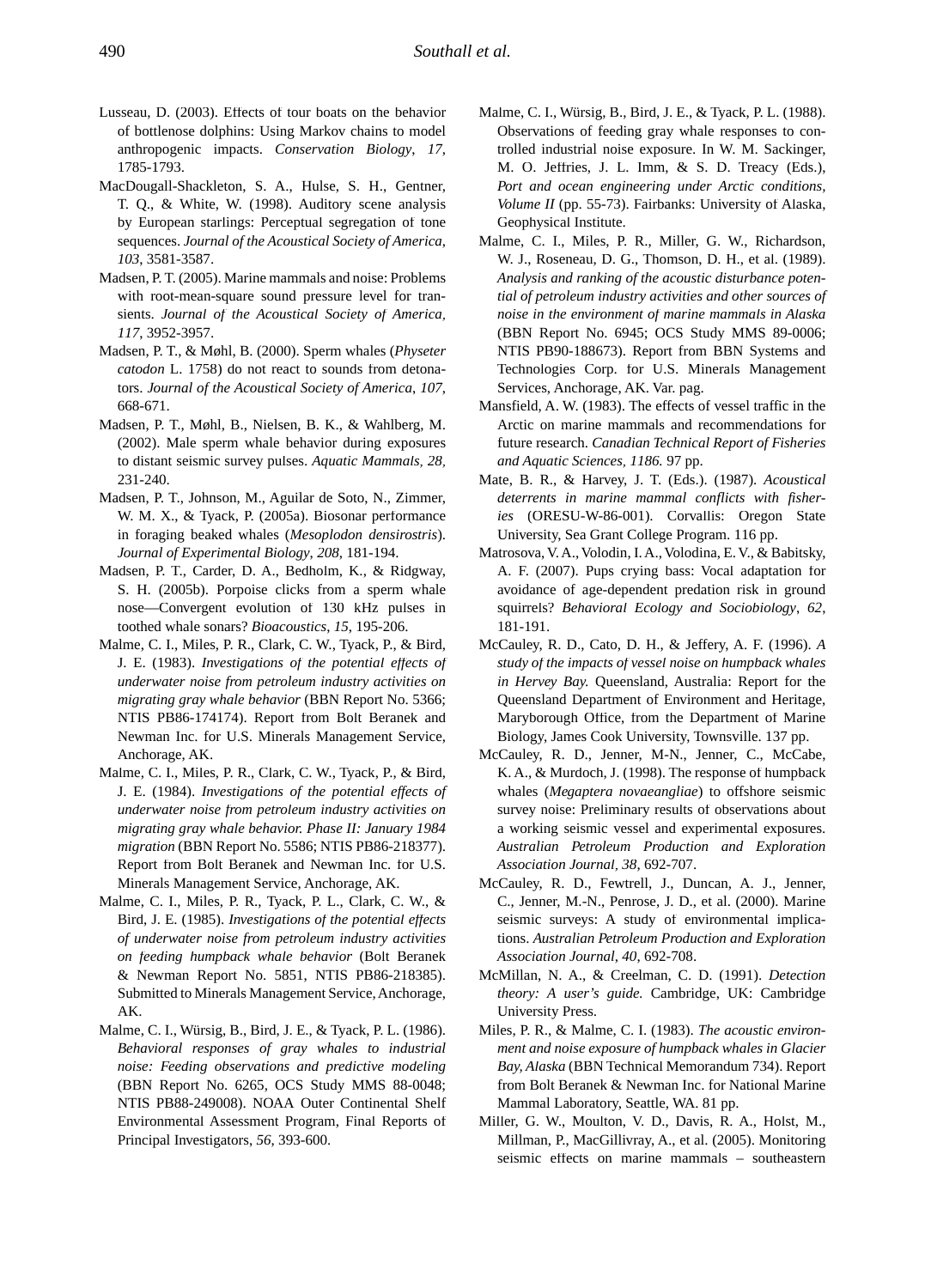Beaufort Sea, 2001-2002. In S. L. Armsworthy, P. J. Cranford, & K. Lee (Eds.), *Offshore oil and gas environmental effects monitoring: Approaches and technologies* (pp. 511-542). Columbus, OH: Battelle Press.

- Miller, J. D., Rothenberg, S. J., & Eldredge, D. H. (1971). Preliminary observations on the effects of exposure to noise for seven days on the hearing and inner ear of the chinchilla. *Journal of the Acoustical Society of America*, *50*, 1199-1203.
- Miller, P. J. O. (2002). Mixed-directionality of killer whale stereotyped calls: A direction of movement cue? *Behavioral & Ecology Sociobiology*, *52*, 262-270.
- Miller, P. J. O., Biassoni, N., Samuels, A., & Tyack, P. L. (2000). Whale songs lengthen in response to sonar. *Nature*, *405*, 903.
- Mobley, J. R. (2005). Assessing responses of humpback whales to North Pacific Acoustic Laboratory (NPAL) transmissions: Results of 2001-2003 aerial surveys north of Kauai. *Journal of the Acoustical Society of America*, *117*, 1666-1673.
- Mobley, J. R., Herman, L. M., & Frankel, A. S. (1988). Responses of wintering humpback whales (*Megaptera novaeangliae*) to playback of recordings of winter and summer vocalizations and of synthetic sounds. *Behavioral Ecology and Sociobiology*, *23*, 211-223.
- Møhl, B. (1964). Preliminary studies on hearing in seals. *Videnskabelige Meddelelser fra Dansk Naturhistorisk Forening i Kjobenhavn*, *127*, 283-294.
- Møhl, B. (1967). Frequency discrimination in the common seal and a discussion of the concept of upper hearing limit. In V. M. Albers (Ed.), *Underwater acoustics*, *Volume 2* (pp. 43-54). New York: Plenum Press.
- Møhl, B. (1968). Auditory sensitivity of the common seal in air and water. *Journal of Auditory Research*, *8*, 27-38.
- Monteiro-Neto, C., Ávila, F. J. C., Alves-Jr., T. T., Araújo, D. S., Campos, A. A., Martins, A. M. A., et al. (2004). Behavioral responses of *Sotalia fluviatilis* (Cetacea, Delphinidae) to acoustic pingers, Fortaleza, Brazil. *Marine Mammal Science*, *20*, 141-151.
- Moore, M. M., & Early, G. A. (2004). Cumulative sperm whale bone damage and the bends. *Science*, *306*, 2215.
- Moore, P. W. B., & Au, W. W. L. (1975). Underwater localization of pulsed pure tones by the California sea lion (*Zalophus californianus*). *Journal of the Acoustical Society of America*, *58*, 721-727.
- Moore, P. W. B., & Schusterman, R. J. (1987). Audiometric assessment of northern fur seals (*Callorhinus ursinus*). *Marine Mammal Science*, *3*, 31-53.
- Moore, S. E., & Clarke, J. T. (2002). Potential impact of offshore human activities on gray whales (*Eschrichtius robustus*). *Journal of Cetacean Research and Management*, *4*, 19-25.
- Morisaka, T., Shinohara, M., Nakahara, F., & Akamatsu, T. (2005). Effects of ambient noise on the whistles of Indo-Pacific bottlenose dolphin populations. *Journal of Mammalogy*, *86*, 541-546.
- Morton, A. B., & Symonds, H. K. (2002). Displacement of *Orcinus orca* (Linnaeus) by high amplitude sound

in British Columbia, Canada. *ICES Journal of Marine Science*, *59*, 71-80.

- Moss, C. F., & Surlykke, A. (2001). Auditory scene analysis by echolocation in bats. *Journal of the Acoustical Society of America*, *110*, 2207-2226.
- Moulton, V. D., Richardson, W. J., McDonald, T. L., Elliott, R. E., & Williams, M. T. (2002). Factors influencing local abundance and haulout behavior of ringed seals (*Phoca hispida*) on landfast ice of the Alaskan Beaufort Sea. *Canadian Journal of Zoology*, *80*, 1900-1917.
- Moulton, V. D., Richardson, W. J., Williams, M. T., & Blackwell, S. B. (2003). Ringed seal densities and noise near an icebound artificial island with construction and drilling. *Acoustics Research Letters Online*, *4*, 112-117.
- Moulton, V. D., Richardson, W. J., Elliott, R. E., McDonald, T. L., Nations, C., & Williams, M. T. (2005). Effects of an offshore oil development on local abundance and distribution of ringed seals (*Phoca hispida*) of the Alaskan Beaufort Sea. *Marine Mammal Science*, *21*, 217-242.
- Mulsow, J., & Reichmuth, C. (2007). Electrophysiological assessment of temporal resolution in pinnipeds. *Aquatic Mammals*, *33*, 122-131.
- Nachtigall, P. E., Au, W. W. L., Pawloski, J. L., & Moore, P. W. B. (1995). Risso's dolphin (*Grampus griseus*) hearing thresholds in Kaneohe Bay, Hawaii. In R. A. Kastelein, J. A. Thomas, & P. E. Nachtigall (Eds.), *Sensory systems of aquatic mammals* (pp. 49-53). Woerden, The Netherlands: De Spil Publishers.
- Nachtigall, P. E., Lemonds, D. W., & Roitblat, H. L. (2000). Psychoacoustic studies of dolphin and whale hearing. In W. W. L. Au, A. N. Popper, & R. R. Fay (Eds.), *Hearing by whales and dolphins* (pp. 330-363). New York: Springer.
- Nachtigall, P. E., Pawloski, J. L., & Au, W. W. L. (2003). Temporary threshold shifts and recovery following noise exposure in the Atlantic bottlenosed dolphin (*Tursiops truncatus*). *Journal of the Acoustical Society of America*, *113*, 3425-3429.
- Nachtigall, P. E., Supin, A. Ya., Pawloski, J. L., & Au, W. W. L. (2004). Temporary threshold shifts after noise exposure in the bottlenose dolphin (*Tursiops truncatus*) measured using auditory evoked potentials. *Marine Mammal Science*, *20*, 673-687.
- Nachtigall, P. E., Yuen, M. M. L., Mooney, T. A., & Taylor, K. A. (2005). Hearing measurements from a stranded infant Risso's dolphin, *Grampus griseus*. *Journal of Experimental Biology, 108*, 4181-4188.
- Nachtigall, P. E., Mooney, T. A., Taylor, K. A., & Yuen, M. M. L. (2007). Hearing and auditory evoked potential methods applied to odontocete cetaceans. *Aquatic Mammals*, *33*, 6-13.
- National Institute for Occupational Safety and Health (NIOSH). (1998). *Criteria for a recommended standard: Occupational noise exposure* (Publication #98- 126). Washington, DC: U.S. Department of Health and Human Services, NIOSH.
- National Marine Fisheries Service (NMFS). (1995). Small takes of marine mammals incidental to specified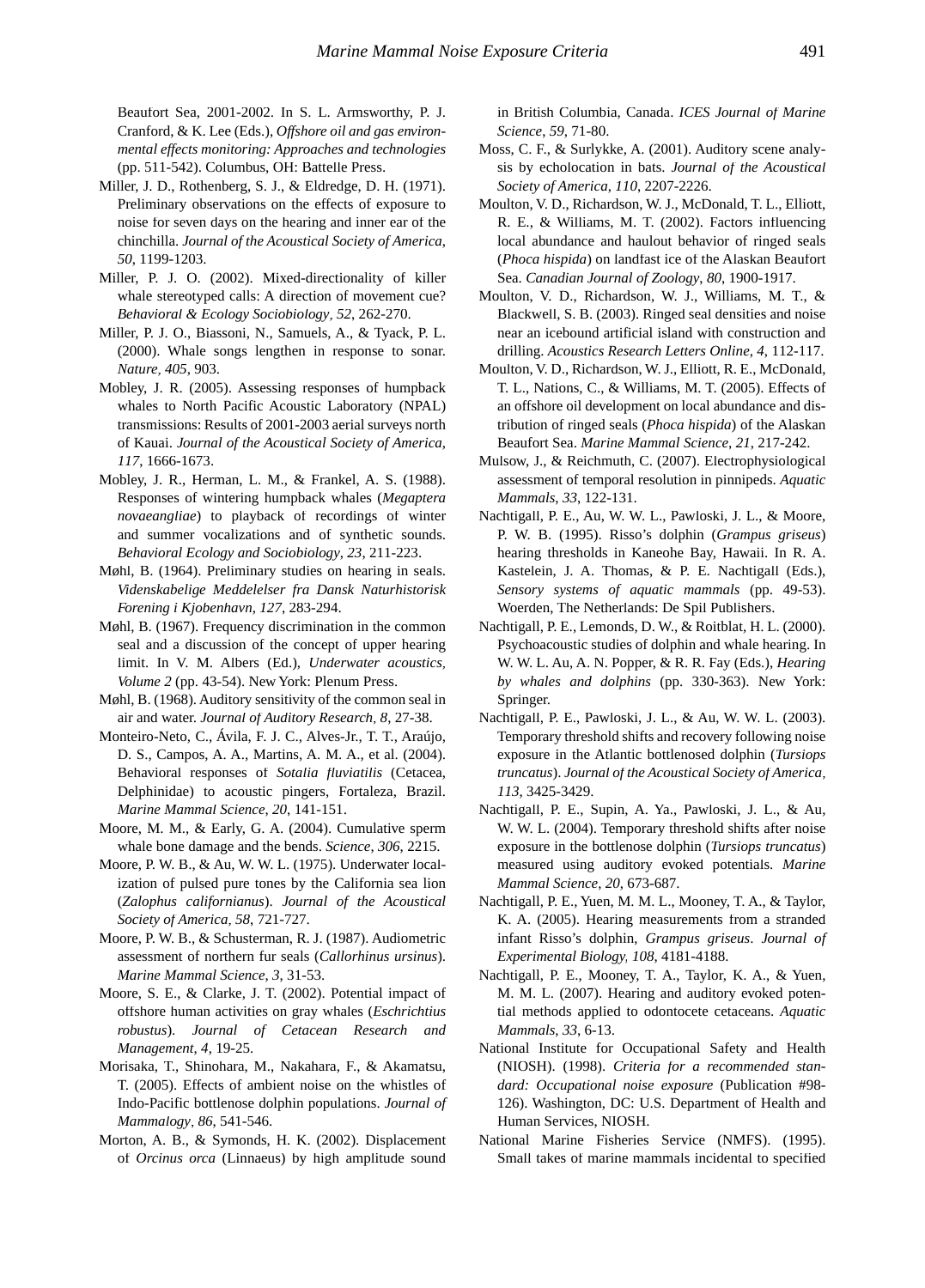activities; offshore seismic activities in southern California: Notice of issuance of an incidental harassment authorization. *Federal Register*, *60*(200, 17 October), 53753-53760.

- NMFS. (2005). *Assessment of acoustic exposures on marine mammals in conjunction with* USS Shoup *active sonar transmissions in Haro Strait, Washington, 5 May 2003*  (NMFS Office of Protected Resources report).
- National Research Council (NRC). (1994). *Low-frequency sound and marine mammals: Current knowledge and research needs.* Washington, DC: The National Academies Press. 75 pp.
- NRC. (2000). *Marine mammals and low-frequency sound.*  Washington, DC: The National Academies Press. 146 pp.
- NRC. (2003). *Ocean noise and marine mammals.*  Washington, DC: The National Academies Press. 192 pp.
- NRC. (2005). *Marine mammal populations and ocean noise: Determining when noise causes biologically significant effects.* Washington, DC: The National Academies Press. 126 pp.
- Naval Research Laboratory (NRL). (2004a). *Acoustic modeling results of the Haro Strait for 5 May 2003* (Naval Research Laboratory Report). Arlington, VA: Office of Naval Research.
- NRL. (2004b). *EEEL analysis of* Shoup *transmissions in the Haro Strait on 5 May 2003* (Naval Research Laboratory briefing of 2 September 2004).
- Nedwell, J. R., Turnpenny, A. W. H., Lovell, J., Parvin, S. J., Workman, R., Spinks, J. A. L., et al. (2007). *A validation of the dBht as a measure of the behavioural and auditory effects of underwater noise* (Subacoustech Report 534R1231). Report to Chevron Ltd, TotalFinalElf Exploration UK PLC, Department of Business, Enterprise, and Regulatory Reform, Shell UK, ITF, JNCC. Retrieved 4 January 2008 from www. subacoustech.com/information/downloads/reports/ 534R1231.pdf.
- Nielsen, D. W., Bauman, M. J., & Brandt, D. K. (1986). Changes in auditory threshold during and after longduration noise exposure: Species differences. In R. J. Salvi, D. Henderson, R. P. Hamernik, & V. Colletti (Eds.), *Basic and applied aspects of noise-induced hearing loss* (pp. 281-293). New York: Plenum Press.
- Norberg, B. (2000). *Looking at the effects of acoustic deterrent devices on California sea lion predation patterns at a commercial salmon farm.* Seattle, WA: National Marine Fisheries Service. 17 pp.
- Norberg, B., & Bain, D. (1994). *Implementation and assessment of the acoustic barrier at the Hiram M. Chittenden Locks using calibrated measurements of the sound field.*  Seattle, WA: National Marine Fisheries Service. 67 pp.
- Nordmann, A. S., Bohne, B. A., & Harding, G. W. (2000). Histopathological differences between temporary and permanent threshold shift. *Hearing Research*, *139*, 31- 41.
- Norris, K. S. (1968). The evolution of acoustic mechanisms in odontocete cetaceans. In E. T. Drake (Ed.), *Evolution and environment* (pp. 297-324). New Haven, CT: Yale University Press.
- Norris, T. F. (1994). Effects of boat noise on the acoustic behavior of humpback whales. *Journal of the Acoustical Society of America*, *96*, 3251.
- Nowacek, D. P., Johnson, M. P., & Tyack, P. L. (2004). North Atlantic right whales (*Eubalaena glacialis*) ignore ships but respond to alerting stimuli. *Proceedings of the Royal Society of London Series B: Biological Sciences*, *271*, 227-231.
- Nowacek, D. P., Thorne, L. H., Johnston, D. W., & Tyack, P. L. (2007). Responses of cetaceans to anthropogenic noise. *Mammal Review*, *37*, 81-115.
- Nowacek, S. M., Wells, R. S., & Solow, A. R. (2001). Short-term effects of boat traffic on bottlenose dolphins, *Tursiops truncatus*, in Sarasota Bay, Florida. *Marine Mammal Science*, *17*, 673-688.
- Olesiuk, P. F., Nichol, L. M., Sowden, M. J., & Ford, J. K. B. (1996). *Effect of sounds generated by an acoustic deterrent device on abundance and distribution of harbor porpoise* (Phocoena phocoena) *in Retreat Passage, British Columbia* (Draft report for the Department of Fisheries and Oceans). Nanaimo, BC: Pacific Biological Station. 47 pp.
- Olesiuk, P. F., Nichol, L. M., Sowden, M. J., & Ford, J. K. B. (2002). Effect of the sound generated by an acoustic harassment device on the relative abundance and distribution of harbor porpoises, *Phocoena phocoena*, in Retreat Passage, British Columbia. *Marine Mammal Science*, *18*, 843-862.
- Oosterveld, W., Polman, A., & Schoonheyt, J. (1982). Vestibular implications of noise-induced hearing loss. *British Journal of Audition*, *16*, 227-232.
- Palka, D., & Hammond, P. S. (2001). Accounting for responsive movement in line transect estimates of abundance. *Canadian Journal of Fisheries and Aquatic Sciences*, *58*, 777-787.
- Parks, S. E., Clark, C. W., & Tyack, P. L. (2007). Shortand long-term changes in right whale calling behavior: The potential effects of noise on acoustic communication. *Journal of the Acoustical Society of America*, *122*, 3725-3731.
- Payne, R., & Webb, D. (1971). Orientation by means of long range acoustic signaling in baleen whales. *Annals of the New York Academy of Science*, *188*, 110-141.
- Perry, E. A., Boness, D. J., & Insley, S. J. (2002). Effects of sonic booms on breeding gray seals and harbor seals on Sable Island, Canada. *Journal of the Acoustical Society of America*, *111*, 599-609.
- Piantadosi, C. A., & Thalmann, E. D. (2004). Pathology: Whales, sonar and decompression sickness [Brief Communications]. *Nature*, *428*(6984), U1.
- Popov, V. V., & Klishin, V. O. (1998). EEG study of hearing in the common dolphin *Delphinus delphis*. *Aquatic Mammals*, *24*, 13-21.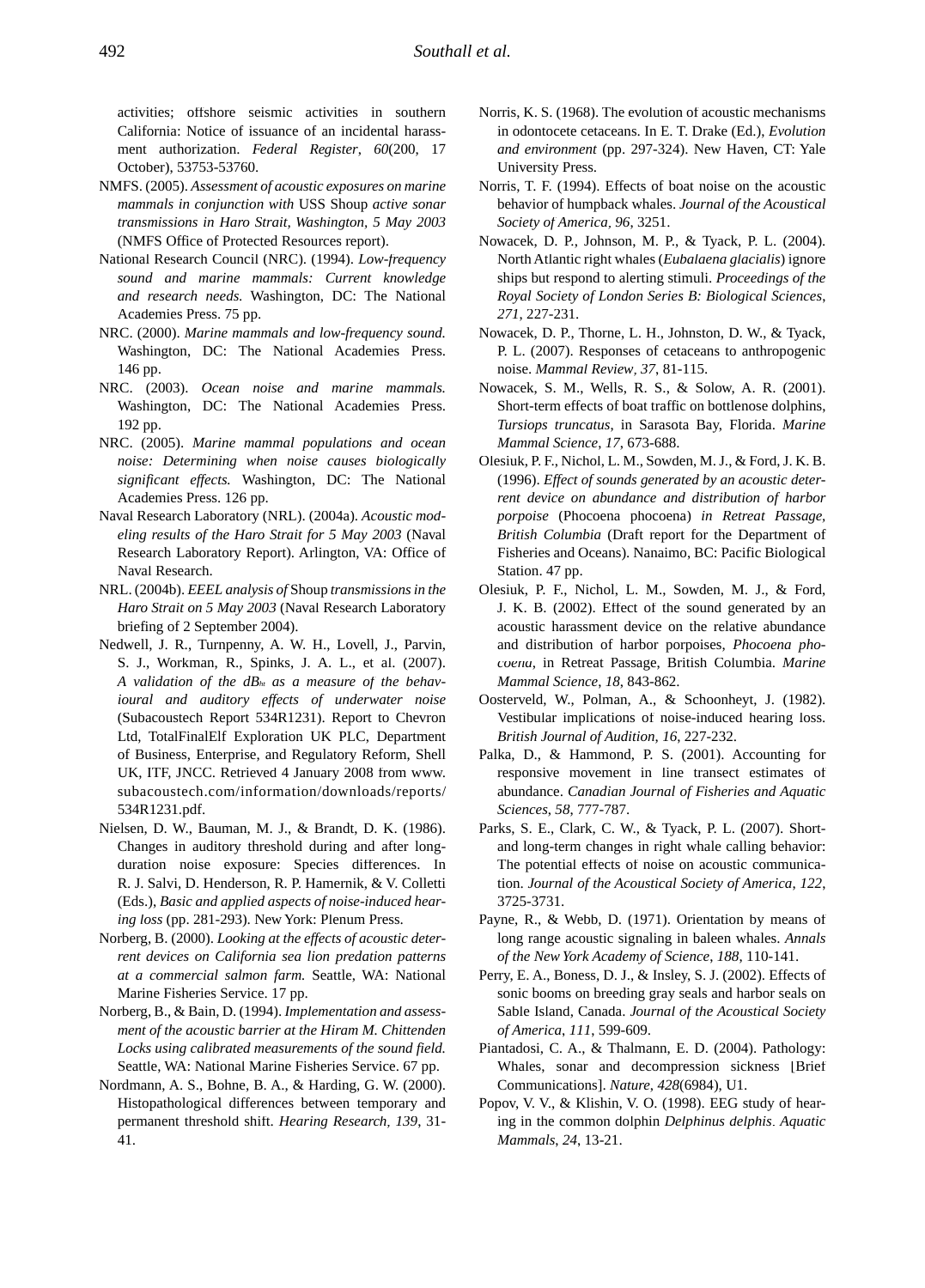- Popov, V. V., & Supin, A. Ya. (1990). Electrophysiological studies of hearing in some cetaceans and a manatee. In J. A. Thomas & R. A. Kastelein (Eds.), *Sensory abilities of cetaceans: Laboratory and field evidence* (pp. 405- 415). New York: Plenum Press. 710 pp.
- Popov, V. V., Ladygina, T. F., & Supin, A. Ya. (1986). Evoked potentials of the auditory cortex of the porpoise, *Phocoena phocoena. Journal of Comparative Physiology A, 158*, 705-711.
- Popov, V. V., Supin, A. Ya., Wang, D., & Wang, K. (2006). Nonconstant quality of auditory filters in the porpoises, *Phocoena phocoena* and *Neophocaena phocaenoides*  (Cetacea, Phocoenidae). *Journal of the Acoustical Society of America*, *119*, 3173-3180.
- Popov, V. V., Supin, A. Ya., Pletenko, M. G., Tarakanov, M. B., Klishin, V. O., Bulgakova, T. N., et al. (2007). Audiogram variability in normal bottlenose dolphins (*Tursiops truncatus*). *Aquatic Mammals*, *33*, 24-33.
- Popper, A. N., Fay, R. R., Platt, C., & Sand, O. (2003). Sound detection mechanisms and capabilities of teleost fishes. In S. P. Collin & N. J. Marshall (Eds.), *Sensory processing in aquatic environments* (pp. 3-38). New York: Springer-Verlag.
- Potter, J. R. (2004). *A possible mechanism for acoustic triggering of decompression sickness symptoms in deep-diving marine mammals.* Paper presented to the 2004 IEEE International Symposium on Underwater Technology, Taipei, Taiwan.
- Pytte, C. L., Ficken, M. S., & Moiseff, A. (2004). Ultrasonic singing by the blue-throated hummingbird: A comparison between production and perception. *Journal of Comparative Physiology A*, *190*, 665-673.
- Reeves, R. R., Ljungblad, D. K., & Clarke, J. T. (1984). Bowhead whales and acoustic seismic surveys in the Beaufort Sea. *Polar Record*, *22*, 270-280.
- Reichmuth, C., Mulsow, J., Finneran, J. J., Houser, D. S., & Supin, A. Ya. (2007). Measurement and response characteristics of auditory brainstem responses in pinnipeds. *Aquatic Mammals*, *33*, 132-150.
- Renaud, D. L., & Popper, A. N. (1975). Sound localization by the bottlenose porpoise, *Tursiops truncatus*. *Journal of Experimental Biology*, *63*, 569-585.
- Rendell, L. E., & Gordon, J. C. D. (1999). Vocal response of long-finned pilot whales (*Globicephala melas*) to military sonar in the Ligurian Sea. *Marine Mammal Science*, *15*, 198-204.
- Repenning, C. A. (1972). Underwater hearing in seals: Functional morphology. In R. J. Harrison (Ed.), *Functional anatomy of marine mammals, Volume 1* (pp. 307-331). New York: Academic Press.
- Reynolds III, J. E., & Rommel, S. A. (Eds.). (1999). *Biology of marine mammals.* Washington, DC: Smithsonian Institution Press.
- Rice, D. W. (1998). *Marine mammals of the world: Systematics and distribution* (Special Publication 4). Lawrence, KS: Society for Marine Mammalogy. 231 pp.
- Richardson, W. J. (1985). *Behavior, disturbance responses and distribution of bowhead whales* (Balaena mysticetus)

*in the eastern Beaufort Sea, 1980-84* (OCS Study MMS 85-0034; NTIS PB87-124376). Report from LGL Ecological Research Associates, Inc., for U.S. Minerals Management Service, Reston, VA. 306 pp.

- Richardson, W. J., & Malme, C. I. (1993). Man-made noise and behavioral responses. In J. J. Burns, J. J. Montague, & C. J. Cowles (Eds.), *The bowhead whale* (Special Publication 2) (pp. 631-700)*.* Lawrence, KS: Society for Marine Mammalogy. 787 pp.
- Richardson, W. J., Fraker, M. A., Würsig, B., & Wells, R. S. (1985). Behaviour of bowhead whales, *Balaena mysticetus*, summering in the Beaufort Sea: Reactions to industrial activities. *Biological Conservation*, *32*, 195- 230.
- Richardson, W. J., Würsig, B., & Greene, C. R., Jr. (1986). Reactions of bowhead whales, *Balaena mysticetus*, to seismic exploration in the Canadian Beaufort Sea. *Journal of the Acoustical Society of America*, *79*, 1117- 1128.
- Richardson, W. J., Würsig, B., & Greene, C. R., Jr. (1990a). Reactions of bowhead whales, *Balaena mysticetus*, to drilling and dredging noise in the Canadian Beaufort Sea. *Marine Environmental Research*, *29*, 135-160.
- Richardson, W. J., Greene, C. R., Jr., Koski, W. R., Malme, C. I., Miller, G. W., Smultea, M. A., et al. (1990b). *Acoustic effects of oil production activities on bowhead and white whales visible during spring migration near Pt. Barrow, Alaska—1989 phase* (OCS Study MMS 90- 0017; NTIS PB91-105486)*.* LGL Ltd. report for U.S. Minerals Management Service, Herndon, VA. 284 pp.
- Richardson, W. J., Greene, C. R., Jr., Koski, W. R., Smultea, M. A., Cameron, G., Holdsworth, C., et al. (1991). *Acoustic effects of oil production activities on bowhead and white whales visible during spring migration near Pt. Barrow, Alaska—1990 phase* (OCS Study MMS 91- 0037; NTIS PB92-170430). LGL Ltd. report for U.S. Minerals Management Service, Herndon, VA. 311 pp.
- Richardson, W. J., Greene, C. R., Jr., Malme, C. I., & Thomson, D. H. (1995). *Marine mammals and noise.*  New York: Academic Press. 576 pp.
- Richardson, W. J., Miller, G. W., & Greene, C. R., Jr. (1999). Displacement of migrating bowhead whales by sounds from seismic surveys in shallow waters of the Beaufort Sea. *Journal of the Acoustical Society of America*, *106*, 2281.
- Ridgway, S. H., & Carder, D. A. (1997). Hearing deficits measured in some *Tursiops truncatus* and the discovery of a deaf/mute dolphin. *Journal of the Acoustical Society of America*, *101*, 590-594.
- Ridgway, S. H., & Carder, D. A. (2000). A preliminary study of loudness at frequencies of 5 to 120 kHz based on whistle response time (RT) in a dolphin. *Journal of the Acoustical Society of America*, *108*, 2515.
- Ridgway, S. H., & Carder, D. A. (2001). Assessing hearing and sound production in cetaceans not available for behavioral audiograms: Experiences with sperm, pygmy sperm, and gray whales. *Aquatic Mammals*, *27*, 267- 276.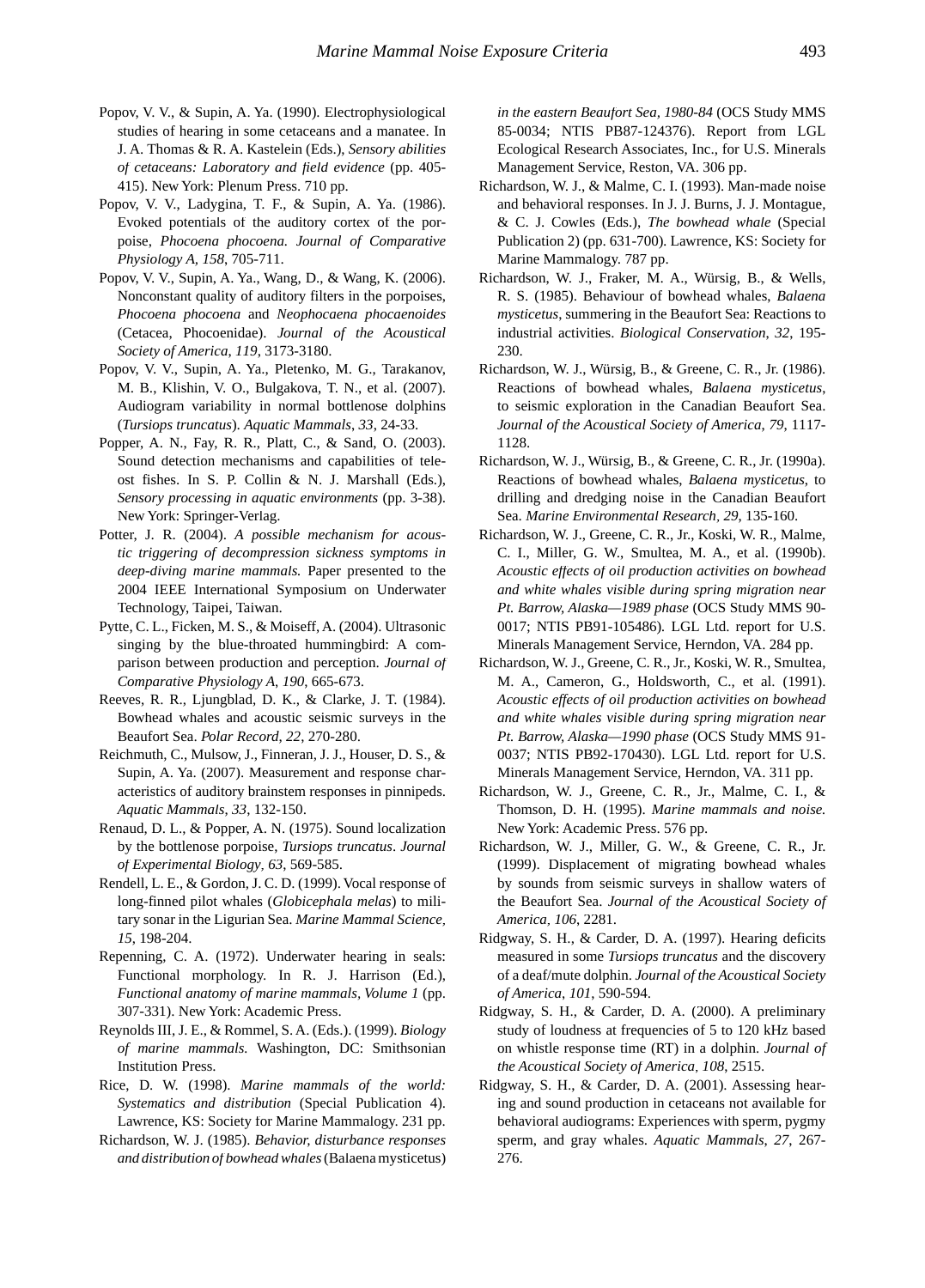- Ridgway, S. H., & Howard, R. (1979). Dolphin lung collapse and intramuscular circulation during free diving: Evidence from nitrogen washout. *Science*, *206*, 1182- 1183.
- Ridgway, S. H., & Joyce, P. L. (1975). Studies on seal brain by radiotelemetry. *Rapports et Procès-Verbeaux des Réunions, Conseil International pour l'Exploration de la Mer*, *169*, 81-91.
- Ridgway, S. H., Carder, D. A., Smith, R. R., Kamolnick, T., Schlundt, C. E., & Elsberry, W. R. (1997). *Behavioral responses and temporary threshold shift in masked hearing thresholds of bottlenose dolphins,* Tursiops truncatus, to 1-second tones of 141-201 dB re: 1µPa (Technical Report #1751). San Diego: Naval Command, Control, and Ocean Surveillance Center, RDT&E Division. 27 pp.
- Roche, A. F., Siervogel, R. M., Himes, J. H., & Johnson, D. L. (1978). Longitudinal study of hearing in children: Baseline data concerning auditory thresholds, noise exposure, and biological factors. *Journal of the Acoustical Society of America*, *64*, 1593-1601.
- Romano, T. A., Keogh, M. J., Kelly, C., Feng, P., Berk, L., Schlundt, C. E., et al. (2004). Anthropogenic sound and marine mammal health: Measures of the nervous and immune systems before and after intense sound exposure. *Canadian Journal of Fisheries and Aquatic Sciences*, *61*, 1124-1134.
- Sapolsky, R. M., Romero, L. M., & Munck, A. U. (2000). How do glucocorticoids influence stress responses? Integrating permissive, suppressive, stimulatory, and preparative actions. *Endocrine Reviews*, *21*, 55-89.
- Saunders, J. C., Cohen, Y. E., & Szymko, Y. M. (1991). The structural and functional consequences of acoustic injury in the cochlea and peripheral auditory systems. *Journal of the Acoustical Society of America*, *90*, 136-146.
- Scheifele, P. M., Andrews, S., Cooper, R. A., Darre, M., Musick, F. E., & Max, L. (2005). Indication of a Lombard vocal response in the St. Lawrence River beluga. *Journal of the Acoustical Society of America*, *117*, 1486-1492.
- Schick, R. S., & Urban, D. L. (2000). Spatial components of bowhead whale (*Balaena mysticetus*) distribution in the Alaskan Beaufort Sea. *Canadian Journal of Fisheries and Aquatic Sciences*, *57*, 2193-2200.
- Schlundt, C. E., Finneran, J. J., Carder, D. A., & Ridgway, S. H. (2000). Temporary shift in masked hearing thresholds (MTTS) of bottlenose dolphins and white whales after exposure to intense tones. *Journal of the Acoustical Society of America*, *107*, 3496-3508.
- Schlundt, C. E., Dear, R. L., Carder, D. A., & Finneran, J. J. (2006). Growth and recovery of temporary threshold shifts in a dolphin exposed to midfrequency tones with durations up to 128 s. *Journal of the Acoustical Society of America*, *120*, 3227.
- Schlundt, C. E., Dear, R. L., Green, L., Houser, D. S., & Finneran, J. J. (2007). Simultaneously measured behavioral and electrophysiological hearing thresholds

in a bottlenose dolphin (*Tursiops truncatus*). *Journal of the Acoustical Society of America*, *122*, 615-622.

- Schultz, T. (1978). Synthesis of social surveys on noise annoyance. *Journal of the Acoustical Society of America*, *64*, 377-405.
- Schusterman, R. J. (1974). Auditory sensitivity of a California sea lion to airborne sound. *Journal of the Acoustical Society of America*, *56*, 1248-1251.
- Schusterman, R. J. (1981). Behavioral capabilities of seals and sea lions: A review of their hearing, visual, learning, and diving skills. *Psychological Record*, *31*, 125-143.
- Schusterman, R. J., Balliet, R. F., & Nixon, J. (1972). Underwater audiogram of the California sea lion by the conditioned vocalization technique. *Journal of the Experimental Analysis of Behavior*, *17*, 339-350.
- Schusterman, R. J., Barrett, R., & Moore, P. W. B. (1975). Detection of underwater signals by a California sea lion and a bottlenose porpoise: Variation in the payoff matrix. *Journal of the Acoustical Society of America*, *57*, 1526-1532.
- Schusterman, R. J., Kastak, D., Levenson, D. H., Reichmuth, C. J., & Southall, B. L. (2000). Why pinnipeds don't echolocate. *Journal of the Acoustical Society of America*, *107*, 2256-2264.
- Schusterman, R. J., Southall, B. L., Kastak, D., & Reichmuth Kastak, C. (2002). Age-related hearing loss in sea lions and their scientists. *Journal of the Acoustical Society of America*, *111*, 2342-2343.
- Schusterman, R. J., Kastak, D., Southall, B. L., Reichmuth, C. J., & Holt, M. M. (2003). Noise-induced temporary threshold shift in pinnipeds: Effects of exposure medium, intermittence, duration and intensity. *Abstract & Talk at Symposium on Environmental Consequences of Underwater Sound (ECOUS).* San Antonio, TX.
- Seeley, R. L., Flanigan, W. F., Jr., & Ridgway, S. H. (1976). *A technique for rapidly assessing the hearing of the bottlenosed porpoise,* Tursiops truncatus (NUC TP 522; NTIS AD-A 029178). San Diego, CA: Naval Undersea Center. 15 pp.
- Serrano, A., & Terhune, J. M. (2002). Anti-masking aspects of harp seal (*Pagophilus groenlandicus*) underwater vocalizations. *Canadian Journal of Zoology*, *79*, 1410- 1413.
- Shaughnessy, P. D., Semmelink, A., Cooper, J., & Frost, P. G. H. (1981). Attempts to develop acoustic methods of keeping Cape fur seals (*Arctocephalus pusillus*) from fishing nets. *Biological Conservation*, *21*, 141-158.
- Smith, M. E., Kane, A. S., & Popper, A. N. (2004). Acoustical stress and hearing sensitivity in fishes: Does the linear threshold shift hypothesis hold water? *Journal of Experimental Biology*, *207*, 3591-3602.
- Southall, B. L., Schusterman, R. J., & Kastak, D. (2000). Masking in three pinnipeds: Underwater, low-frequency critical ratios. *Journal of the Acoustical Society of America*, *108*, 1322-1326.
- Southall, B. L., Schusterman, R. J., Kastak, D., & Kastak, C. R. (2001). Pinniped hearing and anthropogenic noise.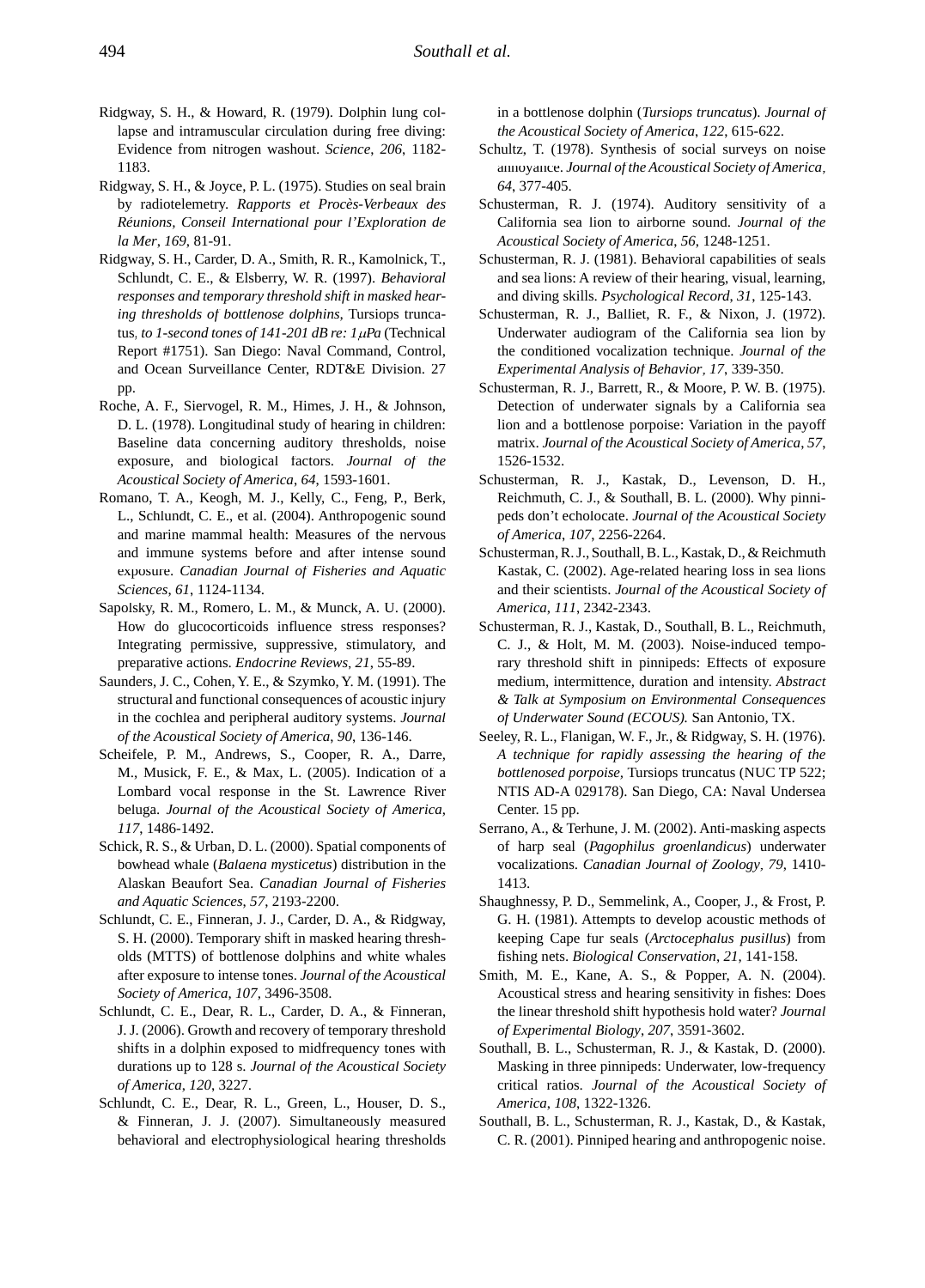*Journal of the Acoustical Society of America*, *110* (5, pt. 2), 2722.

- Southall, B. L., Schusterman, R. J., & Kastak, D. (2003). Auditory masking in three pinnipeds: Aerial critical ratios and direct critical bandwidth measurements. *Journal of the Acoustical Society of America*, *114*, 1660- 1666.
- Southall, B. L., Schusterman, R. J., Kastak, D., & Kastak, C. R. (2004). Underwater hearing thresholds in pinnipeds measured over a 6-year period. *Journal of the Acoustical Society of America*, *116* (4, pt. 2), 2504.
- Spangler, H. G. (1988). Moth hearing, defense, and communication. *Annual Review of Entomology*, *33*, 59-81.
- Steevens, C. C., Sylvester, R., & Clark, J. (1997). *Effects of low-frequency water-borne sound on divers: Open water trial* (Naval Submarine Medical Research Laboratory Groton, CT, Interim Report A727133).
- Stone, C. J. (2003). The effects of seismic activity on marine mammals in UK waters, 1998-2000. *Joint Nature Conservation Committee Report*, 323. 78 pp.
- Stone, C. J., & Tasker, M. L. (2006). The effects of seismic airguns on cetaceans in UK waters. *Journal of Cetacean Research and Management*, *8*, 255-263.
- Strasser, H., Irle, H., & Legler, R. (2003). Temporary hearing threshold shifts and restitution after energy-equivalent exposures to industrial noise and classical music. *Noise Health*, *5*, 75-84.
- Supin, A. Ya., & Popov, V. V. (2007). Improved techniques of evoked-potential audiometry in odontocetes. *Aquatic Mammals*, *33*, 14-23.
- Supin, A. Ya., Popov, V. V., & Mass, A. M. (2001). *The sensory physiology of aquatic mammals.* Boston: Kluwer Academic Publishers. 332 pp.
- Supin, A. Ya., Nachtigall, P. E., Pawloski, J. L., & Au, W. W. L. (2003). Evoked potential recording during echolocation in a false killer whale (*Pseudorca crassidens*). *Journal of the Acoustical Society of America*, *113*, 2408- 2411.
- Suryan, R. M., & Harvey, J. T. (1998). Variability in reactions of Pacific harbor seals, *Phoca vitulina richardsi*, to disturbance. *Fishery Bulletin*, *97*, 332-339.
- Szymanski, M. D., Bain, D. E., Kiehl, K., Pennington, S., Wong, S., & Henry, K. R. (1999). Killer whale (*Orcinus orca*) hearing: Auditory brainstem response and behavioral audiograms. *Journal of the Acoustical Society of America*, *106*, 1134-1141.
- Taylor, B. L., & Dawson, P. K. (1984). Seasonal changes in density and behavior of harbor porpoise (*Phocoena phocoena*) affecting census methodology in Glacier Bay National Park, Alaska. *Report of the International Whaling Commission*, *34*, 479-483.
- Taylor, K. A., Nachtigall, P. E., Mooney, T. A., Supin, A. Ya., & Yuen, M. M. L. (2007). A portable system for the evaluation of the auditory capabilities of marine mammals. *Aquatic Mammals*, *33*, 93-99.
- Taylor, V. J., Johnston, D. W., & Verboom, W. C. (1997). Acoustic harassment device (AHD) use in the aquaculture industry and implications for marine mammals.

*Proceedings of the Institute of Acoustics*, *19*(9), 267- 275.

- Terhune, J. M. (1974). Directional hearing of a harbor seal in air and water. *Journal of the Acoustical Society of America*, *56*, 1862-1865.
- Terhune, J. M., & Ronald, K. (1971). The harp seal, *Pagophilus groenlandicus* (Erxleben, 1777). X. The air audiogram. *Canadian Journal of Zoology*, *49*, 385-390.
- Terhune, J. M., & Ronald, K. (1972). The harp seal, *Pagophilus groenlandicus* (Erxleben, 1777). III. The underwater audiogram. *Canadian Journal of Zoology*, *50*, 565-569.
- Terhune, J. M., & Ronald, K. (1975). Underwater hearing sensitivity of two ringed seals. *Canadian Journal of Zoology*, *53*, 227-231.
- Terhune, J. M., & Turnbull, S. (1995). Variation in the psychometric functions and hearing thresholds of a harbor seal. In R. A. Kastelein, J. A. Thomas, & P. E. Nachtigall (Eds.), *Sensory systems of aquatic mammals* (pp. 81- 93). Woerden: The Netherlands: DeSpil Publishers.
- Thiery, L., & Meyer-Bisch, C. (1988). Hearing loss due to partly impulsive industrial noise exposure at levels between 87 and 90 dB (A). *Journal of the Acoustical Society of America*, *84*, 651-659.
- Thomas, J. A., Chun, N., Au, W. W. L., & Pugh, K. (1988). Underwater audiogram of a false killer whale (*Pseudorca crassidens*). *Journal of the Acoustical Society of America*, *84*, 936-940.
- Thomas, J. A., Pawloski, J. L., & Au, W. W. L. (1990a). Masked hearing abilities in a false killer whale (*Pseudorca crassidens*). In J. A. Thomas & R. A. Kastelein (Eds.), *Sensory abilities of cetaceans* (pp. 395- 404). New York: Plenum Press.
- Thomas, J. A., Moore, P., Withrow, R., & Stoermer, M. (1990b). Underwater audiogram of a Hawaiian monk seal (*Monachus schauinslandi*). Low-frequency amphibious hearing in pinnipeds: Methods, measurements, noise, and ecology. *Journal of the Acoustical Society of America*, *87*, 417-420.
- Thomas, J. A., Kastelein, R. A., & Awbrey, F. T. (1990c). Behavior and blood catecholamines of captive belugas during playbacks of noise from an oil drilling platform. *Zoo Biology*, *9*, 393-402.
- Thompson, D., Sjöberg, M., Bryant, E. B., Lovell, P., & Bjørge, A. (1998). Behavioural and physiological responses of harbour (*Phoca vitulina*) and grey (*Halichoerus grypus*) seals to seismic surveys. *Abstracts of the World Marine Mammal Science Conference*, Monaco, p. 134.
- Thorson, P. H., Francine, J. K., & Eidson, D. A. (1998). *Acoustic measurement of the Titan IV A-18 launch and quantitative analysis of harbor seal (*Phoca vitulina richardsi*) behavioral and auditory responses.* Los Angeles Air Force Base: Report by SRS Technologies, Systems Development Division, for Space and Missile Systems Center, U.S. Air Force Materiel Command.
- Thorson, P. H., Francine, J. K., Berg, E. A., Meyers, L. E., Oliver, G. W., & Eidson, D. A. (1999). *Quantitative*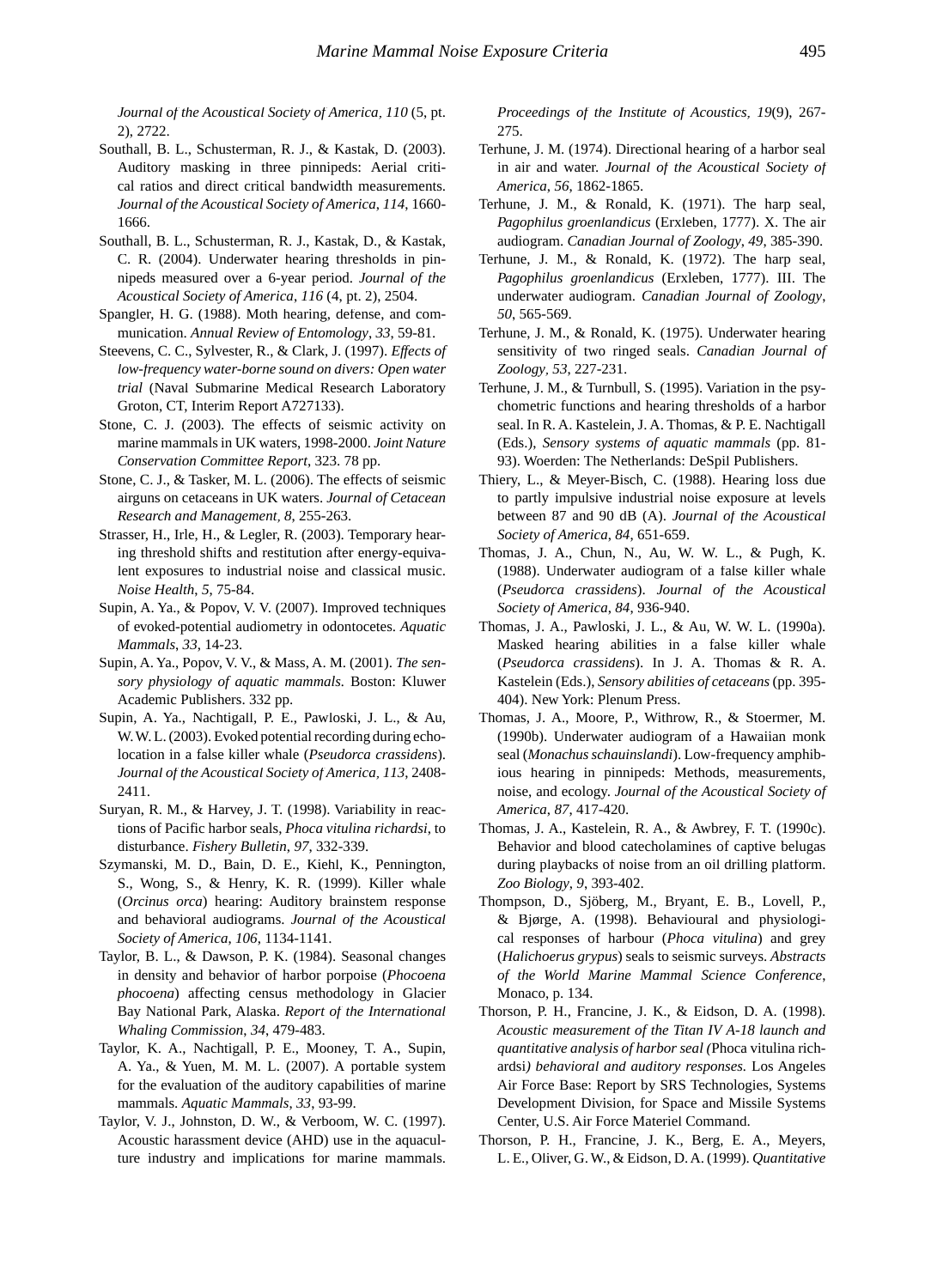*analysis of behavioral responses for selected pinnipeds on Vandenberg Air Force Base and San Miguel Island, California and acoustic measurement of the 24 September 1999 Athena 2 IKONOS-II Launch.* Report by SRS Technologies, Systems Development Division, for Lockheed Martin Environmental Services.

- Thorson, P. H., Francine, J. K., Berg, E. A., Fillmore, L. E., & Eidson, D. A. (2000a). *Acoustic measurement of the 17 August 2000 Titan IV B-28 launch and quantitative analysis of auditory and behavioral responses for selected pinnipeds on Vandenberg Air Force Base and San Miguel Island, CA.* Los Angeles Air Force Base: Report by SRS Technologies, Systems Development Division, for Space and Missile Systems Center, U.S. Air Force Materiel Command.
- Thorson, P. H., Francine, J. K., Berg, E. A., Fillmore, L. E., & Eidson, D. A. (2000b). *Acoustic measurement of the 21 September 2000 Titan II G-13 launch and quantitative analysis of behavioral responses for selected pinnipeds on Vandenberg Air Force Base, CA.* Los Angeles Air Force Base: Report by SRS Technologies, Systems Development Division, for Space and Missile Systems Center, U.S. Air Force Materiel Command.
- Tinbergen, N. (1948). Social releasers and the experimental method required for their study. *Wilson Bulletin*, *60*, 6-51.
- Todd, S., Stevick, P., Lien, J., Marques, F., & Ketten, D. (1996). Behavioral effects of exposure to underwater explosions in humpback whales (*Megaptera novaeangliae*). *Canadian Journal of Zoology*, *74*, 1661-1672.
- Tremel, D. P., Thomas, J. A., Ramirez, K., Dye, G. S., Bachman, W. A., Orban, A. N., et al. (1998). Underwater hearing sensitivity of a Pacific white-sided dolphin, *Lagenorhynchus obliquidens*. *Aquatic Mammals*, *24*, 63-69.
- Turnbull, S. D., & Terhune, J. (1990). White noise and pure tone masking of pure tone thresholds of a harbor seal listening in air and under water. *Canadian Journal of Zoology*, *68*, 2090-2097.
- Tyack, P. L. (1981). Interactions between singing Hawaiian humpback whales and conspecifics nearby. *Behavioral Ecology and Sociobiology*, *8*, 105-116.
- Tyack, P. L. (1998). Acoustic communication under the sea. In S. L. Hopp, M. J. Owren, & C. S. Evans (Eds.), *Animal acoustic communication* (pp. 163-220). Berlin: Springer-Verlag.
- U.S. Department of Commerce. (2002). *Report of the Workshop on Acoustic Resonance as a Source of Tissue Trauma in Cetaceans.* Retrieved 19 September 2007, from www.nmfs.noaa.gov/pr/pdfs/acoustics/cetaceans.pdf.
- U.S. Department of Defense (DoD). (1997). *Department of Defense design criteria standard: Noise limits* (MIL-STD-1474D, AMSC-A7245). Washington, DC.
- *U.S. Marine Mammal Protection Act of 1972* (16 USC §1361).
- U.S. Navy. (2001). *Final overseas environmental impact statement and environmental impact statement for Surveillance Towed Array Sensor System Low Frequency*

*Active (SURTASS LFA) Sonar (Vol. 1).* Arlington, VA: Chief of Naval Operations.

- Verboom, W. C. (2002). *Noise criteria for marine mammals*  (TNO Technical Report #HAG-RPT-010120). Delft, Netherlands: TNO TPD.
- Vrijkotte, T. G. M., van Doornen, E. J. P., & de Geus, E. J. C. (2000). Effects of work stress on ambulatory blood pressure, heart rate, and heart rate variability. *Hypertension*, *35*, 800-886.
- Wales, S. C., & Heitmeyer, R. M. (2002). An ensemble source spectra model for merchant ship-radiated noise. *Journal of the Acoustical Society of America*, *111*, 1211- 1231.
- Wang, D., Wang, K., Ziao, Y., & Sheng, G. (1992). Auditory sensitivity of a Chinese river dolphin (*Lipotes vexillifer*). In J. A. Thomas, R. A. Kastelein, & A. Ya. Supin (Eds.), *Marine mammal sensory systems* (pp. 213-221). New York: Plenum Press.
- Ward, W. D. (1970). Temporary threshold shift and damagerisk criteria for intermittent noise exposure. *Journal of the Acoustical Society of America*, *48*, 561-574.
- Ward, W. D. (1997). Effects of high-intensity sound. In M. J. Crocker (Ed.), *Encyclopedia of acoustics, Volume III* (pp. 1497-1507). New York: John Wiley & Sons.
- Ward, W. D., Glorig, A., & Sklar, D. L. (1958). Dependence of temporary threshold shift at 4 kc on intensity and time. *Journal of the Acoustical Society of America*, *30*, 944-954.
- Ward, W. D., Glorig, A., & Sklar, D. L. (1959). Temporary threshold shift from octave-band noise: Applications to damage-risk criteria. *Journal of the Acoustical Society of America*, *31*, 522-528.
- Wartzok, D., & Ketten, D. R. (1999). Marine mammal sensory systems. In J. E. Reynolds II & S. A. Rommel (Eds.), *Biology of marine mammals* (pp. 117-175). Washington, DC: Smithsonian Institution Press.
- Wartzok, D., Popper, A. N., Gordon, J., & Merrill, J. (2004). Factors affecting the responses of marine mammals to acoustic disturbance. *Marine Technology Society Journal*, *37*, 6-15.
- Watkins, W. A., & Schevill, W. E. (1975). Sperm whales (*Physeter catodon*) react to pingers. *Deep Sea Research I*, *22*, 123-129.
- Watkins, W. A., & Wartzok, D. (1985). Sensory biophysics of marine mammals. *Marine Mammal Science*, *1*, 219- 260.
- Wegel, R. L., & Lane, C. E. (1924). The auditory masking of one pure tone by another and its probable relation to the dynamics of the inner ear. *Physics Review*, *23*, 266- 285.
- White, M. J., Jr., Norris, J., Ljungblad, D., Baron, K., & di Sciara, G. (1978). *Auditory thresholds of two beluga whales (*Delphinapterus leucas*)* (Technical Report No. 78-109). San Diego: Hubbs Marine Research Institute.
- Williams, R., Bain, D. E., Ford, J. K. B., & Trites, A. W. (2002). Behavioral responses of male killer whales to a "leapfrogging" vessel. *Journal of Cetacean Research and Management, 4*, 305-310.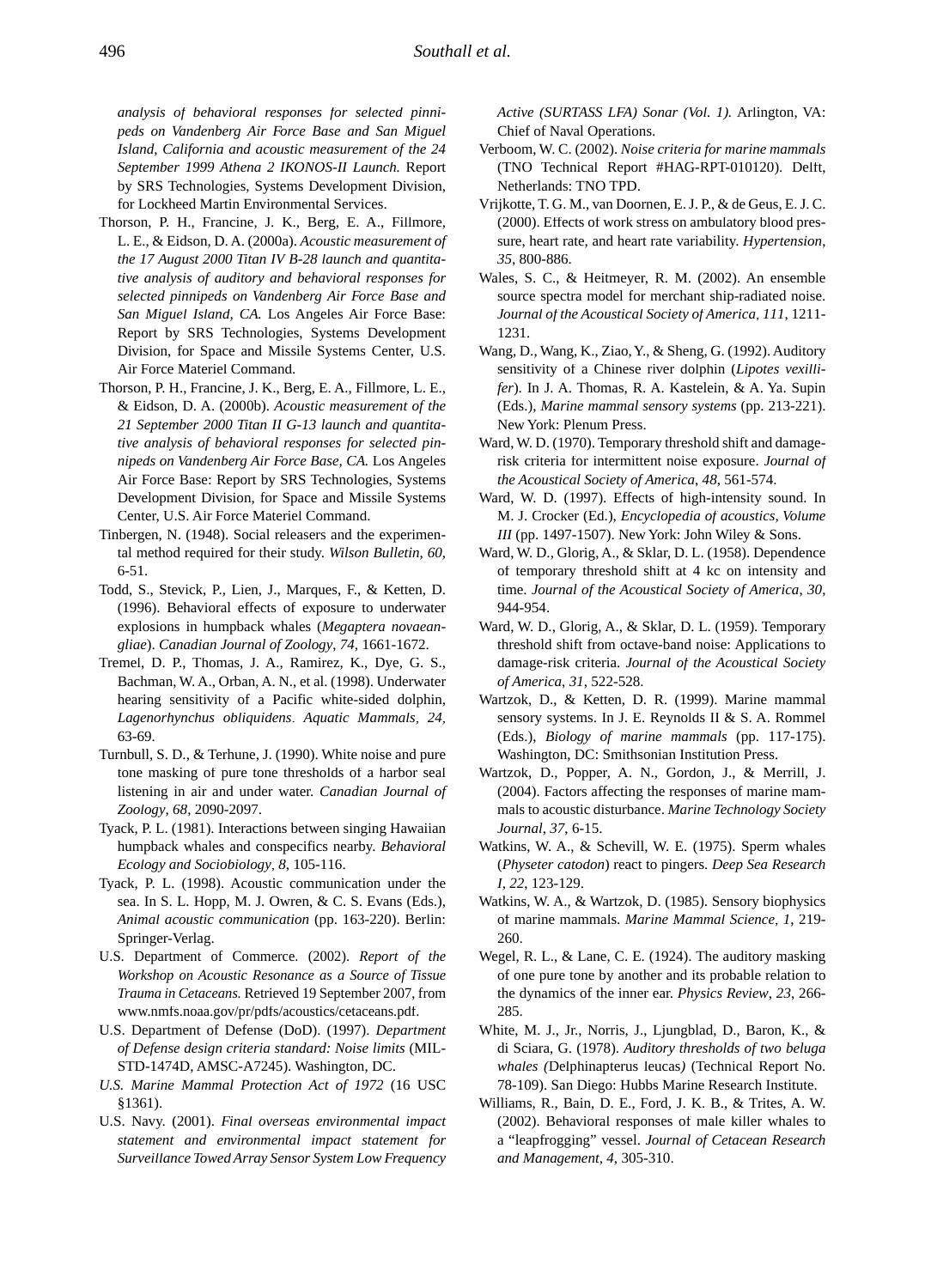- Wolski, L. F., Anderson, R. C., Bowles, A. E., & Yochem, P. K. (2003). Measuring hearing in the harbor seal (*Phoca vitulina*): Comparison of behavioral and auditory brainstem response techniques. *Journal of the Acoustical Society of America*, *113*, 629-637.
- Wright, A. J., Aguilar Soto, N., Baldwin, A. L., Bateson, M., Beale, C. M., Clark, C., et al. (In press). Anthropogenic noise and physiological stress: Behaviour, context and animal welfare. *International Journal of Comparative Psychology.*
- Yost, W. A. (1994). *Fundamentals of hearing* (3rd ed.). New York: Academic Press. 326 pp.
- Yost, W. A. (2000). *Fundamentals of hearing: An introduction* (4th ed.). New York: Academic Press. 349 pp.
- Yuen, M. M. L., Nachtigall, P. E., Breese, M., & Supin, A. Ya. (2005). Behavioral and auditory evoked potential audiograms of a false killer whale (*Pseudorca crassidens*). *Journal of the Acoustical Society of America*, *118*, 2688-2695.
- Yurk, H. (2000). Experimental attempts to reduce predation by harbor seals on out-migrating juvenile salmonids. *Transactions of the American Fisheries Society*, *129*, 1360-1366.
- Zimmer, W. M. X., & Tyack, P. L. (2007). Repetitive shallow dives pose decompression risk in deep-diving beaked whales. *Marine Mammal Science*, *23*, 888-925.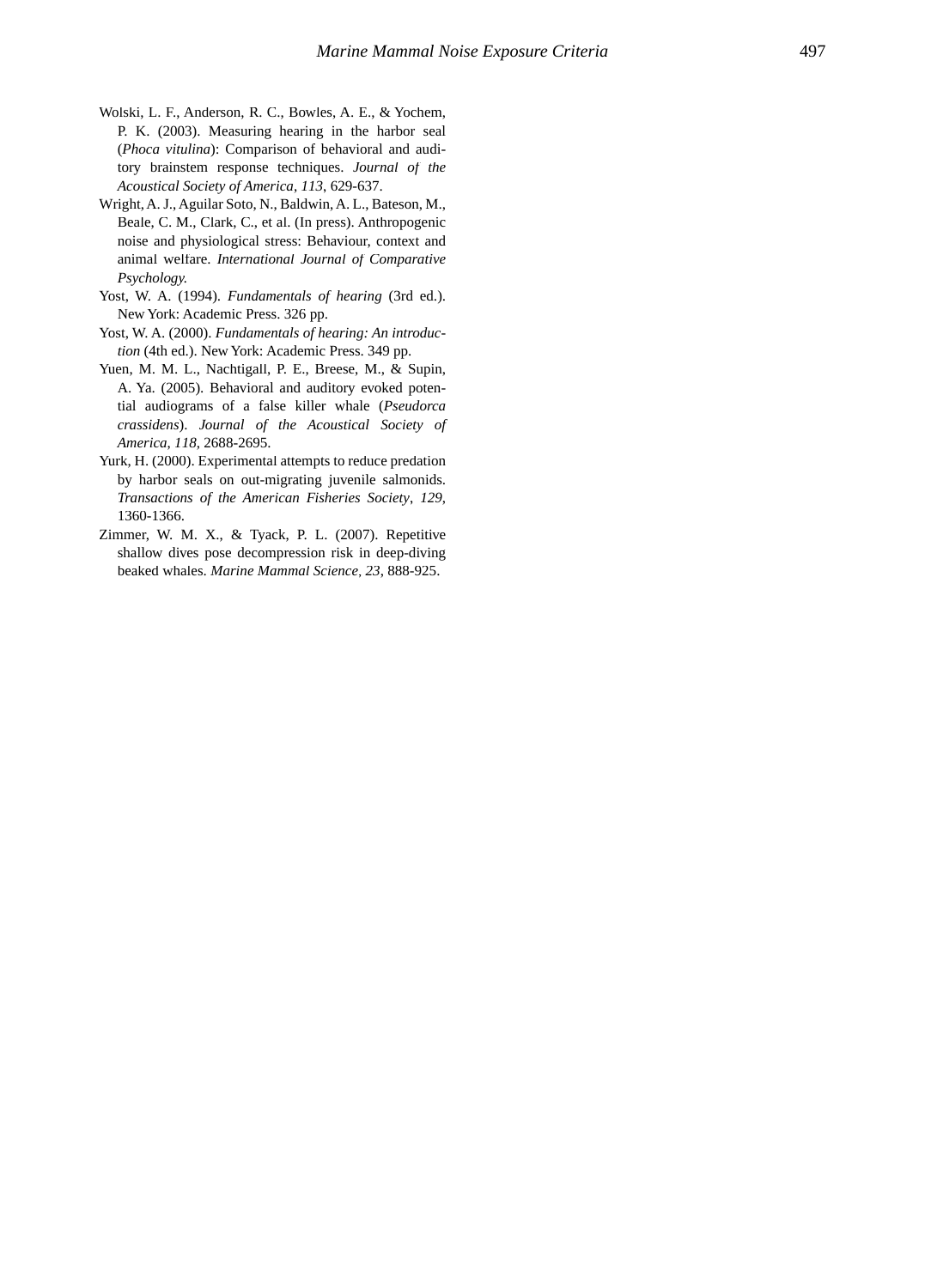## **Appendix A. Acoustic Measures and Terminology**

This appendix provides a more detailed description of many key acoustic measurements and terms used throughout the noise exposure criteria. It is not intended as an exhaustive or instructive text on these exceedingly complex issues (for more detailed treatments, see Kinsler et al., 1982; ANSI, 1986, 1994; Richardson et al., 1995; Harris, 1998; NRC, 2003). Rather, it is intended to provide fairly straightforward definitions and equations related to the marine mammal noise exposure criteria.

#### **Pulses and Nonpulse Sounds**

The distinction between these two general sound types is important because they have differing potential to cause physical effects, particularly with regard to hearing (e.g., Ward, 1997).

*Pulses*, as used in the context of this paper, are defined as brief, broadband, atonal, transients (ANSI, 1986; Harris, 1998, Chapter 12). Examples of pulses (at least at the source) are explosions, gunshots, sonic booms, seismic airgun pulses, and pile driving strikes. These sounds are all characterized by a relatively rapid rise from ambient pressure to a maximal pressure value followed by a decay period that may include a period of diminishing, oscillating maximal and minimal pressures. The rapid rise-time characteristic of these sounds ensures that they are also broadband in nature, with the higher-frequency components being related to the rapidity of the risetime. Pulses, either as isolated events or repeated in some succession, generally have an increased capacity to induce physical injury as compared with sounds that lack these features.

*Nonpulse (intermittent or continuous) sounds* can be tonal, broadband, or both. Some of these nonpulse sounds can be transient signals of short duration but without the essential properties of pulses (e.g., rapid rise-time). Examples of sources producing nonpulse sounds include vessels; aircraft; machinery operations, such as drilling or wind turbines; and many active sonar systems. The duration of such sounds, as received at a distance, can be greatly extended in highly reverberant environments. It is critical to note that a sound that has characteristics of a pulse at the source may, as a result of propagation effects, lose those characteristics at some (variable) distance and could be characterized as a nonpulse for certain receivers.

Pulses and nonpulses are distinguished here by an empirical approach based on several temporal weightings. Various exponential time-weighting functions applied in measuring pulse and nonpulse sounds may yield different measured received levels (RLs) (see Harris, 1998). By way of illustration, most sound level meters (SLM) provide options for applying either a slow or fast time constant (1,000 or 125 ms, respectively) for measuring nonpulses, or an impulse time constant (35 ms) appropriate for measuring pulses. If applied to a sound pulse, the slow or fast SLM settings result in lower sound pressure level (SPL) measurements than those obtained using the impulse setting. Each of these time constants was selected based on the physical properties of the human auditory system. It is clear that further empirical measures of temporal resolution in marine mammals are needed, particularly for animal taxa whose hearing extends to significantly higher or lower frequencies than in humans (see Chapter 5, "Research Recommendations"). Future noise criteria are expected to include distinctions between pulse and nonpulse sounds that may be more specifically appropriate for marine mammals than is this current simple approach. We note also the need for an explicit distinction and measurement standard, such as exists for aerial signals (ANSI, 1986).

*Peak sound pressure* is the maximum absolute value of the instantaneous sound pressure during a specified time interval and is denoted as Pmax in units of Pascals (Pa). It is not an averaged pressure. Peak pressure is a useful metric for either pulse or nonpulse sounds, but it is particularly important for characterizing pulses (ANSI, 1986; Harris, 1998, Chapter 12). Because of the rapid rise-time of such sounds, it is imperative to use an adequate sampling rate, especially when measuring peak pressure levels (Harris, 1998, Chapter 18).

*Peak-to-peak sound pressure* is the algebraic difference between the maximum positive and maximum negative instantaneous peak pressure.

The *mean-squared pressure* is the average of the squared pressure over some duration. For nonpulse sounds, the averaging time is any convenient period sufficiently long enough to permit averaging the variability inherent in the type of sound. Note that some of the variability of the received sound typically arises simply from the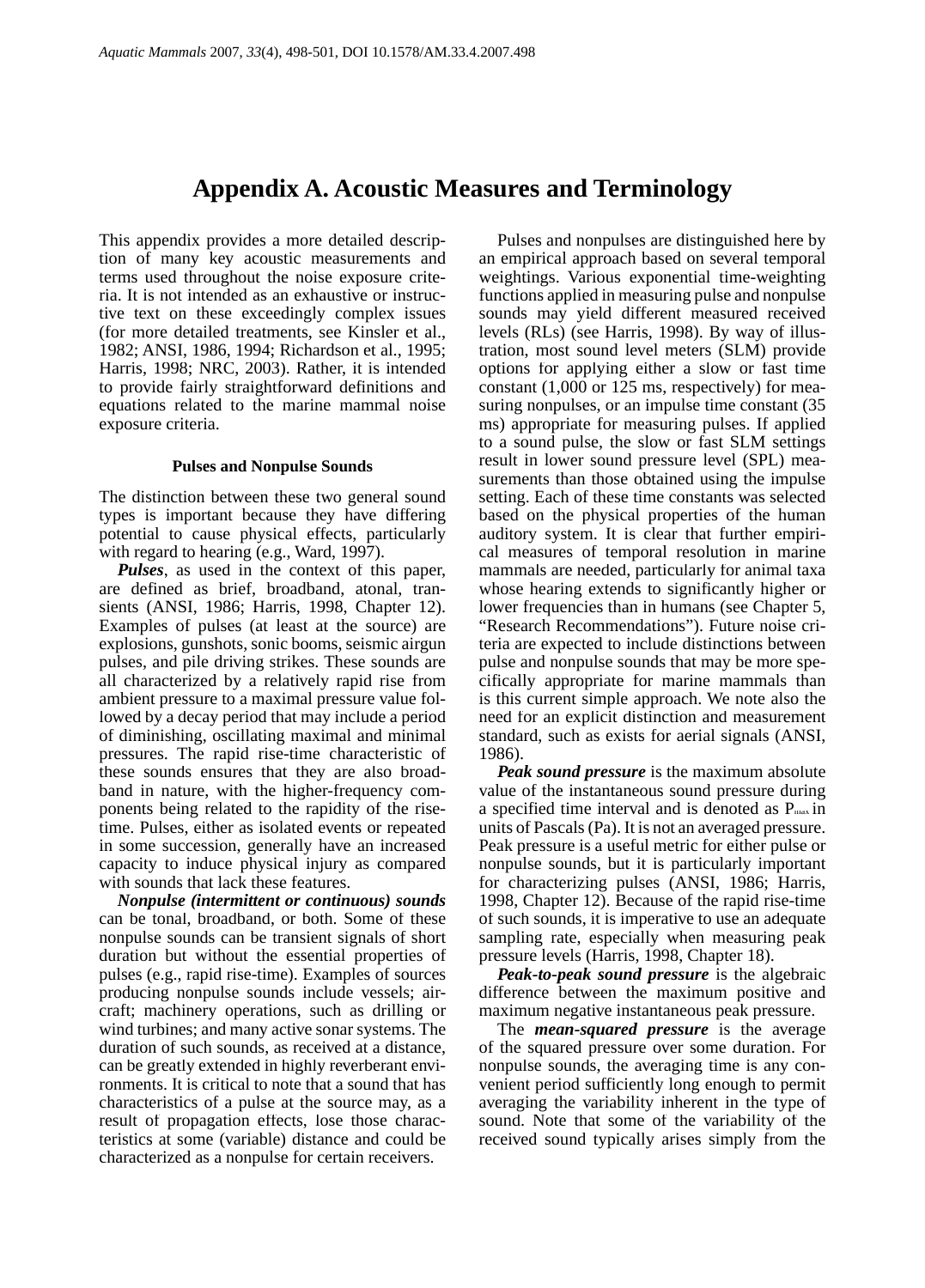relative movement of a free-ranging animal and a source, whether the latter is moving or stationary.

*Sound pressure levels* (SPLs) are given as the decibel (dB) measures of the pressure metrics defined above. The *root-mean-square* (RMS) SPL is given as dB re: 1  $\mu$ Pa for underwater sound and dB re: 20 µPa for aerial sound. Peak SPLs are given as dB re: 1 µPa (peak) in water and dB re: 20 µPa (peak) in air. Peak-to-peak SPLs are dB re: 1 µPa (peak-to-peak) in water and dB re: 20 µPa (peak-to-peak) in air. *Source level* (SL) is the received level measured or estimated 1 m from the source.

*Duration* is the length of a sound, generally in seconds. Duration is important because it affects various acoustic metrics, including mean-square and/or RMS sound pressure (Madsen, 2005). Because of background noise and reverberation, duration can be difficult to define precisely. Various definitions of duration exist in the literature such as the time between the points on the pressure-time waveform P(t) determined to be either 10 dB (0.316 times) or 20 dB (0.1 times) below the instantaneous peak pressure (Hamernik & Hsueh, 1991). Malme et al. (1983, 1984) used a similar approach. Harris (1998, Chapter 11) suggested alternative constructs, including exponential time weighting. This topic is discussed below with regard to updating measurement standards for impulse sounds. Greene (1997) described a practical definition of pulse duration based on the interval over which 90% of the sound energy arrived at the receiver. This interval could also be used as the averaging time for mean-square pressure (Madsen, 2005). This approach has been widely used in measuring exposure duration and SPL values for seismic airgun and pile driving signals (e.g., McCauley et al., 1998; Blackwell et al., 2004b). Defined as such, duration is the interval between the 5% and 95% bounds of the time-integral of the instantaneous sound-pressure squared (sound exposure  $[E(t)]$  as defined below) while accounting for background noise and low-level reverberation (assumed to be continuous). That is, the background noise is measured over a period of time before the pulse occurs and then is subtracted from the cumulative sum-of-square pressures to determine the sum-of-square pressures from the impulsive sound alone. This is done by manually identifying a period of time  $(t_1, t_2)$  preceding the event, deemed to be representative of ambient noise. The mean-square pressure (in  $Pa<sup>2</sup>$ ) of the ambient  $(P_{amb})^2$  is determined with the following relationship:

$$
\overline{P_{amb}^2} = \frac{1}{t_2 - t_1} \int_{t_1}^{t_2} P^2(t) dt
$$
\n(1) eq.

The *temporal (or event) sound exposure*  $E_{temp}$  (t) (in Pa<sup>2</sup>-s) is then calculated as

$$
E_{temp}(t) = \int_{t_2}^{t} \left( P^2(t) - \overline{P_{amb}^2} \right) dt
$$
\n(2) eq.

The 0% sound exposure point (t<sub>a</sub>) signifies the art<sup>1</sup> of the acoustic event and the 100% sound "start" of the acoustic event and the 100% sound event, as well as reverberation plus ambient noise<br>following the event. Consequently, many investi-<br>gators identify these points subjectively. selection can be difficult due to variation in ambi-<br>ent noise preceding (and overlapping) the acoustic gators identify these points subjectively. event, as well as reverberation plus ambient noise to rise and where it levels off, respectively. Their *defiered in the difficult due to variation in ambi-<br>ent noise preceding (and overlapping) the acoustic* exposure point  $(t_b)$  signifies the "end" of the event. These two points are where the  $E(t)$  curve begins

The *sound exposure*  $E(t)$  (in Pa<sup>2</sup>-s), where  $t \le$ tb, is then calculated as

$$
E(t) = \int_{t_a}^{t} \left( P^2(t) - \overline{P_{amb}^2} \right) dt
$$
\n(3) eq.

where  $E_{100} = E(t_b)$  is 100% of the sound expo-<br>sure. For the 5% point. E(t) is determined as  $E_5$ sure. For the 5% point,  $E(t)$  is determined as  $E_5$ eq. 3 can be reduce .<br>∙d Thus,  $E_{90} = E_{95} - E_{5}$  and duration  $(1_d) = 65 - 15$  (*S)*<br>where the received pressure level greatly exceeds ve<br>' ived pi:<br>vel, eq.<br>, *Thus,*  $E_{90} = E_{95} - E_{5}$  and duration  $(T_{d}) = t_{95} - t_{5}$  (s) where the received pressure level greatly of<br>the ambient level, eq. 3 can be reduced to  $= 0.05 \cdot E_{100} = E(t_5)$ , while  $E(t)$  for the 95% energy point is determined as  $E_{95} = 0.95 \cdot E_{100} = E(t_{95})$ .

$$
E(t) = \int_{t_a}^{t} (P^2(t)) dt
$$
\n(4) eq.

eq.

**EVELOCE CONCLUS** IS the decider level of the cumulative sum-of-square pressures *t<sub>a</sub>* (4) eq. (3) (4) eq. *Sound exposure level* (*SEL*) is the decibel and transient nonpulse sounds because it enables<br>and transient nonpulse sounds because it enables Figure 3. Second the energy for purposes of assessing<br>exposure risk. ordination is example in terms of differing duration to be characterized<br>in terms of total energy for purposes of assessing Francisco and *p* constant). However,<br>measure is also extremely useful for pulses<br>repeiont poppulse sounds because it opphles are field foughly constant).<br> *reformals* extremely useful f re<br>∵ over the duration of a sound (e.g., dB re:  $1 \mu Pa^2-s$ )<br>for sustained nonpulse sounds where the exposure<br>is of a constant nature (i.e., source and animal  $\frac{1}{\alpha}$ hever of the cumulative sum-of-square pressures<br>over the duration of a sound (e.g., dB re:  $1 \mu Pa^2$ -s) µ<br>∙ is of a constant nature (i.e., source and animal<br>positions are held roughly constant). However .<br>∫ €<br>∞ا positions are neid roughly constant). However, this measure is also extremely useful for pulses *r* (i.e., s<br>ghly co<br>stremely<br>sounds<br>ration to positions are held roughly constant). However, exposure risk.

tively straightforward approach here, specifically sonar signals. Several methods exist for summing<br>energy over multiple exposures. We use a rela-<br>tively straightforward approach here, specifically energy across multiple exposures from sources<br>such as seismic airguns, pile driving, and most<br>sonar signals. Several methods exist for summing energy across multiple exposures from sources<br>such as seismic airguns, pile driving, and most posure risk.<br>The SEL metric also enables integrating sound energy across multiple exposures from sources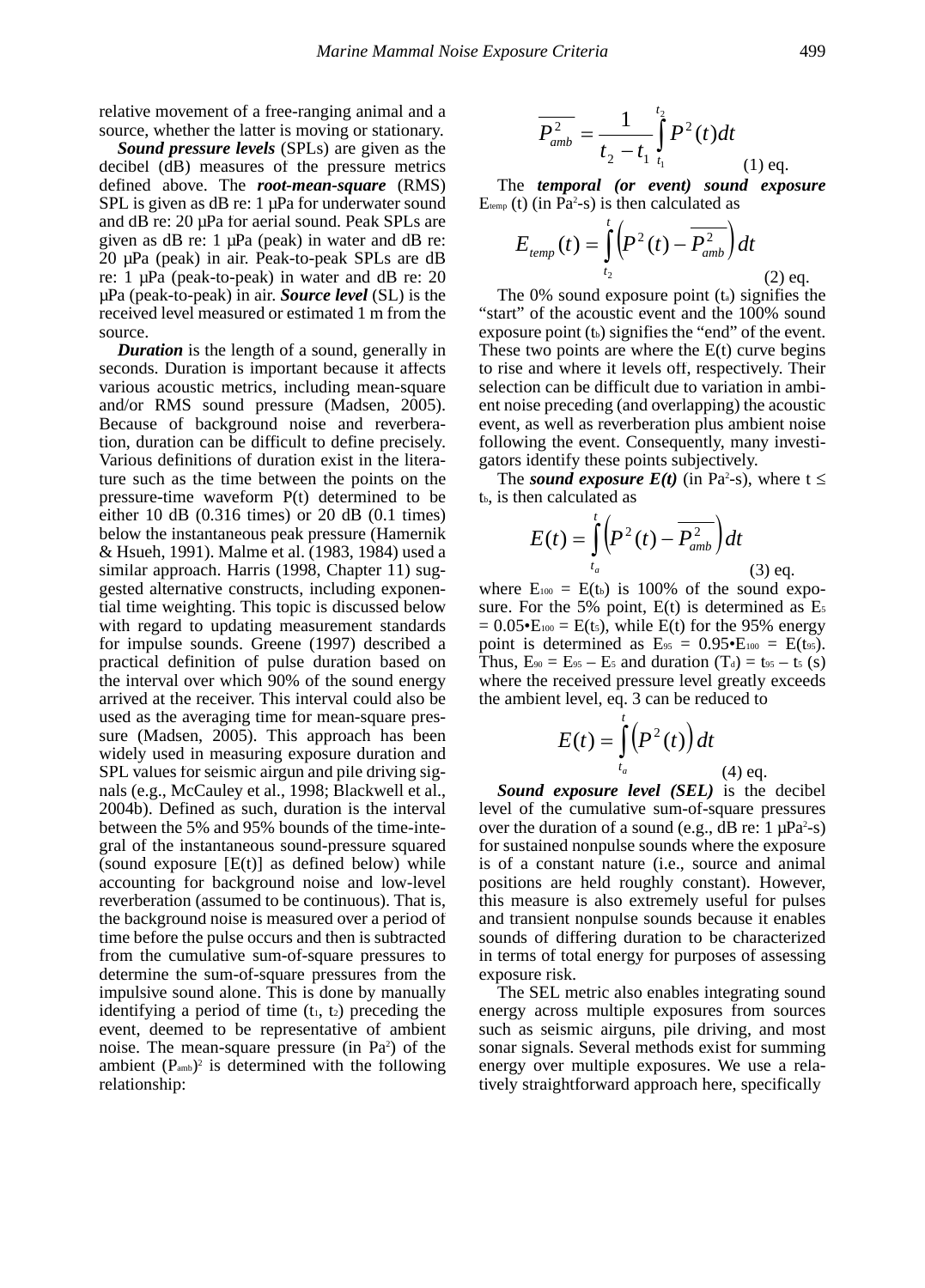$$
SEL = 10 \log_{10} \left\{ \frac{\sum_{n=1}^{N} \int_{0}^{T} p_n^{2}(t) dt}{(p_{ref})^{2}} \right\}
$$
\n
$$
(5) \text{ eq.}
$$

Find summation procedure essentially generates a the same for the direction<br>single exposure "equivalent" value that assumes with the only difference be<br>no recovery of hearing between repeated expo-<br>and high-frequency cutof sures. The appropriate units for underwater SEL no recovery of hearing between repeated expowhere instantaneous sound-pressure (p) is measured in  $\mu$ Pa for *n* exposures and the reference pressure  $(p_{ref})$  is 1 µPa under water and 20 µPa in air. Hz. The M-weighting which is a the same for the different procedure essentially generates a This summation procedure essentially generates a are dB re:  $1 \mu Pa^2$ -s, and the appropriate units for aerial SEL are dB re:  $(20 \mu Pa)^2$ -s.

of the amplitude distribution. In some regards,  $\rho$ Hamernik et al., 2003) that describes the shape<br>of the amplitude distribution. In some regards,<br> $M(f) = 20\log_{10} \frac{1}{n}$ moment and is defined for random variable X as<br> $\Omega$   $\left[ (x, y) \right]$ *Kurtosis* is a statistical measure of the probability distribution of sound pressure amplitudes (Hamernik & Hsueh, 1991; Lei et al., 1994; ° it appears to be a highly relevant metric in that It appears to be a highly relevant metric in that<br>impulsive sound with high kurtosis and high instantaneous peak pressure may be particularly injurious to some mammals (Hamernik et al., 2003). Kurtosis is related to the fourth central-°  $\frac{1}{2}$ on of so *n*

$$
kurt(X) = \frac{O[(X - \mu)^4]}{\sigma^4}
$$
 (6) eq.

stributions have a kurtosis value of 3 indepen-<br>ent of the mean or standard deviation.<br>**Frequency-selective weighting** is often employed distributions have a kurtosis value of 3 indepen-<br>dent of the mean or standard deviation. Audition (hearing) is where O is the expectation operator,  $\mu$  is the mean, and  $\Sigma$  is the standard deviation. When kurtosis is high, amplitude distribution is generally more centrally peaked and may have broader tails. Normal dent of the mean or standard deviation.

inverse of the idealized 40-phon equal<br>ing function across frequencies standa<br>at 1 kHz (Harris, 1998), providing 1 inverse of the idealized 40-phon equal loudness hear*high low ffff* at 1 kHz (Harris, 1998), providing level measures ing function across frequencies standardized to 0 dB monly measured by beat 1 kHz (Harris, 1998), providing level measures ological responses and to measure (as a single number) sound pressure or energy in a specific frequency band, with emphasis or de-emphasis on particular frequencies as a function of the sensitivity to those frequencies. For aerial hearing in humans, A-weighting is derived from the denoted as dB(A). C-weighting is determined from the inverse of the idealized 100-phon equal loudness hearing function (which differs in several regards from the 40-phon function) standardized to 0 dB at 1 kHz (Harris, 1998); level measures are denoted as  $dB(C)$ .

Absent equal-loudness contours for marine mammals, special weighting functions based loosely on human weighting functions and general knowledge of functional hearing bandwidth, were developed here for the five functional

 $\text{SEL} = 10 \log_{10} \left\{ \frac{2.1 \text{ J} \cdot \text{m}^{-3}}{n-1.0 \text{ s}} \right\}$  in Chapter 2). M-weighting used in human structure similar to the C-weighting used in human structure similar to the C-weighting used in human *dt*<br>  $\left| \sum_{n=1}^{\infty} \int_{0}^{2} p_n^2(t) dt \right|$  Mammal Functional Hearing Groups" section<br>
structure similar to the C-weighting used in human marine mammal hearing groups (see the "Marine marine mammal hearing groups (see the "Marine"<br>Mammal Functional Hearing Groups" section<br>in Chaptar 2) M waishting has a mathematical structure similar to the C-weighting used in human<br>hearing, which reflects the fact that sounds must<br>*p* be more intense at high and low frequencies for them to have equal auditory effect. C-weighting is most appropriate for determining the effects of intense sounds—that is, those with loudness equal to that of a tone  $100$  dB above threshold at  $1,000$ <br> $\overline{Hz}$ . The M weighting was designed to do much to that of a tone 100 dB above threshold at 1,000<br>Hz. The M-weighting was designed to do much the same for the different marine mammal groups with the only difference being their varying low-<br>and high-frequency cutoffs. The M-weighting for and high-frequency cutoffs. The M-weighting for marine mammals, like the C-weighting used in humans, rolls off at a rate of 12 dB per octave. *p* ine mammal hearing groups (see the "Marine"<br>nmal Eunctional Hearing Groups" section

> The general expression for M-weighting (M[*f*]), In general expression for the weighting (*FR*<sub>*FIFI</sub>*), using estimated frequency cutoffs for each func-<br>tional marine mammal hearing group, is given as</sub> tional marine mammal hearing group, is given as

$$
M(f) = 20\log_{10}\frac{R(f)}{\max\{|R(f)|\}}\bigg(7\bigg)
$$

where

$$
R(f) = \frac{f_{high}^2 f^2}{(f^2 + f_{high}^2)(f^2 + f_{low}^2)}
$$
 (8) eq.

 $\frac{O[(X-\mu)^4]}{P(X-\mu)^4}$  The estimated lower and upper "functional" hear-<br>ing limits (flow and fhigh) for each of the five func-<br>time and manipulate interval health continuously begins a state of the five  $kurt(X) = \frac{O[(X - \mu)^4]}{4}$  ing limits (flow and flugh) for each of the five func-<br>tional marine mammal hearing groups and the The estimated lower and upper "functional" hear-<br>in a limit  $(f \cdot \text{gcd } f)$  of graph of the first function names of the frequency-weighting functions are given in Table 2. The weighting functions deemphasize frequencies that are near the lower and upper frequency ends of the estimated hearing range as indicated by the negative relative values in Figure 1.

> *Audition (hearing)* is a well-developed and primary sensory modality for most, if not all, marine vertebrates (Schusterman, 1981; Tyack, 1998; Fay & Popper, 2000). The vertebrate hearing system involves coding, processing, integrating, and responding to sound in a variety of ways, some not outwardly evident (Yost, 2000).

> *Hearing (auditory) threshold* is most commonly measured by behavioral or electrophysiological responses and is defined as the SPL of the quietest sound audible in some percentage of experimental trials. In air, measurements are often conducted in specially constructed sound chambers. When that is not possible, tests must be conducted in low background noise conditions to yield meaningful threshold data.

> *Sensation level* represents the difference (in dB) between the overall level of a sound and the receiver's auditory threshold at similar sound frequencies. It is particularly useful as a means of comparing the relative exposure level of a sound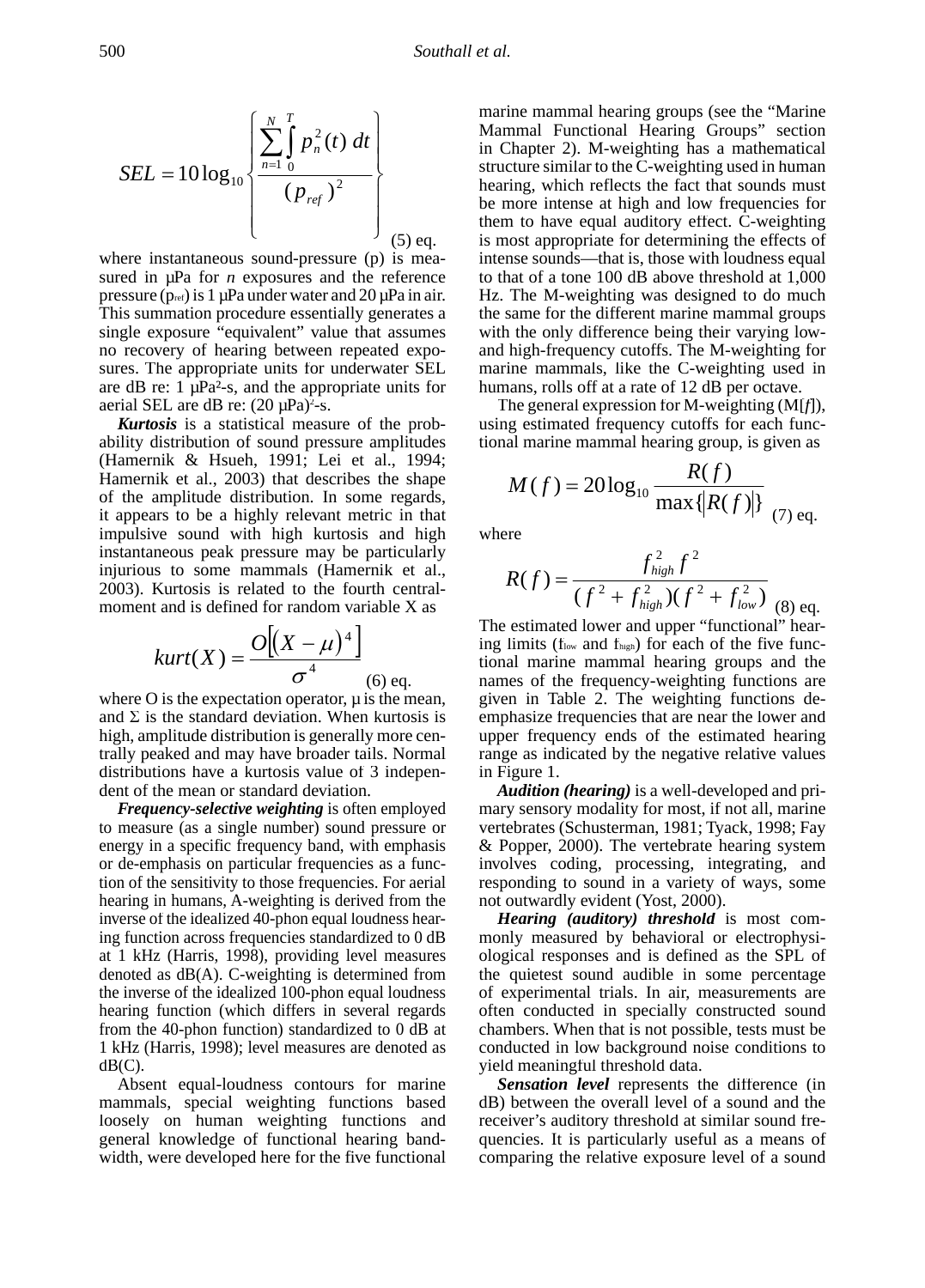for individuals that may have different hearing capabilities. Sensation level is sometimes abbreviated SL, but this is not done in this document to avoid confusion with the very different concept of source level.

*Auditory masking* is the partial or complete reduction in the audibility of signals due to the presence of interfering noise (see Buus, 1997). The degree of masking depends on the spectral and temporal relationships between signals and masking noise as well as their respective RLs (e.g., Fletcher, 1940).

*Sound localization* is the determination of source location based on features of received sounds. This critical, complex process of the auditory system can involve the detection of sounds produced directly by a source (passive listening) or the detection of echoes reflected off a target (as in the case of biosonar).

*Auditory scene analysis* is the process by which the auditory system sorts out related elements of a complex acoustic environment into those arising from discrete sound sources. This process is similar to psychological processes underlying visual perception whereby many different visual images are perceived as discrete elements within a visual scene.

*Temporary Threshold Shift (TTS)* is a reversible elevation in hearing threshold (i.e., a nonpermanent reduction in hearing sensitivity) most commonly resulting from noise exposure.

*Permanent Threshold Shift (PTS)* is a permanent elevation in hearing threshold (i.e., an unrecoverable reduction in hearing sensitivity). PTS can occur from a variety of causes, but it is most often the result of intense and/or repeated noise exposures. In that case it is also referred to as noise induced hearing loss (NIHL) or noise induced permanent threshold shift (NIPTS).



Courtesy: A. Friedlander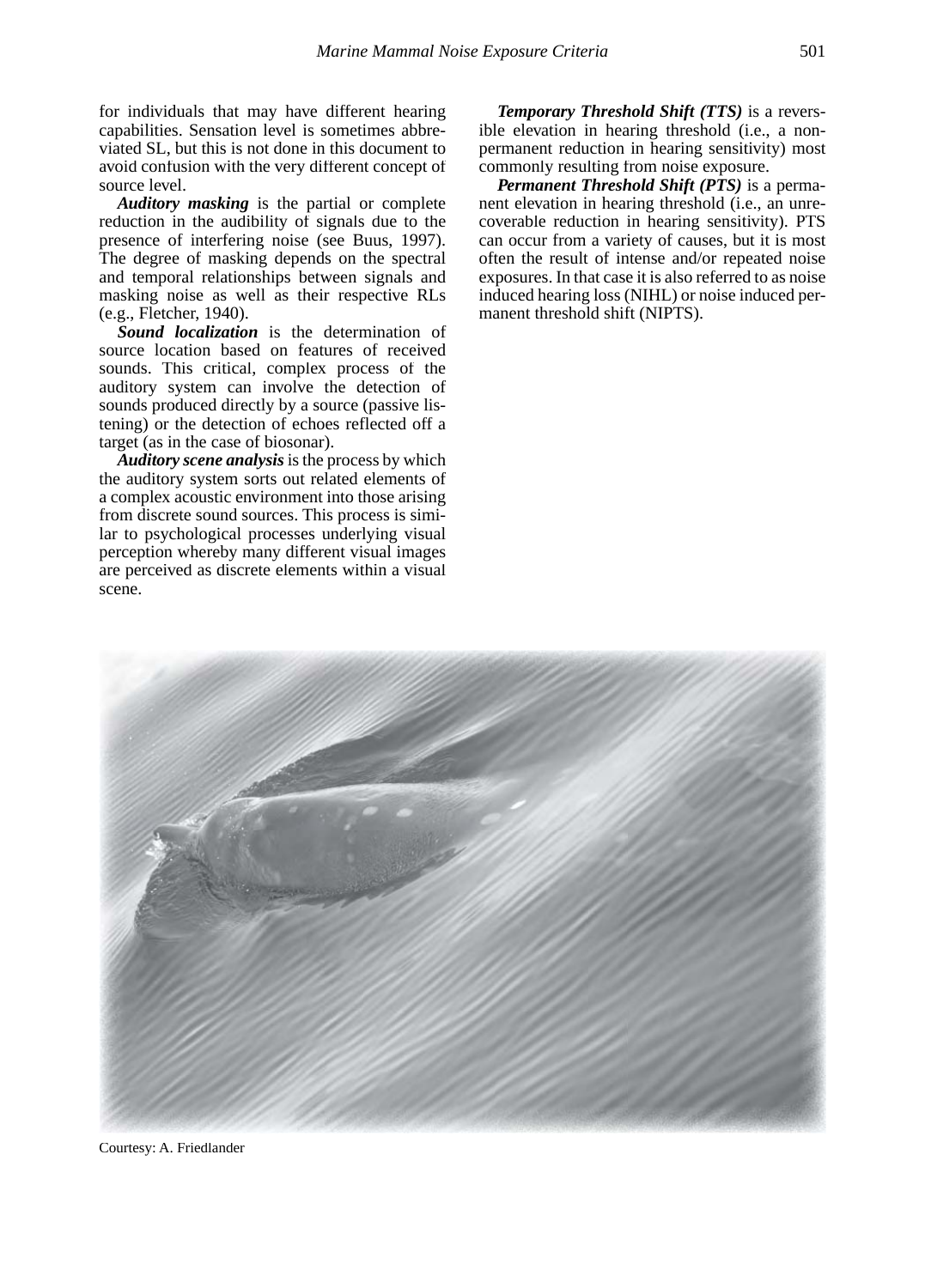# **Appendix B. Studies Involving Marine Mammal Behavioral Responses to Multiple Pulses**

## **Low-Frequency Cetaceans/Multiple Pulses (Cell 2)**

Numerous field observations have been made of low-frequency cetaceans reacting to multiple pulses, either opportunistically exposed to ongoing operations or by intentional exposures. A moderate number of species and experimental conditions have been considered, but the source was usually a seismic airgun or arrays of these intense sources. Some studies focused on migrating animals observed from fixed observation platforms or in/near migration corridors.

The general results of the severity scaling analysis for this condition suggest the onset of more significant behavioral disturbances from multiple pulses for migrating bowhead whales at RLs (RMS over pulse duration) around 120 dB re: 1 µPa (Richardson et al., 1999). For all other low-frequency cetaceans (including feeding bowhead whales), this onset was at RLs around 150 to 160 dB re: 1 µPa (Malme et al., 1983, 1984; Richardson et al., 1986; Ljungblad et al., 1988; Todd et al., 1996; McCauley et al., 1998). There is essentially no overlap in the RLs associated with the onset of behavioral responses by members of these two groups based on the information currently available.

Seismic airguns operated near bowhead whales generally initiate avoidance reactions as well as changes in locomotion and respiration (Reeves et al., 1984; Richardson et al., 1985, 1986, 1999; Ljungblad et al., 1988). During the autumn migration, avoidance behavior has been observed at relatively great (20+ km) ranges from source operations (Koski & Johnson, 1987; Richardson et al., 1999). Ljungblad et al. (1988) did not investigate behavioral reactions over such ranges. During the summer, feeding bowheads exhibited subtle behavioral responses but not active avoidance at distances beyond 6 km from airgun sources (Richardson et al., 1986; see also Miller et al., 2005).

Richardson et al. (1999) studied autumnmigrating bowhead whale and found avoidance by most individual whales at distances up to 20 km and some avoidance at 20 to 30 km. Seismic surveys using airgun arrays with 6 to 16 guns and total volumes of  $560$  to  $1,500$  in<sup>3</sup> were conducted in shallow (generally < 20 m) water of the Alaskan

Beaufort Sea. Whales in their westward autumn migration over three seasons (1996 to 1998) were detected with aerial surveys on days with and without seismic survey activity. Using the observations of dozens of migrating whales during periods when airguns were not active, we were able to calculate the percentage of observed whales during seismic surveys that demonstrated avoidance behavior at various RLs (see Table 7). These results indicate that migrating bowhead whales in the Richardson et al. (1999) study often avoided areas where RLs exceeded 120 to 130 dB re: 1 µPa (RMS over pulse duration).

In contrast, Richardson et al. (1986) observed quite different movement patterns of bowhead whales exposed to seismic airgun sounds on their summer feeding grounds in the Canadian Beaufort Sea. Received levels from a single seismic airgun (0.66-L) were measured *in situ* near individual whales being observed 3 to 5 km from the sound source, and ranged from 118 to 133 dB re: 1 µPa. Visual orientation by groups of whales during airgun exposure was observed on two of five occasions; only minor changes in swimming and respiration patterns were observed. Richardson et al. (1986) also made opportunistic observations of groups of bowhead whales near a seismic vessel operating an airgun array. At the highest RLs, some measurements exceeded the dynamic range of the recording equipment and are considered exposure minima, although this was not the case for most measurements relevant to the behavioral observations. From these observations and the controlled exposure to sounds from a single airgun, Richardson et al. (1986) concluded that some whales responded subtly by changing diving and breathing patterns at relatively low RLs ( $ca$ . 120 to 140 dB re: 1  $\mu$ Pa), but that avoidance and other more profound behavioral changes were generally not observed unless the RL was  $\geq 160$  dB re: 1  $\mu$ Pa.

Ljungblad et al. (1988) conducted a series of acoustic experiments on behavioral reactions of bowhead whales exposed to sounds from ships with operating airgun(s). Experiment 1 was conducted on a group of eight whales. When a seismic vessel approached to within 3.5 km (max. RL near observed individuals was 142 dB re: 1 µPa), the bowhead whales coalesced and moved in a tight group away from the approaching vessel.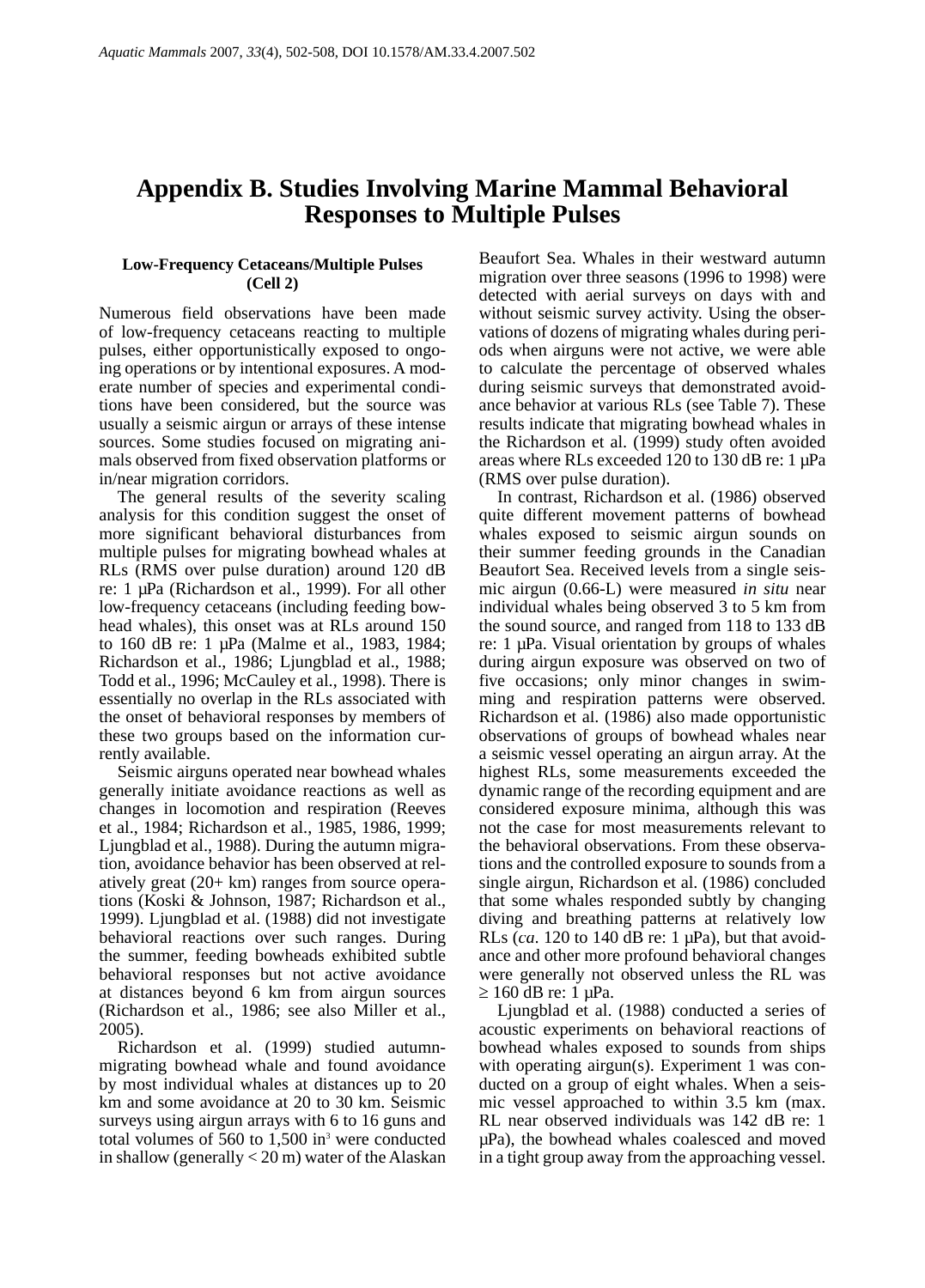Experiment 2 involved a group of three bowhead whales that demonstrated startle responses at the onset of sounds from an airgun 7 km away (max. measured RL was 165 dB re: 1 µPa). Behavior returned to pre-exposure values shortly after the operation was terminated. Experiment 3 involved a group of seven bowhead whales that demonstrated avoidance behavior at ranges of ~3.5 km (max. measured RL of 178 dB re: 1 µPa). Experiment 4 involved a group of 50 bowhead whales. Behavioral reactions were first observed at ranges of about 8 km (max. measured RLs of 157 dB re: 1  $\mu$ Pa) and avoidance behavior was noted at  $\sim$ 3 km (RLs ~165 dB re: 1 µPa). Avoidance behavior in this instance similarly abated shortly following cessation of exposure (and was thus assigned a behavioral score of 6).

Recent work on summering bowhead whales by Miller et al. (2005) also found that avoidance responses were limited to distances of at most a few kilometers and RLs exceeding 160 dB re: 1 µPa. Miller et al. conducted a monitoring program over two summers for various marine mammals offshore of the Mackenzie Delta in the Southeast Beaufort Sea before and during seismic surveys. They presented observational data from both vessel-based and aerial observations of bowhead whales, belugas, and several pinniped species. The general methodology is briefly discussed here as well as data on behavioral responses by low-frequency cetaceans (bowhead whales) and the corresponding rank on the severity scale. The airgun operations involved 3-D seismic profiling from a 67-m vessel using two identical 2,250 in<sup>3</sup> sleevegun arrays, each with 24 airguns. Shots were at 8-s intervals and at a depth of 5 m below the surface of the water. Surveys were conducted in very shallow water (13 m average). Acoustic monitoring with calibrated hydrophones across the 10 Hz to 24 kHz bandwidth was conducted while seismic operations were underway. Physical properties of the operational environment, and hence sound propagation in the shallow water environments, were highly variable, but RLs as a function of range from active airgun arrays were measured. Vessel-based observers and aerial surveyors used line-transect methods to monitor marine mammals in and adjacent to seismic operational areas, both before and during shooting. Bowhead whales observed during the periods coincident with seismic operations were presumed to be feeding (i.e., not migrating). Many bowheads (355 individuals in 232 groups) were seen by marine mammal observers aboard the seismic vessel. Sighting rates were lower and mean sighting distances were somewhat larger during seismic operations than at times when the airguns were not operating, but the zone of avoidance around active airguns was very limited. The approximate difference in mean sighting distance was ~600 m. Similarly, the aerial surveyors did not detect any large-scale avoidance of the airgun operations by bowheads. These observations were generally consistent for both years in which measurements were made and are generally consistent with the observations of Richardson et al. (1986) in the same region and season (summer). Animals not exhibiting observable behavioral reactions (response score: 0) were consistently sighted in areas where RLs very likely ranged from 130 to 180 dB re:  $1 \mu$ Pa. The general lack of sightings within a small area around the seismic vessel suggests behavioral avoidance (response score: 6) at RLs exceeding 180 dB re: 1 µPa. Exposures were not estimated to exceed 190 dB re: 1 µPa. The entire study was treated as a single observation for the purposes of the behavioral analysis. Half of the "observation" was scored as avoidance behavior and half as no response, with exposure RL bins from 130 to 190 dB re: 1 µPa (Table 6).

The combined data for bowhead whale avoidance of airgun sounds (Richardson et al., 1986, 1999; Ljungblad et al., 1988; Miller et al., 2005) indicated that, when migrating, these animals can be particularly prone to behavioral disturbance, with the onset of significant responses occurring at approximately 120 dB re: 1 µPa (RMS over pulse duration) (Table 6). In contrast, when feeding, they may show subtle effects at low RLs but only tend to display active avoidance at RLs exceeding 160 dB re: 1 µPa.

Low-frequency cetaceans, other than migrating bowhead whales, appear to be much more tolerant of exposure to multiple pulses, although data are limited to a few species and (primarily) airgun sources. Available data for species other than bowheads include reactions to opportunistic and intentional exposures of humpback whales (Malme et al., 1985; Todd et al., 1996; McCauley et al., 1998, 2000) and gray whales (Malme et al., 1983, 1984, 1986, 1988; also see review by Moore & Clarke, 2002). Todd et al. (1996), Malme et al. (1983, 1984), and McCauley et al. (1998) are included in the behavioral scoring analysis here because they contain sufficient information on exposures and individual responses of low-frequency cetaceans other than bowhead whales.

Todd et al. (1996) analyzed the impact of construction activity (explosions and drilling) on the entanglement of three foraging humpback whales off Newfoundland. They conducted observations of whale behavior during and following explosions and obtained acoustic measurements of underwater sound signatures. The data suggest few short-term changes in movement and behavior patterns in response to discrete exposures;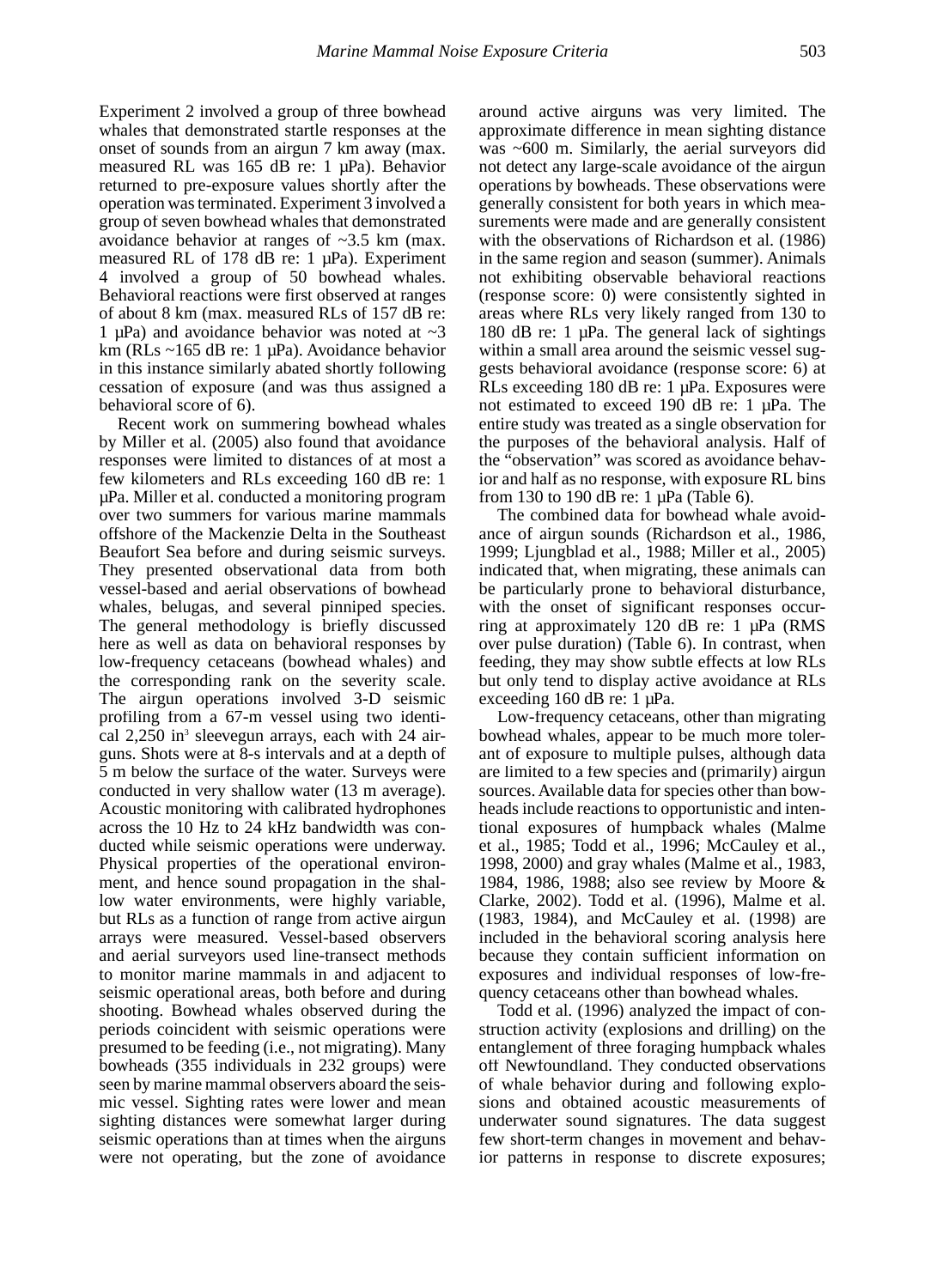however, repeated exposures to high levels may have resulted in sensory impairment in whales and perhaps greater susceptibility to entanglement in fishing gear.

Malme et al. (1983, 1984) documented behavioral reactions of migrating gray whales to seismic pulses from both single airguns and an array. Only land-based observers were used, which meant that the observers could not have affected the whales' behavior. Both phases of the investigation yielded the general conclusion that RLs exceeding 160 dB re: 1 µPa (on an approximate RMS basis) were required to cause migrating gray whales to avoid airgun sounds, although statistically significant reactions that were less profound occurred at much larger ranges and lower levels. From their empirical phase II results, Malme et al. (1984) calculated 10, 50, and 90% probabilities of gray whale avoidance reactions in these conditions to be 164, 170, and 180 dB re:  $1 \mu Pa$ , respectively.

McCauley et al. (1998) made behavioral observations of migrating humpback whales off western Australia during seismic operations with a single airgun and several airgun array configurations. Seismic track lines were oriented perpendicular to the migration paths of humpback whales moving through the area. Aerial surveys were conducted to determine the presence of humpback whales moving through the survey area. Detailed observational data were presented for individuals and groups of whales; RLs were measured at variable ranges. The seismic survey did not appear to grossly affect the migration of humpback whales through the area; however, avoidance behavior was observed to begin at ranges from 5 to 8 km and to be almost universal at ranges of 1 to  $4 \text{ km}$ . Exposures to a single airgun  $(20 \text{ in}^3)$  were extrapolated to equivalent ranges for exposure to full arrays based on empirical measurements. The data indicated an onset of behavioral avoidance at  $\sim$ 159 dB re: 1 µPa (peak-to-peak), roughly equivalent to the full array at 5 km. General behavioral avoidance (most individuals) occurred at a range of about 1 km for the single gun (~168 dB re: 1 µPa [peak-to-peak]), equivalent to the full array at about 3 km. Some individual whales did approach closer than the typical 3-km stand-off range; these may have been males investigating the presence of the low-frequency source.

In addition to presenting again the results given in the McCauley et al. (1998) paper, McCauley et al. (2000) provide additional behavioral observations of 16 humpback whale pods that approached as a single airgun (Bolt PAR 600b 20-in<sup>3</sup>) was operated. These whales were also observed after termination of airgun operations. These trials were conducted in a large embayment (Exmouth Gulf) as the animals were engaged in a variety of resting

and social behaviors. Five trials were excluded from consideration in our analysis, but behavioral observations were reported for the remaining 11. Of these, ten included cow pods of various sizes, and one was a lone male. Since the cow pods were not migrating and were not individually identified, a single behavioral observation is included in Table 7 for the ten observations. The results for the cow pods were very consistent, indicating clear avoidance (severity score  $= 6$ ) of the airgun at exposures in the 140 to 150 dB re: 1 µPa range (RMS over pulse duration). The lone male essentially ignored the airgun until within *ca.* 100 m, when the received level approached 180 dB re:  $1 \mu Pa$  (RMS); this response may have had as much or more to do with the presence of the vessel than exposure to the airgun sound. Noting this contextual complexity here, a single observation for this individual is reported in the 170 to 180 dB re: 1 µPa exposure bin in Table 7 as general avoidance (severity score  $= 6$ ).

#### **Mid-Frequency Cetaceans/Multiple Pulses (Cell 5)**

A limited number of behavioral observations have been made of mid-frequency cetaceans exposed to multiple pulses. Field observations have involved sperm whales and a few other odontocete species exposed to seismic airguns and small explosives (Madsen & Møhl, 2000; Madsen et al., 2002; Miller et al., 2005). Laboratory investigations have considered behavioral responses to various kinds of multiple pulse sources (Akamatsu et al., 1993). As in most criteria cells, a number of reported observations were not scored and reported here due to lack of relevant information and difficulties in accounting for various contextual variables. A summary of those studies used and others considered is given in Table 8; the severity scaling analysis for Cell 5 is shown in Table 9.

The combined data for mid-frequency cetaceans exposed to multiple pulses do not indicate a clear pattern of increasing probability and severity of response with increasing RLs. In certain conditions, multiple pulses at relatively low RLs  $(-80 \text{ to } 90 \text{ dB} \text{ re: } 1 \text{ µPa})$  temporarily silence individual acoustic behavior for one species (sperm whales). In other cases with slightly different stimuli, RLs in the 120 to 180 dB re: 1 µPa range failed to elicit observable reactions from a significant percentage of individuals of the same species, both in the field and in the laboratory.

#### *Field Observations (Cell 5)*

Madsen & Møhl (2000) investigated sperm whale responses to small underwater detonators that included 1-g TNT charges, producing a 1-ms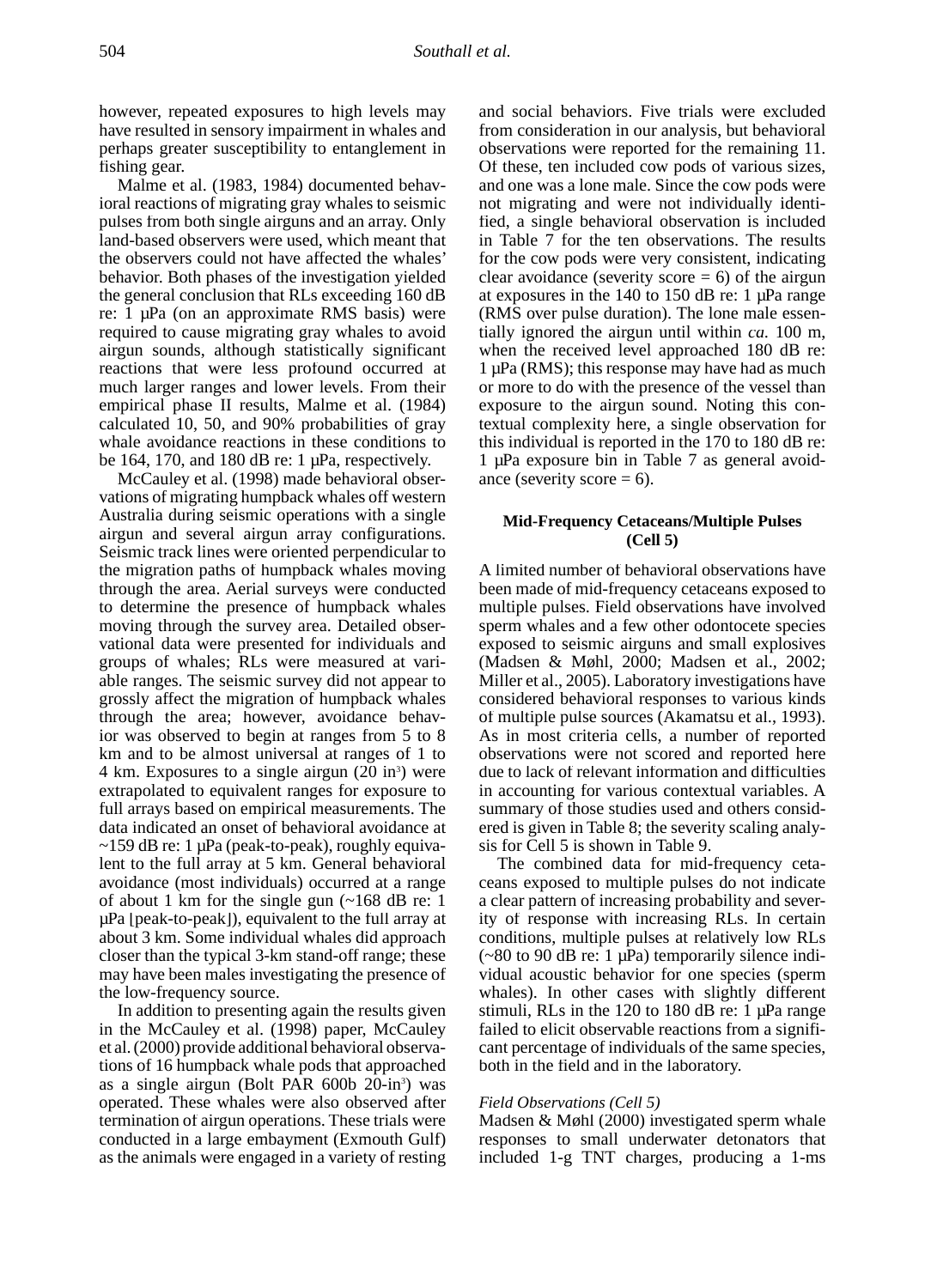broadband (300 Hz to 15 kHz) pulse; several charges were triggered per day. Echolocation click behavior was monitored, and one whale was localized acoustically. This individual demonstrated no modulation of vocal behavior when exposed to an RMS-equivalent RL of  $\sim$ 173 dB re: 1 µPa. There was also one observation of a whale exposed to 179 dB re: 1 µPa; it continued breathing normally with no visible response.

Madsen et al. (2002) studied responses of sperm whales in Norway to sounds associated with distant seismic survey operations. Calibrated RLs for individuals and correlated acoustic behavior are reported for three discrete sightings over a 5-d period. The first observation involved three sperm whales tracked by acoustic localization within a dispersed array of calibrated hydrophones, which also recorded airgun sounds from an array operating 40 km away. RL at the position of the whale was estimated to be 123 dB re: 1 µPa. The second observation (3 d later) involved a single sperm whale recorded before, during, and after airgun exposure at a range of 86 km; measured RL was 130 dB re: 1 µPa. The third observation (2 d later) involved three individuals; the survey vessel was 94 km away and measured RL was 130 dB re: 1 µPa. No change in sperm whale acoustic behavior was noted in any of these cases. The authors also played artificial codas and noticed that two whales directed their sonar beams at the speaker, but insufficient information is given to associate this response with a particular RL.

Miller et al. (2005) documented behavioral reactions of various marine mammal species, including belugas, to airgun operations. The general methodology is detailed above (see the "Cell 2" section). Owing to their normal seasonal patterns in the Beaufort Sea, belugas were most abundant in the Miller et al. (2005) study area prior to the start of seismic operations. There were relatively few vessel-based sightings, most of which were made when airguns were not active. Many belugas were observed during aerial surveys, however, and these data were used to compare beluga sightings within concentric 10-km bands around the active seismic source with sighting rates in non-airgun conditions. During airgun operations, Miller et al. detected significantly fewer animals 10 to 20 km from seismic operations and an unexpectedly high number of sightings in the 20- to 30-km zone. This was suggestive of behavioral avoidance of seismic operations at distances up to 20 km. These observations may in part explain why so few animals were observed by shipboard marine mammal observers. Miller et al. noted that the apparent avoidance of seismic operations was much greater than expected if the whales were responding to non-airgun sounds associated with vessel operation. For the

purposes of our behavioral analyses, the combined beluga results were treated as a single observation that was subdivided equally into either avoidance behavior or no observable response. Belugas exposed to RLs of 100 to 120 dB re: 1 µPa (RMS over pulse duration) were determined to have had no observable reaction (response score: 0) to seismic exposures. RLs between 120 and 150 dB re: 1 µPa were determined to have induced temporary avoidance behavior (response score: 6) in belugas, based on the vessel-based and aerial observations. Based on both the vessel-based and aerial surveys, exposures apparently did not exceed 150 dB re: 1 µPa. Weighted behavioral response scores for each of these five exposure RL bins are given in Table 7.

Several studies involved behavioral reactions of free-ranging, mid-frequency cetaceans but lacked specific measures to be included directly in our analyses. André et al. (1997) exposed sperm whales to various stimuli, including two pulse sounds (recorded coda playbacks and a 10-kHz pulse). A significant number of exposed whales exhibited vocal modulations and modified diving behavior, but insufficient information is available on received exposures of individual whales. Stone (2003) compiled a large database of sighting data of several mid-frequency cetacean species observed from seismic survey vessels. Sighting rates of small odontocetes were significantly lower when airguns were firing, and they were sighted at greater distances from vessels, indicating avoidance behavior. The study sponsors (JNCC) kindly provided raw data for use in our quantitative avoidance analyses, but they are not included due to difficulties in estimating exposure RL for individual sightings. (See also Stone & Tasker, 2006, for a recently published account.)

#### *Laboratory Observations (Cell 5)*

Akamatsu et al. (1993) investigated avoidance behavior in two captive false killer whales exposed to 15 different kinds of sounds, including pulse sequences (manual strikes on a metal pipe once every 2 s) in the 24 to 115 kHz range. For this stimulus, no avoidance was seen following the first exposure (174 dB re: 1  $\mu$ Pa), but temporary avoidance behavior (response score: 6) was observed for successive exposures at 174 and 178 dB re: 1 µPa.

Finneran et al. (2000) observed behavioral responses of two captive bottlenose dolphins and a beluga whale during TTS experiments involving a series of impulsive exposures designed to replicate distant explosions. Each animal exhibited alterations of nominal trained behaviors (reluctance to return to experimental stations) during the experiment; the onset of behavioral disturbance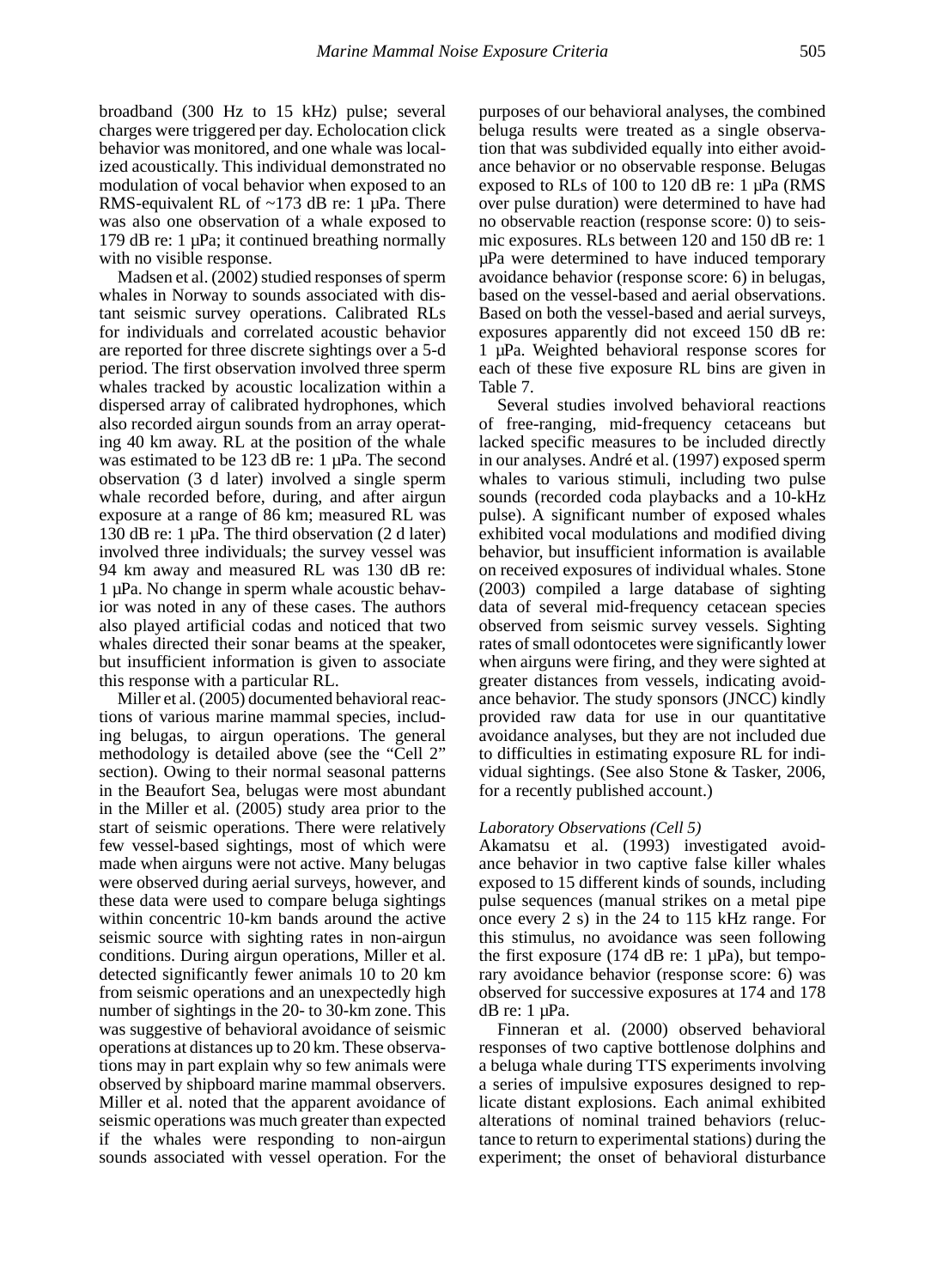occurred in the beluga at 220 dB re: 1 µPa (peakto-peak) and in the two bottlenose dolphins at 196 and 209 dB re: 1 µPa (peak-to-peak), respectively. In a related study, Finneran et al. (2002b) observed behavioral responses of a bottlenose dolphin and a beluga whale after exposure to impulsive sounds produced by a water gun. Both individuals showed a similar reluctance to return to experimental stations (beluga at 202 dB re: 1 µPa (peak-to-peak); bottlenose dolphin at 229 dB re: 1 µPa [peak-topeak]). Romano et al. (2004) studied physiological responses to these exposures in these same animals. They observed clear neuro-immune responses in the beluga at exposures above 222  $dB$  re: 1  $\mu$ Pa (peak-to-peak) and significant differences in aldosterone and monocyte counts in the dolphin for exposures exceeding 225 dB re: 1 µPa (peak-to-peak).

#### **High-Frequency Cetaceans/Multiple Pulses (Cell 8)**

Based on our source type distinction (see Chapter 2), virtually all sound sources used in behavioral studies of high-frequency cetaceans (e.g., acoustic harassment devices [AHDs] and acoustic deterrent devices [ADDs]) would be characterized as nonpulses. While individual elements produced by some of these sources would be characterized as pulses, and sequences of them as multiple pulses, they are generally emitted in such rapid fashion that mammalian auditory systems are likely to perceive them as nonpulses. Further, some AHDs, ADDs, and all other sources used in behavioral studies with high-frequency cetaceans lack the characteristics of pulses. Due to the lack of data, it is not possible to present any behavioral response data on multiple pulses for high-frequency cetaceans; available data for nonpulse sounds are considered elsewhere (see the "High-Frequency Cetaceans/Nonpulses [Cell 9]" sections of Chapter 4 and Appendix C). We note the need for behavioral research on these animals using sound sources unequivocally classified as pulses.

#### **Pinnipeds in Water/Multiple Pulses (Cell 11)**

Information on behavioral reactions of pinnipeds in water to multiple pulses is derived from studies using small explosives similar to those used in fisheries interactions, construction activity, and seismic surveys. Several studies lacked matched data on acoustic exposures and behavioral responses by individuals. As a result, the quantitative information on reactions of pinnipeds in water to multiple pulses is very limited. Our general finding is that exposures in the  $~150$  to 180 dB re: 1  $~\mu$ Pa range (RMS over pulse duration) generally have limited potential to induce avoidance behavior in pinnipeds, whereas RLs exceeding 190 dB re: 1 µPa are likely to elicit responses, at least in some ringed seals (Harris et al., 2001; Blackwell et al., 2004b; Miller et al., 2005).

Harris et al. (2001) documented responses of pinnipeds (primarily ringed seals, but a few bearded and spotted seals) and obtained calibrated measures of RLs within defined spatial zones during operation of a single airgun, an 11-airgun array totaling 1,320 in<sup>3</sup>, and during control periods. Visual observations from the seismic vessel were limited to the area within a few hundred meters, and 79% of the seals observed were within 250 m of the vessel. During daylight, seals were observed at nearly identical rates with no airguns, one airgun, or when a full airgun array was firing. Seals were significantly further away during full array operations compared to the other two conditions. Also, there was some avoidance within 150 m of the vessel in these conditions (0.37 seals seen per hour in control periods compared to 0.21 seals/h during full array operations). Seismic operations were not believed to cause many, if any, seals to desert the operational area.

Blackwell et al. (2004b) investigated behavioral reactions of ringed seals to impact sounds associated with the driving of steel pipes in the construction of an oil production facility. Multiple strikes were recorded under water at distances up to 3 km from the source. Unweighted peak pressure level, SPL, and SEL measurements were made at various distances. At the closest point (63 m), RLs were 151 dB re: 1 μPa (RMS), 157 dB re:  $1 \mu Pa$  (peak), and  $145 dB$  re:  $1 \mu Pa^2$ -s (SEL). Pulses had measurable components extending to over 10 kHz, although more than 95% of the energy in the signals was below 225 Hz. A frequency-weighting metric somewhat similar to that proposed here was applied to the recorded signals in estimating audibility ranges. Individuals demonstrated no or low-level behavioral responses to pile-driving sounds, but were somewhat responsive to helicopter overflights. Blackwell et al. noted, however, that their data were collected after a prolonged period of intensive construction activity and may reflect the least responsive part of the original population of seals that may have already habituated to the noise source. Individual observations in which helicopters were not present are considered in our behavioral analysis, weighted by the total number of relevant observations (Table 11). Aerial measurements of multiple pulse exposures were also obtained in this study and are considered in the relevant condition below.

Miller et al. (2005) documented behavioral reactions of various marine mammal species, including pinnipeds in water, to seismic airgun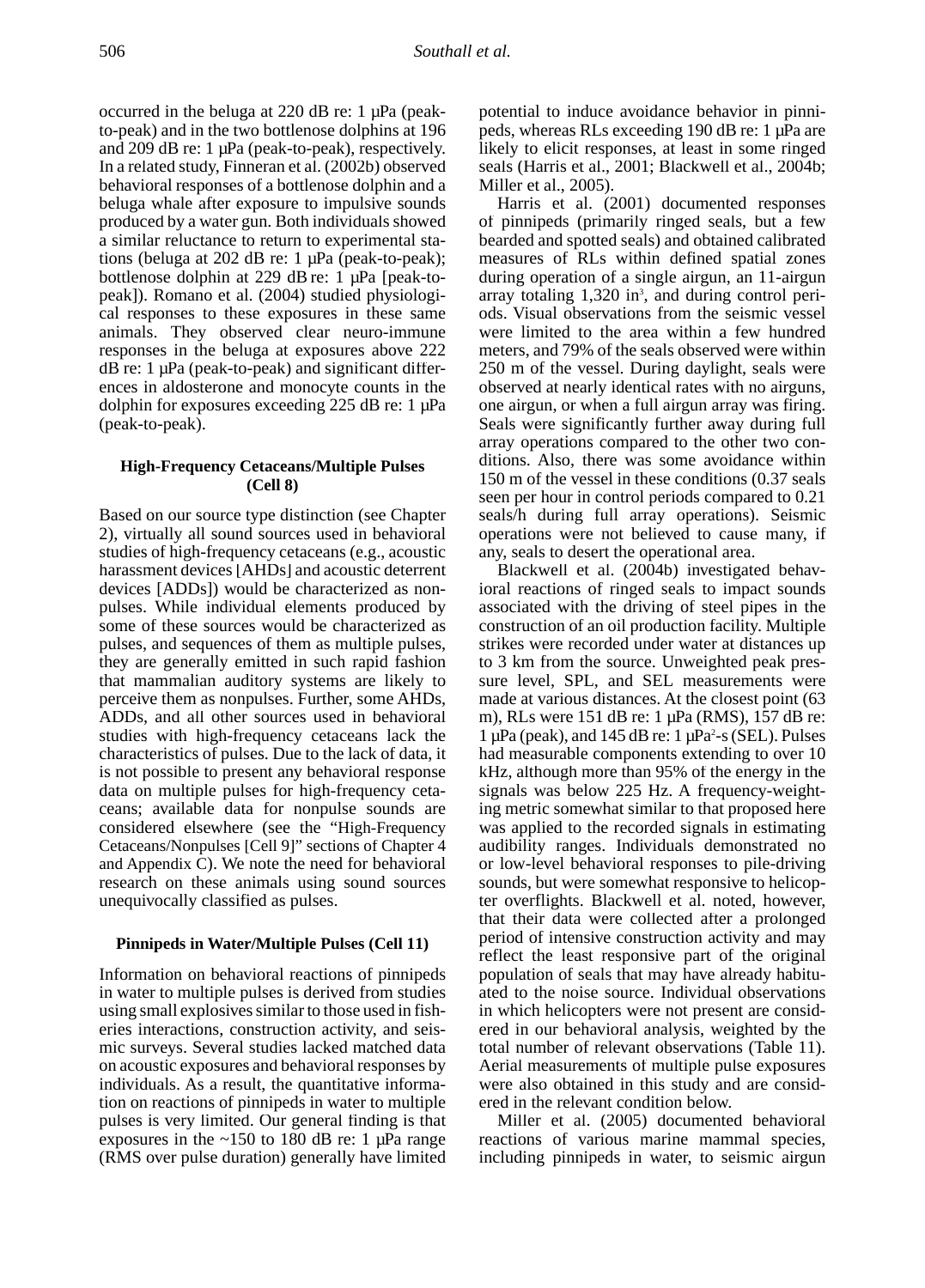operations. The general methodology is detailed above (see the "Cell 2" section). The vast majority (> 90%) of the seals were ringed seals and the remainder were bearded seals. Vessel-based observers saw seals around the vessel, and often quite close to it, throughout the period of seismic operations. Seals were observed significantly further away during airgun operations in the first summer, whereas the reverse pattern was actually the case in the second season. Combined, the results suggest essentially no observable behavioral response in pinnipeds exposed to seismic signals in these specific conditions. Based on the acoustic measurements that were conducted and the areas in which these pinnipeds were observed, RLs were likely 170 to 200 dB re: 1 µPa (RMS over pulse duration). A single observation of no reaction (response score: 0) for pinnipeds in water is reported for this study and is weighted equally across these exposure RL bins (Table 8).

Several other studies were deleted from our analysis due to a lack of certain information. Two studies investigated small firecracker-like explosives (called "seal bombs") and their effect on the underwater behavior of pinnipeds around fishing gear (Shaughnessy et al., 1981; Mate & Harvey, 1987). Initially, these explosives tend to induce the desired avoidance behavior, but this response fades quickly due to habituation (see Richardson et al., 1995). Mate & Harvey (1987) reported fairly extensive descriptions of startle and temporary avoidance data as well as some information on exposure conditions. Besides the challenging matter of interpreting the apparently rapid habituation to this sound source, however, data are lacking that relate discrete exposures with defined behavioral responses of specific individual pinnipeds. For these reasons, we excluded data on responses to seal bombs from our analysis. Moulton et al. (2003, 2005) conducted surveys of ringed seal distribution before and during the construction and operation of the same oil production facility described by Blackwell et al. (2004a, 2004b). Sound sources included nonpulse as well as multiple pulse sources (including impact piledriving). Their observations across multiple seasons indicated little or no behavioral avoidance of the area in response to various industrial activities. Due to difficulties with control observations across seasons and the lack of information about discrete exposures and individual reactions, however, we excluded the Moulton et al. (2003, 2005) data from our analysis. A final study for which available data were insufficient for inclusion here is Thompson et al. (1998). That telemetry study seemed to show much higher responsiveness of gray and harbor seals to airgun sounds than has been demonstrated in other studies, which relied

on visual observations. Thus, future studies may show some seals to be more responsive to multiple pulses than Table 11 would suggest.

#### **Pinnipeds in Air/Multiple Pulses (Cell 11)**

The effects of multiple aerial pulses on pinnipeds are among the least well-documented of the conditions we considered. Most of the available data on responses to pulses are from single-pulse events (e.g., rocket launches) over populations of pinnipeds exposed to such signals repeatedly (e.g., Thorson et al., 1998, 1999, 2000a, 2000b; Berg et al., 2001, 2002, 2004). These launches are not repeated so frequently that the exposure can be considered as involving multiple pulses, and many of the exposures include nonpulse components. However, they are discussed in some detail in this appendix (as well as in Appendix C for nonpulses within these studies) along with several other studies potentially relevant to Cell 14 but ultimately not used in the analysis here. Consequently, the quantitative information analyzed for reactions of pinnipeds in air exposed to multiple pulses (see Table 12 for summary and Table 13 for severity scaling analysis) focuses on the aerial data of Blackwell et al. (2004b). These extremely limited data suggest very minor, if any, observable behavioral responses for exposures ranging from 60 to 80 dB re: 20 µPa.

Blackwell et al. (2004b) reported behavioral reactions of ringed seals to aerial impact sounds from pile-driving (described above). Multiple strikes were recorded in air at distances up to 500 m from the source. Unweighted SPL, peak sound pressure levels, and SEL measurements were made at various distances. At the closest point (63 m) average RLs were 93 dB re: 20 µPa (RMS), 111 dB re:  $20 \mu Pa$  (peak), and 87 dB re:  $(20 \mu Pa)^2$ s (SEL). Mean pulse durations were between 0.17 and 0.63 s, with measurable energy to over 10 kHz, but with 95% of the energy occurring between 89 and 3,534 Hz. A frequency-weighting metric somewhat similar to that proposed here was applied to the recorded signals in estimating audibility ranges. Individuals demonstrated very limited behavioral responses to pile-driving sounds in some conditions (most appeared either "indifferent or curious") but were more responsive to helicopter overflights. Data were collected after prolonged construction activities, and some habituation probably had taken place already. Individual observations for which helicopters were not present are considered in the behavioral analysis here and weighted by the total number of relevant observations (Table 13) to equal a single observation for the study.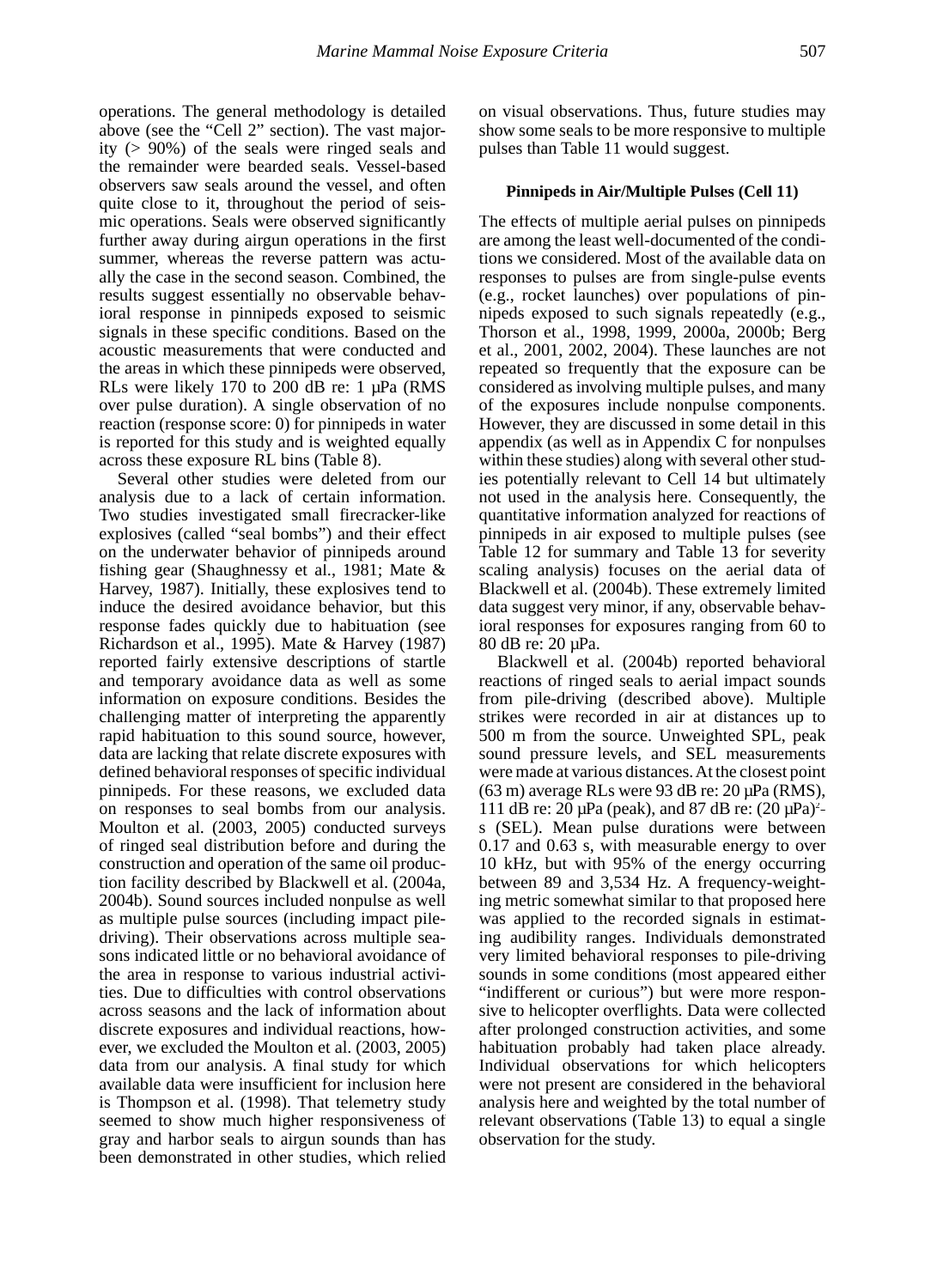Perry et al. (2002) measured the effects of repeated (0 to 5/d) sonic booms from Concorde aircraft on harbor and gray seals on Sable Island, Nova Scotia. They measured the number of animals on shore before and after booms as well as the frequency of various behaviors. Additionally, they compared heart rates in exposure and control conditions using recording devices deployed on the animals. They reported received sound overpressure of booms on the breeding beaches of both pinniped species. Observed effects on animal presence, behavior, and heart rate were generally minor and not statistically significant; animals were largely tolerant of the sounds but became somewhat more alert following them. However, Perry et al. (2002) note that there is a long history of sonic booms from aircraft in the area and the animals are likely habituated to their presence. Due to this complication and the lack of explicit received SPL measures at exposed individuals, we did not score the results of Perry et al. (2002) here.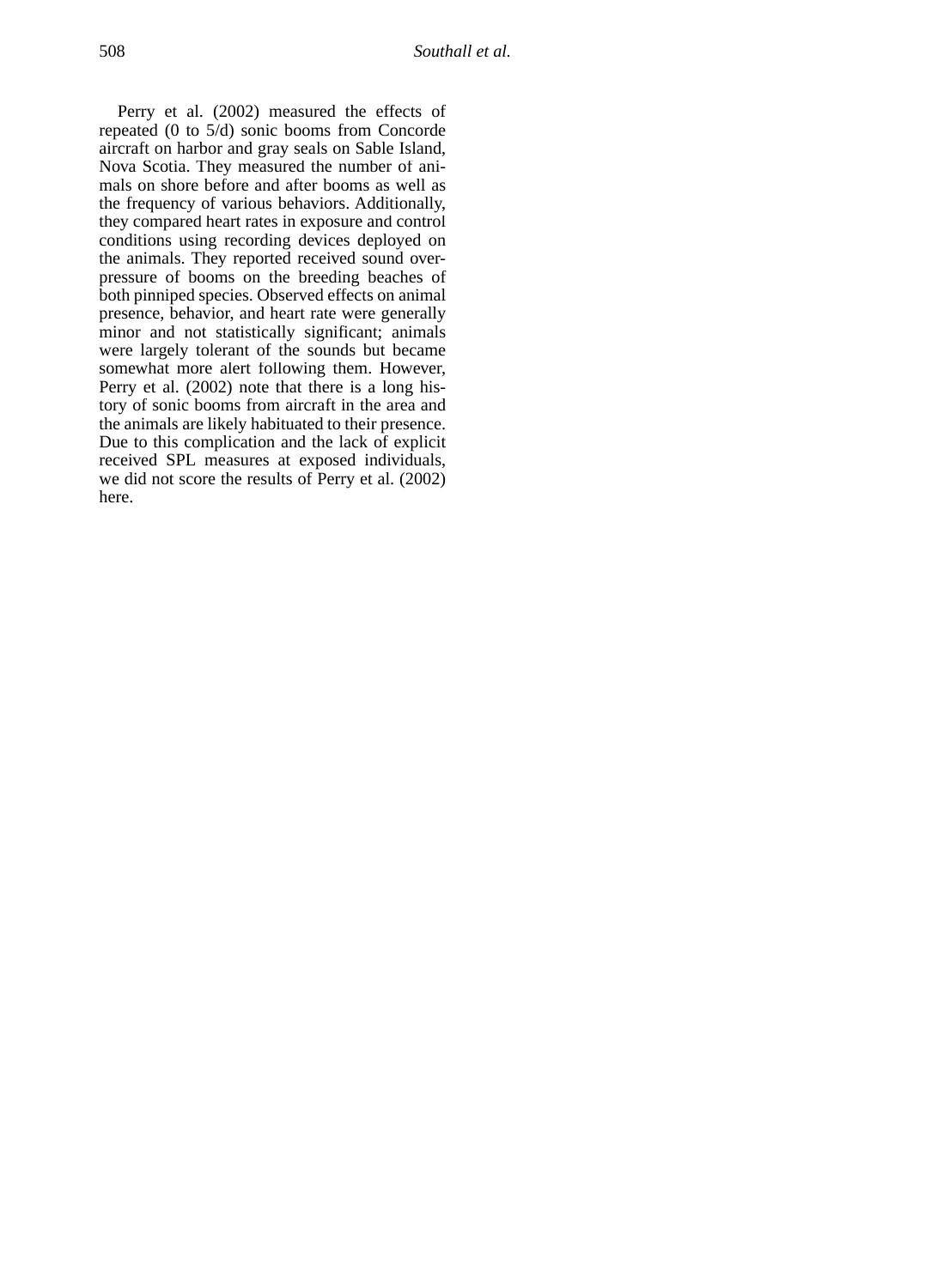# **Appendix C. Studies Involving Marine Mammal Behavioral Responses to Nonpulses**

## **Low-Frequency Cetaceans/Nonpulses (Cell 3)**

While there are clearly major areas of uncertainty remaining, there has been relatively extensive behavioral observation of low-frequency cetaceans exposed to nonpulse sources. As summarized in Table 14, these field observations involve the majority of low-frequency cetacean species exposed to a wide range of industrial, active sonar, and tomographic research active sources (Baker et al., 1982; Malme et al., 1983, 1984, 1986; Richardson et al., 1990b; McCauley et al., 1996; Frankel & Clark, 1998; Borggaard et al., 1999; Biassoni et al., 2000; Croll et al., 2001; Palka & Hammond, 2001; Nowacek et al., 2004). Observations from several related studies (Dahlheim, 1987; Frankel & Clark, 2000, 2002; Schick & Urban, 2000; Moore & Clarke, 2002; Jahoda et al., 2003; Mobley, 2005) were reviewed briefly but not analyzed here because key information was lacking.

These papers generally indicate no (or very limited) responses at RLs 90 to 120 dB re: 1 µPa and an increasing probability of avoidance and other behavioral effects in the 120 to 160 dB re: 1 µPa range (Table 14). However, the data also indicate considerable variability in RLs associated with behavioral responses. Contextual variables (e.g., source proximity, novelty, operational features) appear to have been at least as important as exposure level in predicting response type and magnitude.

Baker et al. (1982) investigated behavioral responses of individual humpback whales to vessel traffic in southeast Alaska. Individual RLs were not reported, but sufficient information regarding individual ranges was obtained to approximate exposures given that the acoustic characteristics of identical classes of vessel classes involved were measured in similar conditions by Miles & Malme (1983). Results indicate some behavioral avoidance when RL was in the 110 to 120 dB re: 1 µPa range and clear avoidance at 120 to 140 dB re: 1 µPa.

Malme et al. (1983, 1984) used playback methods to document behavioral reactions of migrating gray whales to intermittent sounds of helicopter overflights and continuous sounds from drilling rigs and platforms. Both phases of the

investigation yielded the general conclusion that RLs exceeding 120 dB re: 1 µPa induced demonstrable behavioral reactions (avoidance). Malme et al. (1984) calculated 10%, 50%, and 90% probabilities of gray whale avoidance reactions in these conditions as 110, 120, and 130 dB re: 1 µPa. Malme et al. (1986) observed the behavior of feeding gray whales during four experimental playbacks of drilling sounds (50 to 315 Hz; 21 min overall duration and 10% duty cycle; source levels 156 to 162 dB re: 1  $\mu$ Pa-m). In two cases for RLs 100 to 110 dB re:  $1 \mu Pa$ , there was no observed behavioral reaction. Avoidance behavior was observed in two cases where RLs were 110 to 120 dB re: 1 µPa.

Richardson et al. (1990b) performed 12 playback experiments in which bowhead whales in the Alaskan Arctic were exposed to drilling sounds. Low-frequency source characteristics and transmission loss were well-characterized, enabling RL estimates to be made for individual cases. Whales generally did not respond to exposures in the 100 to 130 dB re:  $1 \mu Pa$  range, although there was some indication of minor behavioral changes in several instances.

Using different detection and sampling techniques, McCauley et al. (1996) reported several cases of humpback whales responding to vessels in Hervey Bay, Australia, along with measurements of noise RL. Not all cases reported provided sufficient information to associate a response or lack of response with exposure, but in three cases, individual responses and noise RL were reported. Results indicated clear avoidance at RLs between 118 to 124 dB re: 1 µPa.

Palka & Hammond (2001) analyzed line transect census data in which the orientation and distance off transect line were reported for large numbers of minke whales. General additive models were used to estimate the range at which cetaceans respond to the noise of the research vessel by approach or avoidance. The typical avoidance distance for 272 minke whales in the Gulf of Maine was 717 m; for 352 minke whales in the North Sea, it was 563 m; and for 493 minke whales in the Northeastern Atlantic, it was 695 m. Received levels were estimated based on a nominal source level for that class of research vessel (*ca*. 170 to 175 dB re: 1 µPa-m) and an assumption of spherical (20 log R) spreading loss (54 dB loss @ 500 m; likely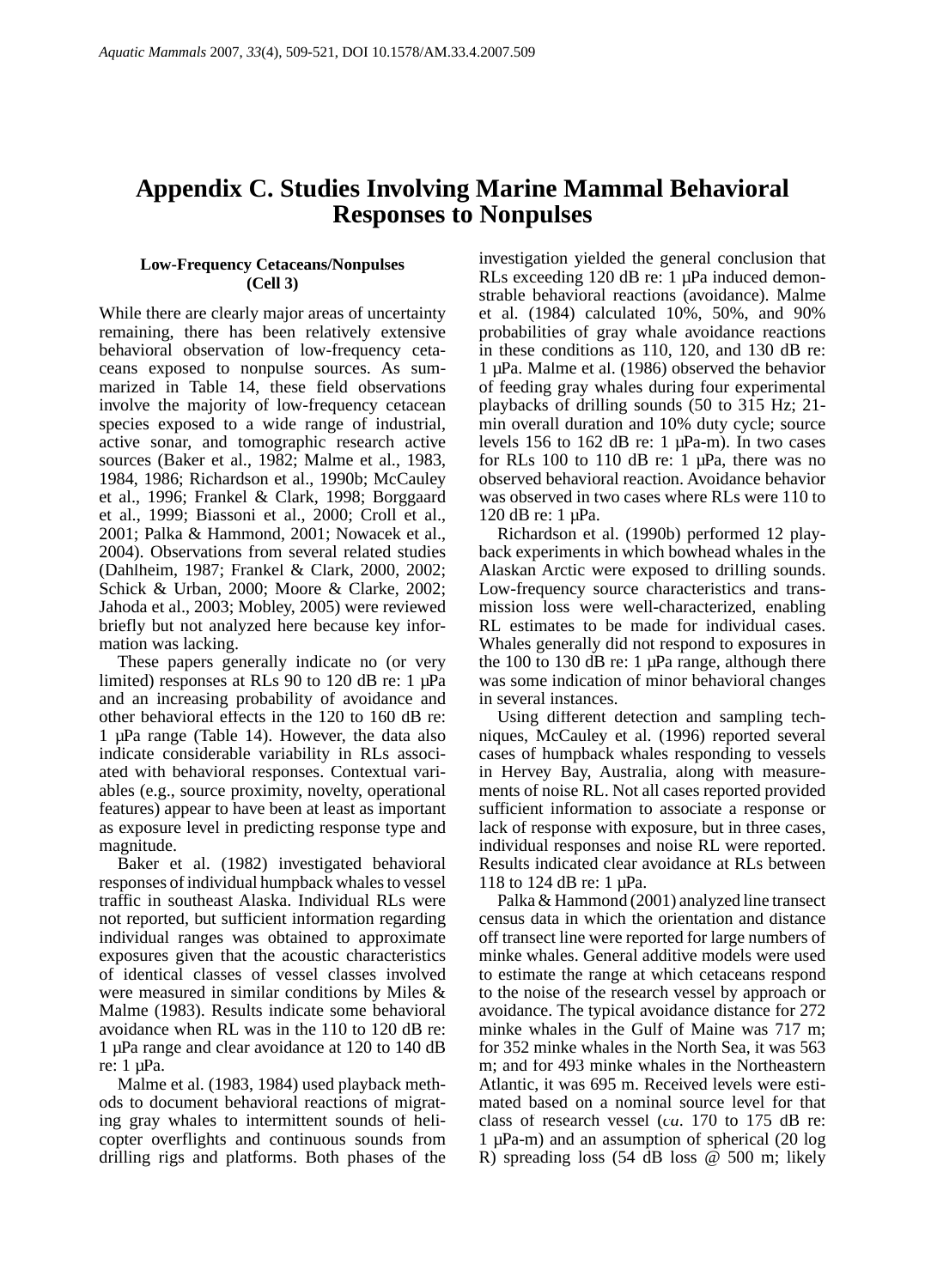reasonable for these conditions). These data are represented in Table 14 by the 110 to 120 dB re: 1 µPa exposures and a relatively low (less severe) behavioral response score of three (i.e., minor changes in locomotion speed, direction, and/or diving profile).

Several additional studies have used playback experiments with active sound sources to investigate the behavioral reactions of low-frequency cetaceans to nonpulse sources. Biassoni et al. (2000) and Miller et al. (2000) report behavioral observations for humpback whales exposed to a low-frequency sonar stimulus (160- to 330-Hz frequency band; 42-s tonal signal repeated every 6 min; source levels 170 to 200 dB re: 1 µPa-m). Measured RLs ranged from 120 to 150 dB re:  $1 \mu Pa$ . In nine cases, individual whales continued singing throughout exposures, while in four instances, individuals ceased calling when they joined another whale. The cessation of song and joining another individual is typical of normal mysticete social interactions (Tyack, 1981). Consequently, these events were not scored as a vocal response to the playback but as a moderate orienting behavior (severity score  $= 2$ ). For the remaining five playbacks, individual whales stopped singing during exposure without joining other whales (severity scale  $=$  4). Although singers also stop spontaneously under control conditions, the latter five experimental trials were considered vocal cessation resulting from sound exposure (Biassoni et al., 2000). However, there are insufficient data to compare control and experimental cases for spontaneous rates of cessation. Analysis of all singers indicated an increase in song duration during exposure due to increased repetition of elements of the song. Since it was possible that some individual whales were represented multiple times within the playbacks, the Biassoni et al. (2000) and Miller et al. (2000) data were scored as a single behavioral observation. The 18 individual observations were weighed inversely by the total number (1/18) in Table 15.

Croll et al. (2001) investigated responses of foraging fin and blue whales to the same LFA sonar stimulus off southern California. Unlike the previous two studies, where individual experimental subjects were tracked on a behavioral scale, this study used sighting data on an ecological scale. Playbacks and control intervals with no transmission were used to investigate behavior and distribution on time scales of several weeks and spatial scales of tens of kilometers. Sightings and whale diving behavior were not random but were related to environmental features such as the continental shelf break and its effects on prey abundance rather than operation and location of the nonpulse sonar source. The general conclusion was that whales remained feeding within a region

for which 12 to 30% of exposures exceeded 140 dB re: 1 µPa. A single observation was scored for this study because individual responses were not reported.

Frankel & Clark (1998) conducted playback experiments with wintering humpback whales around the Big Island of Hawai'i. The sound source was a single speaker producing a low-frequency "M-sequence" (sine wave with multiple-phase reversals) signal in the 60 to 90 Hz band. This was similar in bandwidth to the ATOC source, but had a much lower output level (172 dB re: 1 µPa @ 1 m). A vertical line array of calibrated hydrophones was deployed from a spar buoy to measure received signals *in situ*. Detailed observations of many behavioral patterns (including respiration, diving, and general movements) were recorded before, during, and after playback (*n* = 50) and control  $(n = 34)$  sequences. A single trial also involved playback of humpback foraging sounds. Most of the playback sequences involved very low-level RLs,  $ca$ . 90 to 120 dB re: 1  $\mu$ Pa, though not specified in sufficient detail to include in the analysis here. For 11 playbacks, exposures were between 120 and 130 dB re: 1 µPa and included sufficient information regarding individual responses. During eight of the trials, there were no measurable differences in tracks or bearings relative to control conditions, whereas on three occasions, whales either moved slightly away from  $(n = 1)$  or towards  $(n = 2)$  the playback speaker during exposure. Because it was not possible to determine whether the same individual whales were represented more than once in the playback sequences, a single observation was recorded for Frankel & Clark (1998), with 0.73 of this observation (8/11) scored as a 0 (no response) and 0.27 (3/11) scored as a 3 (minor changes in locomotion speed, direction, and/or diving). A final important observation from the detailed statistical analysis by Frankel & Clark was that the presence of the source vessel itself had a greater effect than did the M-sequence playback.

Finally, Nowacek et al. (2004) used controlled exposures to demonstrate behavioral reactions of northern right whales to various nonpulse sounds. Playback stimuli included ship noise; social sounds of conspecifics; and a complex, 18-min "alert" sound consisting of repetitions of three different artificial signals (alternating 1-s pure tones [500 and 850 Hz]; a 2-s, tonal, frequency downsweep [4,500 to 500 Hz]; and a pair of 1 s pure tones [1,500 Hz and 2,000 Hz] amplitude modulated at 120 Hz). A total of ten whales were tagged with calibrated instruments that measured received sound characteristics and concurrent animal movements in three dimensions. Five out of six exposed whales reacted strongly to alert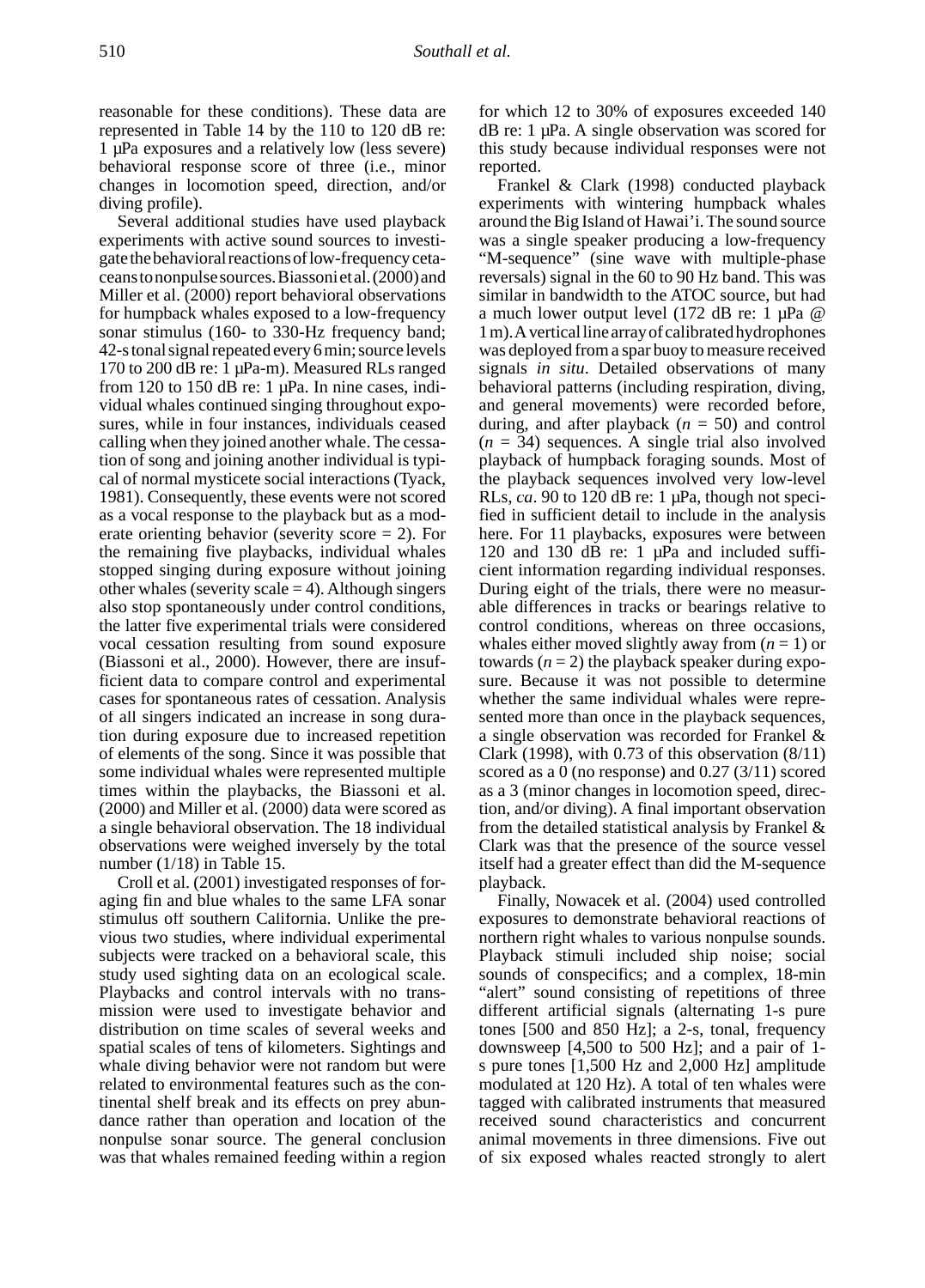signals at measured RLs between 130 and 150 dB re: 1 µPa (i.e., ceased foraging and swam rapidly to the surface; severity scale  $= 7$ ). Two of these individuals were not exposed to ship noise and are given as a discrete observation in Table 15, whereas the other four were exposed to both stimuli and thus weighted as 0.5 (1/2) observations for the respective RL and severity score. These whales reacted mildly to conspecific signals (not scored here because of biological signals). Seven whales, including the four exposed to the alert stimulus, had no measurable response to either ship sounds or actual vessel noise. This study by Nowacek et al. included the careful experimental design, controls, and detailed information on exposure and individual behavioral response that were required for behavioral analysis. More studies of this type and rigor are urgently needed (see Chapter 5).

We reviewed additional studies concerning lowfrequency cetaceans and nonpulse sounds but did not include them in the analysis here, generally due to the absence of key information. Dahlheim (1987) exposed gray whales to playbacks of outboard noise, gray whale calls, and tonal sounds. Whales significantly increased calling rate and modified call structure for sources other than the test tone (the latter caused all vocalization to cease). During and following longer duration playbacks of oil drilling and killer whale sounds with more precise tracking of gray whale locations, individuals spent more time milling, and whales remained farther offshore during killer whale playbacks. Unfortunately, insufficient information is presented to associate changes with specific RLs. Borggaard et al. (1999) measured the effects of industrial activity on several mysticete species in Newfoundland, but insufficient information is reported on individually discernible responses. Schick & Urban (2000) applied statistical methods to assess spatial avoidance of active drilling rigs by bowhead whales, but no acoustic data are reported. Moore & Clarke (2002) synthesized previously published data (all considered separately above) on numerous nonpulse sources, in order to assess the avoidance probability of gray whales for various exposure RLs. Jahoda et al. (2003) studied individual responses of fin whales  $(n = 25)$  to close rapid approaches of small vessels; 18 observations included control and experimental data. Clear behavioral responses were observed, but neither RL nor range from source to individuals were given. Results are further complicated by whale tagging attempts from the vessel. Frankel & Clark (2000) and Mobley (2005) investigated the distribution of humpback whales in Hawai'i in relation to the operation of a low-frequency tomographic source (*ca.* 75 Hz; 37.5-Hz nominal bandwidth; 20-min duration every 2 h during daylight hours; source level: 195 dB re: 1 µPa-m). Frankel

& Clark (2000) observed whales from a land station and determined that the average distance between the sound source and the whale groups sighted was significantly greater during source operation. These and other data were also considered in the context of other factors affecting humpback whale distribution off the island of Kaua'i. Mobley (2005) conducted aerial surveys in each of three years (2001, source off; 2002 & 2003, source on) during the peak season of humpback residency. Abundance and distribution of whales were very similar in the area surrounding the source over all three years; small differences in sighting rates, sighting location depth, and distances from the source and shore were not statistically significant. Frankel & Clark (2002) and Mobley (2005) lack explicit data on RLs associated with individual behavioral observations, which precludes their inclusion here.

#### *Mid-Frequency Cetaceans/Nonpulses (Cell 6)*

A relatively large number of mid-frequency cetaceans have been observed in the field and in the laboratory responding to nonpulse sounds, including vessels and watercraft (LGL & Greeneridge, 1986; Gordon et al., 1992; Palka & Hammond, 2001; Buckstaff, 2004; Morisaka et al., 2005), pulsed pingers and ADD/AHDs (Watkins & Schevill, 1975; Morton & Symonds, 2002; Monteiro-Neto et al., 2004), industrial activities (Awbrey & Stewart, 1983; Richardson et al., 1990b), mid-frequency active military sonar (NRL, 2004a, 2004b; NMFS, 2005), and tones or bands of noise in laboratory conditions (Nachtigall et al., 2003; Finneran & Schlundt, 2004). Summary information on these studies is given in Table 16. As in other conditions, a number of potentially relevant field studies are not included in the severity scaling analysis due to lack of sufficiently detailed information.

An additional challenge in interpreting many of the field data for this condition is isolating the effect of RL from the effects of mere source presence (as possibly indicated by visual stimuli or other aspects of acoustic exposure such as the presence of highfrequency components) and other contextual variables. For this reason, several studies were considered but not integrated into the analysis.

The laboratory observations are of captive cetaceans exposed to precisely controlled and known noise exposures in the context of hearing and TTS experiments. The relevance of behavioral reactions of trained, food-reinforced captive animals exposed to noise in assessing reactions of free-ranging marine mammals is not well-known, however (discussed below).

The combined field and laboratory data for mid-frequency cetaceans exposed to nonpulse sounds do not lead us to a clear conclusion about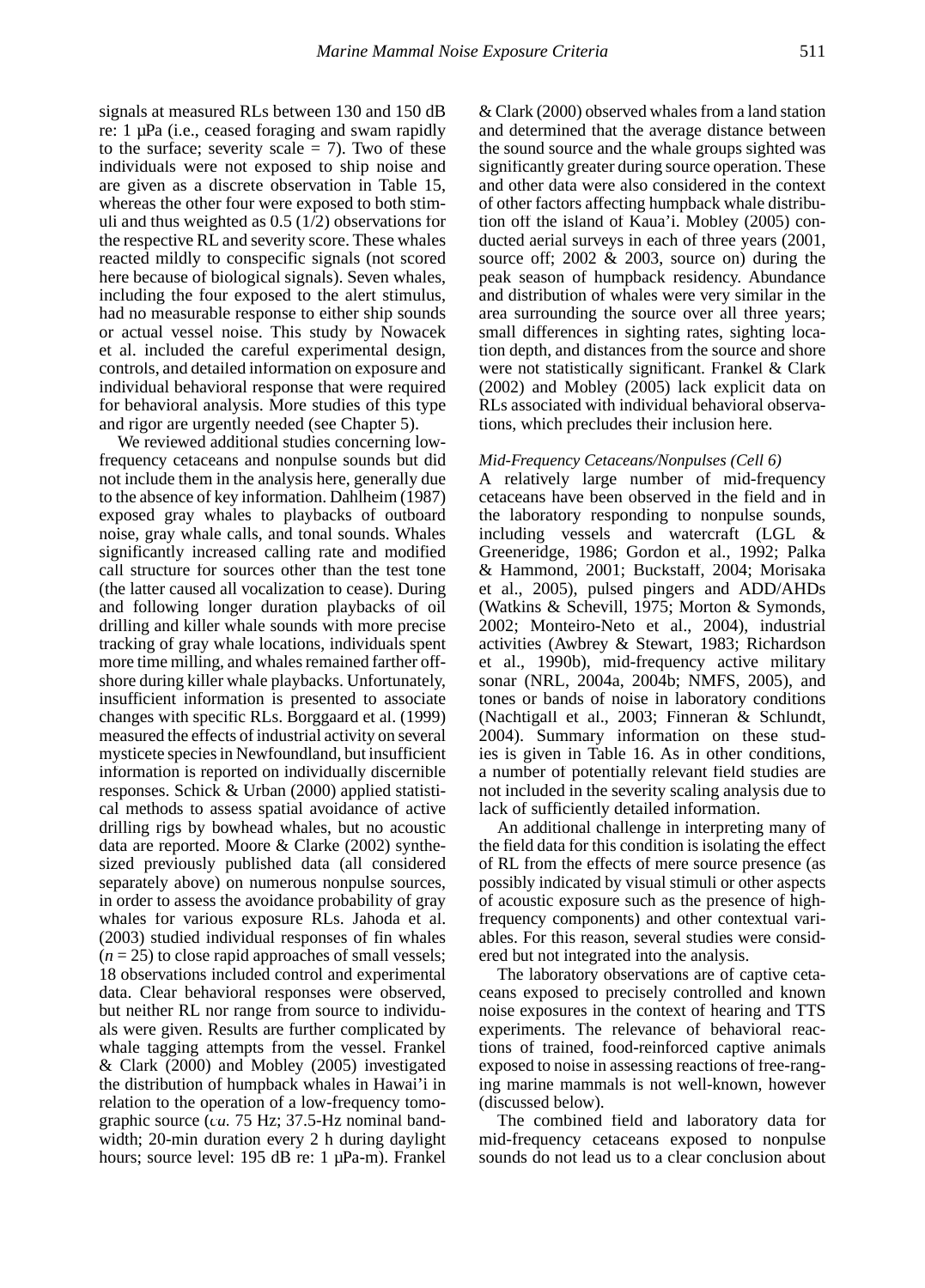RLs coincident with various behavioral responses (see severity scaling, Table 17). In some settings, individuals in the field showed profound (and what we regard here as significant) behavioral responses to exposures from 90 to 120 dB re: 1 µPa, while others failed to exhibit such responses for exposure RLs from 120 to 150 dB re: 1 µPa. Contextual variables other than exposure RL, and probable species differences, are the likely reasons for this variability. Context, including the fact that captive subjects were often directly reinforced with food for tolerating noise exposure, may also explain why there is great disparity in results from field and laboratory conditions—exposures in captive settings generally exceeded 170 dB re: 1 µPa before inducing behavioral responses.

#### *Field Observations (Cell 6)*

The most extensive series of observations regarding vessels and watercraft is from LGL and Greeneridge (1986) and Finley et al. (1990), who documented belugas and narwhals (*Monodon monoceros*) congregated near ice edges reacting to the approach and passage of ice-breaking ships. Over a 3-y period (1982 to 1984), they used both ice-based local observations of whales and aerial surveys, and also made detailed acoustic measurements. The survey method made it difficult to assess independent groups of animals. Some largescale groupings could be identified for several different "disturbance" periods, however. Pre-disturbance group size was ~3; we divided reported numbers of disturbed "herds" by three to estimate the number of independent groups. Aerial surveys in 1984 lumped sightings by minute, which corresponded to about 3.4 km in distance. We considered this distance sufficient to treat each minute as an independent unit for avoidance analysis. The responses of both species over a 3-y period were generally similar to responses they make to predators as described by Inuit hunters.

Beluga whales responded to oncoming vessels by (1) fleeing at speeds of up 20 km/h from distances of 20 to 80 km, (2) abandoning normal pod structure, and (3) modifying vocal behavior and/or emitting alarm calls. Narwhals, in contrast, generally demonstrated a "freeze" response, lying motionless or swimming slowly away (as far as 37 km down the ice edge), huddling in groups, and ceasing sound production. There was some evidence of habituation and reduced avoidance 2 to 3 d after onset. Due to the detailed and extensive nature of these observations, data from each season, and how they are interpreted here, are given in detail.

The 1982 season observations by LGL & Greeneridge (1986) involved a single passage of an icebreaker with both ice-based and aerial

measurements on 28 June 1982. Four groups of narwhals ( $n = 9$  to 10, 7, 7, and 6) responded when the ship was  $6.4 \text{ km}$  away (exposure RLs of  $\sim 100$ ) dB re: 1  $\mu$ Pa in the 150- to 1,150-Hz band). At a later point, observers sighted belugas moving away from the source at > 20 km (exposure RLs of ~90 dB re: 1 µPa in the 150- to 1,150-Hz band). The total number of animals observed fleeing was about 300, suggesting approximately 100 independent groups (of three individuals each), which is the sample size used here. No whales were sighted the following day, but some were sighted on 30 June, with ship noise audible at spectrum levels of approximately 55 dB re 1 µPa/Hz (up to 4 kHz).

Observations during 1983 (LGL & Greeneridge, 1986) involved two ice-breaking ships with aerial survey and ice-based observations during seven sampling periods. As the first vessel approached at a distance of about 65 km, ice-based observers noted reactions from both narwhals (seven groups) and belugas (eight groups) (exposure RLs of  $\sim$ 101 to 105 dB re: 1  $\mu$ Pa in the 20- to 1,000-Hz band). After 22 h without operation, the vessel commenced ice-breaking, and a second icebreaker approached (exposure RLs of ~120 dB re: 1  $\mu$ Pa in the 20- to 1,000-Hz band). This resulted in the rapid movement of > 225 belugas (estimated as a sample size of 75 for this analysis); belugas were neither seen nor heard for the remainder of the second observation period. Behavioral responses were also observed for 10 groups of narwhals. A total of 73 narwhals were seen and/or heard, but their reactions are not clearly reported and are thus excluded from analysis here. At the onset of the third sampling period, following a 4.5-h silent interval, four narwhal groups were observed in nominal social behavior (diving and vocalizing). An ice-breaking vessel operated intermittently, but no change was observed in narwhal behavior. Belugas in the area did modify vocalization parameters during operations (exposure RLs of ~116 dB re: 1 µPa in the 20- to 1,000-Hz band). A 6-h quiet interval was followed by 10.5 h of ice-breaking operation, but bad weather precluded animal observations. After an additional 9-h hiatus, ice-breaking commenced again by both vessels (exposure RLs of ~121 dB re: 1 µPa in the 20- to 1,000-Hz band). Ice-based observers documented 14 narwhals and 11 belugas leaving the area, and aerial surveys indicated 80% of 673 belugas moving away from sound sources (estimated number of groups calculated as  $[.8]$ \* $[673/3] = 179.5$ ). As noise levels from icebreaking operations diminished, a total of 45 narwhals returned to the area and engaged in diving and foraging behavior. The sixth observation period followed 6.5 h without a vessel in the area,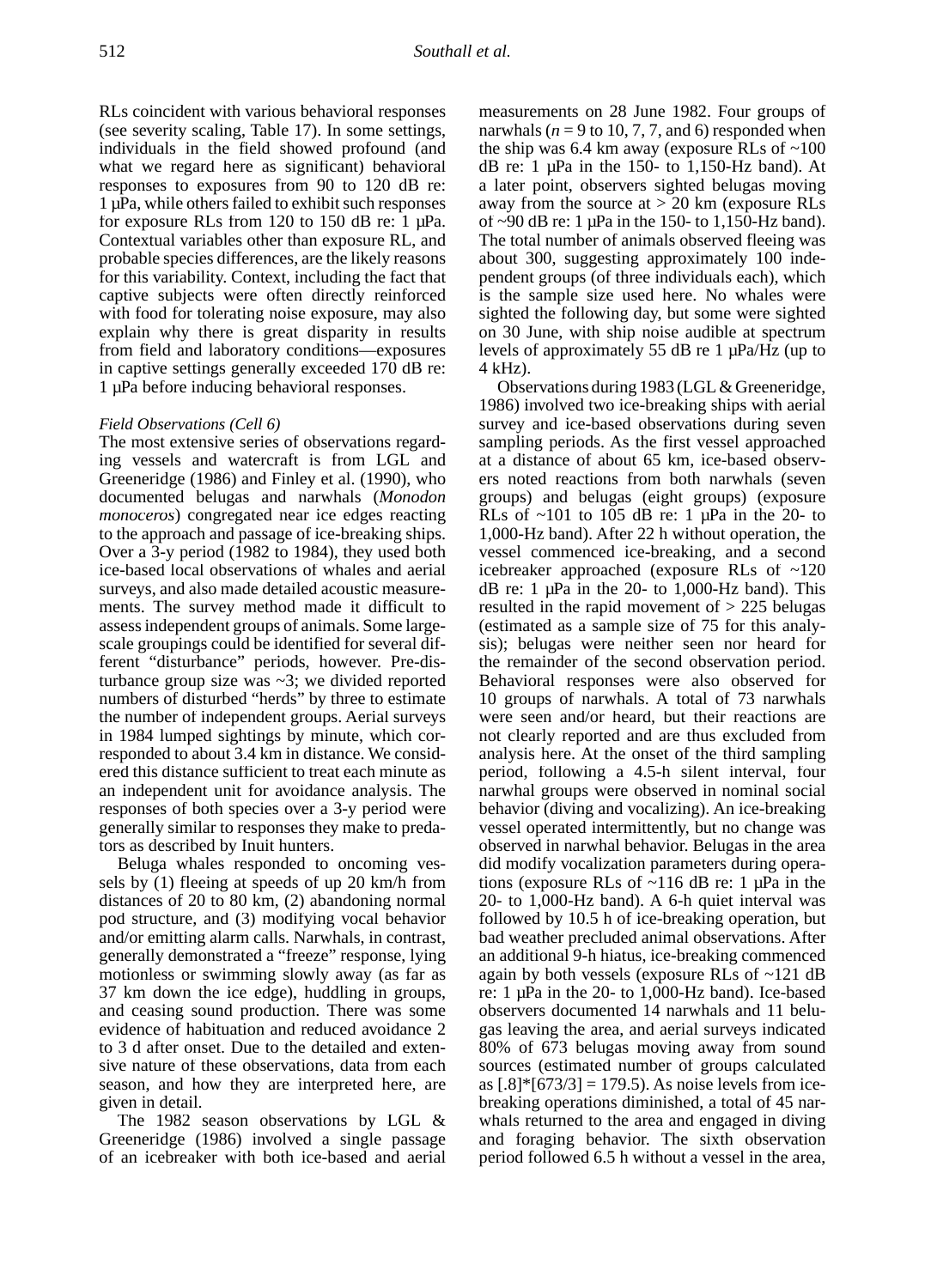during which 30 belugas (estimated as 10 groups) and 15 narwhals (estimated as five groups) were observed diving in the area (exposure RLs of  $\sim$ 105 dB re: 1 µPa in the 20- to 1,000-Hz band). A single beluga vocal response was noted at RL  $= 116$  dB re: 1 µPa in the 20- to 1,000-Hz band. Aerial surveys indicated dense concentrations of narwhals  $(n = 50)$  and belugas  $(n = 400)$  apparently foraging well away from the disturbance site. During the final sampling period, following an 8-h quiet interval, no reactions were seen from 28 narwhals and 17 belugas (exposure RLs ranging up to  $115$  dB re: 1  $\mu$ Pa).

The final season (1984) reported in LGL & Greeneridge (1986) involved aerial surveys before, during, and after the passage of two ice-breaking ships. The lack of ice camps precluded acoustic measurements as well as behavioral observations. A preliminary survey was conducted the day before operations, and an additional aerial survey was conducted as both ships commenced operating. During operations, no belugas and few narwhals were observed in an area approximately 27 km ahead of the vessels, and all whales sighted over 20 to 80 km from the ships were swimming strongly away. Additional observations confirm the remarkable spatial extent of avoidance reactions to this sound source in this context. In the absence of acoustic measurements, however, it was necessary to estimate RLs from the detailed data from the same ice-breaking vessel during the previous season.

Behavioral responses at fairly low exposure RLs are suggested by studies of some other midfrequency cetaceans as well. Gordon et al. (1992) conducted opportunistic visual and acoustic monitoring of sperm whales in New Zealand exposed to nearby whale-watching boats (within 450 m). Individuals could not be used as the units of analysis because it was difficult to re-sight specific individuals during both exposure and control conditions. Sperm whales respired significantly less frequently, had shorter surface intervals, and took longer to start clicking at the start of a dive descent when boats were nearby than when they were absent. Noise spectrum levels of whalewatching boats ranged from 109 to 129 dB re: 1 µPa/Hz. Over a bandwidth of 100 to 6,000 Hz, equivalent broadband source levels are ~157 dB re: 1  $\mu$ Pa-m; RLs at a range of 450 m are ~104 dB re: 1 µPa.

Palka & Hammond (2001) applied a General Additive Model to line transect data to estimate the range at which mid-frequency cetaceans typically responded to the noise of research vessels. The subjects were Atlantic white-sided dolphins in the Gulf of Maine and white-beaked dolphins (*Lagenorhynchus albirostris*) in the North Sea.

The white-sided dolphins exhibited simple avoidance behavior (as indicated by their orientations) out to an estimated range of 592 m based on 85 group sightings  $(n > 1)$ . White-beaked dolphins actually approached vessels between 150 and 300 m away, but demonstrated avoidance at distances of 300 to 700 m. Typical avoidance distance was estimated as 716 m based on 48 groups sighted.

Buckstaff (2004), using repeated samples of the behavior of 14 individual bottlenose dolphins, observed 1,233 vessel approaches (within 400 m) near Sarasota, Florida. Dolphin whistle rates became elevated before vessel noise was detectable to the researcher listening via towed hydrophones. Vessel RLs measured near dolphin subjects ranged from 113 to 138 dB re:  $1 \mu Pa$ . Dolphin vocal responses were observed before vessel sounds were audible, and apparently occurred with RLs in the  $110$  to  $< 120$  dB re: 1 µPa category.

Morisaka et al. (2005) compared whistles from three populations of Indo-Pacific bottlenose dolphins (*Tursiops aduncus*). One population was exposed to vessel noise with spectrum levels of  $\sim$ 85 dB re: 1 µPa/Hz in the 1- to 22-kHz band (broadband RL  $\sim$ 128 dB re: 1 µPa) as opposed to  $\sim$  65 dB re: 1 µPa/Hz in the same band (broadband RL  $\sim$ 108 dB re: 1  $\mu$ Pa) for the other two sites. Dolphin whistles in the noisier environment had lower fundamental frequencies and less frequency modulation, suggesting a shift in sound parameters as a result of increased ambient noise.

Morton & Symonds (2002) used census data on killer whales in British Columbia to evaluate avoidance of nonpulse AHD sources. They considered unusually long time scales, comparing pre-exposure data from 1985 to 1992, exposure from 1993 to 1998, and post-exposure from 1999 to 2000. The response data were simply presence or absence, making it difficult to assess RLs. Using some monitoring and reasonable assumptions, however, they estimated audibility ranges throughout the complex study area. Avoidance ranges were *ca.* 4 km. Also, there was a dramatic reduction in the number of days "resident" killer whales were sighted during AHD-active periods compared to pre- and post-exposure periods and a nearby control site. Morton & Symonds did not indicate how many pods were involved in their analysis. Consequently, we assume a single independent group in our analysis.

Monteiro-Neto et al. (2004) studied avoidance responses of tucuxi (*Sotalia fluviatilis*) to Dukane® Netmark ADDs. Source characteristics are not given, but identical devices were used by Culik et al. (2001), and acoustic parameters are reported in detail there (and in the "Cell 9" section). In a total of 30 exposure trials, ~5 groups each demonstrated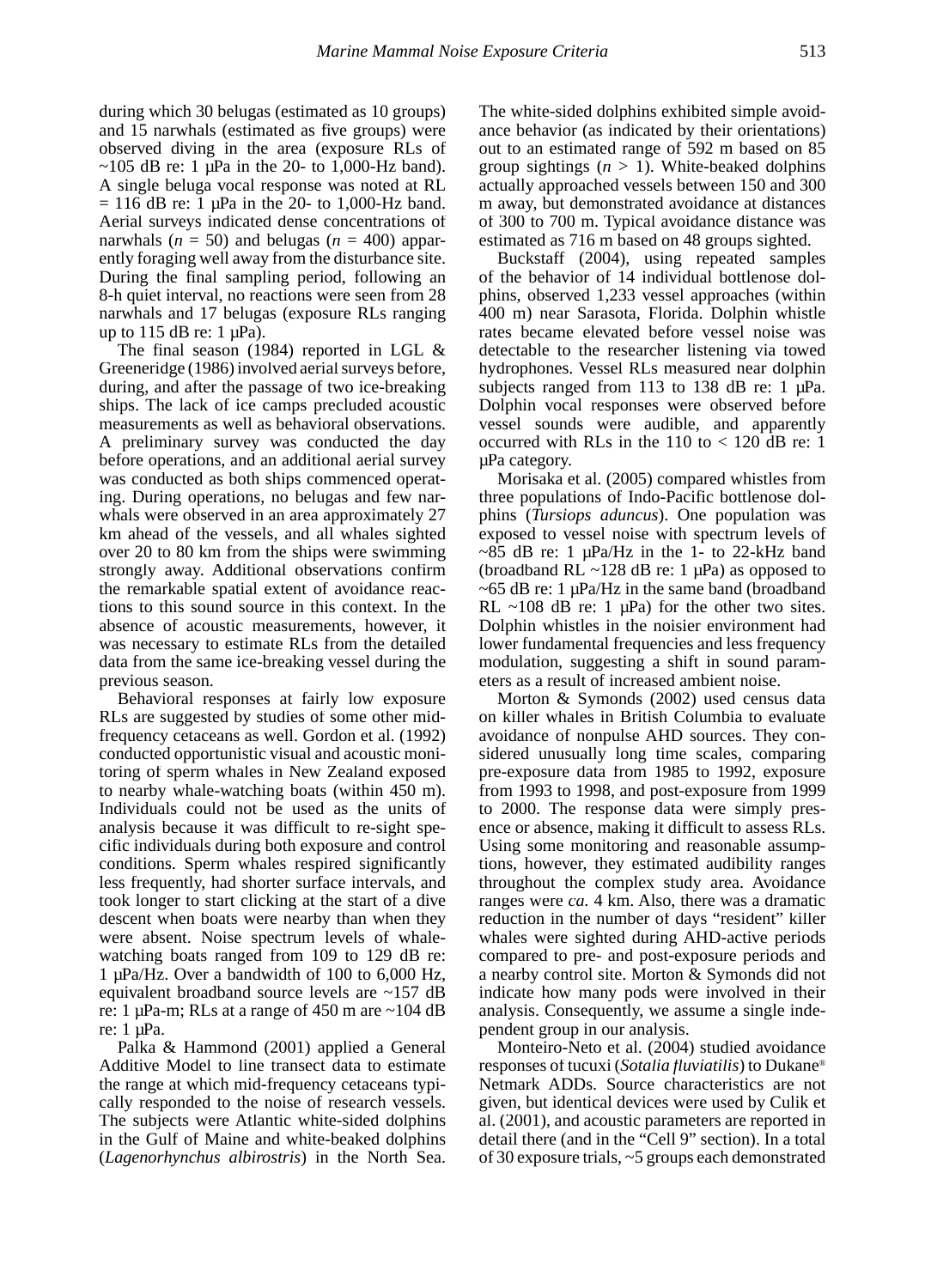significant avoidance compared to 20 pinger off and 55 no-pinger control trials over two quadrats of about 0.5 km2 . Neither avoidance range nor RLs are given, but based upon a central distance from the quadrat of 10 m, and assuming 15 log R transmission loss in this shallow environment (water depth 1 to 5 m), estimated exposure RLs were  $\sim$ 115 dB re: 1 µPa.

The only specific situation involving exposure of wild marine mammals to active mid-frequency military sonar for which exposure conditions are known with any degree of specificity involved incidental exposure of killer whales to sounds from the naval vessel USS *Shoup* (NRL, 2004a, 2004b; NMFS, 2005). A group (J-pod) of southern resident killer whales in the eastern Strait of Juan de Fuca and Haro Strait, Washington, was observed by researchers before, during, and after the approaching USS *Shoup* transmitted sonar signals from its 53C sonar at a source level of *ca*. 235 dB re: 1 µPa-m once every *ca*. 28 s for several hours. At its point of closest approach, the mean direct-path RL within a specified area around the animals was *ca*. 169 dB re: 1 µPa (NRL, 2004a, 2004b). As indicated by NMFS (2005), there is some discrepancy in interpretation of the behavioral responses among researchers who were either on the water or who observed video recordings of behavioral responses. The lead researcher following and observing the animals during the event indicated that individuals in the group demonstrated abnormal avoidance behavior, most dramatically at the point of closest approach. However, the behavior of the whales apparently returned to normal within a short period following cessation of sonar transmissions. A severity score of 6 (mild/moderate avoidance) is subsequently reported in the 160 to 170 dB re: 1 µPa bin for this single observation of the group.

Awbrey & Stewart (1983) played back semi-submersible drillship sounds (source level: 163 dB re: 1 µPa-m) to belugas in Alaska. They reported avoidance reactions at 300 and 1,500 m and approach by groups at a distance of 3,500 m (RLs ~110 to 145 dB re: 1 µPa over these ranges assuming a 15 log R transmission loss). Similarly, Richardson et al. (1990b) played back drilling platform sounds (source level: 163 dB re: 1 µPa-m) to belugas in Alaska. They conducted aerial observations of eight individuals among ~100 spread over an area several hundred meters to several kilometers from the sound source and found no obvious reactions. Moderate changes in movement were noted for three groups swimming within 200 m of the sound projector.

A number of additional studies (Rendell & Gordon, 1999; Chilvers & Corkeron, 2001; Bordino et al., 2002; Williams et al., 2002; Cox et

al., 2003; Hastie et al., 2003; Lusseau, 2003; Foote et al., 2004; Scheifele et al., 2005) were reviewed in detail. The results were excluded from Table 17 due to limited or no information on animal numbers and/or location relative to the source, acoustic properties of sources, propagation variables, or received exposure conditions. The general observations of each study are given here briefly. Hastie et al. (2003) documented increased swimming and diving synchrony of bottlenose dolphins off northern Scotland in the presence of vessel traffic. Lusseau (2003) observed effects on behavior of New Zealand bottlenose dolphins within 400 m of boats. Chilvers & Corkeron (2001) considered differences in behavior of bottlenose dolphins that do and do not forage around trawlers. Williams et al. (2002) observed that some killer whales adopt erratic movement patterns, suggestive of avoidance, when whale-watching vessels accelerate to intersect the whale's course. RLs of vessel sound increased approximately 14 dB with increased speed associated with leapfrogging. Bordino et al. (2002) determined that ADDs were initially effective at reducing by-catch of Franciscana dolphins in Argentine subsistence gillnet fisheries. Cox et al. (2003) investigated reactions of bottlenose dolphins to Dukane® NetMark 1000 ADDs attached to commercial gillnets and found very limited to no behavioral avoidance. A group of long-finned pilot whales (*Globicephala melas*) demonstrated significant elevations of whistle rates following each exposure to mid-frequency military sonar reported to be at a "high" level (Rendell & Gordon, 1999).

Finally, two recent papers deal with important issues relating to changes in marine mammal vocal behavior as a function of variable background noise levels. Foote et al. (2004) found increases in the duration of killer whale calls over the period 1977 to 2003, during which time vessel traffic in Puget Sound, and particularly whale-watching boats around the animals, increased dramatically. Scheifele et al. (2005) demonstrated that belugas in the St. Lawrence River increased the levels of their vocalizations as a function of the background noise level (the "Lombard Effect"). (See also Parks et al., 2007, for a related new paper on mysticetes.) These papers demonstrate some degree of plasticity in the vocal signal parameters of marine mammals in response to the ambient condition (likely affected by the presence of human sound sources). These studies were not particularly amenable to the kind of analysis conducted in the severity scaling. We note the particular importance of direct measurements of noise impacts on marine mammal vocalization and communication systems.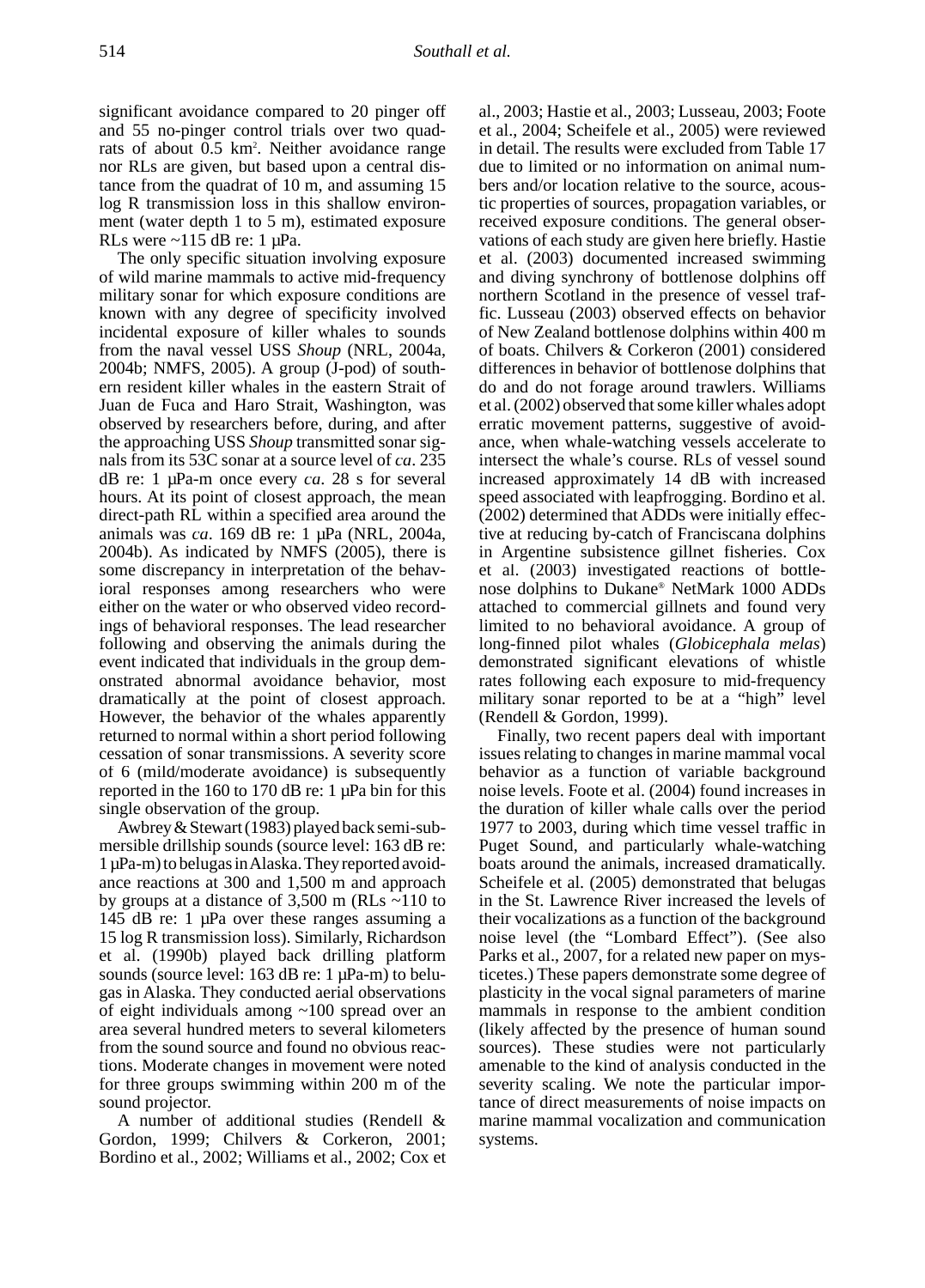#### *Laboratory Observations (Cell 6)*

Several researchers conducting laboratory experiments on hearing and the effects of nonpulse sounds on hearing in mid-frequency cetaceans have reported concurrent behavioral responses. Nachtigall et al. (2003) reported that noise exposures up to 179 dB re: 1  $\mu$ Pa and 55-min duration affected the trained behaviors of a bottlenose dolphin participating in a TTS experiment. Finneran & Schlundt (2004) provided a detailed, comprehensive analysis of the behavioral responses of belugas and bottlenose dolphins to 1-s tones (RLs 160 to 202 dB re: 1 µPa) in the context of TTS experiments. Romano et al. (2004) investigated the physiological responses of a bottlenose dolphin and a beluga exposed to these tonal exposures and demonstrated a decrease in blood cortisol levels during a series of exposures between 130 and 201 dB re: 1 µPa. Collectively, the laboratory observations suggested the onset of behavioral response at higher RLs than did field studies (see Table 16). The differences were likely related to the very different conditions and contextual variables between untrained, free-ranging individuals vs laboratory subjects that were rewarded with food for tolerating noise exposure.

#### **High-Frequency Cetaceans/Nonpulses (Cell 9)**

Numerous controlled studies have been con-<br>ducted recently on the behavioral reacon the behavioral reactions of high-frequency cetaceans to various nonpulse sound sources both in the field (Culik et al., 2001; Johnston, 2002; Olesiuk et al., 2002) and in laboratory settings (Kastelein et al., 1997, 2000, 2005, 2006a). However, only one high-frequency species (harbor porpoise) has been extensively studied. For that species, sufficient data are available to estimate behavioral response magnitude vs received exposure conditions. The original studies were attempts to reduce harbor porpoise by-catch by attaching warning pingers to fishing gear. More recent studies consider whether ADDs and AHDs also exclude harbor porpoises from critical habitat areas and whether these devices affect harbor porpoise behavior in controlled laboratory conditions.

The combined wild and captive animal data (summarized in Table 18) clearly support the observation that harbor porpoises are quite sensitive to a wide range of human sounds at very low exposure RLs ( $\sim$ 90 to 120 dB re: 1  $\mu$ Pa), at least for initial exposures. This observation is also evident in the severity scaling analysis for Cell 9 (Table 19). All recorded exposures exceeding 140 dB re: 1 µPa induced profound and sustained avoidance behavior in wild harbor porpoises. Harbor porpoises also tend to avoid boats, although Dall's porpoises do not (Richardson et al., 1995). Whether this apparently high degree of behavioral sensitivity by harbor porpoises to anthropogenic sounds extends to other high-frequency cetacean species (or to nonpulse sources other than ADDs, AHDs, and boats) is unknown. However, given the lack of information to the contrary, such a relationship should be assumed as a precautionary measure.

Habituation to sound exposure was noted in some but not all studies. In certain field conditions, strong initial reactions of high-frequency cetaceans at relatively low RLs appeared to wane rather rapidly with repeated exposure (Cox et al., 2001). In contrast, several laboratory observations showed little or no indication of reduced behavioral sensitivity as a function of exposure experience (Kastelein et al., 1997, 2005).

#### *Field Observations (Cell 9)*

Kraus et al. (1997) found (and Barlow & Cameron, 2003, later confirmed) that ADDs can affect bycatch rates of harbor porpoises in commercial fishing applications. Kraus et al. (1997) found that nets with Dukane® pingers (10-kHz fundamental frequency, 300-ms duration, 132 dB re: 1 µPa source level) were sufficiently avoided that significantly fewer porpoises were entangled than in nets lacking pingers. Their observations suggest an ADD avoidance range of at least 10 m (exposure RL  $\sim$ 110 dB re: 1 µPa) but are not explicit enough in documenting exposure conditions or individual responses to include in the behavioral scoring analysis here.

Culik et al. (2001) conducted behavioral observations of groups of harbor porpoises near Vancouver Island before, during, and after the removal of a PICE pinger (eight different wideband swept frequency signals between 20 and 160 kHz; 300-ms duration at random intervals [5 to 30 s]; max. broadband  $SL = 145$  dB re: 1 µPa @ 1 m). Source characteristics of the alarm were known, but propagation measurements were not made *in situ*. Exposure RLs are estimated here based on source characteristics and assumptions regarding propagation, allowing for measures of similar sources in similar conditions. A large exclusion zone of approximately 530-m radius surrounding active acoustic alarms was observed (corresponding to exposure RLs of ~90 to 100 dB re: 1 µPa). Individual sighting and avoidance data during CEE active and control conditions were scored for individuals within and outside this exclusion zone (see Table 18).

Johnston & Woodley (1998) conducted an extensive survey of AHDs used in the Bay of Fundy to exclude pinnipeds from salmon aquaculture sites. Based on the behavioral observations of Olesiuk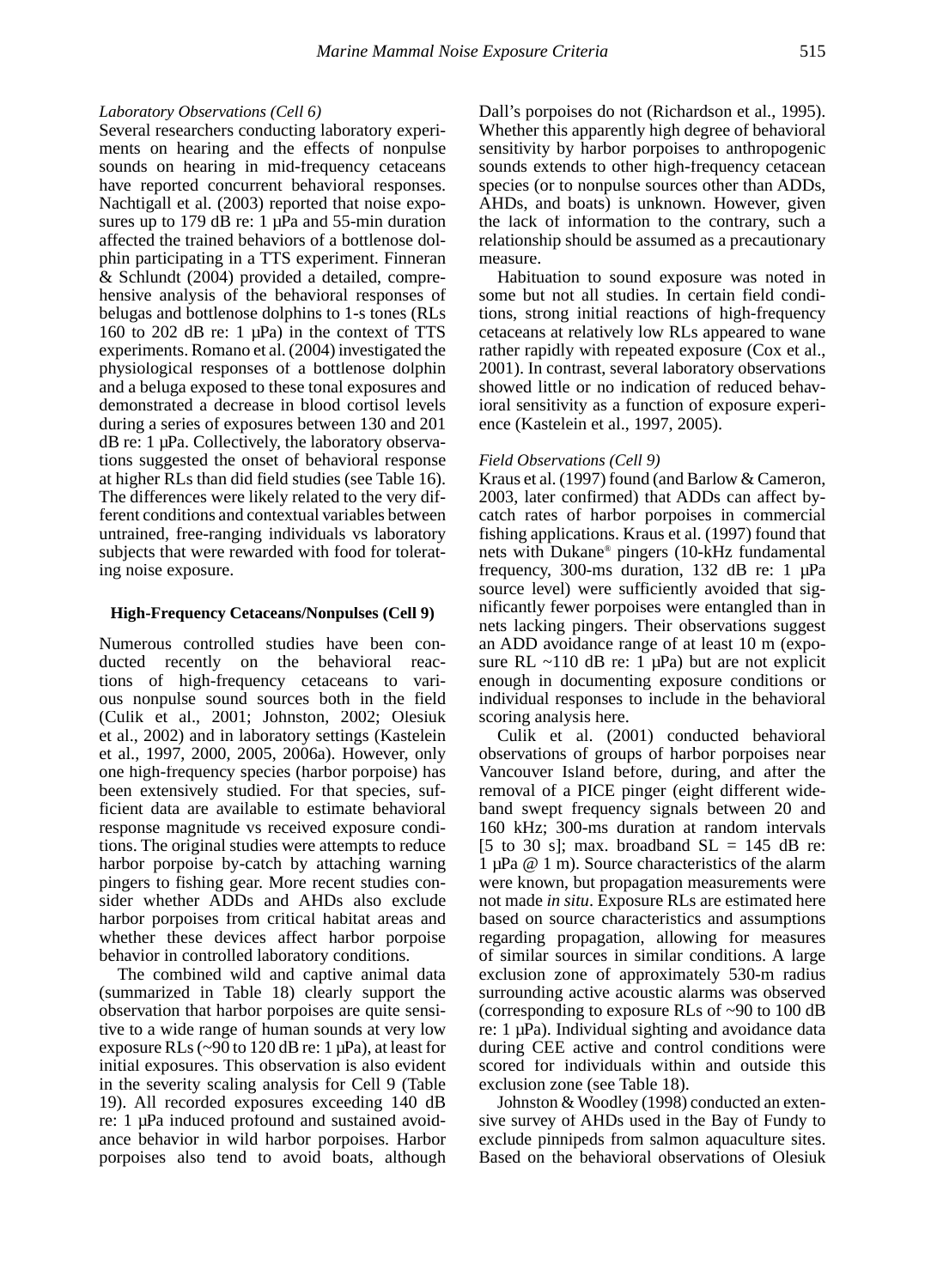et al. (1996), Johnston & Woodley (1998) determined that harbor porpoises were likely being excluded from extensive areas of important habitat as a result of overlapping AHD deployments. This study lacked the discrete observational data necessary for analysis here, but two subsequent studies contained such measurements for harbor porpoises exposed to AHDs.

Olesiuk et al. (2002) conducted a controlled exposure in which they deactivated an array of four Airmar® AHDs for 3 wk and then activated the array for three 3-wk intervals over an 18-wk period. Source characteristics are known (10-kHz fundamental frequency; 194 dB re: 1 µPa-m (peakto-peak) source level; series of 1.8-ms pulses, repeated at 40-ms intervals grouped into 2.3-s trains separated by 2.1-s quiet periods). However, no empirical acoustic measurements were obtained. Exposure RLs were estimated here based on source characteristics and simple assumptions about the propagation of high-frequency sounds in shallowwater environments. Active AHDs resulted in clear avoidance behavior by individuals and groups of harbor porpoises. The sighting rate during active periods as a percent of that during control periods was only 1.4% at ranges from 400 to 599 m, 2.5 to 3.3% at 600 to 2,499 m, and 8.1% at 2.5 to 3.5 km. RLs at 3.5 km were estimated to be ~123 dB re: 1 µPa. Avoidance data during active and control periods were scored here for individuals within the various exposure zones (Table 18).

Johnston (2002) observed similar harbor porpoise behavioral avoidance of active AHDs. They used an Airmar® dB II Plus AHD System (10-kHz fundamental frequency; 180 dB re: 1 µPa-m source level, producing a short train of 2.5-ms signals repeated every 17 s) deployed from a small boat. They sighted fewer animals when the AHD was active, and these animals were significantly further away than during control phases. Approximate exposure RLs at the point of closest approach were estimated here as ~128 dB re: 1 µPa; mean closest approach distance was consistent with exposure RLs of  $\sim$ 125 dB re: 1 µPa.

Additional field observations of harbor porpoises suggest that their apparently high degree of behavioral sensitivity extends to sources other than ADDs and AHDs. Koschinski et al. (2003) observed behavioral responses of harbor porpoises to simulated wind turbine noise (max. energy between 30 and 800 Hz; spectral density source levels of 128 dB re: 1  $\mu$ Pa/Hz at 80 and 160 Hz). They sighted harbor porpoises at greater ranges during playbacks of simulated wind turbine noise and observed that animals more frequently used echolocation signals during industrial activity. These data are not scored here, however, due to

limited available information about noise exposure conditions and individual behavioral responses.

Finally, while their study was not considered in the severity scaling here, we note the importance of the Cox et al. (2001) observations regarding harbor porpoise habituation. They found that wild porpoises were initially displaced by approximately 208 m from active ADDs, but this displacement decreased by 50% in 4 d, and reached control levels in 10 to 11 d. Because of the potential for habituation, it should be noted that many or most of the field observations reported here, other than those that involve long-duration deployments, are likely most relevant for naïve individuals.

#### *Laboratory Observations (Cell 9)*

Relatively extensive laboratory data are available on captive, individual high-frequency cetaceans exposed to some of the same acoustic alarms (ADDs and AHDs) and scaring devices deployed in field applications. We applied our behavioral scoring paradigm to data from each of the captive studies conducted by Kastelein and colleagues, which included relatively detailed information on individual responses and directly measured exposure RLs.

Kastelein et al. (1997) recorded behavioral responses (location, swimming speed, and respiration patterns) of a naïve, captive harbor porpoise exposed to a variety of clicks, tones, and frequency sweeps. All of the relatively low exposure RLs  $(\sim 90 \text{ to } 115 \text{ dB} \text{ re: } 1 \text{ µPa})$  resulted in strong behavioral avoidance (subjects basically swam rapidly as far from the devices as possible within the enclosure) as well as changes in swimming speed and breathing patterns. Although this response quickly abated following noise cessation, no habituation was observed across multiple exposure events. Data from individual exposure trials were presented by Kastelein et al. and are analyzed here. To avoid pseudoreplication, these data are inversely weighted by the total number of trials to approximate a single exposure for the individual. Based on harbor porpoise hearing measurements (Andersen, 1970) and the Kastelein et al. (1997) data on behavioral reactions, Taylor et al. (1997) estimated zones of noise influence (audibility, behavioral disturbance, and hearing damage) for free-ranging harbor porpoises.

Subsequently, Kastelein et al. (2000) exposed two naïve subjects to three different nonpulse sources and observed generally similar behavioral avoidance in all conditions. Pooled data for each subject were scored and reported here; pooled data for each alarm in the dose-response analysis were weighted to equate with a single exposure event for each individual. Kastelein et al. (2001) later measured similar behavioral responses of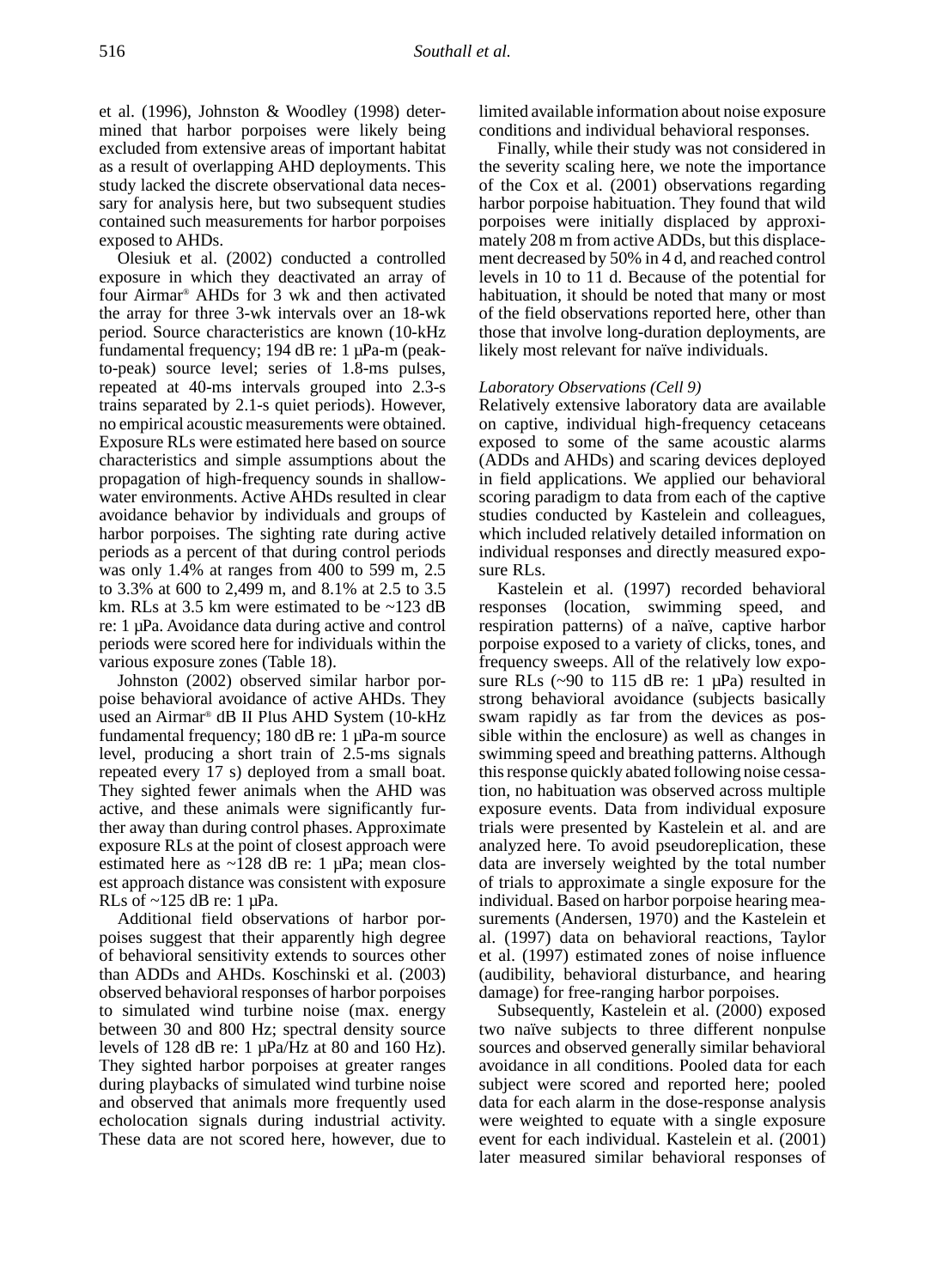the same two individual harbor porpoises to three different acoustic alarms, but these data were not included in this analysis because subjects were no longer naïve to controlled noise exposures.

Kastelein et al. (2005) exposed two additional naïve harbor porpoises to various sounds associated with underwater data transmission systems (clicks, tones, sweeps, and impulsive distance sensors with a range of source characteristics). They directly measured source levels of each sound type and RLs at numerous positions within the experimental pool. Observed behavioral responses (avoidance and changes in swimming and respiration patterns) were very similar to those during the previous Kastelein et al. (1997, 2000, 2001) studies. Pooled data for each individual response and source type were analyzed here in the same manner as we applied to the Kastelein et al. (2000) measurements. Kastelein et al. (2006a) exposed yet another naïve individual harbor porpoise and reported very similar findings, which we incorporated as a single pooled result, with all exposures equally weighted.

#### **Pinnipeds in Water/Nonpulses (Cell 12)**

The effects of nonpulse exposures on pinnipeds in water are poorly understood. Studies for which enough information was available for our analysis include field exposures of harbor seals to AHDs (Jacobs & Terhune, 2002) and of translocated diving northern elephant seals to a research tomography source (Costa et al., 2003), as well as responses of captive harbor seals to underwater data communication sources (Kastelein et al., 2006b). These limited data (see Table 20) suggest that exposures between  $\sim$ 90 and 140 dB re: 1 µPa generally do not appear to induce strong behavioral responses in pinnipeds exposed to nonpulse sounds in water; no data exist regarding exposures at higher levels. The severity scaling for Cell 12 is given in Table 21.

It is important to note that among these studies of pinnipeds responding to nonpulse exposures in water, there are some apparent differences in responses between field and laboratory conditions. In contrast to the mid-frequency odontocetes, captive pinnipeds responded more strongly at lower levels than did animals in the field. Again, contextual issues are the likely cause of this difference. Captive subjects in the Kastelein et al. (2006b) study were not reinforced with food for remaining in noise fields, whereas free-ranging subjects may have been more tolerant of exposures because of motivation to return to a safe location (Costa et al., 2003) or to approach enclosures holding prey items (Jacobs & Terhune, 2002).

#### *Field Observations (Cell 12)*

Jacobs & Terhune (2002) observed harbor seal reactions to Airmar® dB plus II AHDs (general source characteristics given in the "Cell 9" section above; source level in this study was 172 dB re: 1 µPa-m) deployed around aquaculture sites. From 1 to 10 AHDs were deployed around nine different sites. Jacobs & Terhune measured received SPLs around the AHDs and measured the behavior of seals in the surrounding area. Seals in this study were generally unresponsive to sounds from the AHDs. During two specific events, individuals came within 43 and 44 m of active AHDs and failed to demonstrate any measurable behavioral response; estimated exposure RLs based on the measures given were  $\sim$ 120 to 130 dB re: 1  $\mu$ Pa. These individual observations are weighted to represent a single observation for this study, scored (as 0), and reported in Table 21.

Costa et al. (2003) measured received noise levels from an ATOC sound source off northern California using acoustic data loggers placed on translocated elephant seals. Subjects were captured on land, transported to sea, instrumented with archival acoustic tags, and released such that their transit would lead them near an active ATOC source (at 939-m depth; 75-Hz signal with 37.5- Hz bandwidth; 195 dB re: 1 µPa-m max. source level, ramped up from 165 dB re: 1 µPa-m over 20 min) on their return to a haulout site. Costa et al. provided a wide range of detailed quantitative measures of individual diving behavior, responses, and exposure RLs in well-characterized contexts; this kind of information was ideal for the present purposes. Dive depth and duration, descent/ascent velocity, surface interval, and exposure RL were recorded from a total of 14 seals. An additional three seals were exposed to the ATOC source during translocations and behavioral observations were made, but exposure RLs were unavailable. Seven control seals were instrumented similarly and released when the ATOC source was not active. Received exposure levels of the ATOC source for experimental subjects averaged 128 dB re: 1  $\mu$ Pa (range 118 to 137) in the 60- to 90-Hz band. None of the instrumented animals terminated dives or radically altered behavior upon exposure, but some statistically significant changes in diving parameters were documented in nine individuals. The behavioral scores assigned here for statistically significant responses were either three or four depending on the change in diving behavior during exposure relative to mean values for the same individuals before and after exposure (< 50% change scored  $3$ ;  $> 50\%$  change scored 4). Translocated northern elephant seals exposed to this particular nonpulse source (ATOC) began to demonstrate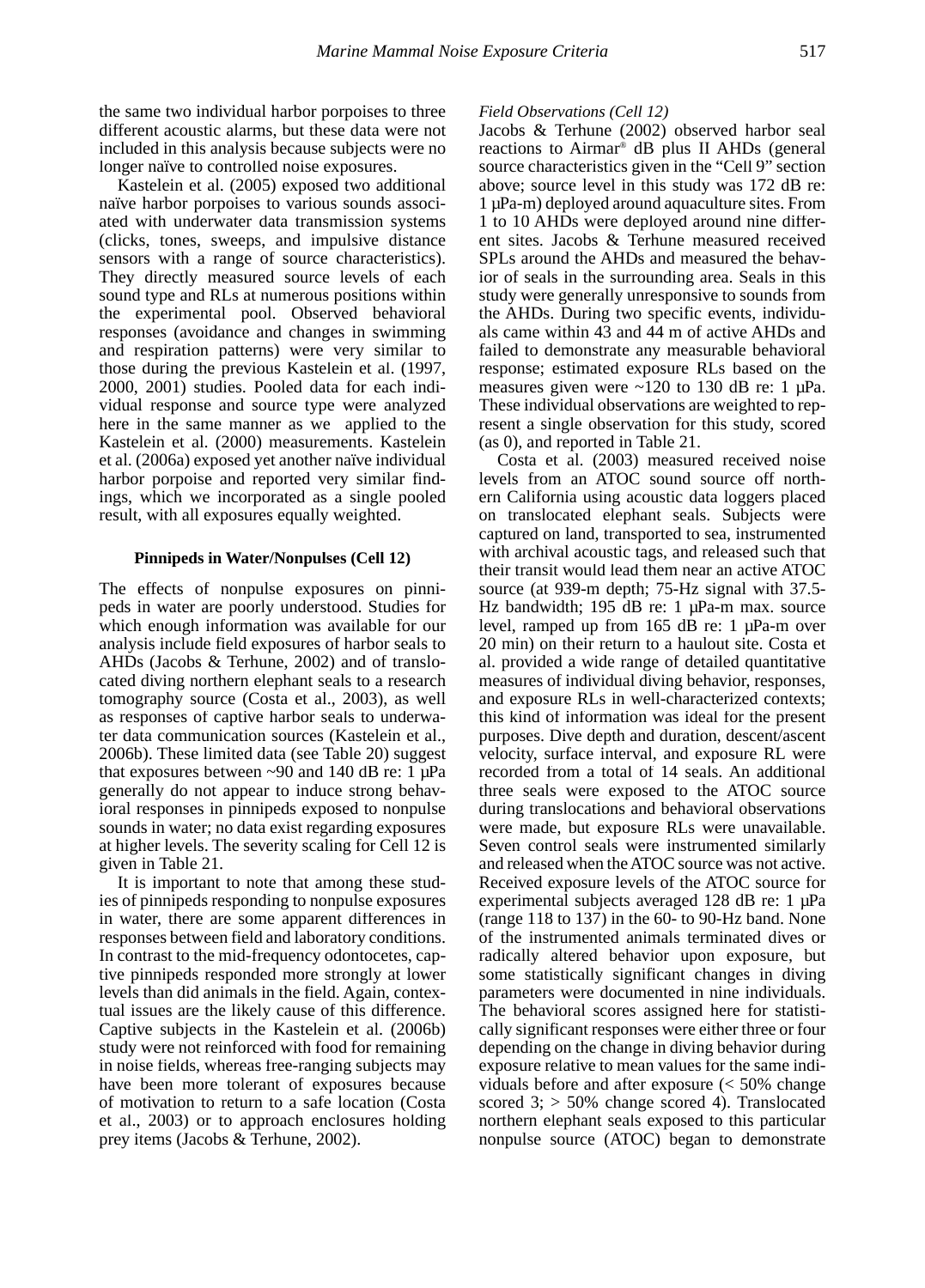subtle behavioral changes at  $\sim$ 120 to 140 dB re: 1 µPa exposure RLs (Table 21).

Several other field studies (discussed briefly below) were considered but not included in the behavioral analyses due to limited information about source and/or propagation characteristics, individual responses during and/or in the absence of exposure, or both. While studying cetaceans, Richardson et al. (1990b, 1991) made some observation of ringed and bearded seal responses to playbacks of underwater drilling sounds. Their findings generally suggested a fairly high degree of tolerance by exposed pinnipeds to these sounds. This contrasts to some extent with the results of Frost & Lowry (1988) who found some reduction in ringed seal densities around islands on which drilling was occurring. Norberg & Bain (1994) made detailed acoustic measurements of several arrays of Cascade Applied Sciences® AHDs (11.9 to 14.7-kHz frequency sweeps; 195 dB re: 1 µPam source level; 1-ms pulse produced in 57 to 58 discrete pulse chirps of 2.3-s total duration). These devices were placed on the Chittenden Locks in Puget Sound, Washington, in an effort to dissuade predation of wild steelhead trout by California sea lions. Behavioral responses of individual animals, however, were not reported. Norberg (2000) evaluated the behavioral responses of California sea lions to Airmar® AHDs (10-kHz fundamental frequency; 195 dB re:  $1 \mu Pa-m$  source level; short train of 2.5-ms signals repeated every 17 s) intended to reduce predation on salmonids in aquaculture facilities. Behavioral observations suggested limited behavioral deterrence by the devices (predation rates were similar in experimental and control conditions), but measures of RLs and individual response behavior are absent. Yurk (2000) also observed pinnipeds exposed to AHDs in the context of fisheries interactions. He determined that active AHDs were more effective than a mechanical barrier or altered lighting conditions in dissuading harbor seals from preying on fish under bridges. Again, however, insufficient information regarding received sounds and individual responses is available to consider these observations explicitly here. Koschinski et al. (2003) observed harbor seals during underwater playbacks of simulated wind turbine noise (maximum energy between 30 and 800 Hz; spectral density source levels of 128 dB re: 1 µPa/Hz at 80 and 160 Hz). Harbor seals were sighted at greater distances during playbacks than during control conditions. However, limited information on received exposures and individual behavioral responses precluded inclusion in our analysis. Moulton et al. (2003, 2005) studied ringed seals before and during the construction and operation of an oil production facility. They found little or

no avoidance of the area around the various industrial sources, most of which emitted nonpulses. Because of the continuous exposure to multiple sound sources at varying distances, this study did not produce data on discrete exposures and responses.

## *Laboratory Observations (Cell 12)*

Kastelein et al. (2006b) exposed nine captive harbor seals in a  $\approx 25 \times 30$  m enclosure to nonpulse sounds used in underwater data communication systems (similar to acoustic modems). Test signals were identical to those used by Kastelein et al. (2005) in harbor porpoise exposure studies (frequency modulated tones, sweeps, and bands of noise with fundamental frequencies between 8 and 16 kHz; 128 to 130 [± 3] dB re: 1 µPa-m source levels; 1- to 2-s duration [60-80% duty cycle]; or 100% duty cycle). They recorded seal positions and the mean number of individual surfacing behaviors during control periods (no exposure), before exposure, and in 15-min experimental sessions ( $n = 7$  exposures for each sound type). Background noise and exposure RLs (in terms of Leq; 32-s total time) were measured at numerous positions around the enclosure for each acoustic source. Acoustic discomfort was recognized based on movement out of areas that animals used during control periods. An acoustic discomfort threshold was calculated for the group of seals for each source type, and for each sound source this was *ca*. 107 dB re: 1 µPa. Seals generally swam away from each source, avoiding it by  $~5$  m, although they did not haul out of the water or change surfacing behavior. Seal reactions did not appear to wane over repeated exposure (i.e., there was no obvious habituation), and the colony of seals generally returned to baseline conditions following exposure.

For the behavioral analysis conducted here, the Kastelein et al. (2006b) results were interpreted as follows. Because the behavior of individuals within the same pool at the same time cannot be considered independent, the group of nine harbor seals was considered a single observation. Because of similarity of sources and exposure conditions and the close temporal timing of exposures, we combined observations across the four sound types and include a single observation within each appropriate 10-dB bin. Exposures between ~80 and 107 dB re: 1 µPa seemed insufficient to induce behavioral avoidance in the colony of seals, but higher exposures were considered sufficient. Consequently, single observations indicating no response (0) appear in the 80 to 90 and in the 90 to 100 dB re: 1 µPa exposure bins, and a single observation indicating avoidance behavior (6) is shown in the 100 to 110 dB re: 1 µPa condition (Table 21).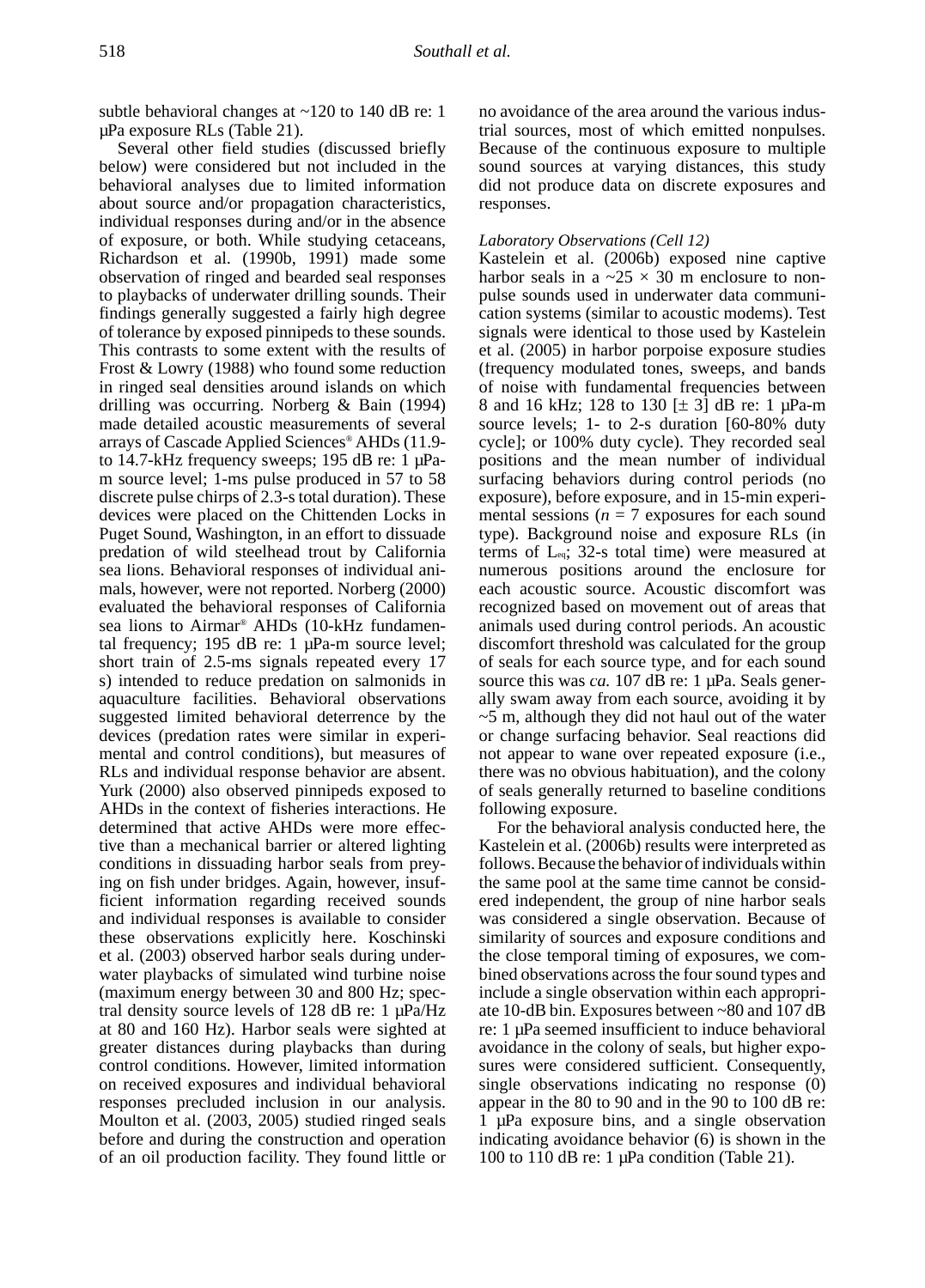#### **Pinnipeds in Air/Nonpulses (Cell 15)**

There has been considerable effort to study the effects of aerial nonpulse sounds on pinniped behavior, primarily involving rocket launches, aircraft overflights, power-boat approaches, and construction noise. Unfortunately, many of the studies are difficult to interpret in terms of exposure RL and individual or group behavioral responses. In many cases, it was difficult or impossible to discern whether the reported behavioral response was induced by the noise from a specific operation or some correlated variable such as its visual presence. For these reasons, most of the observational studies of behavioral disturbance are not appropriate for quantitative analyses relating exposure level and scored behavioral response. However, a number of the technical reports and analyses of rocket launches are relevant for this cell and contain sufficiently detailed information regarding estimated RLs. These observations are complicated, however, by the fact that all studies were conducted in the same general area with subjects likely habituated to the presence of launch noise. Further, in many cases, exposures contained both a nonpulse component and a pulse component (described below). Only those observations for which there was clearly just nonpulse exposure were considered in the severity scaling analysis (Thorson et al., 1999, 2000b; Berg et al., 2002).

The limitations of these and other potentially applicable studies resulted in a very limited data set for use in this analysis (see summary in Table 22 and severity scaling analysis in Table 23). As a general statement from the available information, pinnipeds exposed to intense (~110 to 120 dB re: 20 µPa) nonpulse sounds often leave haulout areas and seek refuge temporarily (minutes to a few hours) in the water. In contrast, pinnipeds exposed to distant launches at RLs ~60 to 70 dB re: 20 µPa tend to ignore the noise. It is difficult to assess the relevance of either of these observations to naïve individuals, however, given the repeated exposure of colonies studied to such noise events. Also, there are strong species differences, with harbor seals being much more responsive than northern elephant seals (e.g., Holst et al., 2005a, 2005b). Due to the limitations of the available data, it is not currently possible to make any further general characterizations regarding this condition.

A series of highly detailed, quantitative analyses on the behavior of pinnipeds exposed to the sounds of various large missile launches were reviewed. These sources generally produce sustained, generally low-frequency (little energy above 1,000 Hz) "rumbling" sounds lasting tens of seconds (nonpulse) associated with launch boosters, as well as a sonic boom (pulse) in flight

as the rocket goes supersonic. Extensive research has been conducted on the effects of both sound types on pinnipeds. Nonpulse exposures are considered in this section, whereas behavioral responses to the pulse component of some of the same launches are considered in Appendix B. Because many measurements were made on the same few colonies of pinnipeds that were exposed to multiple launches, it is likely that some of the same individuals were resampled. Therefore, we weighted the combined results across studies for each species and breeding location into a single observation for the behavioral analysis here. That is, we considered each species in an individual breeding colony a single unit of observation across studies. The results were pooled accordingly in Table 22, but the studies are discussed longitudinally below. The studies discussed below reported exposure conditions on or near pinniped breeding rookeries during launches of different types of rockets using a variety of metrics, including A-weighted values and a frequency-weighting function derived from the harbor seal audiogram; we used unweighted SPL values for the analysis here.

Thorson et al. (1998) measured harbor seal responses and conducted AEP measurements on seals exposed to a Titan IV A-18 launch from Vandenberg Air Force Base (VAFB), California. They studied colonies both on the mainland at VAFB and on nearby Santa Cruz Island. Unfortunately, the launch occurred at night and during a period of relatively high tide, limiting both the number of seals present on the rookeries and the observation of individuals. However, behavioral monitoring over several days after the launch did not indicate any abandonment of the breeding rookeries at either site. Hearing measures (AEP) on individuals tested before and several hours after the launch did not indicate any loss of sensitivity.

Thorson et al. (1999) conducted similar observations of harbor seals at VAFB and also observed northern elephant seals, California sea lions, and northern fur seals at nearby San Miguel Island. Following the launch (of an Athena 2 IKONOS-1 missile), 33 harbor seals (including six pups) at the VAFB rookery entered the water. They began to return to the beach beginning 16 min after the launch, and no pups were observed to have died as a result of the event. This behavior was considered to represent both minor avoidance and a brief/minor potential or actual separation of females and dependent offspring (scored 6 here). The maximum unweighted SPL value was 119 dB re: 20 µPa. Individuals of the three pinniped species monitored on San Miguel Island reacted similarly. However, their responses were to the sonic boom generated by the rocket once airborne rather than to the nonpulse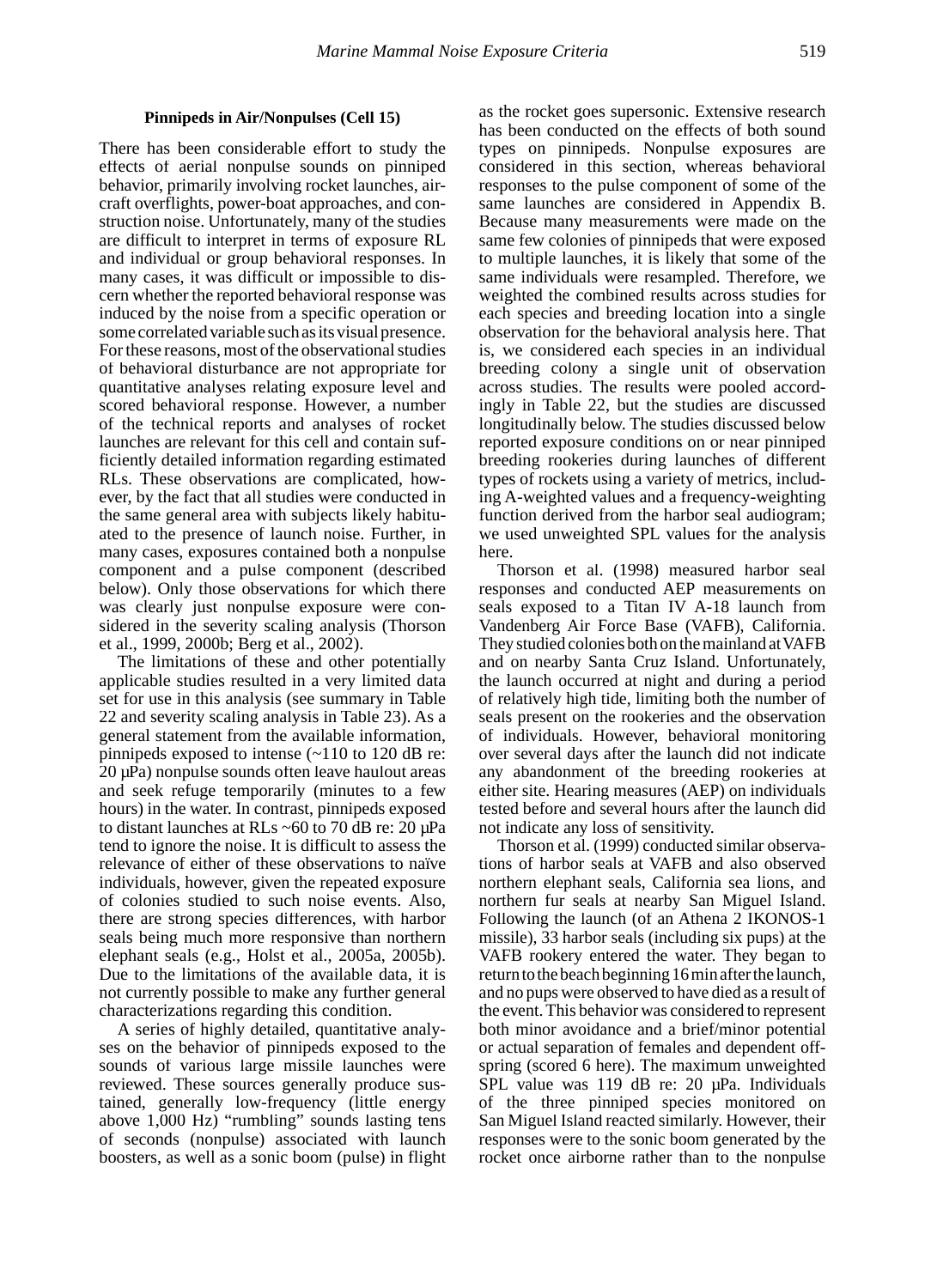sounds associated with the launch per se, and thus are not scored here.

Thorson et al. (2000a) conducted observations of harbor seal abundance, distribution, and haulout patterns at VAFB for several days before and after the launch of a Titan II G-13 missile from VAFB. This launch occurred during the middle of the night, precluding direct observation of seal reactions (and behavioral scoring here), although observations on subsequent days indicated generally nominal harbor seal presence and distribution in the area.

Thorson et al. (2000b) measured behavioral and auditory responses of harbor seals at VAFB and behavioral responses of northern elephant seals and California sea lions on San Miguel Island to the launch of a Titan IV B-28 missile from VAFB. They observed all 54 harbor seals at the VAFB site moving from the breeding rookery into the water within 2 min of the onset of the launch (47 entered the water immediately). The maximum unweighted SPL value near the rookery was 116 dB re: 20  $\mu$ Pa; this exposure was considered here to be consistent with a behavioral score of 6 for this group of seals. The sound persisted for several minutes, and the unweighted SEL value was  $127$  dB re:  $(20 \mu Pa)^2$ s. There was no difference in the hearing capabilities of three young seals tested using AEP methods before and after the missile launch. Neither the California sea lions nor elephant seals on San Miguel Island were observed to respond at all to the "faint" noise associated with the launch, corresponding to a severity scaling score of 0 (Table 23). These sounds were from the launch boosters (nonpulses) rather than sonic booms and were estimated here as ~60 to 70 dB re: 20 µPa based on the measurements and descriptions given.

Berg et al. (2001) obtained similar measurements of behavioral responses of harbor seals at VAFB and California sea lions and northern elephant seals at San Miguel Island to a Delta II EO-1 missile launch from VAFB. Observations were also made of southern sea otter (*Enhydra lutris nereis*) and California brown pelican (*Pelecanus occidentalis californicus*) responses. No harbor seals were hauled out on the VAFB rookery during this launch. Berg et al. note that subsequent harbor seal abundance and distribution in the days after the launch were within normal variability, and there appeared to be no lasting behavioral reactions. Elephant seals and California sea lions at San Miguel Island did not noticeably respond to sounds associated with the launch, which in this case were predominantly the sonic boom (pulse) component.

Berg et al. (2002) measured behavioral responses of harbor seals on VAFB rookeries to the launch of a Titan IV B-34 missile from a launch pad at VAFB ~8.6 km away. At the time of the launch, 38 seals were present at two haulout sites, all of which entered the water immediately following the onset of launch noise. More seals  $(n = 56)$  were present at the locations 90 min after the launch event, indicating the temporary and minor nature of the disturbance, and no injured animals were located. The avoidance behavior was coincident with a maximum unweighted SPL value near the rookeries of 119 dB re: 20 µPa (unweighted aerial SEL value was 130 dB re:  $[20 \,\mu Pa]^2$ -s).

Finally, Berg et al. (2004) observed behavioral responses of California sea lions, northern elephant seals, and northern fur seals on San Miguel Island to the launch of an Atlas IIAS MLV-14 missile from VAFB. Received signals were sonic booms which had little to no effect on the behavior of the pinnipeds, other than minor orienting behaviors and movements in some of the California sea lions. These results are not scored here, in part because the sounds included pulses.

Other researchers have investigated the effects of other kinds of human activities (e.g., aircraft, motorboats, general human presence) as well as rocket launches on the haulout behavior, including avoidance, of pinnipeds (Allen et al., 1984; Suryan & Harvey, 1998; Born et al., 1999; Moulton et al., 2002). The combined results indicated that hauledout pinnipeds in certain conditions can be disturbed, significantly in some cases, by the presence of various human activities. However, these studies lack either specific estimates of received noise exposure conditions or individual-specific behavioral responses or both. Additionally, multiple stimuli were generally simultaneously present, including the visual presence of sources, which preclude their inclusion here. Gentry et al. (1990) determined that northern fur seals were generally tolerant of underground explosions and other quarrying operations in relatively close proximity; only a few orienting behaviors were observed in response to the largest blasts. Some acoustic measurements were made, but individual behaviors or group responses and received exposure levels were not reported and were thus not scored here.

Holst et al. (2005a, 2005b) observed behavioral responses in three species of pinnipeds—harbor seal, California sea lion, and northern elephant seal—on San Nicolas Island to 47 small- and mid-sized missile launches over a 4-y period. They observed animal presence and distribution before launches and behavior during and following launches. Some of the missiles generated sonic booms, but the majority of the exposures were relatively low-frequency, long-duration rumbling sounds that would be categorized as nonpulses. During many launches, acoustic measurements were made near the animals whose behavior was videotaped. Peak, SPL, and SEL exposures were reported. This dataset has not been incorporated into the present analysis. However,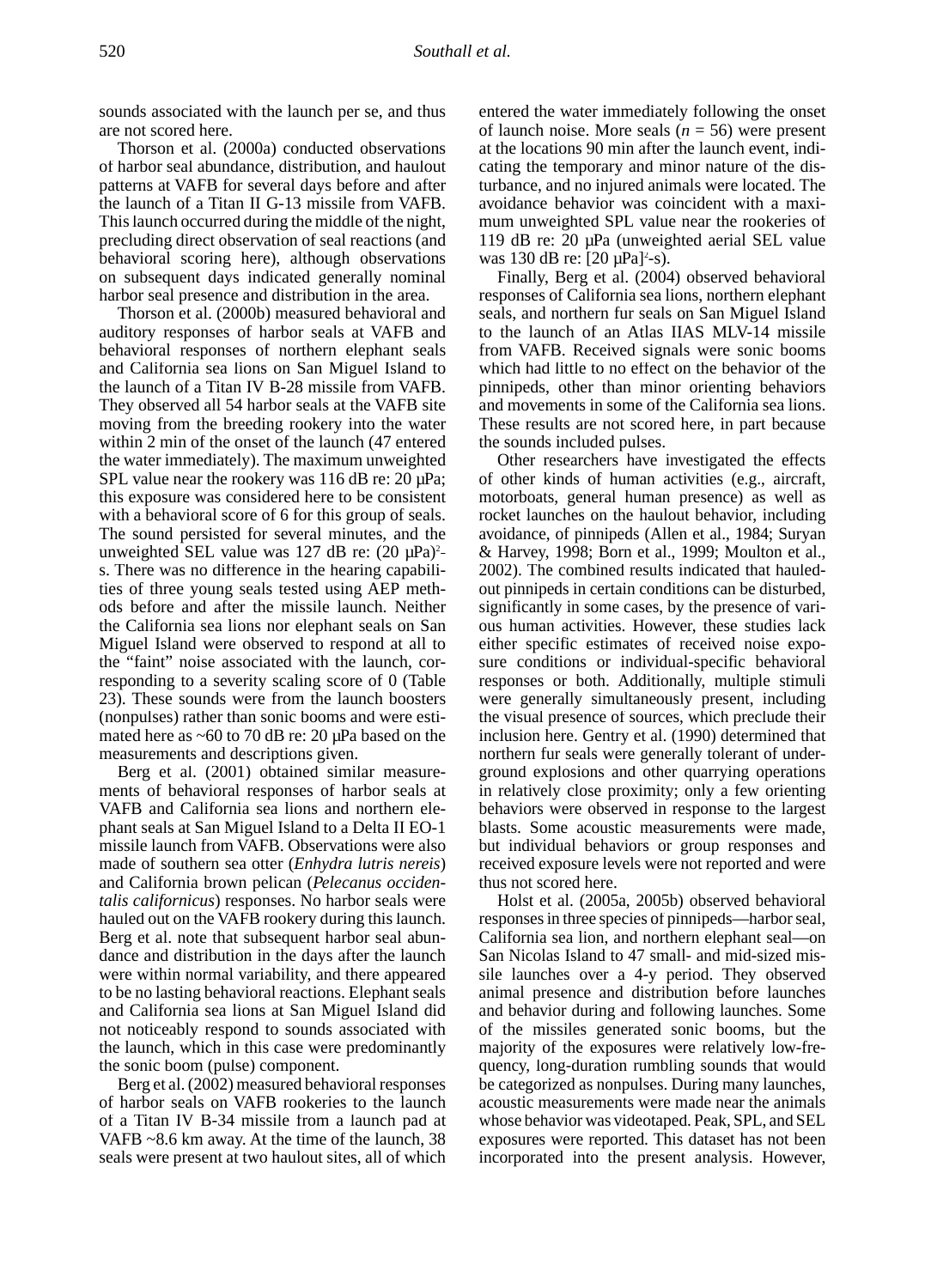results indicated that California sea lions had mixed reactions to rocket launches, with some individuals exhibiting startle responses and increased vigilance and others showing virtually no reaction. Northern elephant seal reactions were minimal, consisting only of minor movements and orienting responses that rapidly subsided. Conversely, harbor seals were by far the most responsive of the pinnipeds observed, with many individuals entering the water from haulout sites following rocket launches and failing to return for periods of hours. No cases of longterm pup separation or of injury were documented. If those phenomena had occurred, they would be considered relatively severe in terms of the behavioral scoring paradigm given here and should also be

considered as they relate to injury criteria. In California sea lions and northern elephant seals, there were significant correlations between behavioral responses and both the missile's closest distance and the RL of the launch sound near the pinnipeds (SEL). Corresponding relationships for harbor seals were weaker. Holst et al. (2005b) concluded that the temporary behavioral responses, even the relatively severe ones observed in harbor seals, do not appear to have substantial adverse effects on pinniped populations. This conclusion is based on the decades-long occurrence of missile launches and the presence of increasing numbers of pinnipeds of all three species in the area.



*(Left to Right):* David Kastak, Roger Gentry, Peter Tyack, Brandon Southall, Darlene Ketten, W. John Richardson, Jeanette Thomas, James Miller, Ann Bowles, James Finneran, Charles Greene, Jr., Paul Nachtigall, and William Ellison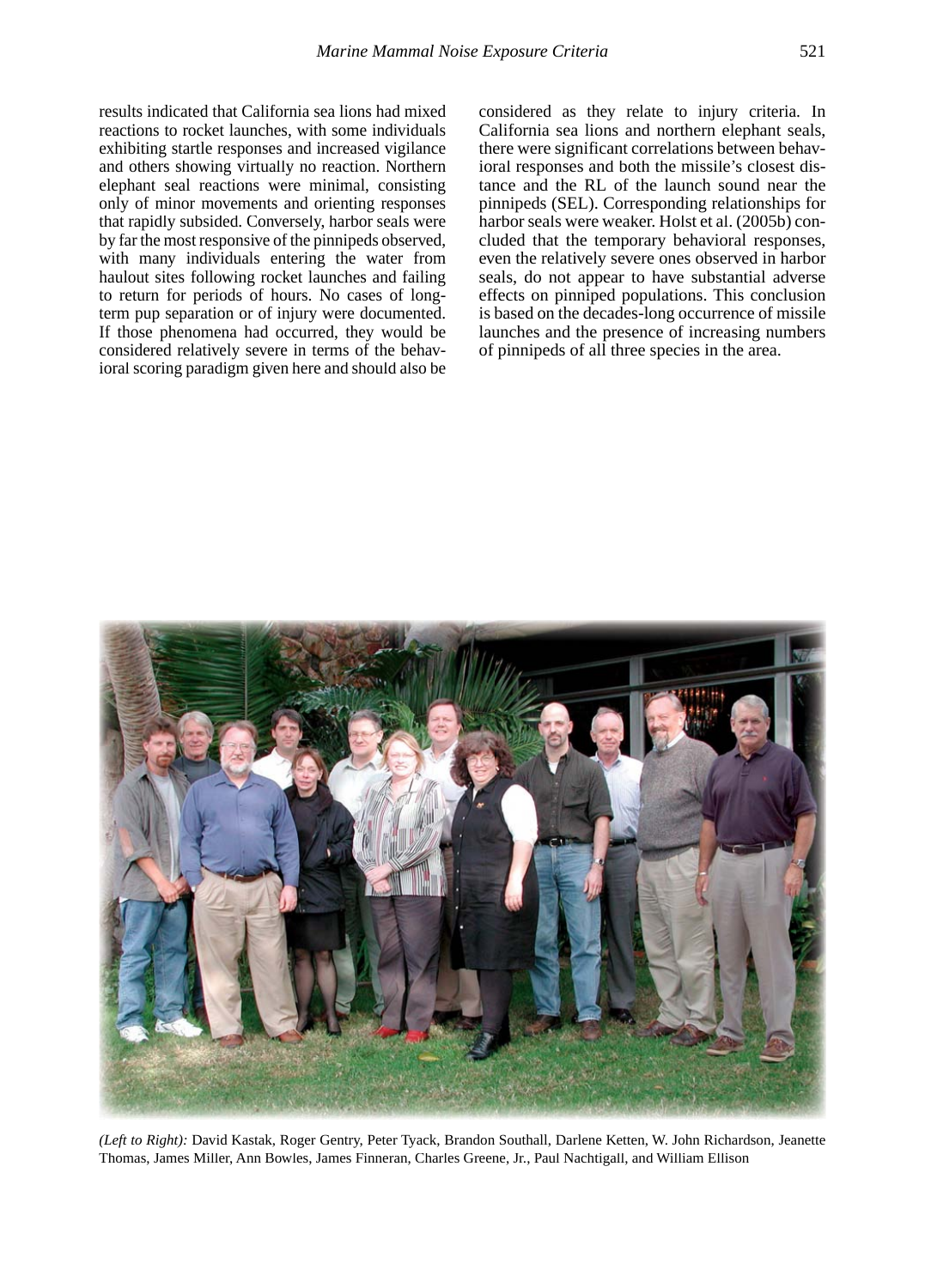

*This manuscript is respectfully dedicated to our co-author, David Kastak.* 

*Dave was a brilliant scientist, but even more importantly, he was a man with great sincerity, integrity, and a sharp wit. He was an inspiration and mentor to many, and his significant, incisive research on marine mammal cognition and sensory systems over the past two decades provided advances that shaped and will continue to guide the future of these fields. Dave was a valued colleague and treasured friend to all of us. He will be missed but never forgotten.*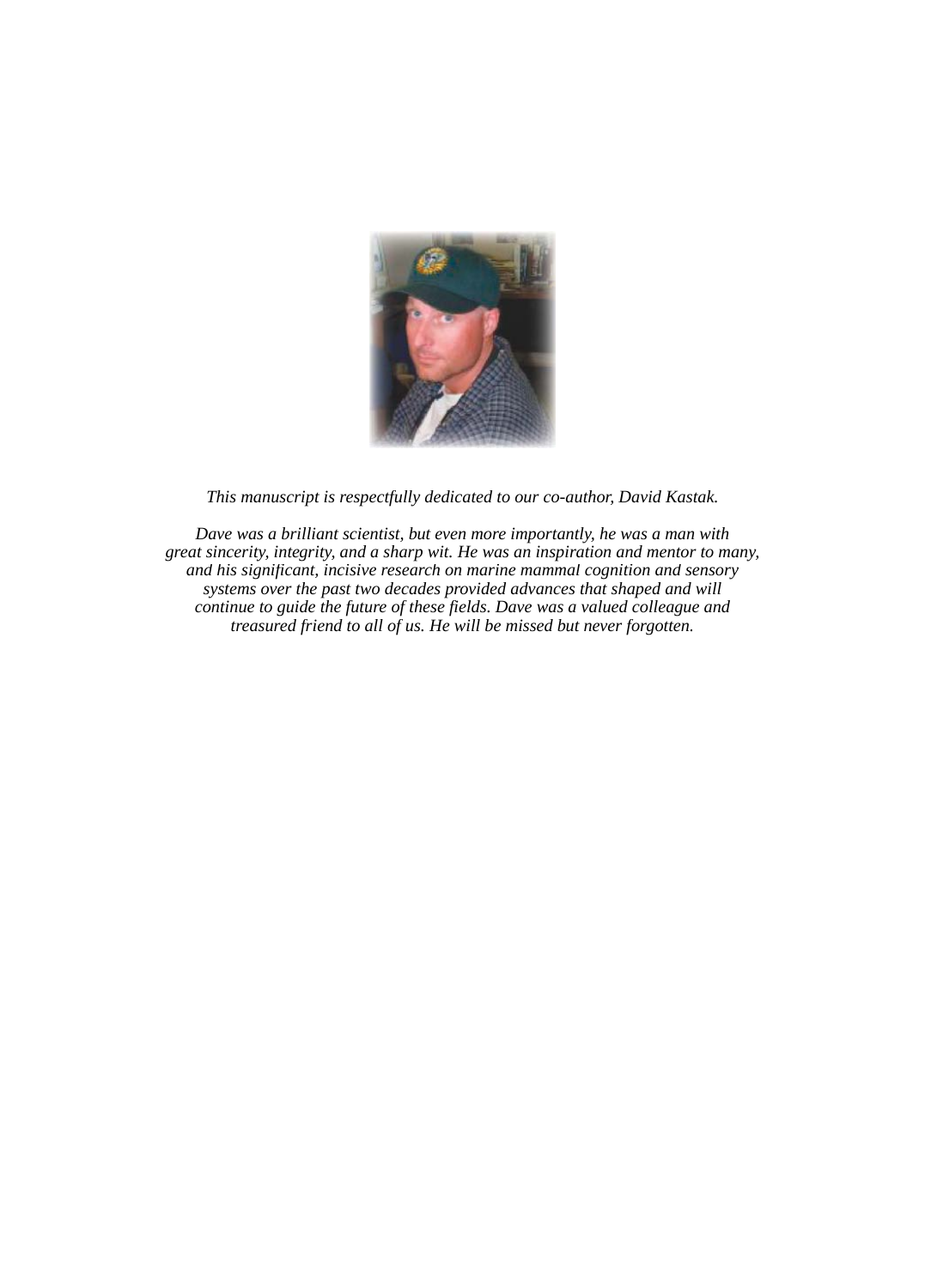# Ingenta connect



<sup>®</sup> Ingenta

Did you know that you can subscribe to *Aquatic Mammals* online?

# **Now available at www.ingentaconnect.com**

**The most comprehensive collection of academic and professional publications online with more than 17 million articles available**

## **For online access to** *Aquatic Mammals* **. . .**

Register free at www.ingentaconnect.com.

Select *personal subscriptions.* 

Select *Aquatic Mammals* and enter your subscription number.

You will be notified by e-mail once your online access has been activated. Plus, take advantage of extra free services available on IngentaConnect, including up to five New Issue Alerts, RSS feeds, marked lists, and more.

If you are a library or institution not currently registered at www.ingentaconnect.com and you want to know more, please contact our Customer Services department at help@ingentaconnect.com for further information.